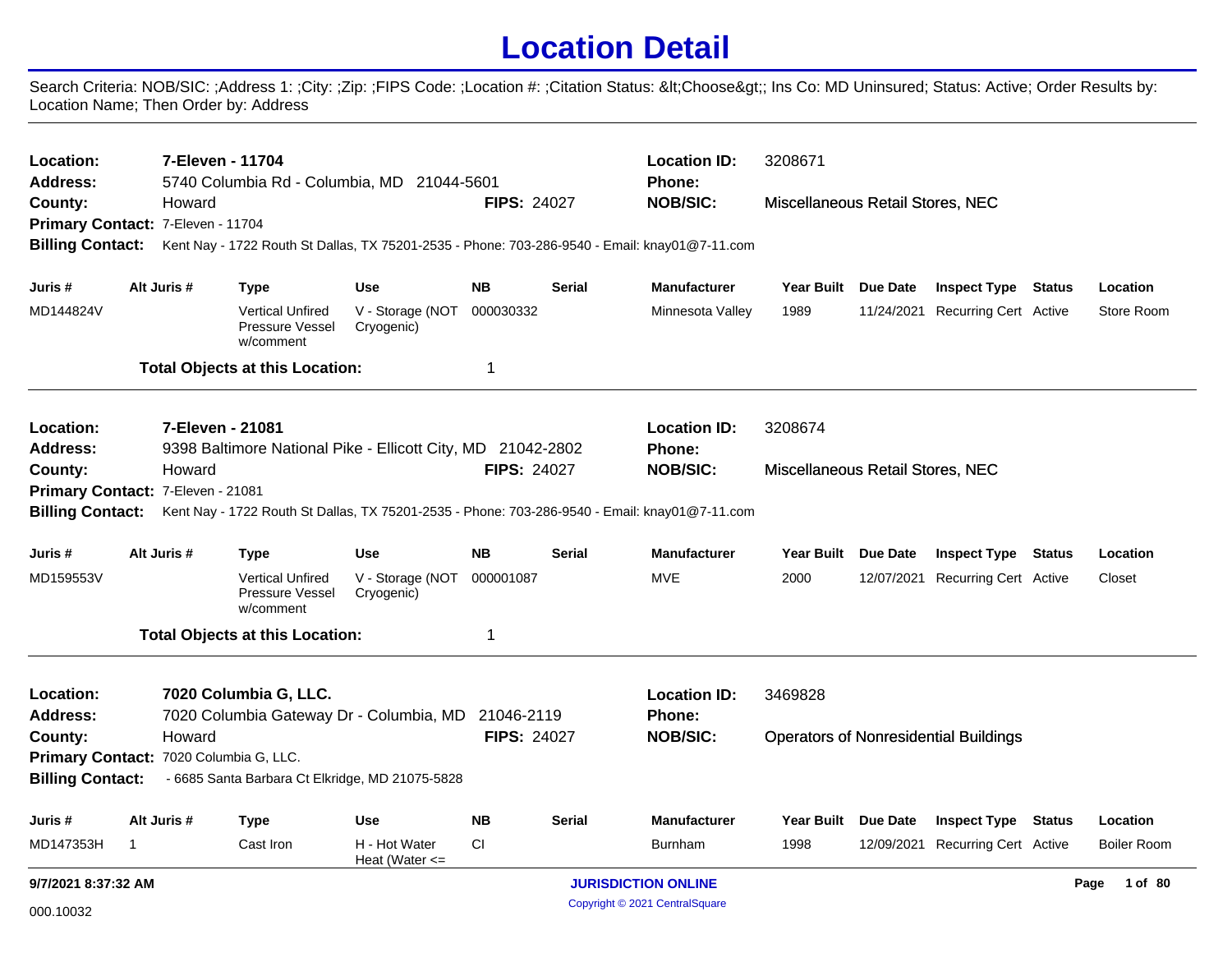| Juris #                 | Alt Juris # | <b>Type</b>                                                                                                        | Use                                                     | <b>NB</b>          | <b>Serial</b> | <b>Manufacturer</b> | <b>Year Built</b>              | Due Date        | <b>Inspect Type</b>                      | <b>Status</b> | Location                   |
|-------------------------|-------------|--------------------------------------------------------------------------------------------------------------------|---------------------------------------------------------|--------------------|---------------|---------------------|--------------------------------|-----------------|------------------------------------------|---------------|----------------------------|
|                         |             |                                                                                                                    | 160 psig, 250 F)                                        |                    |               |                     |                                |                 |                                          |               |                            |
| MD147354H               | 2           | Cast Iron                                                                                                          | H - Hot Water<br>Heat (Water $\leq$<br>160 psig, 250 F) | CI                 |               | <b>Burnham</b>      | 1998                           | 12/09/2021      | <b>Recurring Cert Active</b>             |               | <b>Boiler Room</b>         |
| MD147355V               |             | <b>Vertical Unfired</b><br>Pressure Vessel<br>w/comment                                                            | V - Storage (NOT<br>Cryogenic)                          | 000631623          |               | <b>Buckeye</b>      | 1985                           |                 | 12/09/2021 Recurring Cert Active         |               | Warehouse<br>Compressor Rm |
|                         |             | <b>Total Objects at this Location:</b>                                                                             |                                                         | 3                  |               |                     |                                |                 |                                          |               |                            |
| Location:               | Aerolab     |                                                                                                                    |                                                         |                    |               | <b>Location ID:</b> | 2180236                        |                 |                                          |               |                            |
| <b>Address:</b>         |             | 8291 Patuxent Range Rd - Jessup, MD                                                                                |                                                         | 20794-8607         |               | Phone:              |                                |                 |                                          |               |                            |
| County:                 | Howard      |                                                                                                                    |                                                         | <b>FIPS: 24027</b> |               | <b>NOB/SIC:</b>     | Nonclassifiable Establishments |                 |                                          |               |                            |
|                         |             | Primary Contact: Mia Kunhavijit - Phone: 301-776-6585                                                              |                                                         |                    |               |                     |                                |                 |                                          |               |                            |
| <b>Billing Contact:</b> |             |                                                                                                                    |                                                         |                    |               |                     |                                |                 |                                          |               |                            |
| Juris #                 | Alt Juris # | <b>Type</b>                                                                                                        | <b>Use</b>                                              | <b>NB</b>          | <b>Serial</b> | <b>Manufacturer</b> | <b>Year Built</b>              | <b>Due Date</b> | <b>Inspect Type</b>                      | <b>Status</b> | Location                   |
| MD153789V               |             | <b>Vertical Unfired</b><br>Pressure Vessel<br>w/comment                                                            | V - Storage (NOT<br>Cryogenic)                          | 000476137          | 481513        | Morganton           | 2015                           |                 | 02/03/2022 Recurring Cert Active         |               | shop                       |
|                         |             | <b>Total Objects at this Location:</b>                                                                             |                                                         | 1                  |               |                     |                                |                 |                                          |               |                            |
| Location:               |             | <b>Albright Service Center</b>                                                                                     |                                                         |                    |               | <b>Location ID:</b> | 707690                         |                 |                                          |               |                            |
| <b>Address:</b>         |             | 5790 Washington Blvd - Elkridge, MD 21075-5033                                                                     |                                                         |                    |               | Phone:              | 410-796-4333                   |                 |                                          |               |                            |
| County:                 | Howard      |                                                                                                                    |                                                         | <b>FIPS: 24027</b> |               | <b>NOB/SIC:</b>     |                                |                 | Automotive repair, services, and parking |               |                            |
| <b>Primary Contact:</b> |             | Shane Albright - Phone: 410-796-4333 - Email: bethann1820@gmail.com                                                |                                                         |                    |               |                     |                                |                 |                                          |               |                            |
| <b>Billing Contact:</b> |             | Shane Albright - 5790 Washington Blvd Elkridge, MD 21075-5033 - Phone: 410-796-4333 - Email: bethann1820@gmail.com |                                                         |                    |               |                     |                                |                 |                                          |               |                            |
| Juris #                 | Alt Juris # | <b>Type</b>                                                                                                        | <b>Use</b>                                              | <b>NB</b>          | <b>Serial</b> | <b>Manufacturer</b> | Year Built                     | <b>Due Date</b> | <b>Inspect Type</b>                      | Status        | Location                   |
| MD170506V               |             | <b>Vertical Unfired</b><br>Pressure Vessel<br>w/comment                                                            | V - Storage (NOT<br>Cryogenic)                          | 001953204          |               | Manchester          | 2018                           | 05/26/2023      | <b>Recurring Cert Active</b>             |               | <b>MECH SHOP</b>           |
|                         |             | <b>Total Objects at this Location:</b>                                                                             |                                                         | 1                  |               |                     |                                |                 |                                          |               |                            |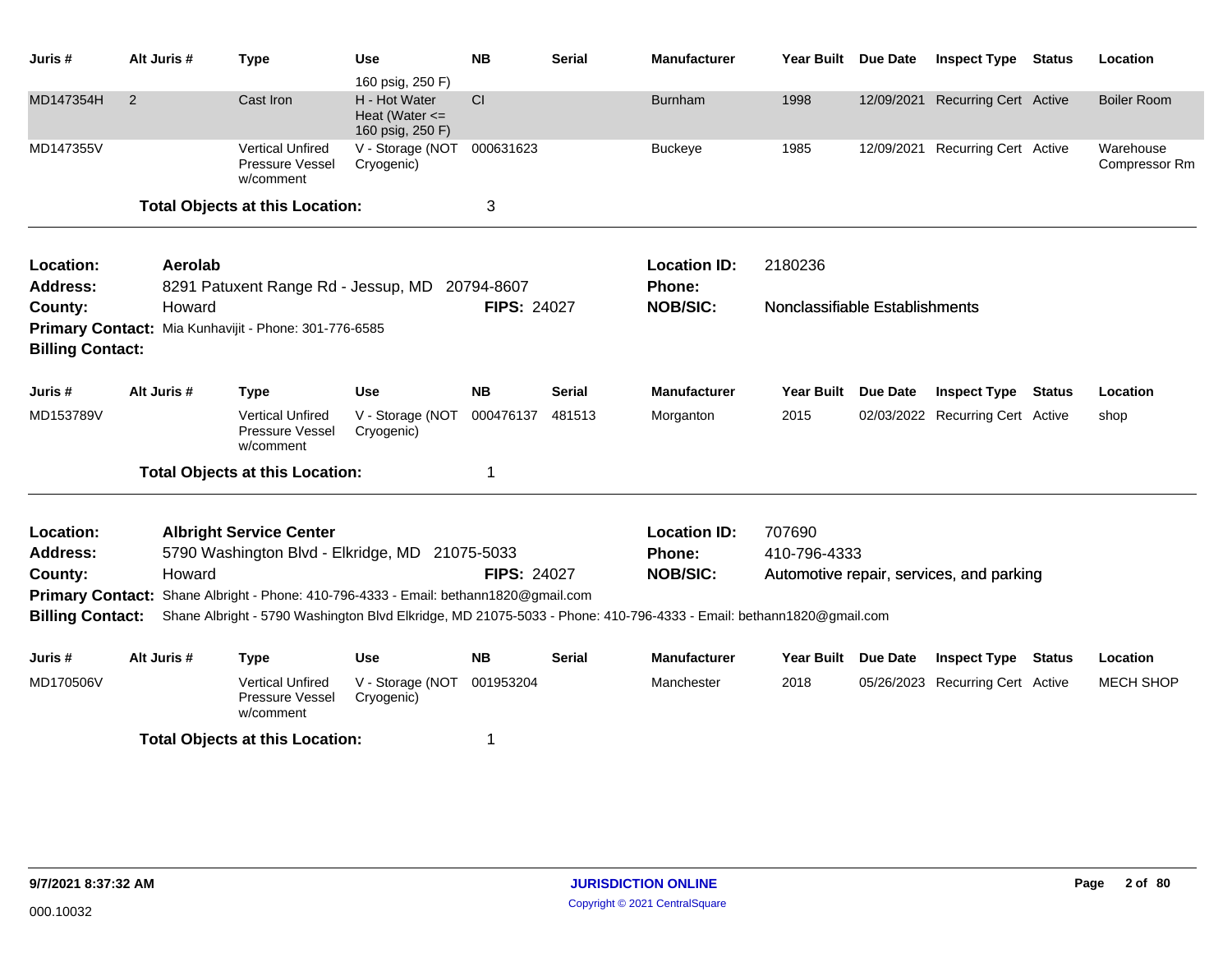| Location:<br>Address:<br>County:<br><b>Primary Contact:</b><br><b>Billing Contact:</b> | Howard                     | Ale House Columbia (Arc3)<br>6480 Dobbin Center Way - Columbia, MD 21045-4885<br>Charlie Patterson - Phone: 804-644-4521 - Email: charlie.patterson@arc3gases.com<br>Charlie Patterson - PO Box 26269 Richmond, VA 23260-6269 - Phone: 804-644-4521 - Email: charlie.patterson@arc3gases.com |                                | <b>FIPS: 24027</b>     |               | <b>Location ID:</b><br><b>Phone:</b><br><b>NOB/SIC:</b> | 3923091<br><b>Eating and Drinking Places</b> |                                                         |        |                       |
|----------------------------------------------------------------------------------------|----------------------------|----------------------------------------------------------------------------------------------------------------------------------------------------------------------------------------------------------------------------------------------------------------------------------------------|--------------------------------|------------------------|---------------|---------------------------------------------------------|----------------------------------------------|---------------------------------------------------------|--------|-----------------------|
| Juris #<br>MD162741V                                                                   | Alt Juris #                | Type<br><b>Vertical Unfired</b>                                                                                                                                                                                                                                                              | <b>Use</b><br>V - Storage      | <b>NB</b><br>000233479 | <b>Serial</b> | <b>Manufacturer</b><br><b>CHART</b>                     | Year Built Due Date<br>2012                  | <b>Inspect Type</b><br>01/23/2023 Recurring Cert Active | Status | Location<br>Outside   |
|                                                                                        |                            | Pressure Vessel<br>w/comment                                                                                                                                                                                                                                                                 | (Cryogenic)                    |                        |               |                                                         |                                              |                                                         |        |                       |
|                                                                                        |                            | <b>Total Objects at this Location:</b>                                                                                                                                                                                                                                                       |                                | $\mathbf 1$            |               |                                                         |                                              |                                                         |        |                       |
| Location:                                                                              |                            | <b>Allied Trailer Sales &amp; Rental</b>                                                                                                                                                                                                                                                     |                                |                        |               | <b>Location ID:</b>                                     | 702507                                       |                                                         |        |                       |
| Address:                                                                               |                            | 9299 Washington Boulevard - Savage, MD                                                                                                                                                                                                                                                       |                                | 20763                  |               | <b>Phone:</b>                                           | 301-470-1444                                 |                                                         |        |                       |
| County:                                                                                | Howard                     | Primary Contact: Arlene Gouch - Phone: 301-470-1444                                                                                                                                                                                                                                          |                                | <b>FIPS: 24027</b>     |               | <b>NOB/SIC:</b>                                         |                                              | Miscellaneous manufacturing industries                  |        |                       |
| <b>Billing Contact:</b>                                                                |                            | Sharon Haire - PO Box 427 Savage, MD 20763-0427 - Phone: 301-470-1444                                                                                                                                                                                                                        |                                |                        |               |                                                         |                                              |                                                         |        |                       |
| Juris #                                                                                | Alt Juris #                | Type                                                                                                                                                                                                                                                                                         | <b>Use</b>                     | <b>NB</b>              | <b>Serial</b> | <b>Manufacturer</b>                                     | Year Built Due Date                          | <b>Inspect Type Status</b>                              |        | Location              |
| MD129247V                                                                              |                            | <b>Vertical Unfired</b><br>Pressure Vessel<br>w/comment                                                                                                                                                                                                                                      | V - Storage (NOT<br>Cryogenic) | 000077729              |               | <b>Brunner</b>                                          | 1988                                         | 01/24/2023 Recurring Cert Active                        |        | Shop                  |
|                                                                                        |                            | <b>Total Objects at this Location:</b>                                                                                                                                                                                                                                                       |                                | $\mathbf 1$            |               |                                                         |                                              |                                                         |        |                       |
| <b>Location:</b>                                                                       | <b>Ameri CAR</b>           |                                                                                                                                                                                                                                                                                              |                                |                        |               | <b>Location ID:</b>                                     | 714576                                       |                                                         |        |                       |
| <b>Address:</b>                                                                        |                            | 10081 N 2nd St - Laurel, MD 20723-1927                                                                                                                                                                                                                                                       |                                |                        |               | <b>Phone:</b>                                           | 301-776-2777                                 |                                                         |        |                       |
| County:                                                                                | Howard                     |                                                                                                                                                                                                                                                                                              |                                | <b>FIPS: 24027</b>     |               | <b>NOB/SIC:</b>                                         |                                              | Automotive dealers and gasoline service stations        |        |                       |
| <b>Billing Contact:</b>                                                                | Primary Contact: Ameri CAR |                                                                                                                                                                                                                                                                                              |                                |                        |               |                                                         |                                              |                                                         |        |                       |
| Juris #                                                                                | Alt Juris #                | <b>Type</b>                                                                                                                                                                                                                                                                                  | Use                            | <b>NB</b>              | <b>Serial</b> | <b>Manufacturer</b>                                     | Year Built Due Date                          | <b>Inspect Type Status</b>                              |        | Location              |
| MD132036V                                                                              |                            | <b>Vertical Unfired</b><br>Pressure Vessel<br>w/comment                                                                                                                                                                                                                                      | V - Storage (NOT<br>Cryogenic) | 001429583              |               | Campbell Hausfield                                      | 2007                                         | 01/28/2022 Recurring Cert Active                        |        | Outside rear<br>shed. |
|                                                                                        |                            | <b>Total Objects at this Location:</b>                                                                                                                                                                                                                                                       |                                | -1                     |               |                                                         |                                              |                                                         |        |                       |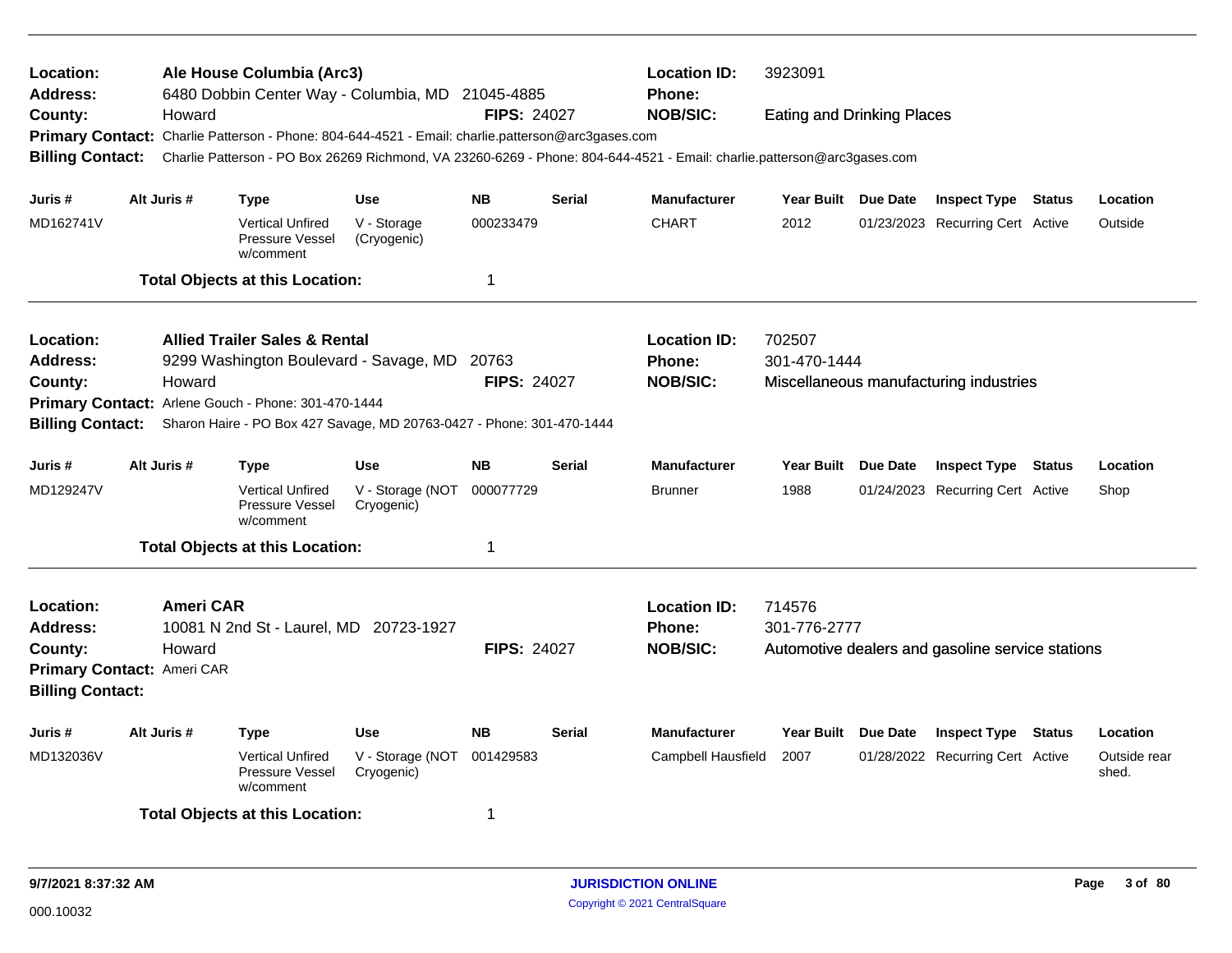| Location:<br><b>Address:</b><br>County:<br><b>Billing Contact:</b> | Howard                                                    | <b>American Medical Response</b><br>6325 S Hanover Rd - Elkridge, MD 21075-5607<br>Primary Contact: American Medical Response<br>- 6325 S Hanover Rd Elkridge, MD 21075-5607 |                                | <b>FIPS: 24027</b> |               | <b>Location ID:</b><br><b>Phone:</b><br><b>NOB/SIC:</b>                                                                                                                     | 3791741                                  |                 |                                  |               |          |
|--------------------------------------------------------------------|-----------------------------------------------------------|------------------------------------------------------------------------------------------------------------------------------------------------------------------------------|--------------------------------|--------------------|---------------|-----------------------------------------------------------------------------------------------------------------------------------------------------------------------------|------------------------------------------|-----------------|----------------------------------|---------------|----------|
| Juris #                                                            | Alt Juris #                                               | <b>Type</b>                                                                                                                                                                  | <b>Use</b>                     | <b>NB</b>          | <b>Serial</b> | <b>Manufacturer</b>                                                                                                                                                         | <b>Year Built</b>                        | Due Date        | <b>Inspect Type</b>              | Status        | Location |
| MD158049V                                                          |                                                           | <b>Vertical Unfired</b><br>Pressure Vessel<br>w/comment                                                                                                                      | V - Storage (NOT<br>Cryogenic) | 000620387          |               | Morganton                                                                                                                                                                   | 2017                                     |                 | 07/26/2021 Recurring Cert Active |               | Comp Rm  |
|                                                                    |                                                           | <b>Total Objects at this Location:</b>                                                                                                                                       |                                | $\mathbf 1$        |               |                                                                                                                                                                             |                                          |                 |                                  |               |          |
| Location:<br><b>Address:</b><br>County:<br><b>Billing Contact:</b> | Ananda (Arc3)<br>Howard<br>Primary Contact: Ananda (Arc3) | 7421 Maple Lawn Blvd - Fulton, MD 20759-2569                                                                                                                                 |                                | <b>FIPS: 24027</b> |               | <b>Location ID:</b><br>Phone:<br><b>NOB/SIC:</b><br>Charlie Patterson - PO Box 26269 Richmond, VA 23260-6269 - Phone: 804-644-4521 - Email: charlie.patterson@arc3gases.com | 3992527                                  |                 |                                  |               |          |
| Juris #                                                            | Alt Juris #                                               | <b>Type</b>                                                                                                                                                                  | <b>Use</b>                     | <b>NB</b>          | <b>Serial</b> | <b>Manufacturer</b>                                                                                                                                                         | <b>Year Built</b>                        | <b>Due Date</b> | <b>Inspect Type</b>              | <b>Status</b> | Location |
| MD165728V                                                          |                                                           | <b>Vertical Unfired</b><br>Pressure Vessel<br>w/comment                                                                                                                      | V - Storage<br>(Cryogenic)     | 000071404          |               | Taylor                                                                                                                                                                      | 2006                                     |                 | 11/19/2021 Recurring Cert Active |               | Basement |
|                                                                    |                                                           | <b>Total Objects at this Location:</b>                                                                                                                                       |                                | $\mathbf 1$        |               |                                                                                                                                                                             |                                          |                 |                                  |               |          |
| Location:<br><b>Address:</b><br>County:                            | Howard                                                    | <b>Andrew Jacobs (Antique)/Smithsburg</b><br>13288 Highland Rd - Highland, MD 20777-9721<br>Primary Contact: Andrew Jacobs - Cell: 443-878-2027                              |                                | <b>FIPS: 24027</b> |               | <b>Location ID:</b><br><b>Phone:</b><br><b>NOB/SIC:</b>                                                                                                                     | 2941011<br>Membership Organizations, NEC |                 |                                  |               |          |
| <b>Billing Contact:</b>                                            |                                                           | Andrew Jacobs - 13288 Highland Rd Highland, MD 20777-9721 - Cell: 443-878-2027                                                                                               |                                |                    |               |                                                                                                                                                                             |                                          |                 |                                  |               |          |
| Juris #                                                            | Alt Juris #                                               | <b>Type</b>                                                                                                                                                                  | <b>Use</b>                     | <b>NB</b>          | <b>Serial</b> | <b>Manufacturer</b>                                                                                                                                                         | <b>Year Built</b>                        | <b>Due Date</b> | <b>Inspect Type</b>              | <b>Status</b> | Location |
| MD139103                                                           |                                                           | <b>Horizontal Fire</b><br>Tube                                                                                                                                               | A - Antique<br>w/comment       | Antique            |               | M. Rumely Co.                                                                                                                                                               | 1914                                     |                 | 06/26/2022 Recurring Cert Active |               | Shed     |
|                                                                    |                                                           | <b>Total Objects at this Location:</b>                                                                                                                                       |                                | -1                 |               |                                                                                                                                                                             |                                          |                 |                                  |               |          |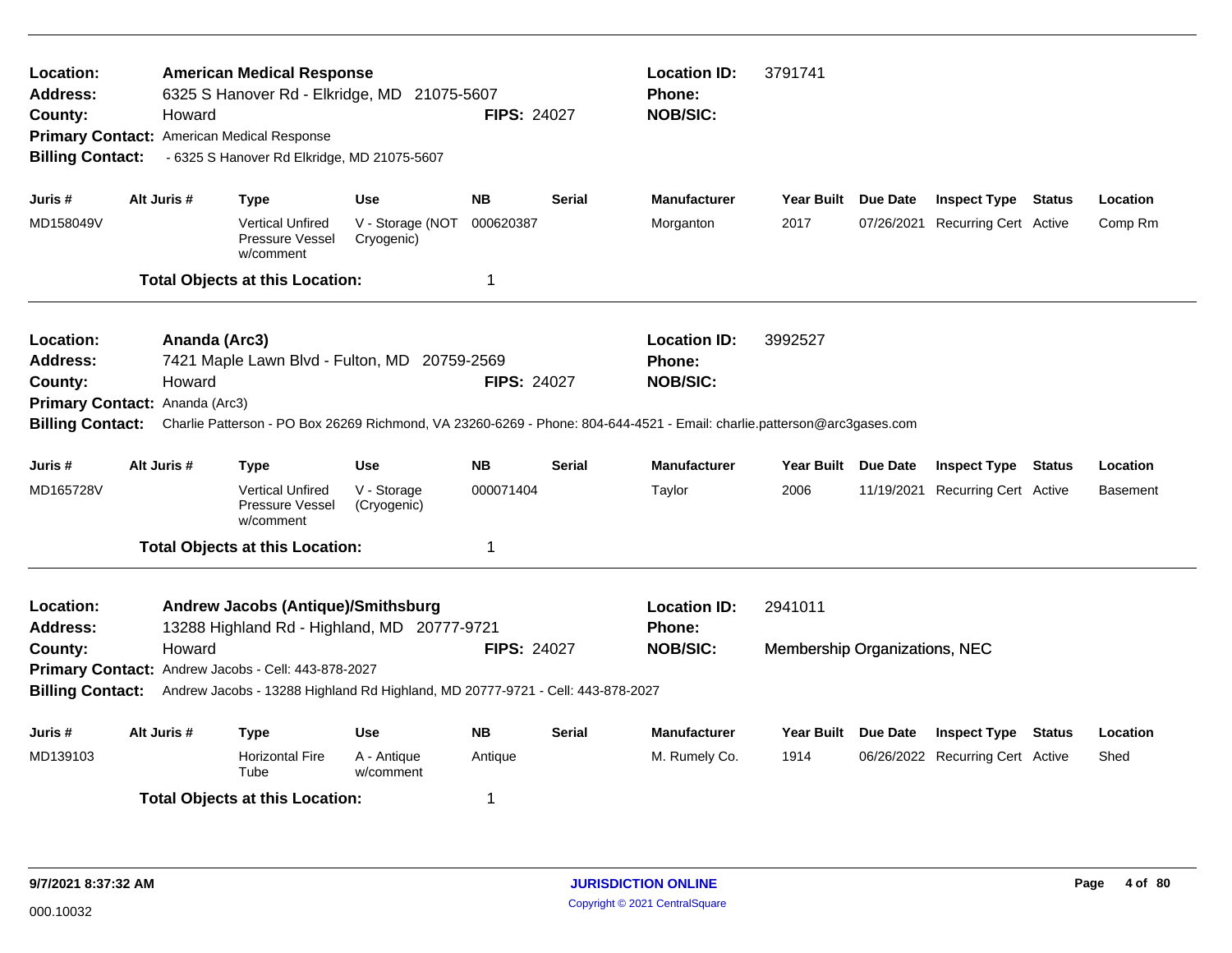| Location:<br><b>Address:</b><br>County:<br><b>Billing Contact:</b>                                                                                                                                                                                                                                                                                                                            |  | Howard      | Antwerpen Hyundai<br>12440 Auto Dr - Clarksville, MD 21029-2200<br>Primary Contact: Shawn Kopalchick - Cell: 443-367-4136 - Email: skopalchick@anterpenauto.com<br>Shawn Kopalchick - 12440 Auto Dr Clarksville, MD 21029-2200 - Cell: 443-367-4136 - Email: skopalchick@anterpenauto.com        |                                                             | <b>FIPS: 24027</b> |               | <b>Location ID:</b><br>Phone:<br><b>NOB/SIC:</b>        | 2284768<br>443-367-4100 |            | Motor Vehicle Dealers (New and Used) |                     |
|-----------------------------------------------------------------------------------------------------------------------------------------------------------------------------------------------------------------------------------------------------------------------------------------------------------------------------------------------------------------------------------------------|--|-------------|--------------------------------------------------------------------------------------------------------------------------------------------------------------------------------------------------------------------------------------------------------------------------------------------------|-------------------------------------------------------------|--------------------|---------------|---------------------------------------------------------|-------------------------|------------|--------------------------------------|---------------------|
| Juris #                                                                                                                                                                                                                                                                                                                                                                                       |  | Alt Juris # | <b>Type</b>                                                                                                                                                                                                                                                                                      | <b>Use</b>                                                  | <b>NB</b>          | Serial        | <b>Manufacturer</b>                                     | Year Built Due Date     |            | <b>Inspect Type Status</b>           | Location            |
| MD159426V                                                                                                                                                                                                                                                                                                                                                                                     |  |             | <b>Vertical Unfired</b><br>Pressure Vessel<br>w/comment                                                                                                                                                                                                                                          | V - Storage (NOT<br>Cryogenic)                              | 000635968          |               | Morganton                                               | 2017                    | 11/27/2021 | <b>Recurring Cert Active</b>         | <b>Outside Shed</b> |
| MD159427V                                                                                                                                                                                                                                                                                                                                                                                     |  |             | <b>Vertical Unfired</b><br><b>Pressure Vessel</b><br>w/comment                                                                                                                                                                                                                                   | V - Storage (NOT 000635966<br>Cryogenic)                    |                    |               | Morganton                                               | 2017                    |            | 11/27/2021 Recurring Cert Active     | <b>Outside Shed</b> |
|                                                                                                                                                                                                                                                                                                                                                                                               |  |             | <b>Total Objects at this Location:</b>                                                                                                                                                                                                                                                           |                                                             | $\overline{c}$     |               |                                                         |                         |            |                                      |                     |
| Location:<br><b>Address:</b><br>County:<br><b>Billing Contact:</b>                                                                                                                                                                                                                                                                                                                            |  | Howard      | Antwerpen Nissan - Clarksville<br>12451 Auto Dr - Clarksville, MD 21029-1266<br>Primary Contact: Lesley Ashburn - Phone: 410-531-5703 - Email: lashburn@antwerpenauto.com<br>Lesley Ashburn - 12451 Auto Dr Clarksville, MD 21029-1266 - Phone: 410-531-5703 - Email: lashburn@antwerpenauto.com |                                                             | <b>FIPS: 24027</b> |               | <b>Location ID:</b><br><b>Phone:</b><br><b>NOB/SIC:</b> | 1934235<br>410-531-5703 |            | Motor Vehicle Dealers (New and Used) |                     |
| Juris #                                                                                                                                                                                                                                                                                                                                                                                       |  | Alt Juris # | <b>Type</b>                                                                                                                                                                                                                                                                                      | <b>Use</b>                                                  | <b>NB</b>          | <b>Serial</b> | <b>Manufacturer</b>                                     | Year Built Due Date     |            | <b>Inspect Type Status</b>           | Location            |
| MD126700V                                                                                                                                                                                                                                                                                                                                                                                     |  |             | Pressure Vessel<br>w/comment                                                                                                                                                                                                                                                                     | Horizontal Unfired V - Storage (NOT 000345448<br>Cryogenic) |                    |               | Manchester                                              | 2004                    | 12/07/2021 | <b>Recurring Cert Active</b>         | Store Room          |
|                                                                                                                                                                                                                                                                                                                                                                                               |  |             | <b>Total Objects at this Location:</b>                                                                                                                                                                                                                                                           |                                                             | 1                  |               |                                                         |                         |            |                                      |                     |
| Location:<br><b>Antwerpen Toyota</b><br><b>Address:</b><br>12420 Auto Dr - Clarksville, MD 21029-2200<br>Howard<br><b>FIPS: 24027</b><br>County:<br>Primary Contact: Charles Howser - Phone: 410-531-5700 - Email: chowser@amtwerpenauto.com<br>Charles Howser - 12420 Auto Dr Clarksville, MD 21029-2200 - Phone: 410-531-5700 - Email: chowser@amtwerpenauto.com<br><b>Billing Contact:</b> |  |             |                                                                                                                                                                                                                                                                                                  |                                                             |                    |               | <b>Location ID:</b><br><b>Phone:</b><br><b>NOB/SIC:</b> | 1934215<br>410-531-5700 |            | Motor Vehicle Dealers (New and Used) |                     |
| Juris #                                                                                                                                                                                                                                                                                                                                                                                       |  | Alt Juris # | <b>Type</b>                                                                                                                                                                                                                                                                                      | Use                                                         | <b>NB</b>          | Serial        | <b>Manufacturer</b>                                     | Year Built Due Date     |            | <b>Inspect Type Status</b>           | Location            |
| MD103406V                                                                                                                                                                                                                                                                                                                                                                                     |  |             | <b>Vertical Unfired</b><br>Pressure Vessel<br>w/comment                                                                                                                                                                                                                                          | V - Storage (NOT<br>Cryogenic)                              | 000525924          |               | Manchester                                              | 1996                    | 12/07/2021 | <b>Recurring Cert Active</b>         | Rear Shed           |
| 9/7/2021 8:37:32 AM                                                                                                                                                                                                                                                                                                                                                                           |  |             |                                                                                                                                                                                                                                                                                                  |                                                             |                    |               | <b>JURISDICTION ONLINE</b>                              |                         |            |                                      | Page 5 of 80        |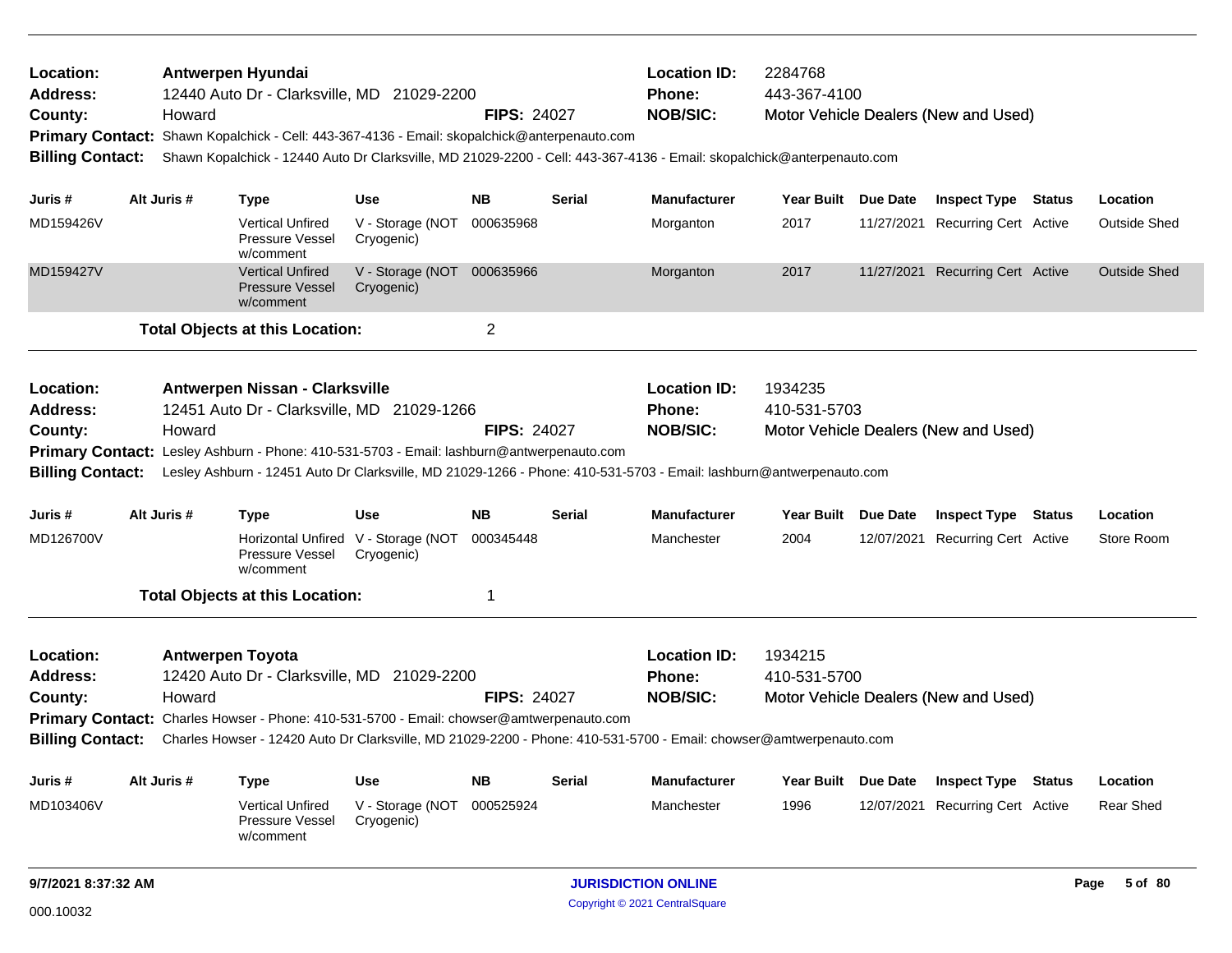| Juris #                                | Alt Juris # |        | <b>Type</b>                                                                            | <b>Use</b>                                        | <b>NB</b>          | <b>Serial</b> | <b>Manufacturer</b>                                                                                             | <b>Year Built</b>      | <b>Due Date</b> | <b>Inspect Type</b>                              | <b>Status</b> | Location         |
|----------------------------------------|-------------|--------|----------------------------------------------------------------------------------------|---------------------------------------------------|--------------------|---------------|-----------------------------------------------------------------------------------------------------------------|------------------------|-----------------|--------------------------------------------------|---------------|------------------|
| MD103407V                              |             |        | <b>Vertical Unfired</b><br><b>Pressure Vessel</b><br>w/comment                         | V - Storage (NOT<br>Cryogenic)                    | 000525940          |               | Manchester                                                                                                      | 1996                   | 12/07/2021      | <b>Recurring Cert Active</b>                     |               | <b>Rear Shed</b> |
| MD103408V                              |             |        | <b>Vertical Unfired</b><br>Pressure Vessel<br>w/comment                                | V - Storage (NOT<br>Cryogenic)                    | 000525946          |               | Manchester                                                                                                      | 1996                   |                 | 12/07/2021 Recurring Cert Active                 |               | <b>Rear Shed</b> |
|                                        |             |        | <b>Total Objects at this Location:</b>                                                 |                                                   | 3                  |               |                                                                                                                 |                        |                 |                                                  |               |                  |
| Location:<br><b>Address:</b>           |             |        | <b>Apex Auto Performance</b><br>6470 Dobbin Center Way Ste E - Columbia, MD 21045-4718 |                                                   |                    |               | <b>Location ID:</b><br>Phone:                                                                                   | 721360<br>410-772-0933 |                 |                                                  |               |                  |
| County:                                |             | Howard |                                                                                        |                                                   | <b>FIPS: 24027</b> |               | <b>NOB/SIC:</b>                                                                                                 |                        |                 | Automotive Services, Except Repair and Carwashes |               |                  |
| Primary Contact: Apex Auto Performance |             |        |                                                                                        |                                                   |                    |               |                                                                                                                 |                        |                 |                                                  |               |                  |
| <b>Billing Contact:</b>                |             |        |                                                                                        |                                                   |                    |               |                                                                                                                 |                        |                 |                                                  |               |                  |
| Juris #                                | Alt Juris # |        | <b>Type</b>                                                                            | <b>Use</b>                                        | <b>NB</b>          | <b>Serial</b> | <b>Manufacturer</b>                                                                                             | <b>Year Built</b>      | <b>Due Date</b> | <b>Inspect Type</b>                              | <b>Status</b> | Location         |
| MD169158V                              |             |        | Pressure Vessel<br>w/comment                                                           | Horizontal Unfired V - Storage (NOT<br>Cryogenic) | 000822755          |               | Manchester                                                                                                      | 1999                   |                 | 04/16/2023 Recurring Cert Active                 |               | Shop             |
|                                        |             |        | <b>Total Objects at this Location:</b>                                                 |                                                   | 1                  |               |                                                                                                                 |                        |                 |                                                  |               |                  |
| Location:                              |             |        | <b>Bay Life Brewing</b>                                                                |                                                   |                    |               | <b>Location ID:</b>                                                                                             | 4040511                |                 |                                                  |               |                  |
| <b>Address:</b>                        |             |        | 7901 Oceano Ave Ste 20 - Jessup, MD 20794-9672                                         |                                                   |                    |               | Phone:                                                                                                          |                        |                 |                                                  |               |                  |
| County:                                |             | Howard |                                                                                        |                                                   | <b>FIPS: 24027</b> |               | <b>NOB/SIC:</b>                                                                                                 |                        |                 |                                                  |               |                  |
| <b>Primary Contact:</b>                |             |        | Phil Muth - Phone: 443-463-8901 - Email: phil@baylifebrewing.com                       |                                                   |                    |               |                                                                                                                 |                        |                 |                                                  |               |                  |
| <b>Billing Contact:</b>                |             |        |                                                                                        |                                                   |                    |               | Phil Muth - 7901 Oceano Ave Ste 20 Jessup, MD 20794-9672 - Phone: 443-463-8901 - Email: phil@baylifebrewing.com |                        |                 |                                                  |               |                  |
| Juris#                                 | Alt Juris # |        | <b>Type</b>                                                                            | <b>Use</b>                                        | <b>NB</b>          | <b>Serial</b> | <b>Manufacturer</b>                                                                                             | <b>Year Built</b>      | <b>Due Date</b> | <b>Inspect Type</b>                              | Status        | Location         |
| MD150176H                              |             |        | <b>Horizontal Water</b><br>Tube                                                        | H - Heating-<br>Cooking (Steam<br>$\leq$ 15 psig) | 000072467          |               | Ajax                                                                                                            | 2013                   | 08/21/2021      | <b>Recurring Cert Active</b>                     |               | <b>PLANT</b>     |
|                                        |             |        | <b>Total Objects at this Location:</b>                                                 |                                                   | 1                  |               |                                                                                                                 |                        |                 |                                                  |               |                  |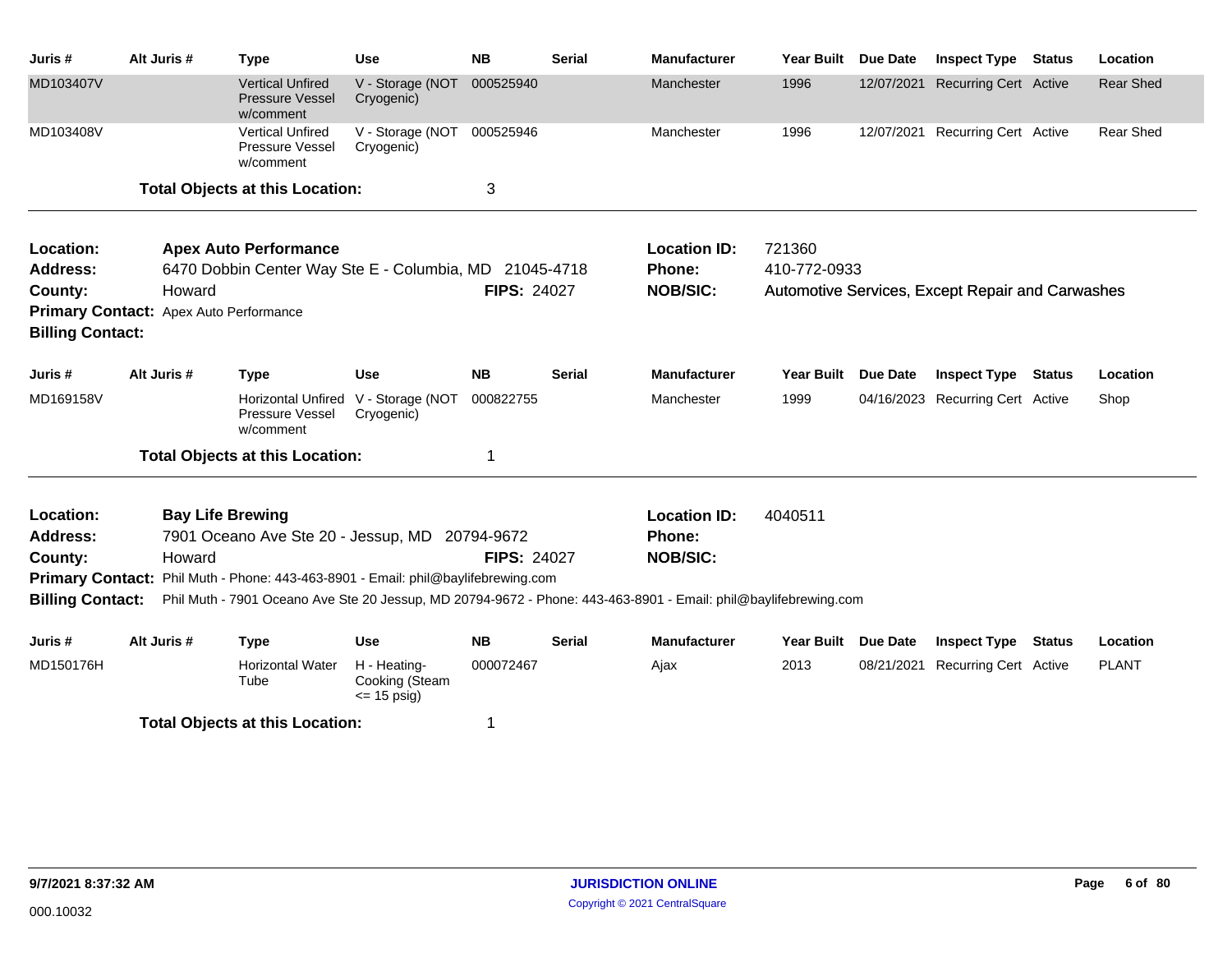| Location:<br><b>Address:</b>                                                                                 |                |                                   | <b>Benchmark Motors</b><br>9033 Red Branch Rd Ste C - Columbia, MD 21045-2396                                                              |                                                         |                    |               | <b>Location ID:</b><br><b>Phone:</b> | 702504                                  |                 |                                      |               |                    |
|--------------------------------------------------------------------------------------------------------------|----------------|-----------------------------------|--------------------------------------------------------------------------------------------------------------------------------------------|---------------------------------------------------------|--------------------|---------------|--------------------------------------|-----------------------------------------|-----------------|--------------------------------------|---------------|--------------------|
| County:<br><b>Primary Contact:</b><br><b>Billing Contact:</b>                                                |                | Howard<br><b>Benchmark Motors</b> |                                                                                                                                            |                                                         | <b>FIPS: 24027</b> |               | <b>NOB/SIC:</b>                      |                                         |                 | Motor Vehicle Dealers (New and Used) |               |                    |
| Juris #                                                                                                      |                | Alt Juris #                       | <b>Type</b>                                                                                                                                | <b>Use</b>                                              | <b>NB</b>          | <b>Serial</b> | <b>Manufacturer</b>                  | <b>Year Built</b>                       | Due Date        | <b>Inspect Type Status</b>           |               | Location           |
| MD103119V                                                                                                    |                |                                   | <b>Vertical Unfired</b><br>Pressure Vessel<br>w/comment                                                                                    | V - Storage (NOT<br>Cryogenic)                          | 000015406          |               | <b>Brunner</b>                       | 1988                                    |                 | 08/05/2023 Recurring Cert Active     |               | Air Comp Rm        |
|                                                                                                              |                |                                   | <b>Total Objects at this Location:</b>                                                                                                     |                                                         | 1                  |               |                                      |                                         |                 |                                      |               |                    |
| Location:<br><b>Bethel Assembly Of God</b><br>Address:<br>8455 Savage Guilford Rd - Savage, MD<br>20763-9650 |                |                                   |                                                                                                                                            |                                                         |                    |               | <b>Location ID:</b><br><b>Phone:</b> | 704474                                  |                 |                                      |               |                    |
| County:<br><b>Billing Contact:</b>                                                                           |                | Howard                            | Primary Contact: Pastor Johnny Green - Phone: 301-498-3344<br>Pastor Johnny Green - PO Box 416 Savage, MD 20763-0416 - Phone: 301-498-3344 |                                                         | <b>FIPS: 24027</b> |               | <b>NOB/SIC:</b>                      | <b>Elementary and Secondary Schools</b> |                 |                                      |               |                    |
| Juris #                                                                                                      |                | Alt Juris #                       | <b>Type</b>                                                                                                                                | <b>Use</b>                                              | <b>NB</b>          | <b>Serial</b> | <b>Manufacturer</b>                  | <b>Year Built</b>                       | <b>Due Date</b> | <b>Inspect Type</b>                  | <b>Status</b> | Location           |
| MD081155H                                                                                                    | -1             |                                   | Cast Iron                                                                                                                                  | H - Hot Water<br>Heat (Water $\leq$<br>160 psig, 250 F) | <b>CI</b>          |               | Weil-McLain                          | 1992                                    |                 | 09/25/2022 Recurring Cert Active     |               | <b>Boiler Room</b> |
| MD081156H                                                                                                    | $\overline{1}$ |                                   | Cast Iron                                                                                                                                  | H - Hot Water<br>Heat (Water $\leq$<br>160 psig, 250 F) | <b>CI</b>          | 2             | Weil-McLain                          | 1992                                    |                 | 09/25/2022 Recurring Cert Active     |               | <b>Boiler Room</b> |
| MD081157H                                                                                                    | -1             |                                   | Cast Iron                                                                                                                                  | H - Hot Water<br>Heat (Water $\leq$<br>160 psig, 250 F) | <b>CI</b>          | 3             | Weil-McLain                          | 1992                                    |                 | 09/25/2022 Recurring Cert Active     |               | <b>Boiler Room</b> |
|                                                                                                              |                |                                   | <b>Total Objects at this Location:</b>                                                                                                     |                                                         | 3                  |               |                                      |                                         |                 |                                      |               |                    |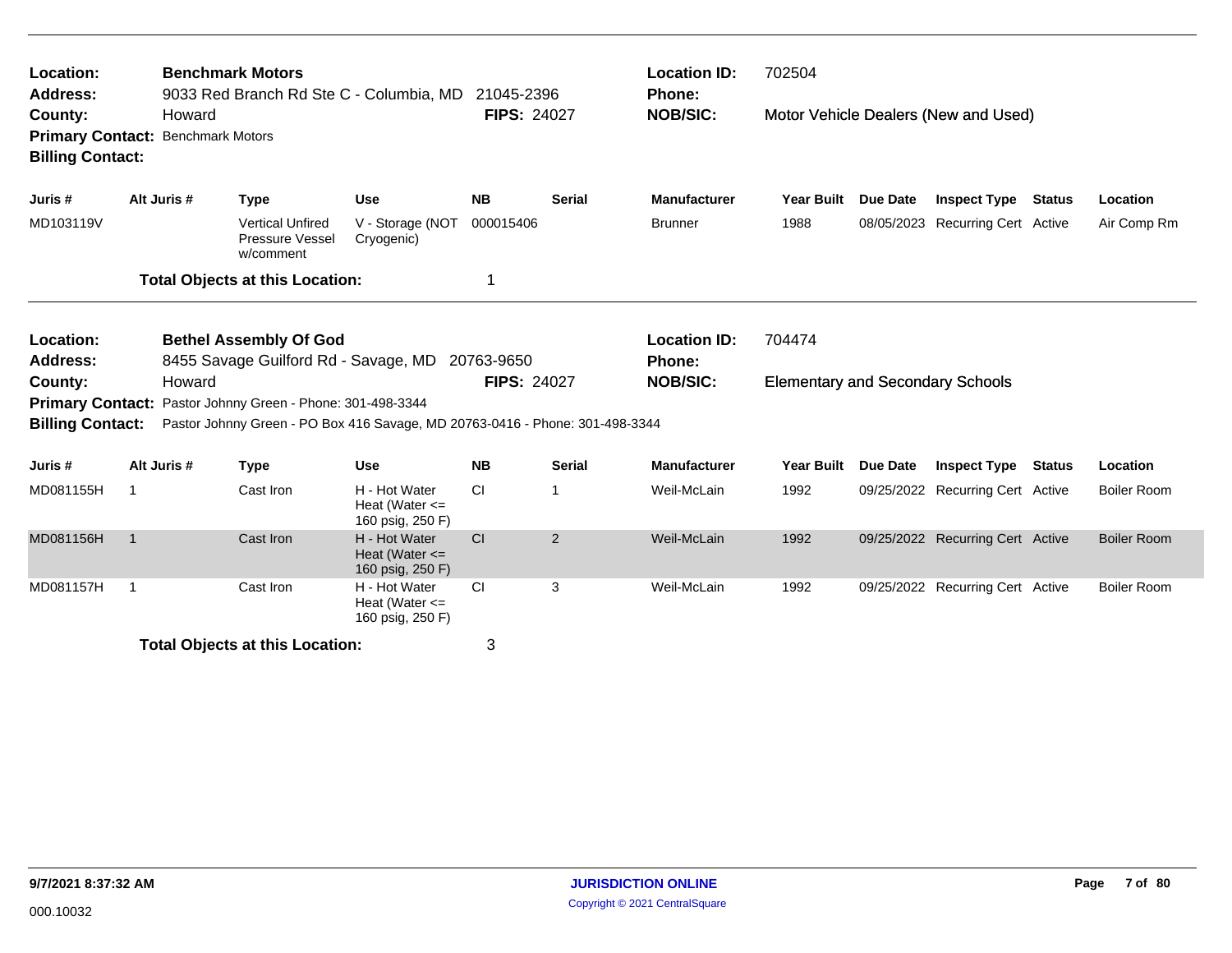| Location:<br><b>Address:</b>                                  | <b>Bill's Towing</b> | 10006 Frederick Road - Ellicott City, MD 21042-3666                                                                                                  |                                |                    |                      | <b>Location ID:</b><br><b>Phone:</b> | 704637                            |                 |                                                  |               |              |
|---------------------------------------------------------------|----------------------|------------------------------------------------------------------------------------------------------------------------------------------------------|--------------------------------|--------------------|----------------------|--------------------------------------|-----------------------------------|-----------------|--------------------------------------------------|---------------|--------------|
| County:<br><b>Billing Contact:</b>                            | Howard               | Primary Contact: Bill's Towing - Phone: 4104653980                                                                                                   |                                | <b>FIPS: 24027</b> |                      | <b>NOB/SIC:</b>                      |                                   |                 | Automotive dealers and gasoline service stations |               |              |
| Juris #                                                       | Alt Juris #          | <b>Type</b>                                                                                                                                          | <b>Use</b>                     | <b>NB</b>          | <b>Serial</b>        | <b>Manufacturer</b>                  | <b>Year Built</b>                 | <b>Due Date</b> | <b>Inspect Type Status</b>                       |               | Location     |
| MD108181V                                                     |                      | <b>Vertical Unfired</b><br>Pressure Vessel<br>w/comment                                                                                              | V - Storage (NOT<br>Cryogenic) | 000791275          |                      | Manchester                           | 1999                              |                 | 02/11/2021 Recurring Cert Active                 |               | Shop         |
|                                                               |                      | <b>Total Objects at this Location:</b>                                                                                                               |                                | 1                  |                      |                                      |                                   |                 |                                                  |               |              |
| Location:<br><b>Address:</b>                                  |                      | <b>Black Flag Brewing (Arc3)</b><br>9315 Snowden Pkwy - Columbia, MD 21046                                                                           |                                |                    |                      | <b>Location ID:</b><br><b>Phone:</b> | 3923092                           |                 |                                                  |               |              |
| County:<br><b>Primary Contact:</b><br><b>Billing Contact:</b> | Howard               | Black Flag Brewing (Arc3)<br>Charlie Patterson - PO Box 26269 Richmond, VA 23260-6269 - Phone: 804-644-4521 - Email: charlie.patterson@arc3gases.com |                                | <b>FIPS: 24027</b> |                      | <b>NOB/SIC:</b>                      | <b>Eating and Drinking Places</b> |                 |                                                  |               |              |
| Juris #                                                       | Alt Juris #          | <b>Type</b>                                                                                                                                          | <b>Use</b>                     | <b>NB</b>          | <b>Serial</b>        | <b>Manufacturer</b>                  | <b>Year Built</b>                 | <b>Due Date</b> | <b>Inspect Type</b>                              | <b>Status</b> | Location     |
| MD162743V                                                     |                      | <b>Vertical Unfired</b><br>Pressure Vessel<br>w/comment                                                                                              | V - Storage<br>(Cryogenic)     | 000276860          |                      | <b>CHART</b>                         | 2015                              |                 | 01/23/2023 Recurring Cert Active                 |               | Outside rear |
| MD162744V                                                     |                      | <b>Vertical Unfired</b><br><b>Pressure Vessel</b><br>w/comment                                                                                       | V - Storage<br>(Cryogenic)     | 000276858          |                      | <b>CHART</b>                         | 2015                              |                 | 02/12/2023 Recurring Cert Active                 |               | Outside rear |
| MD166872V                                                     |                      | <b>Vertical Unfired</b><br><b>Pressure Vessel</b><br>w/comment                                                                                       | V - Storage<br>(Cryogenic)     | 000324052          | M5852.<br>5123467890 | <b>CHART</b>                         | 2019                              |                 | 06/10/2022 Recurring Cert Active                 |               | Outside rear |
|                                                               |                      | <b>Total Objects at this Location:</b>                                                                                                               |                                | 3                  |                      |                                      |                                   |                 |                                                  |               |              |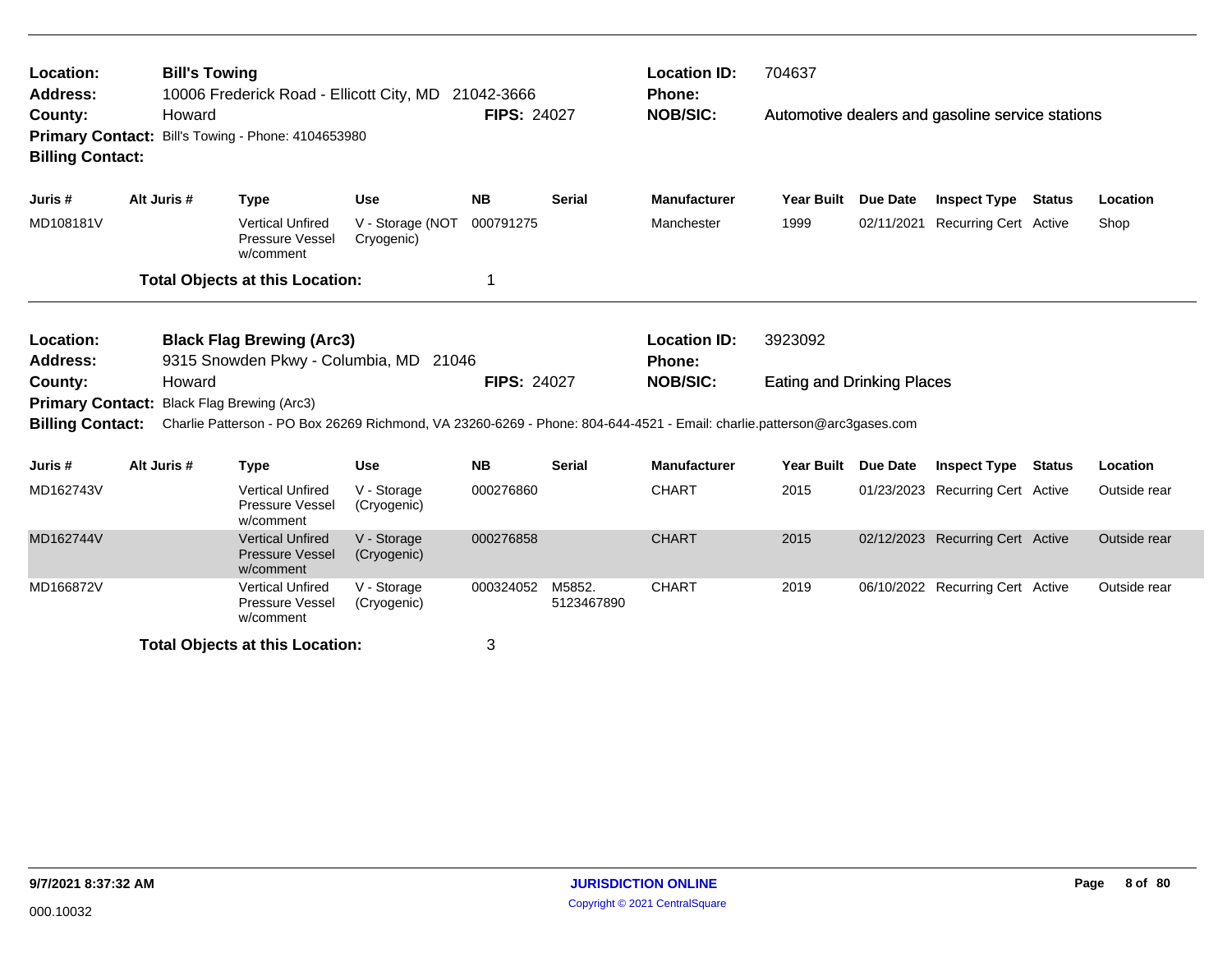| Location:<br>Address:<br>County:<br><b>Primary Contact:</b><br><b>Billing Contact:</b> | Howard                                                                                                                                                                                                                                                                       | <b>Bob's Auto &amp; Truck Repair, LLC</b><br>6720 Washington Blvd - Elkridge, MD<br>Bob Harrell - Phone: 443-506-6130<br>Bob Harrell - PO Box 86 Jessup, MD 20794-0086 - Phone: 443-506-6130 |                                | 21075-6041<br><b>FIPS: 24027</b> |               | <b>Location ID:</b><br><b>Phone:</b><br><b>NOB/SIC:</b> | 712598<br>443-506-6130<br><b>Transportation Equipment, NEC</b> |                 |                                                      |        |             |
|----------------------------------------------------------------------------------------|------------------------------------------------------------------------------------------------------------------------------------------------------------------------------------------------------------------------------------------------------------------------------|----------------------------------------------------------------------------------------------------------------------------------------------------------------------------------------------|--------------------------------|----------------------------------|---------------|---------------------------------------------------------|----------------------------------------------------------------|-----------------|------------------------------------------------------|--------|-------------|
| Juris #                                                                                | Alt Juris #                                                                                                                                                                                                                                                                  | <b>Type</b>                                                                                                                                                                                  | <b>Use</b>                     | <b>NB</b>                        | <b>Serial</b> | <b>Manufacturer</b>                                     | Year Built Due Date                                            |                 | <b>Inspect Type Status</b>                           |        | Location    |
| MD034714V                                                                              |                                                                                                                                                                                                                                                                              | <b>Vertical Unfired</b><br>Pressure Vessel<br>w/comment                                                                                                                                      | V - Storage (NOT<br>Cryogenic) | 000113385                        |               | Western                                                 | 1972                                                           |                 | 11/28/2020 Recurring Cert Active                     |        | Garage      |
|                                                                                        |                                                                                                                                                                                                                                                                              | <b>Total Objects at this Location:</b>                                                                                                                                                       |                                | 1                                |               |                                                         |                                                                |                 |                                                      |        |             |
| Location:<br><b>Address:</b><br>County:<br><b>Billing Contact:</b>                     | <b>Brick House Farm Water Co</b><br>4649 Sheppard Ln - Ellicott City, MD 21042-1438<br>Howard<br>Thomas Taro - Phone: 301-596-9730/410-988-9099<br><b>Primary Contact:</b><br>Thomas Taro - 4649 Sheppard Ln Ellicott City, MD 21042-1438 - Phone: 301-596-9730/410-988-9099 |                                                                                                                                                                                              |                                |                                  |               | <b>Location ID:</b><br>Phone:<br><b>NOB/SIC:</b>        | 705089                                                         |                 | Bottled and Canned Soft Drinks and Carbonated Waters |        |             |
| Juris#                                                                                 | Alt Juris #                                                                                                                                                                                                                                                                  | <b>Type</b>                                                                                                                                                                                  | <b>Use</b>                     | <b>NB</b>                        | <b>Serial</b> | <b>Manufacturer</b>                                     | <b>Year Built</b>                                              | <b>Due Date</b> | <b>Inspect Type</b>                                  | Status | Location    |
| MD091205V                                                                              |                                                                                                                                                                                                                                                                              | <b>Horizontal Unfired</b><br>Pressure Vessel<br>w/comment                                                                                                                                    | V - Storage (NOT<br>Cryogenic) | 000070145                        |               | Western                                                 | 1967                                                           |                 | 01/10/2023 Recurring Cert Active                     |        | Comp Rm     |
| <b>MD117470V</b>                                                                       |                                                                                                                                                                                                                                                                              | <b>Vertical Unfired</b><br><b>Pressure Vessel</b><br>w/comment                                                                                                                               | V - Storage (NOT<br>Cryogenic) | 000368623                        |               | Manchester                                              | 1982                                                           |                 | 01/10/2023 Recurring Cert Active                     |        | Comp Rm     |
| MD146684V                                                                              |                                                                                                                                                                                                                                                                              | <b>Vertical Unfired</b><br><b>Pressure Vessel</b><br>w/comment                                                                                                                               | V - Storage (NOT<br>Cryogenic) | 001746032                        |               | <b>CAMPBELL</b>                                         | 2011                                                           |                 | 01/10/2023 Recurring Cert Active                     |        | 5 Gal. Area |
|                                                                                        |                                                                                                                                                                                                                                                                              | <b>Total Objects at this Location:</b>                                                                                                                                                       |                                | 3                                |               |                                                         |                                                                |                 |                                                      |        |             |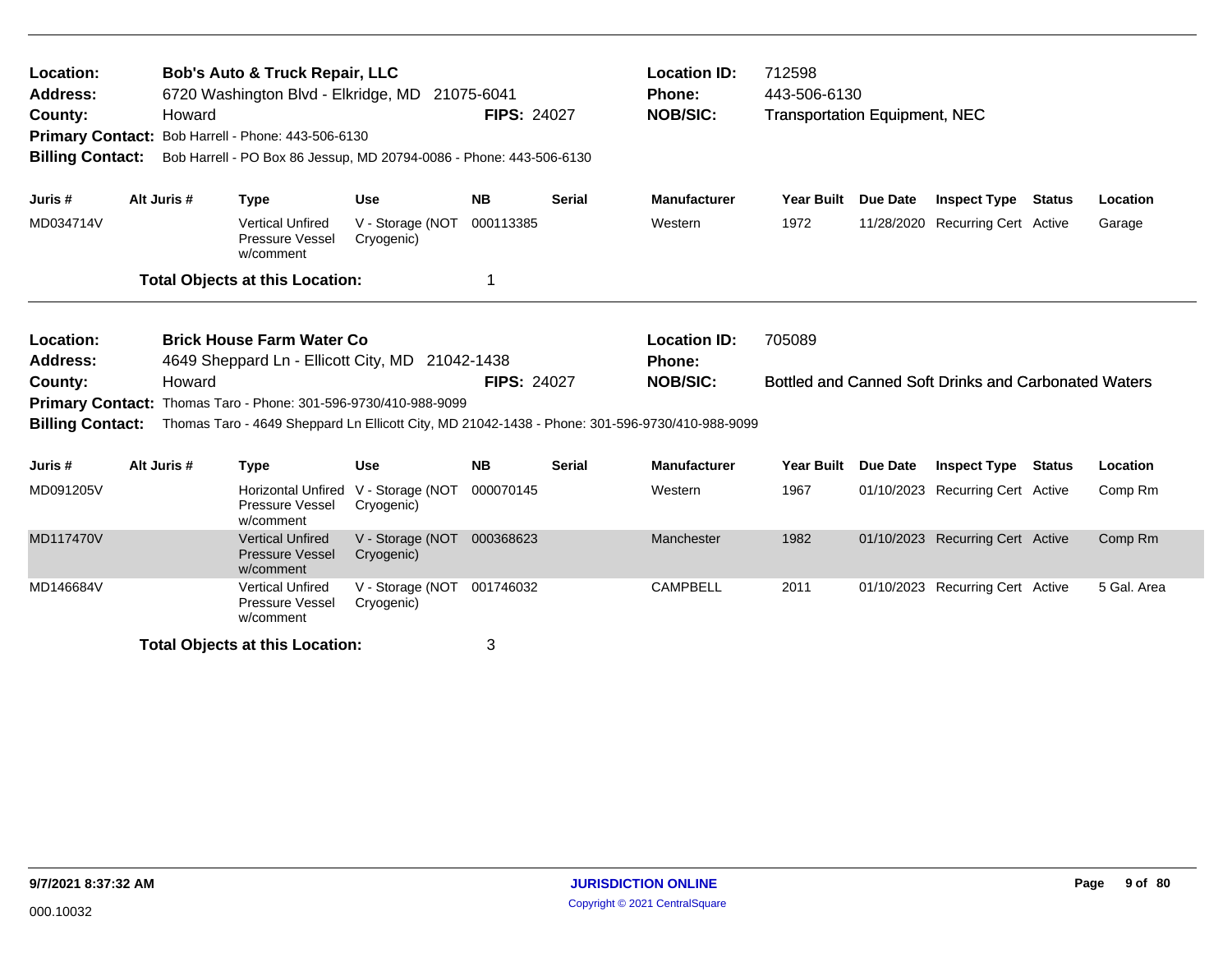| Location:<br><b>Address:</b><br>County:<br><b>Billing Contact:</b> | Howard<br>Primary Contact: BWW - 3704 (Arc3) | <b>BWW - 3704 (Arc3)</b><br>6191 Columbia Crossing Cir - Columbia, MD 21045-8206                                                                       |                                        | <b>FIPS: 24027</b> |                                                         | <b>Location ID:</b><br><b>Phone:</b><br><b>NOB/SIC:</b><br>Charlie Patterson - PO Box 26269 Richmond, VA 23260-6269 - Phone: 804-644-4521 - Email: charlie.patterson@arc3gases.com | 4002070             |          |                                      |               |                   |
|--------------------------------------------------------------------|----------------------------------------------|--------------------------------------------------------------------------------------------------------------------------------------------------------|----------------------------------------|--------------------|---------------------------------------------------------|------------------------------------------------------------------------------------------------------------------------------------------------------------------------------------|---------------------|----------|--------------------------------------|---------------|-------------------|
| Juris #                                                            | Alt Juris #                                  | <b>Type</b>                                                                                                                                            | <b>Use</b>                             | <b>NB</b>          | <b>Serial</b>                                           | <b>Manufacturer</b>                                                                                                                                                                | Year Built Due Date |          | <b>Inspect Type Status</b>           |               | Location          |
| MD167443V                                                          |                                              | <b>Vertical Unfired</b><br><b>Pressure Vessel</b><br>w/comment                                                                                         | V - Storage<br>(Cryogenic)             | 000132155          |                                                         | <b>CHART</b>                                                                                                                                                                       | 2001                |          | 12/10/2021 Recurring Cert Active     |               | Closet            |
|                                                                    |                                              | <b>Total Objects at this Location:</b>                                                                                                                 |                                        | -1                 |                                                         |                                                                                                                                                                                    |                     |          |                                      |               |                   |
| Location:<br>Address:                                              |                                              | C & D Realty, Inc.<br>8329 Main St - Ellicott City, MD 21043-4934                                                                                      |                                        |                    |                                                         | <b>Location ID:</b><br><b>Phone:</b>                                                                                                                                               | 725787              |          |                                      |               |                   |
| County:<br><b>Primary Contact:</b>                                 | Howard                                       | David Stewart - Phone: 802-558-2351 - Email: stewartd4@gmail.com                                                                                       |                                        | <b>FIPS: 24027</b> |                                                         | <b>NOB/SIC:</b>                                                                                                                                                                    |                     |          | Holding and other investment offices |               |                   |
| <b>Billing Contact:</b>                                            |                                              |                                                                                                                                                        |                                        |                    |                                                         | David Stewart - PO Box 125 Danby, VT 05739-0125 - Phone: 802-558-2351 - Email: stewartd4@gmail.com                                                                                 |                     |          |                                      |               |                   |
| Juris #                                                            | Alt Juris #                                  | <b>Type</b>                                                                                                                                            | <b>Use</b>                             | <b>NB</b>          | <b>Serial</b>                                           | <b>Manufacturer</b>                                                                                                                                                                | <b>Year Built</b>   | Due Date | <b>Inspect Type</b>                  | Status        | Location          |
| MD144813H                                                          |                                              | Other w/comment H - Hot Water                                                                                                                          | Heat (Water $\leq$<br>160 psig, 250 F) | 0042774            |                                                         | <b>KYUNGDONG</b><br><b>EVERON CO</b>                                                                                                                                               | 2010                |          | 10/30/2021 Recurring Cert Active     |               | <b>BASEMENT</b>   |
|                                                                    |                                              | <b>Total Objects at this Location:</b>                                                                                                                 |                                        | -1                 |                                                         |                                                                                                                                                                                    |                     |          |                                      |               |                   |
| Location:<br>Address:<br>County:                                   | Howard                                       | Car America, LLC.<br>10052 Washington Blvd N - Laurel, MD 20723-1902<br>Primary Contact: Marie Eck - Phone: 301-725-1600 - Email: caramerica@gmail.com |                                        | <b>FIPS: 24027</b> | <b>Location ID:</b><br><b>Phone:</b><br><b>NOB/SIC:</b> | 716249<br>301-725-1600<br><b>Automotive Dealers, NEC</b>                                                                                                                           |                     |          |                                      |               |                   |
| <b>Billing Contact:</b>                                            |                                              |                                                                                                                                                        |                                        |                    |                                                         | Melissa McCaskill - 10052 Washington Blvd N Laurel, MD 20723-1902 - Phone: 301-725-1600 - Email: caramerica2013@gmail.com                                                          |                     |          |                                      |               |                   |
| Juris #                                                            | Alt Juris #                                  | <b>Type</b>                                                                                                                                            | <b>Use</b>                             | NB.                | <b>Serial</b>                                           | <b>Manufacturer</b>                                                                                                                                                                | Year Built Due Date |          | <b>Inspect Type Status</b>           |               | Location          |
| MD034242V                                                          |                                              | Horizontal Unfired O - Other (PV<br>Pressure Vessel<br>w/comment                                                                                       | Use) w/comment                         | 000083844          |                                                         | <b>BEAIRD</b>                                                                                                                                                                      | 1969                |          | 05/05/2021 Recurring Cert Active     |               | <b>COMPR ROOM</b> |
| MD107165V                                                          |                                              | Horizontal Unfired O - Other (PV<br><b>Pressure Vessel</b><br>w/comment                                                                                | Use) w/comment                         | 000841539          |                                                         | Manchester                                                                                                                                                                         | 1999                |          | 05/05/2021 Recurring Cert Active     |               | COMPR ROOM        |
| 9/7/2021 8:37:32 AM                                                |                                              |                                                                                                                                                        |                                        |                    | <b>JURISDICTION ONLINE</b>                              |                                                                                                                                                                                    |                     |          |                                      | Page 10 of 80 |                   |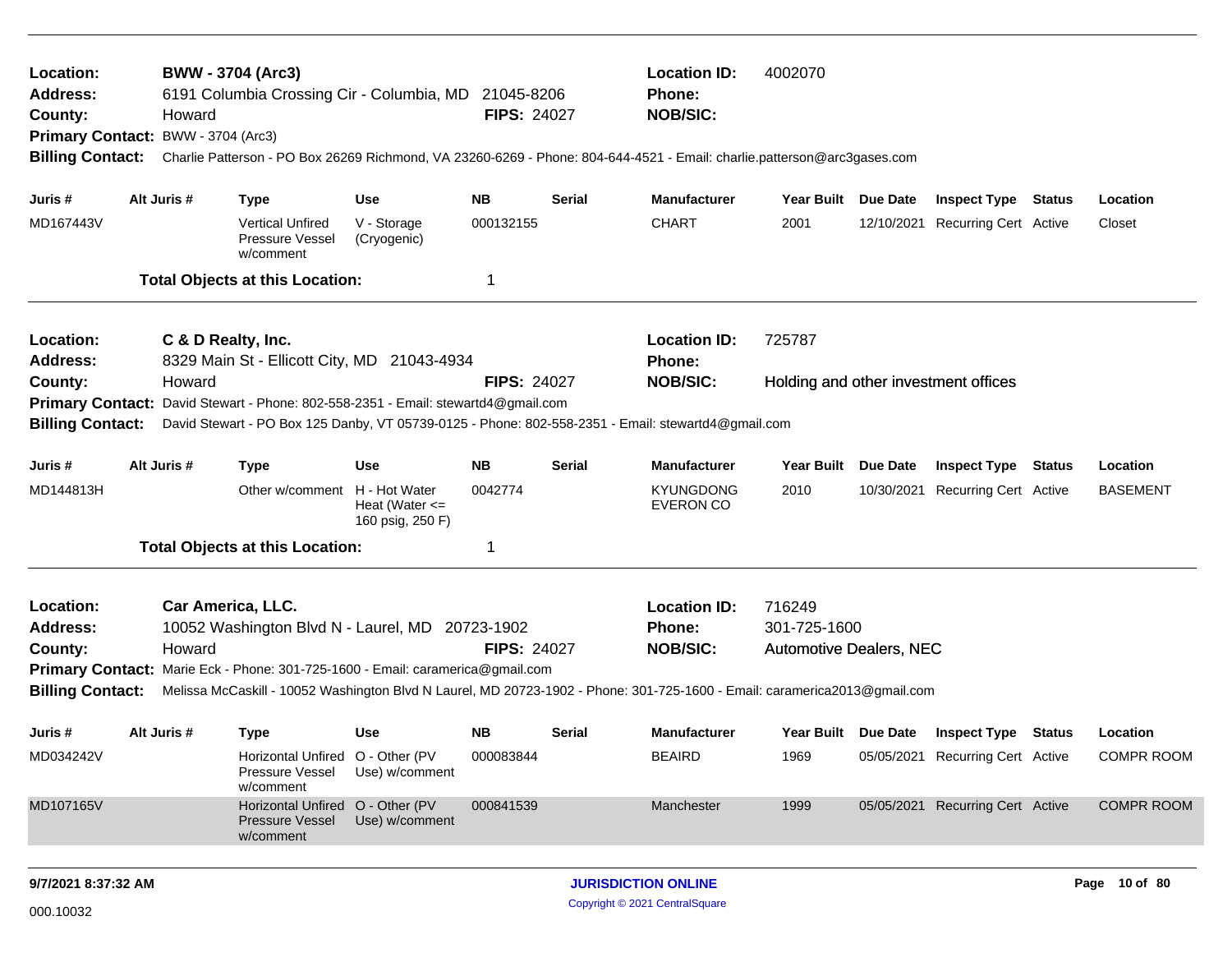| Location:               |                                                                                                       |                      | <b>Carbody Collision Center</b>                                                |                                                   |                    |               | <b>Location ID:</b>        | 1729059                           |                 |                                                        |        |                              |
|-------------------------|-------------------------------------------------------------------------------------------------------|----------------------|--------------------------------------------------------------------------------|---------------------------------------------------|--------------------|---------------|----------------------------|-----------------------------------|-----------------|--------------------------------------------------------|--------|------------------------------|
| <b>Address:</b>         |                                                                                                       |                      | 9741 Washington Blvd N - Laurel, MD 20723-1315                                 |                                                   | <b>FIPS: 24027</b> |               | Phone:<br><b>NOB/SIC:</b>  |                                   |                 |                                                        |        |                              |
| County:                 |                                                                                                       | Howard               | Primary Contact: Bob Gload - Phone: 301-776-1900                               |                                                   |                    |               |                            |                                   |                 | Top, Body, and Upholstery Repair Shops and Paint Shops |        |                              |
| <b>Billing Contact:</b> |                                                                                                       |                      | Bob Gload - 9741 Washington Blvd N Laurel, MD 20723-1315 - Phone: 301-776-1900 |                                                   |                    |               |                            |                                   |                 |                                                        |        |                              |
|                         |                                                                                                       |                      |                                                                                |                                                   |                    |               |                            |                                   |                 |                                                        |        |                              |
| Juris #                 |                                                                                                       | Alt Juris #          | Type                                                                           | <b>Use</b>                                        | <b>NB</b>          | <b>Serial</b> | <b>Manufacturer</b>        | <b>Year Built</b>                 | <b>Due Date</b> | <b>Inspect Type Status</b>                             |        | Location                     |
| MD125684V               |                                                                                                       |                      | Pressure Vessel<br>w/comment                                                   | Horizontal Unfired V - Storage (NOT<br>Cryogenic) | 000785430          |               | <b>Brunner</b>             | 1983                              | 10/02/2021      | Recurring Cert Active                                  |        | <b>OUTSIDE CAR</b>           |
|                         |                                                                                                       |                      | <b>Total Objects at this Location:</b>                                         |                                                   | 1                  |               |                            |                                   |                 |                                                        |        |                              |
| Location:               |                                                                                                       |                      | <b>Central Service Center</b>                                                  |                                                   |                    |               | <b>Location ID:</b>        | 706436                            |                 |                                                        |        |                              |
| <b>Address:</b>         |                                                                                                       |                      | 10084 Washington Boulevard - Laurel, MD                                        |                                                   | 20723-1902         |               | <b>Phone:</b>              | (301) 498-7700                    |                 |                                                        |        |                              |
| County:                 |                                                                                                       | Howard               |                                                                                |                                                   | <b>FIPS: 24027</b> |               | <b>NOB/SIC:</b>            |                                   |                 | Automotive dealers and gasoline service stations       |        |                              |
|                         |                                                                                                       |                      | Primary Contact: Central Service Center - Phone: 4107924771                    |                                                   |                    |               |                            |                                   |                 |                                                        |        |                              |
| <b>Billing Contact:</b> |                                                                                                       |                      |                                                                                |                                                   |                    |               |                            |                                   |                 |                                                        |        |                              |
| Juris #                 |                                                                                                       | Alt Juris #          | <b>Type</b>                                                                    | <b>Use</b>                                        | <b>NB</b>          | Serial        | <b>Manufacturer</b>        | <b>Year Built</b>                 | <b>Due Date</b> | <b>Inspect Type</b>                                    | Status | Location                     |
| MD034257V               |                                                                                                       |                      | <b>Vertical Unfired</b><br>Pressure Vessel<br>w/comment                        | V - Storage (NOT<br>Cryogenic)                    | 000013233          |               | Kargard                    | 1974                              |                 | 05/06/2023 Recurring Cert Active                       |        | <b>Basement</b>              |
| MD059185V               |                                                                                                       |                      | <b>Vertical Unfired</b><br><b>Pressure Vessel</b><br>w/comment                 | V - Storage (NOT<br>Cryogenic)                    | 000B00607          |               | Kargard                    | 1984                              |                 | 05/06/2023 Recurring Cert Active                       |        | <b>Basement</b>              |
|                         |                                                                                                       |                      | <b>Total Objects at this Location:</b>                                         |                                                   | $\overline{2}$     |               |                            |                                   |                 |                                                        |        |                              |
| Location:               |                                                                                                       | <b>Chef Paolinos</b> |                                                                                |                                                   |                    |               | <b>Location ID:</b>        | 1748288                           |                 |                                                        |        |                              |
| <b>Address:</b>         |                                                                                                       |                      | 3419 Plum Tree Dr - Ellicott City, MD 21042-3805                               |                                                   |                    |               | Phone:                     |                                   |                 |                                                        |        |                              |
| County:                 |                                                                                                       | Howard               |                                                                                |                                                   | <b>FIPS: 24027</b> |               | <b>NOB/SIC:</b>            | <b>Eating and Drinking Places</b> |                 |                                                        |        |                              |
|                         |                                                                                                       |                      | Primary Contact: Joe Mannarelli - Phone: 410-680-8087                          |                                                   |                    |               |                            |                                   |                 |                                                        |        |                              |
|                         | Billing Contact: Joe Mannarelli - 3419 Plumtree Dr Ellicott City, MD 21042-3805 - Phone: 410-680-8087 |                      |                                                                                |                                                   |                    |               |                            |                                   |                 |                                                        |        |                              |
| Juris #                 |                                                                                                       | Alt Juris #          | <b>Type</b>                                                                    | <b>Use</b>                                        | <b>NB</b>          | <b>Serial</b> | <b>Manufacturer</b>        | <b>Year Built</b>                 | <b>Due Date</b> | <b>Inspect Type Status</b>                             |        | Location                     |
| MD124255H               |                                                                                                       |                      | Water Heater<br>(HLW)                                                          | H - Hot Water<br>Supply (Water <=                 | 000085624          |               | A O Smith                  | 2004                              | 01/24/2021      | <b>Recurring Cert Active</b>                           |        | <b>Upstairs Heater</b><br>Rm |
|                         | 9/7/2021 8:37:32 AM                                                                                   |                      |                                                                                |                                                   |                    |               | <b>JURISDICTION ONLINE</b> |                                   |                 |                                                        |        | Page 11 of 80                |

Copyright © 2021 CentralSquare 000.10032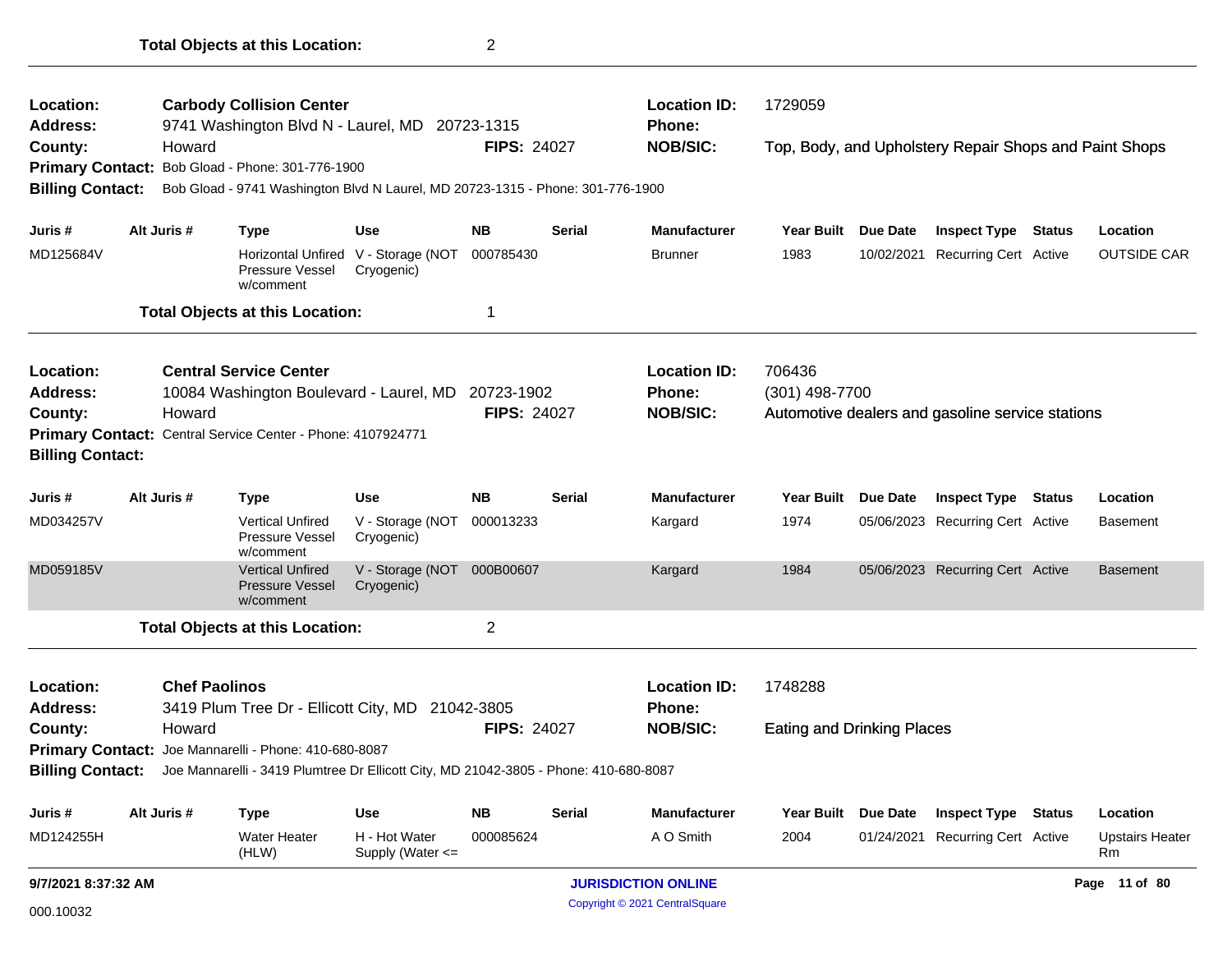| Juris #                                                                                                                                                                                                                                                                                                                                                                             |  | Alt Juris # | <b>Type</b>                                                                                                                                                                         | <b>Use</b><br>160 psig, 210 F)                          | <b>NB</b>                        | Serial        | <b>Manufacturer</b>                                                                                                                                                                          |                         | Year Built Due Date | <b>Inspect Type Status</b>       |               | Location                                                  |
|-------------------------------------------------------------------------------------------------------------------------------------------------------------------------------------------------------------------------------------------------------------------------------------------------------------------------------------------------------------------------------------|--|-------------|-------------------------------------------------------------------------------------------------------------------------------------------------------------------------------------|---------------------------------------------------------|----------------------------------|---------------|----------------------------------------------------------------------------------------------------------------------------------------------------------------------------------------------|-------------------------|---------------------|----------------------------------|---------------|-----------------------------------------------------------|
|                                                                                                                                                                                                                                                                                                                                                                                     |  |             | <b>Total Objects at this Location:</b>                                                                                                                                              |                                                         | 1                                |               |                                                                                                                                                                                              |                         |                     |                                  |               |                                                           |
| Location:<br>Address:<br>County:<br><b>Billing Contact:</b>                                                                                                                                                                                                                                                                                                                         |  | Howard      | <b>Cherry Hill Construction, Inc.</b><br>8211 Washington Blvd - Jessup, MD<br>Primary Contact: Mike Haynes - Phone: 410-799-2351 - Cell: 443-463-4379 - Email: mhaynes@chconstr.com |                                                         | 20794-9466<br><b>FIPS: 24027</b> |               | <b>Location ID:</b><br><b>Phone:</b><br><b>NOB/SIC:</b><br>Mike Haynes - 8211 Washington Blvd Jessup, MD 20794-9466 - Phone: 410-799-2351 - Cell: 443-463-4379 - Email: mhaynes@chconstr.com | 1866134<br>410-799-3577 |                     |                                  |               | Highway and Street Construction, Except Elevated Highways |
| Juris #                                                                                                                                                                                                                                                                                                                                                                             |  | Alt Juris # | <b>Type</b>                                                                                                                                                                         | Use                                                     | <b>NB</b>                        | <b>Serial</b> | <b>Manufacturer</b>                                                                                                                                                                          | <b>Year Built</b>       | Due Date            | <b>Inspect Type</b>              | <b>Status</b> | Location                                                  |
| MD124500V                                                                                                                                                                                                                                                                                                                                                                           |  |             | <b>Vertical Unfired</b><br><b>Pressure Vessel</b><br>w/comment                                                                                                                      | V - Storage (NOT<br>Cryogenic)                          | 000817066                        |               | <b>Buckeye</b>                                                                                                                                                                               | 1987                    | 09/30/2021          | <b>Recurring Cert Active</b>     |               | <b>OUTSIDE REAR</b>                                       |
| MD124501V                                                                                                                                                                                                                                                                                                                                                                           |  |             | <b>Vertical Unfired</b><br><b>Pressure Vessel</b><br>w/comment                                                                                                                      | V - Storage (NOT 000802099<br>Cryogenic)                |                                  |               | <b>Buckeye</b>                                                                                                                                                                               | 1987                    |                     | 09/30/2021 Recurring Cert Active |               | <b>OUTSIDE REAR</b>                                       |
| MD140662H                                                                                                                                                                                                                                                                                                                                                                           |  |             | Cast Aluminum                                                                                                                                                                       | H - Hot Water<br>Heat (Water $\leq$<br>160 psig, 250 F) | СI                               |               | Weil-McLain                                                                                                                                                                                  | 2010                    |                     | 09/30/2021 Recurring Cert Active |               | <b>BLRM</b>                                               |
| MD140663H                                                                                                                                                                                                                                                                                                                                                                           |  |             | Cast Aluminum                                                                                                                                                                       | H - Hot Water<br>Heat (Water $\leq$<br>160 psig, 250 F) | CA                               |               | Weil-McLain                                                                                                                                                                                  | 2010                    |                     | 09/30/2021 Recurring Cert Active |               | <b>BLRM</b>                                               |
|                                                                                                                                                                                                                                                                                                                                                                                     |  |             |                                                                                                                                                                                     |                                                         | 4                                |               |                                                                                                                                                                                              |                         |                     |                                  |               |                                                           |
| <b>Total Objects at this Location:</b><br>Cinco De Mayo (Arc3)<br>Location:<br><b>Address:</b><br>8874 McGaw Rd - Columbia, MD 21045-4785<br><b>FIPS: 24027</b><br>County:<br>Howard<br>Primary Contact: Cinco De Mayo (Arc3)<br><b>Billing Contact:</b><br>Charlie Patterson - PO Box 26269 Richmond, VA 23260-6269 - Phone: 804-644-4521 - Email: charlie.patterson@arc3gases.com |  |             |                                                                                                                                                                                     | <b>Location ID:</b><br>Phone:<br><b>NOB/SIC:</b>        | 4002068                          |               |                                                                                                                                                                                              |                         |                     |                                  |               |                                                           |
| Juris #                                                                                                                                                                                                                                                                                                                                                                             |  | Alt Juris # | <b>Type</b>                                                                                                                                                                         | <b>Use</b>                                              | NΒ                               | Serial        | <b>Manufacturer</b>                                                                                                                                                                          | Year Built Due Date     |                     | <b>Inspect Type</b>              | <b>Status</b> | Location                                                  |
| MD166032V                                                                                                                                                                                                                                                                                                                                                                           |  |             | <b>Vertical Unfired</b><br>Pressure Vessel<br>w/comment                                                                                                                             | V - Storage<br>(Cryogenic)                              | 000012125                        |               | Taylor                                                                                                                                                                                       | 1992                    |                     | 12/10/2021 Recurring Cert Active |               | Outside                                                   |
|                                                                                                                                                                                                                                                                                                                                                                                     |  |             | <b>Total Objects at this Location:</b>                                                                                                                                              |                                                         | 1                                |               |                                                                                                                                                                                              |                         |                     |                                  |               |                                                           |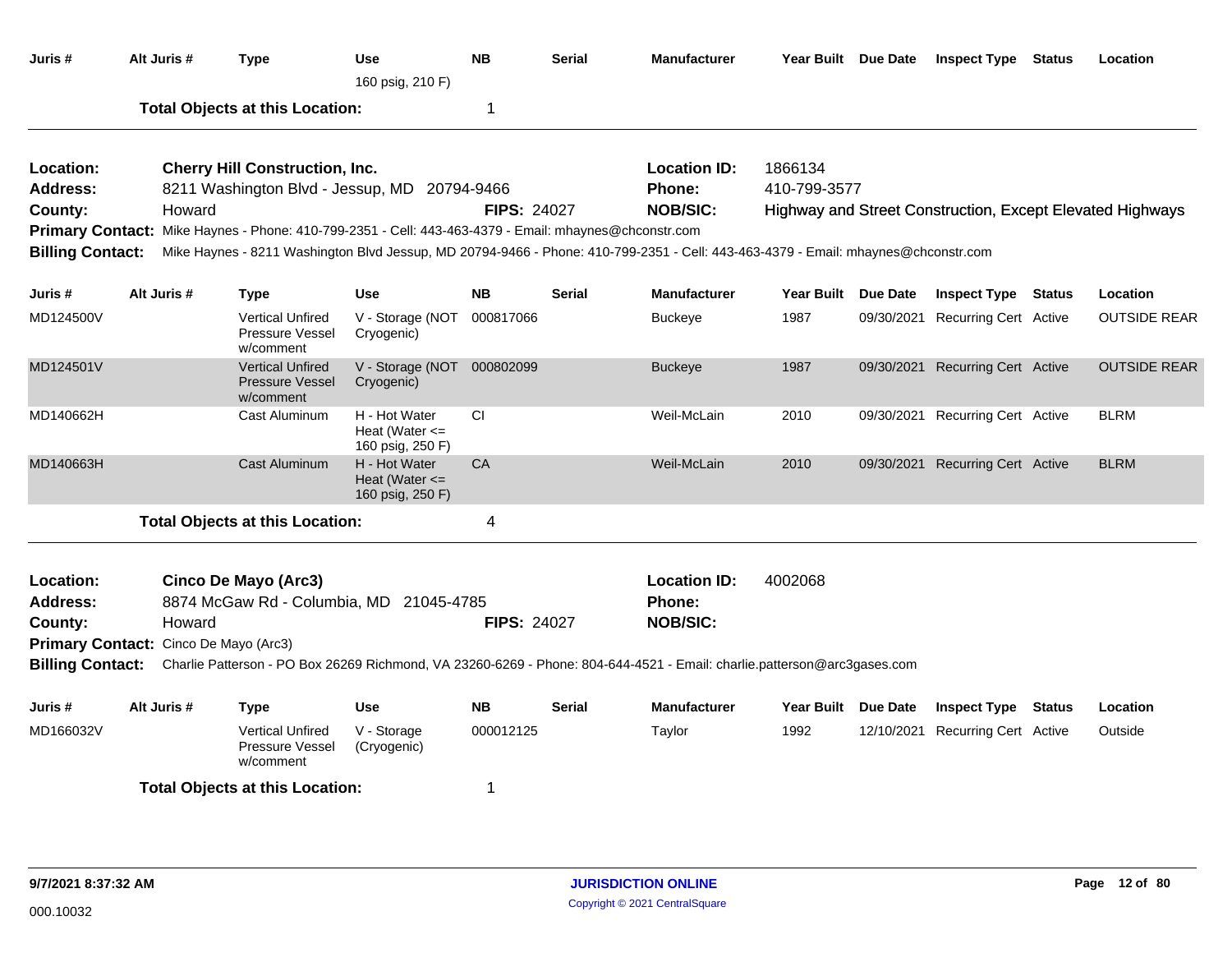| Location:<br>Address:<br>County:<br><b>Primary Contact:</b><br><b>Billing Contact:</b>                                                                                                                                                                                                                       |             | Howard | <b>Clarksville Auto Center</b>         | 12188 Rt 108 (Clarksville Pike) - Clarksville, MD 21029-1231<br>Mark Krieger - Phone: 410-531-5656 - Email: clarksvilleautocenter@verizon.net<br>Mark Krieger - 12188 Clarksville Pike Clarksville, MD 21029-1231 - Phone: 410-531-5656 - Email: clarksvilleautocenter@verizon.net | <b>FIPS: 24027</b>               |               | <b>Location ID:</b><br><b>Phone:</b><br><b>NOB/SIC:</b> | 707312<br>301-531-5656              |                 | Motor Vehicles and Passenger Car Bodies |               |                    |
|--------------------------------------------------------------------------------------------------------------------------------------------------------------------------------------------------------------------------------------------------------------------------------------------------------------|-------------|--------|----------------------------------------|------------------------------------------------------------------------------------------------------------------------------------------------------------------------------------------------------------------------------------------------------------------------------------|----------------------------------|---------------|---------------------------------------------------------|-------------------------------------|-----------------|-----------------------------------------|---------------|--------------------|
| Juris #                                                                                                                                                                                                                                                                                                      | Alt Juris # |        | <b>Type</b>                            | <b>Use</b>                                                                                                                                                                                                                                                                         | <b>NB</b>                        | <b>Serial</b> | <b>Manufacturer</b>                                     | Year Built                          | Due Date        | <b>Inspect Type</b>                     | Status        | Location           |
| MD108856V                                                                                                                                                                                                                                                                                                    |             |        | Pressure Vessel<br>w/comment           | Horizontal Unfired V - Storage (NOT<br>Cryogenic)                                                                                                                                                                                                                                  | 000539293                        |               | Manchester                                              | 1997                                |                 | 04/07/2022 Recurring Cert Active        |               | <b>COMP RM</b>     |
| MD108857V                                                                                                                                                                                                                                                                                                    |             |        | <b>Pressure Vessel</b><br>w/comment    | Horizontal Unfired V - Storage (NOT<br>Cryogenic)                                                                                                                                                                                                                                  | 000823056                        |               | Manchester                                              | 1999                                |                 | 04/07/2022 Recurring Cert Active        |               | <b>COMP RM</b>     |
| MD108858V                                                                                                                                                                                                                                                                                                    |             |        | Pressure Vessel<br>w/comment           | Horizontal Unfired V - Storage (NOT<br>Cryogenic)                                                                                                                                                                                                                                  | 000521794                        |               | Manchester                                              | 1997                                |                 | 04/07/2022 Recurring Cert Active        |               | <b>COMP RM</b>     |
|                                                                                                                                                                                                                                                                                                              |             |        | <b>Total Objects at this Location:</b> |                                                                                                                                                                                                                                                                                    | 3                                |               |                                                         |                                     |                 |                                         |               |                    |
| Location:<br><b>Clarksville Car Wash</b><br><b>Address:</b><br>5812 Clarksville Square Dr - Clarksville, MD<br>Howard<br>County:<br><b>Primary Contact:</b><br>Joe Marsiglin - Phone: 410-531-1457<br><b>Billing Contact:</b><br>- 5812 Clarksville Square Dr Clarksville, MD 21029-1852 - Phone: 3014904038 |             |        |                                        |                                                                                                                                                                                                                                                                                    | 21029-1852<br><b>FIPS: 24027</b> |               | <b>Location ID:</b><br>Phone:<br><b>NOB/SIC:</b>        | 707313<br>410-531-1457<br>Carwashes |                 |                                         |               |                    |
| Juris #                                                                                                                                                                                                                                                                                                      | Alt Juris # |        | <b>Type</b>                            | <b>Use</b>                                                                                                                                                                                                                                                                         | <b>NB</b>                        | <b>Serial</b> | <b>Manufacturer</b>                                     | <b>Year Built</b>                   | <b>Due Date</b> | <b>Inspect Type</b>                     | <b>Status</b> | Location           |
| MD108854H                                                                                                                                                                                                                                                                                                    |             |        | <b>Horizontal Water</b><br>Tube        | H - Hot Water<br>Heat (Water $\leq$<br>160 psig, 250 F)                                                                                                                                                                                                                            | 000166593                        | 0001166593    | Raypak                                                  | 2000                                |                 | 05/19/2023 Recurring Cert Active        |               | Mechanical<br>Room |
| MD108855V                                                                                                                                                                                                                                                                                                    |             |        | <b>Pressure Vessel</b><br>w/comment    | Horizontal Unfired V - Storage (NOT 000678147<br>Cryogenic)                                                                                                                                                                                                                        |                                  |               | Manchester                                              | 1998                                |                 | 05/19/2023 Recurring Cert Active        |               | Mechanical<br>Room |
|                                                                                                                                                                                                                                                                                                              |             |        |                                        |                                                                                                                                                                                                                                                                                    |                                  |               |                                                         |                                     |                 |                                         |               |                    |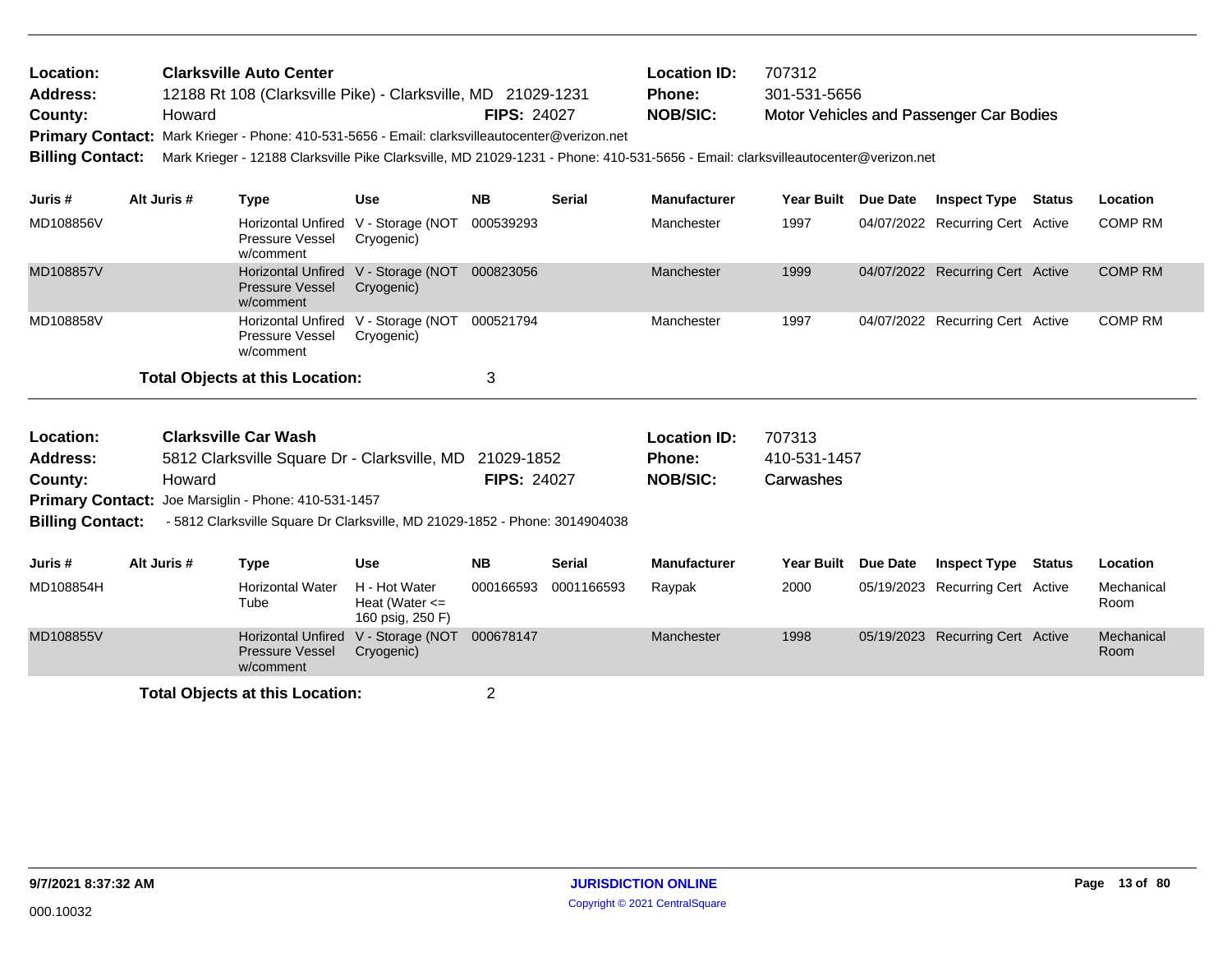| Location:<br><b>Address:</b> |                                                                        | Clarksville Exxon #0877-6585 (Sunoco)<br>12405 Rt 108 (Clarksville Pike) - Clarksville, MD 21029-1461                                                                                                                                                    |                                                       |                    |               | <b>Location ID:</b><br><b>Phone:</b> | 707316                           |  |                                  |  |                     |  |
|------------------------------|------------------------------------------------------------------------|----------------------------------------------------------------------------------------------------------------------------------------------------------------------------------------------------------------------------------------------------------|-------------------------------------------------------|--------------------|---------------|--------------------------------------|----------------------------------|--|----------------------------------|--|---------------------|--|
| County:                      | Howard                                                                 | Primary Contact: Clarksville Exxon - Phone: 301-531-5066                                                                                                                                                                                                 |                                                       | <b>FIPS: 24027</b> |               | <b>NOB/SIC:</b>                      | <b>Gasoline Service Stations</b> |  |                                  |  |                     |  |
| <b>Billing Contact:</b>      |                                                                        | Kathleen McCaney - 1815 Gallagher Rd Plymouth Meeting, PA 19462-2840 - Phone: 610-276-5988 - Email: kathleen.mccaney@sunoco.com                                                                                                                          |                                                       |                    |               |                                      |                                  |  |                                  |  |                     |  |
| Juris #                      | Alt Juris #                                                            | <b>Type</b>                                                                                                                                                                                                                                              | <b>Use</b>                                            | NΒ                 | <b>Serial</b> | <b>Manufacturer</b>                  | Year Built Due Date              |  | <b>Inspect Type Status</b>       |  | Location            |  |
| MD081889V                    |                                                                        | <b>Vertical Unfired</b><br>Pressure Vessel<br>w/comment                                                                                                                                                                                                  | V - Storage (NOT<br>Cryogenic)                        | 001008797          |               | <b>Buckeye</b>                       | 1991                             |  | 09/18/2021 Recurring Cert Active |  | Store Room          |  |
|                              |                                                                        | <b>Total Objects at this Location:</b>                                                                                                                                                                                                                   |                                                       | 1                  |               |                                      |                                  |  |                                  |  |                     |  |
| Location:<br><b>Address:</b> | <b>Clydes Inc</b>                                                      | 10221 Wincopin Cir - Columbia, MD 21044-3423                                                                                                                                                                                                             |                                                       |                    |               | <b>Location ID:</b><br><b>Phone:</b> | 707438                           |  |                                  |  |                     |  |
| County:                      | Howard                                                                 |                                                                                                                                                                                                                                                          |                                                       | <b>FIPS: 24027</b> |               | <b>NOB/SIC:</b>                      | Eating and drinking places       |  |                                  |  |                     |  |
| <b>Primary Contact:</b>      |                                                                        | Jason McIntosh - Phone: 301-596-4050 - Email: jmcintosh@clydes.com                                                                                                                                                                                       |                                                       |                    |               |                                      |                                  |  |                                  |  |                     |  |
| <b>Billing Contact:</b>      |                                                                        | Jason McIntosh - 10221 Wincopin Cir Columbia, MD 21044-3423 - Phone: 301-596-4050 - Email: jmcintosh@clydes.com                                                                                                                                          |                                                       |                    |               |                                      |                                  |  |                                  |  |                     |  |
| Juris #                      | Alt Juris #<br><b>NB</b><br><b>Use</b><br><b>Serial</b><br><b>Type</b> |                                                                                                                                                                                                                                                          |                                                       |                    |               |                                      | Year Built Due Date              |  | <b>Inspect Type Status</b>       |  | Location            |  |
| MD147991H                    |                                                                        | <b>Water Tube</b><br>Coiled (NOT<br>Flueless Hi<br>Efficiency)                                                                                                                                                                                           | H - Hot Water<br>Supply (Water <=<br>160 psig, 210 F) | 000034006          |               | A O Smith                            | 2012                             |  | 11/04/2021 Recurring Cert Active |  | <b>BOILER ROOM</b>  |  |
|                              |                                                                        | <b>Total Objects at this Location:</b>                                                                                                                                                                                                                   |                                                       | -1                 |               |                                      |                                  |  |                                  |  |                     |  |
| Location:                    |                                                                        | <b>Coastal Acquisition Corp</b>                                                                                                                                                                                                                          |                                                       |                    |               | <b>Location ID:</b>                  | 3301871                          |  |                                  |  |                     |  |
| <b>Address:</b>              |                                                                        | 7591 Montevideo Rd - Jessup, MD 20794-9323                                                                                                                                                                                                               |                                                       |                    |               | <b>Phone:</b>                        | 410-799-3394                     |  |                                  |  |                     |  |
| County:                      | Howard                                                                 |                                                                                                                                                                                                                                                          |                                                       | <b>FIPS: 24027</b> |               | <b>NOB/SIC:</b>                      | Services, NEC                    |  |                                  |  |                     |  |
| <b>Billing Contact:</b>      |                                                                        | Primary Contact: Tykesha Manzie - Phone: 571-570-4800 - Cell: 703-963-0795 - Email: TManzie@mrprealty.com<br>Tykesha Manzie - 3050 K St NW Suite 125 Washington, DC 20007-5122 - Phone: 571-570-4800 - Cell: 703-963-0795 - Email: TManzie@mrprealty.com |                                                       |                    |               |                                      |                                  |  |                                  |  |                     |  |
| Juris #                      | Alt Juris #                                                            | Type                                                                                                                                                                                                                                                     | <b>Use</b>                                            | <b>NB</b>          | <b>Serial</b> | <b>Manufacturer</b>                  | Year Built Due Date              |  | <b>Inspect Type Status</b>       |  | Location            |  |
| MD146619V                    |                                                                        | <b>Vertical Unfired</b><br>Pressure Vessel<br>w/comment                                                                                                                                                                                                  | V - Storage (NOT 000718860<br>Cryogenic)              |                    |               | Steel Fab                            | 2013                             |  | 11/02/2021 Recurring Cert Active |  | MAINT. RM.          |  |
| MD166849V                    | $RC-3$                                                                 | <b>Vertical Unfired</b><br><b>Pressure Vessel</b><br>w/comment                                                                                                                                                                                           | V - Storage (NOT 000125147<br>Cryogenic)              |                    |               | Frick                                | 1995                             |  | 11/05/2021 Recurring Cert Active |  | <b>AMMONIA BLDG</b> |  |
| 9/7/2021 8:37:32 AM          |                                                                        |                                                                                                                                                                                                                                                          |                                                       |                    |               | <b>JURISDICTION ONLINE</b>           |                                  |  |                                  |  | Page 14 of 80       |  |
| 000.10032                    |                                                                        |                                                                                                                                                                                                                                                          |                                                       |                    |               | Copyright © 2021 CentralSquare       |                                  |  |                                  |  |                     |  |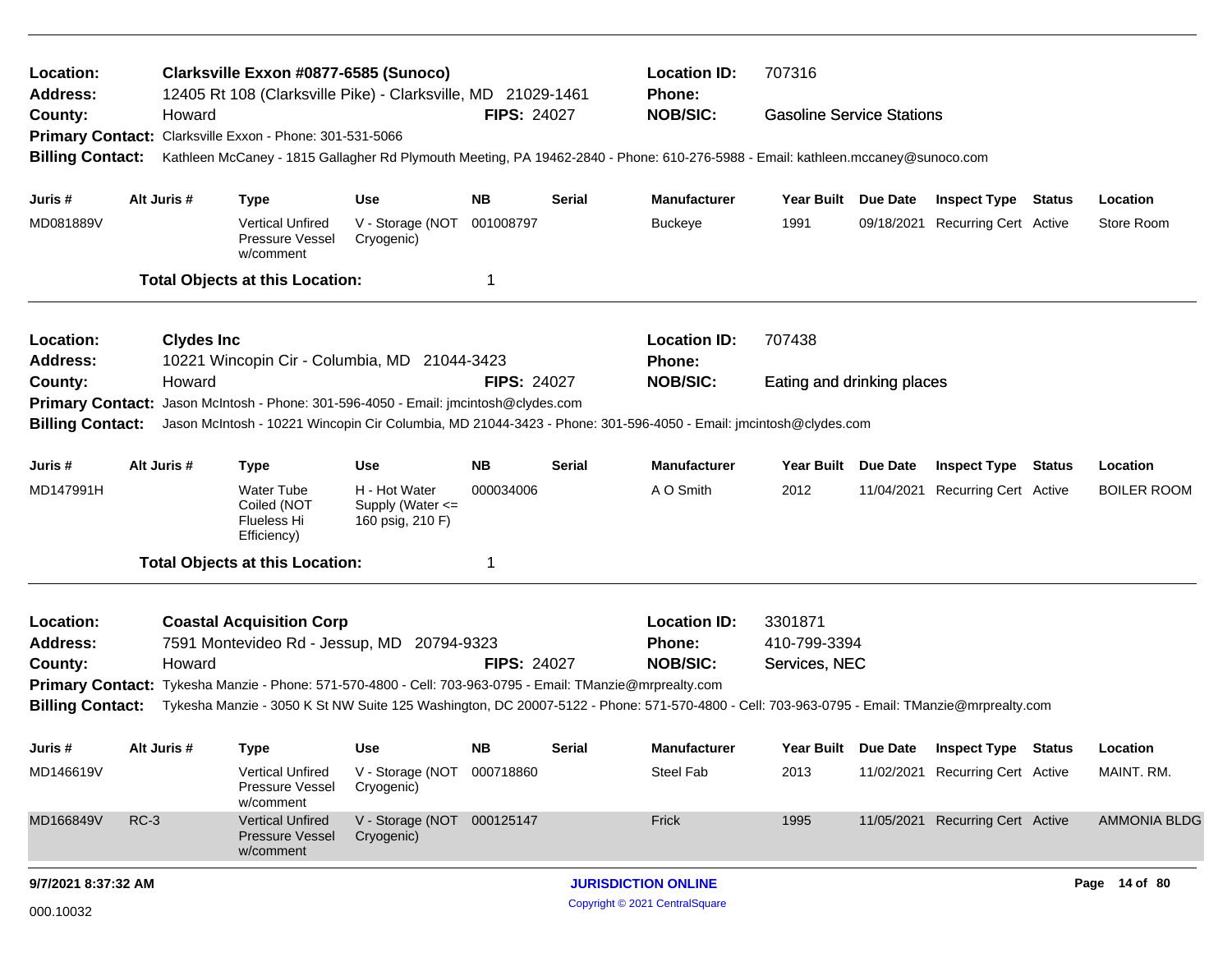| Juris #                                 | Alt Juris #                               | <b>Type</b>                                                    | <b>Use</b>                               | <b>NB</b>          | <b>Serial</b> | <b>Manufacturer</b>                                                                                                     | Year Built                       | <b>Due Date</b> | <b>Inspect Type Status</b>       | Location            |
|-----------------------------------------|-------------------------------------------|----------------------------------------------------------------|------------------------------------------|--------------------|---------------|-------------------------------------------------------------------------------------------------------------------------|----------------------------------|-----------------|----------------------------------|---------------------|
| MD166850V                               | $RC-1$                                    | Vertical Unfired<br>Pressure Vessel<br>w/comment               | V - Storage (NOT<br>Cryogenic)           | 000162332          |               | York                                                                                                                    | 2012                             | 11/05/2021      | <b>Recurring Cert Active</b>     | <b>AMMONIA BLDG</b> |
| MD166851V                               | $RC-2$                                    | <b>Vertical Unfired</b><br><b>Pressure Vessel</b><br>w/comment | V - Storage (NOT 000162331<br>Cryogenic) |                    |               | York                                                                                                                    | 2012                             |                 | 11/05/2021 Recurring Cert Active | <b>AMMONIA BLDG</b> |
| MD166852V                               | +20 F Vessel                              | <b>Vertical Unfired</b><br><b>Pressure Vessel</b><br>w/comment | V - Storage (NOT 000013647<br>Cryogenic) |                    |               | <b>HA PHILIPS</b>                                                                                                       | 2012                             |                 | 11/05/2021 Recurring Cert Active | <b>AMMONIA BLDG</b> |
| MD166853V                               | +60 F Vessel                              | <b>Vertical Unfired</b><br><b>Pressure Vessel</b><br>w/comment | V - Storage (NOT 000013612<br>Cryogenic) |                    |               | <b>HA PHILIPS</b>                                                                                                       | 2012                             | 11/05/2021      | <b>Recurring Cert Active</b>     | <b>AMMONIA BLDG</b> |
| MD166854V                               | AT <sub>1</sub>                           | <b>Vertical Unfired</b><br>Pressure Vessel<br>w/comment        | V - Storage (NOT 000886033<br>Cryogenic) |                    |               | Steel Fab                                                                                                               | 2018                             |                 | 11/05/2021 Recurring Cert Active | AIR CMP RM          |
|                                         |                                           | <b>Total Objects at this Location:</b>                         |                                          | 7                  |               |                                                                                                                         |                                  |                 |                                  |                     |
| Location:<br><b>Address:</b><br>County: | CoHo Grill (Arc3)<br>Howard               | 11130 Willow Bottom Dr - Columbia, MD 21044-5728               |                                          | <b>FIPS: 24027</b> |               | <b>Location ID:</b><br>Phone:<br><b>NOB/SIC:</b>                                                                        | 4002306                          |                 |                                  |                     |
|                                         | Primary Contact: CoHo Grill (Arc3)        |                                                                |                                          |                    |               |                                                                                                                         |                                  |                 |                                  |                     |
| <b>Billing Contact:</b>                 |                                           |                                                                |                                          |                    |               | Charlie Patterson - PO Box 26269 Richmond, VA 23260-6269 - Phone: 804-644-4521 - Email: charlie.patterson@arc3gases.com |                                  |                 |                                  |                     |
| Juris #                                 | Alt Juris #                               | <b>Type</b>                                                    | <b>Use</b>                               | <b>NB</b>          | Serial        | <b>Manufacturer</b>                                                                                                     | Year Built Due Date              |                 | <b>Inspect Type Status</b>       | Location            |
| MD166034V                               |                                           | <b>Vertical Unfired</b><br><b>Pressure Vessel</b><br>w/comment | V - Storage<br>(Cryogenic)               | 000150811          |               | <b>CHART</b>                                                                                                            | 2003                             | 12/12/2021      | <b>Recurring Cert Active</b>     | Loading Dock        |
|                                         |                                           | <b>Total Objects at this Location:</b>                         |                                          | 1                  |               |                                                                                                                         |                                  |                 |                                  |                     |
| Location:<br><b>Address:</b>            | <b>Colony 7 Shell</b>                     | 8223 Colony Seven Rd - Annapolis Junction, MD 20701-1005       |                                          |                    |               | <b>Location ID:</b><br>Phone:                                                                                           | 707576                           |                 |                                  |                     |
| County:<br><b>Billing Contact:</b>      | Howard<br>Primary Contact: Colony 7 Shell |                                                                |                                          | <b>FIPS: 24027</b> |               | <b>NOB/SIC:</b>                                                                                                         | <b>Gasoline Service Stations</b> |                 |                                  |                     |
| Juris #                                 | Alt Juris #                               | <b>Type</b>                                                    | <b>Use</b>                               | <b>NB</b>          | <b>Serial</b> | <b>Manufacturer</b>                                                                                                     | Year Built                       | <b>Due Date</b> | <b>Inspect Type Status</b>       | Location            |
| MD086585V                               |                                           | <b>Vertical Unfired</b><br>Pressure Vessel<br>w/comment        | V - Storage (NOT 000858143<br>Cryogenic) |                    |               | <b>Buckeye</b>                                                                                                          | 1988                             |                 | 05/04/2018 Recurring Cert Active | Store Room          |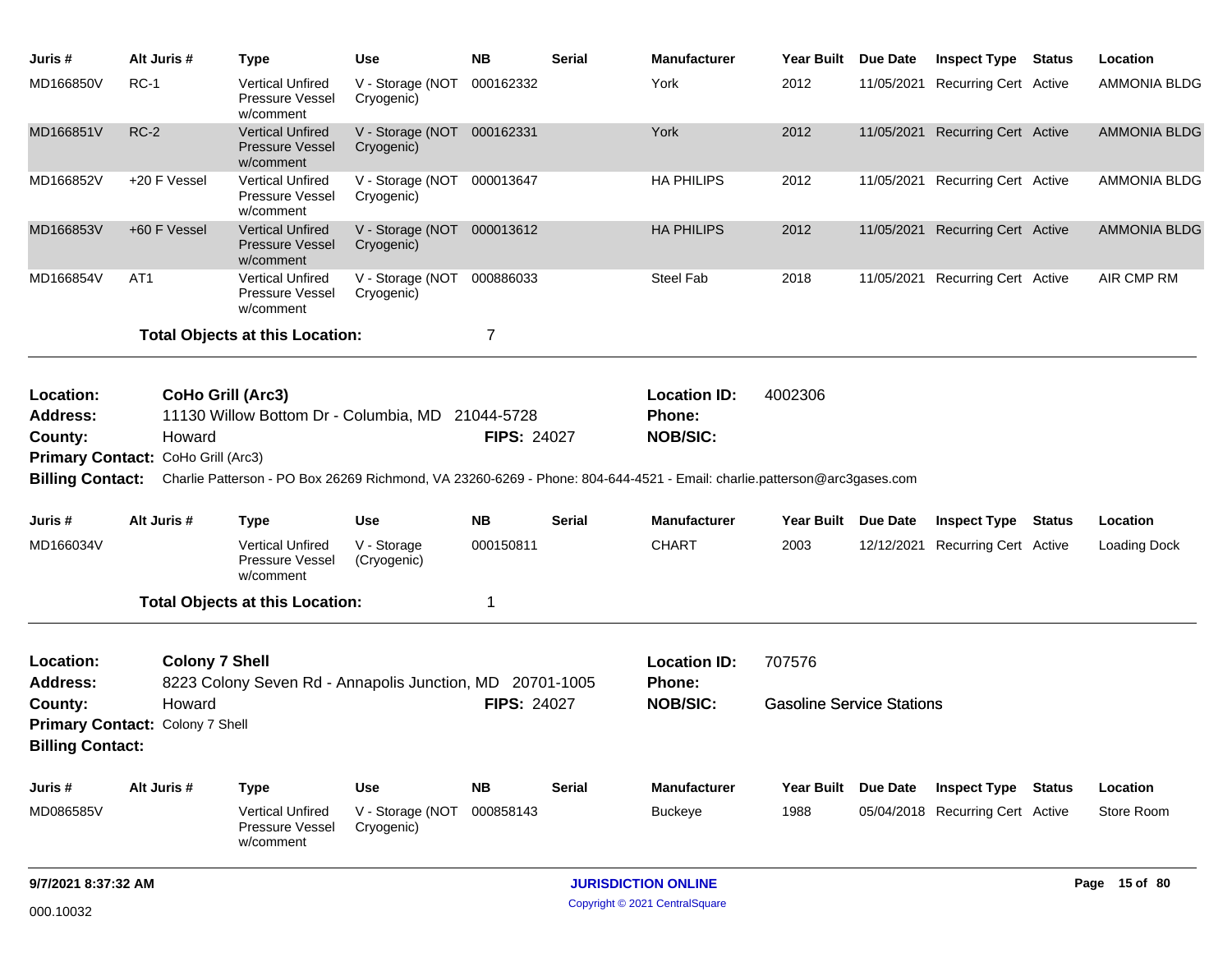| Location:<br><b>Address:</b>                                       |                                            | Columbia Assoc.<br>9450 Gerwig Lane - Columbia, MD 21046-1515                                                                                                                                                                                                                                                   |                                                              |                                                  |                                                                    | <b>Location ID:</b><br><b>Phone:</b>                      | 2378662                        |                 |                                  |        |                                       |
|--------------------------------------------------------------------|--------------------------------------------|-----------------------------------------------------------------------------------------------------------------------------------------------------------------------------------------------------------------------------------------------------------------------------------------------------------------|--------------------------------------------------------------|--------------------------------------------------|--------------------------------------------------------------------|-----------------------------------------------------------|--------------------------------|-----------------|----------------------------------|--------|---------------------------------------|
| County:<br><b>Billing Contact:</b>                                 | Howard<br>Primary Contact: Columbia Assoc. |                                                                                                                                                                                                                                                                                                                 |                                                              | <b>FIPS: 24027</b>                               |                                                                    | <b>NOB/SIC:</b>                                           | <b>Automotive Dealers, NEC</b> |                 |                                  |        |                                       |
| Juris #                                                            | Alt Juris #                                | <b>Type</b>                                                                                                                                                                                                                                                                                                     | Use                                                          | <b>NB</b>                                        | <b>Serial</b>                                                      | <b>Manufacturer</b>                                       | <b>Year Built</b>              | Due Date        | <b>Inspect Type Status</b>       |        | Location                              |
| MD131112V                                                          |                                            | <b>Vertical Unfired</b><br><b>Pressure Vessel</b><br>w/comment                                                                                                                                                                                                                                                  | V - Storage (NOT 000049969<br>Cryogenic)                     |                                                  | AT4009588                                                          | <b>Steel Fab</b>                                          | 1992                           |                 | 01/19/2022 Recurring Cert Active |        | Maint. Shop Loft                      |
| MD131114V                                                          |                                            | <b>Pressure Vessel</b><br>w/comment                                                                                                                                                                                                                                                                             | Horizontal Unfired V - Storage (NOT 00027010H)<br>Cryogenic) |                                                  |                                                                    | <b>Brunner</b>                                            | 1993                           |                 | 01/19/2022 Recurring Cert Active |        | <b>Outside Loading</b><br><b>Dock</b> |
|                                                                    |                                            | <b>Total Objects at this Location:</b>                                                                                                                                                                                                                                                                          |                                                              | $\overline{2}$                                   |                                                                    |                                                           |                                |                 |                                  |        |                                       |
| Location:<br><b>Address:</b><br>County:<br><b>Billing Contact:</b> | Howard                                     | <b>Columbia Auto Collision Center</b><br>9245 Berger Rd Ste 110 - Columbia, MD 21046-2999<br>Primary Contact: Eddy Tehrani - Phone: (410) 290-3813 - Email: columbiaautocc@gmail.com<br>Eddy Tehrani - 9245 Berger Rd Ste 110 Columbia, MD 21046-2999 - Phone: (410) 290-3813 - Email: columbiaautocc@gmail.com |                                                              | <b>FIPS: 24027</b>                               | <b>Location ID:</b><br><b>Phone:</b><br><b>NOB/SIC:</b>            | 2609731<br>410-381-9010<br><b>Automotive Dealers, NEC</b> |                                |                 |                                  |        |                                       |
| Juris #                                                            | Alt Juris #                                | Type                                                                                                                                                                                                                                                                                                            | <b>Use</b>                                                   | <b>NB</b>                                        | <b>Serial</b>                                                      | <b>Manufacturer</b>                                       | Year Built                     | <b>Due Date</b> | <b>Inspect Type</b>              | Status | Location                              |
| MD144379V                                                          |                                            | <b>Pressure Vessel</b><br>w/comment                                                                                                                                                                                                                                                                             | Horizontal Unfired V - Storage (NOT 001050055<br>Cryogenic)  |                                                  |                                                                    | Manchester                                                | 2000                           |                 | 09/04/2022 Recurring Cert Active |        | Rear Shop                             |
|                                                                    |                                            | <b>Total Objects at this Location:</b>                                                                                                                                                                                                                                                                          |                                                              | 1                                                |                                                                    |                                                           |                                |                 |                                  |        |                                       |
| Location:<br><b>Address:</b><br>County:<br><b>Billing Contact:</b> | Howard                                     | <b>Columbia Choice Apartments</b><br>5259 Rivendell Ln - Columbia, MD 21044-1135<br>Primary Contact: Columbia Choice Apartments - Phone: 410-730-2953<br>- 5351 Harpers Farm Rd Ste 3 Columbia, MD 21044-1109 - Phone: 410-730-2953                                                                             | <b>FIPS: 24027</b>                                           | <b>Location ID:</b><br>Phone:<br><b>NOB/SIC:</b> | 1971567<br>410-730-2953<br><b>Operators of Apartment Buildings</b> |                                                           |                                |                 |                                  |        |                                       |
| Juris #                                                            | Alt Juris #                                | <b>Type</b>                                                                                                                                                                                                                                                                                                     | Use                                                          | <b>NB</b>                                        | Serial                                                             | <b>Manufacturer</b>                                       | <b>Year Built</b>              | Due Date        | <b>Inspect Type Status</b>       |        | Location                              |
| MD144782H                                                          |                                            | Water Heater<br>(HLW)                                                                                                                                                                                                                                                                                           | H - Hot Water<br>Supply (Water <=                            | 000095514                                        |                                                                    | <b>Bradford White</b>                                     | 2011                           |                 | 08/03/2022 Recurring Cert Active |        | 5259                                  |
| 9/7/2021 8:37:32 AM                                                |                                            |                                                                                                                                                                                                                                                                                                                 |                                                              | <b>JURISDICTION ONLINE</b>                       |                                                                    |                                                           |                                |                 | Page 16 of 80                    |        |                                       |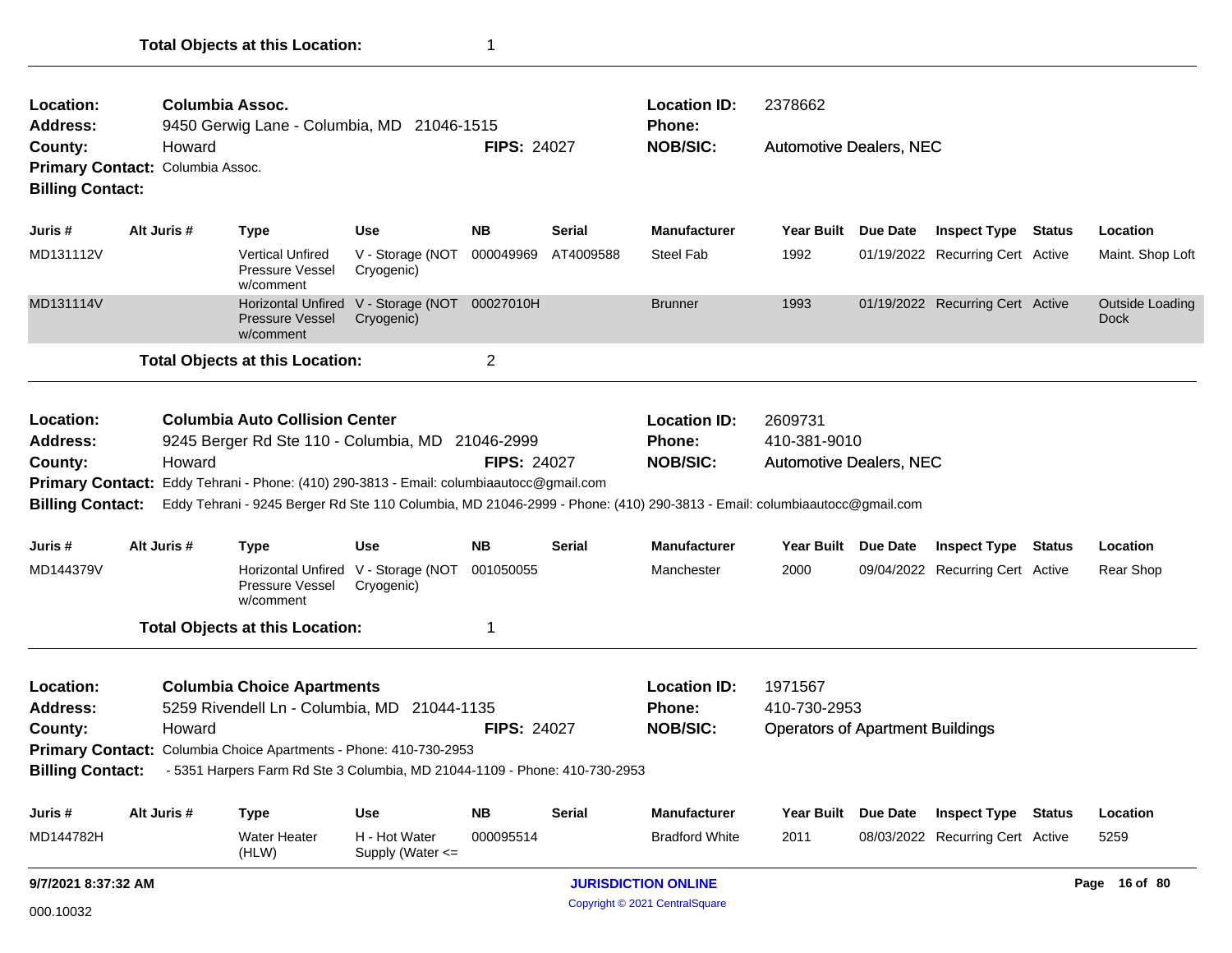| Juris #                 | Alt Juris # | <b>Type</b>                            | <b>Use</b><br>160 psig, 210 F)                                             | <b>NB</b>          | <b>Serial</b> | <b>Manufacturer</b> |                                         | Year Built Due Date | <b>Inspect Type</b>              | Status        | Location         |
|-------------------------|-------------|----------------------------------------|----------------------------------------------------------------------------|--------------------|---------------|---------------------|-----------------------------------------|---------------------|----------------------------------|---------------|------------------|
|                         |             | <b>Total Objects at this Location:</b> |                                                                            | 1                  |               |                     |                                         |                     |                                  |               |                  |
| Location:               |             | <b>Columbia Choice Apartments</b>      |                                                                            |                    |               | <b>Location ID:</b> | 1971570                                 |                     |                                  |               |                  |
| Address:                |             |                                        | 5265 Rivendell Ln - Columbia, MD 21044-1134                                |                    |               | Phone:              | 410-730-2953                            |                     |                                  |               |                  |
| County:                 | Howard      |                                        |                                                                            | <b>FIPS: 24027</b> |               | <b>NOB/SIC:</b>     | <b>Operators of Apartment Buildings</b> |                     |                                  |               |                  |
|                         |             |                                        | Primary Contact: Columbia Choice Apartments - Phone: 410-730-2953          |                    |               |                     |                                         |                     |                                  |               |                  |
| <b>Billing Contact:</b> |             |                                        | - 5351 Harpers Farm Rd Ste 3 Columbia, MD 21044-1109 - Phone: 410-730-2953 |                    |               |                     |                                         |                     |                                  |               |                  |
| Juris #                 | Alt Juris # | <b>Type</b>                            | <b>Use</b>                                                                 | <b>NB</b>          | <b>Serial</b> | <b>Manufacturer</b> | Year Built                              | Due Date            | <b>Inspect Type</b>              | <b>Status</b> | Location         |
| MD132038H               |             | <b>Water Heater</b><br>(HLW)           | H - Hot Water<br>Supply (Water $\leq$<br>160 psig, 250 F)                  | 000116444          |               | Rheem/Ruud          | 2008                                    |                     | 08/02/2022 Recurring Cert Active |               | <b>Bldg 5265</b> |
|                         |             | <b>Total Objects at this Location:</b> |                                                                            | 1                  |               |                     |                                         |                     |                                  |               |                  |
| Location:               |             | <b>Columbia Choice Apartments</b>      |                                                                            |                    |               | <b>Location ID:</b> | 1968773                                 |                     |                                  |               |                  |
| <b>Address:</b>         |             |                                        | 5279 Rivendell Ln - Columbia, MD 21044-1129                                |                    |               | Phone:              | 410-730-2953                            |                     |                                  |               |                  |
| County:                 | Howard      |                                        |                                                                            | <b>FIPS: 24027</b> |               | <b>NOB/SIC:</b>     | <b>Operators of Apartment Buildings</b> |                     |                                  |               |                  |
|                         |             |                                        | Primary Contact: Columbia Choice Apartments - Phone: 410-730-2953          |                    |               |                     |                                         |                     |                                  |               |                  |
| <b>Billing Contact:</b> |             |                                        | - 5351 Harpers Farm Rd Ste 3 Columbia, MD 21044-1109 - Phone: 410-730-2953 |                    |               |                     |                                         |                     |                                  |               |                  |
| Juris #                 | Alt Juris # | <b>Type</b>                            | Use                                                                        | <b>NB</b>          | <b>Serial</b> | <b>Manufacturer</b> | <b>Year Built</b>                       | <b>Due Date</b>     | <b>Inspect Type</b>              | Status        | Location         |
| MD144783H               |             | <b>Water Heater</b><br>(HLW)           | H - Hot Water<br>Supply (Water <=<br>160 psig, 250 F)                      | 000132631          |               | A O Smith           | 2008                                    |                     | 08/02/2022 Recurring Cert Active |               | 5279             |
|                         |             | テレイ・レース しきしょうしょう けいきん せいしょうかい          |                                                                            |                    |               |                     |                                         |                     |                                  |               |                  |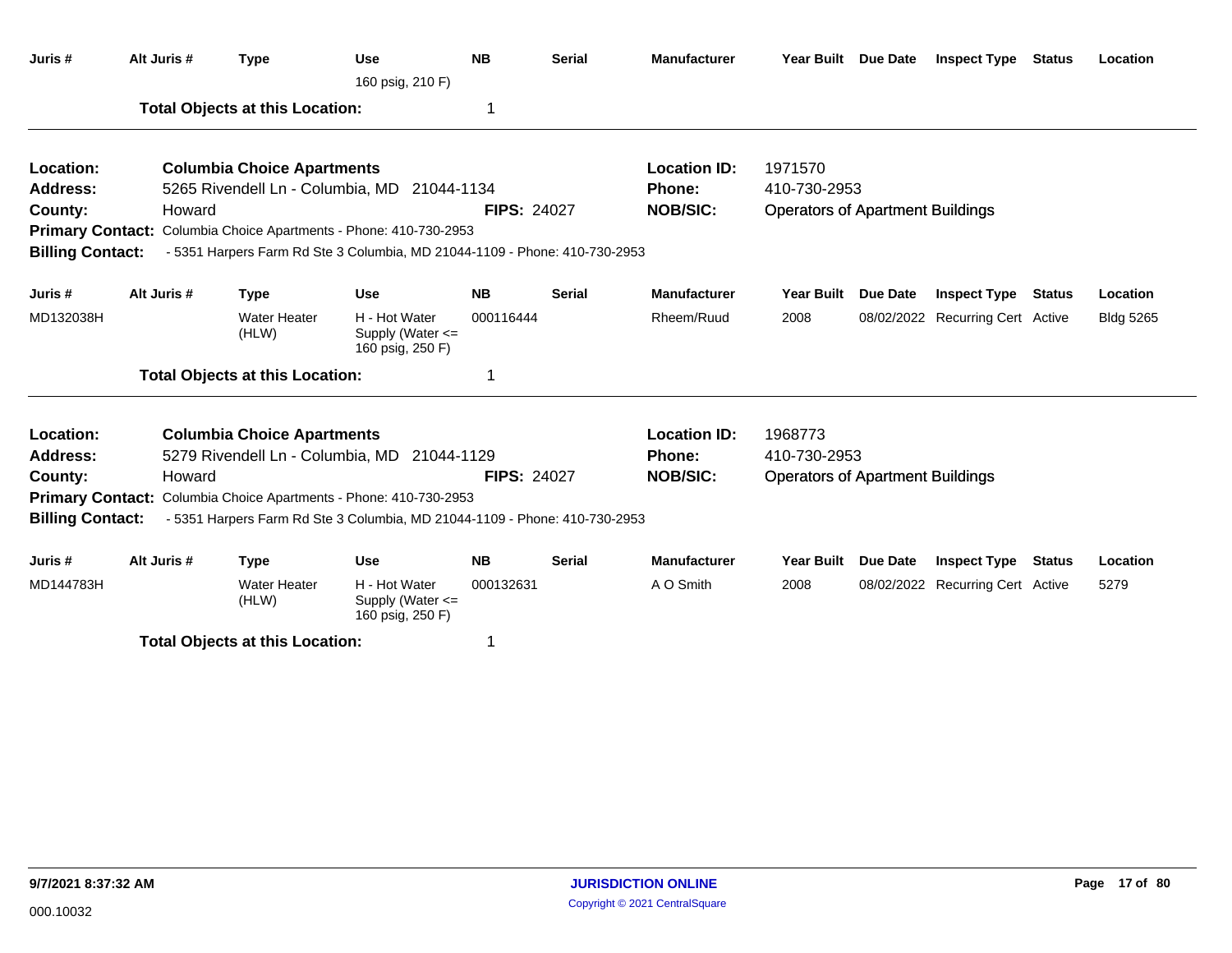| Location:<br><b>Address:</b>                                                                           |             | <b>Columbia Choice Apartments</b><br>5293 Rivendell Ln - Columbia, MD 21044-1125                                               |                                                           |                    |               | <b>Location ID:</b><br><b>Phone:</b> | 3580206                                                 |          |                                  |               |          |  |
|--------------------------------------------------------------------------------------------------------|-------------|--------------------------------------------------------------------------------------------------------------------------------|-----------------------------------------------------------|--------------------|---------------|--------------------------------------|---------------------------------------------------------|----------|----------------------------------|---------------|----------|--|
| County:                                                                                                | Howard      |                                                                                                                                |                                                           | <b>FIPS: 24027</b> |               | <b>NOB/SIC:</b>                      | <b>Operators of Apartment Buildings</b>                 |          |                                  |               |          |  |
| <b>Primary Contact:</b><br><b>Billing Contact:</b>                                                     |             | Columbia Choice Apartments - Phone: 410-730-2953<br>- 5351 Harpers Farm Rd Ste 3 Columbia, MD 21044-1109 - Phone: 410-730-2953 |                                                           |                    |               |                                      |                                                         |          |                                  |               |          |  |
|                                                                                                        |             |                                                                                                                                |                                                           |                    |               |                                      |                                                         |          |                                  |               |          |  |
| Juris #                                                                                                | Alt Juris # | <b>Type</b>                                                                                                                    | <b>Use</b>                                                | <b>NB</b>          | <b>Serial</b> | <b>Manufacturer</b>                  | <b>Year Built</b>                                       | Due Date | <b>Inspect Type Status</b>       |               | Location |  |
| <b>NEW</b>                                                                                             |             | <b>Water Heater</b><br>(HLW)                                                                                                   | H - Hot Water<br>Supply (Water $\leq$<br>160 psig, 250 F) | 000264063          |               | A O Smith                            | 2020                                                    |          | 05/19/2021 Recurring Cert Active |               | 5293     |  |
|                                                                                                        |             | <b>Total Objects at this Location:</b>                                                                                         |                                                           | 1                  |               |                                      |                                                         |          |                                  |               |          |  |
| Location:                                                                                              |             | <b>Columbia Choice Apartments</b>                                                                                              |                                                           |                    |               | <b>Location ID:</b>                  | 1971571                                                 |          |                                  |               |          |  |
| <b>Address:</b>                                                                                        |             | 5343 Harpers Farm Rd - Columbia, MD 21044-1124                                                                                 |                                                           |                    |               | Phone:                               | 410-730-2953<br><b>Operators of Apartment Buildings</b> |          |                                  |               |          |  |
| County:                                                                                                | Howard      |                                                                                                                                |                                                           | <b>FIPS: 24027</b> |               | <b>NOB/SIC:</b>                      |                                                         |          |                                  |               |          |  |
| <b>Primary Contact:</b>                                                                                |             | Columbia Choice Apartments - Phone: 410-730-2953                                                                               |                                                           |                    |               |                                      |                                                         |          |                                  |               |          |  |
| <b>Billing Contact:</b>                                                                                |             | - 5351 Harpers Farm Rd Ste 3 Columbia, MD 21044-1109 - Phone: 410-730-2953                                                     |                                                           |                    |               |                                      |                                                         |          |                                  |               |          |  |
| Juris #                                                                                                | Alt Juris # | <b>Type</b>                                                                                                                    | <b>Use</b>                                                | <b>NB</b>          | <b>Serial</b> | <b>Manufacturer</b>                  | <b>Year Built</b>                                       | Due Date | <b>Inspect Type Status</b>       |               | Location |  |
| MD144780H                                                                                              |             | <b>Water Heater</b><br>(HLW)                                                                                                   | H - Hot Water<br>Supply (Water <=<br>160 psig, 210 F)     | 000097476          |               | <b>Bradford White</b>                | 2011                                                    |          | 08/02/2022 Recurring Cert Active |               | 5343     |  |
|                                                                                                        |             | <b>Total Objects at this Location:</b>                                                                                         |                                                           | 1                  |               |                                      |                                                         |          |                                  |               |          |  |
| Location:                                                                                              |             | <b>Columbia Choice Apartments</b>                                                                                              |                                                           |                    |               | <b>Location ID:</b>                  | 710555                                                  |          |                                  |               |          |  |
| <b>Address:</b>                                                                                        |             | 5355 Harpers Farm Rd - Columbia, MD 21044-1115                                                                                 |                                                           |                    |               | Phone:                               | 410-730-2953                                            |          |                                  |               |          |  |
| County:                                                                                                | Howard      |                                                                                                                                |                                                           | <b>FIPS: 24027</b> |               | <b>NOB/SIC:</b>                      | <b>Operators of Apartment Buildings</b>                 |          |                                  |               |          |  |
|                                                                                                        |             | Primary Contact: Columbia Choice Apartments - Phone: 410-730-2953                                                              |                                                           |                    |               |                                      |                                                         |          |                                  |               |          |  |
| <b>Billing Contact:</b>                                                                                |             | - 5351 Harpers Farm Rd Ste 3 Columbia, MD 21044-1109 - Phone: 410-730-2953                                                     |                                                           |                    |               |                                      |                                                         |          |                                  |               |          |  |
| Juris #                                                                                                | Alt Juris # | <b>Type</b>                                                                                                                    | <b>Use</b>                                                | <b>NB</b>          | Serial        | <b>Manufacturer</b>                  | <b>Year Built</b>                                       | Due Date | <b>Inspect Type</b>              | <b>Status</b> | Location |  |
| MD149637H<br>Vertical Fire Tube H - Hot Water<br>000105520<br>Supply (Water $\leq$<br>160 psig, 210 F) |             |                                                                                                                                |                                                           |                    |               | <b>Bradford White</b>                | 2013                                                    |          | 08/02/2022 Recurring Cert Active |               | blr. rm. |  |
|                                                                                                        |             | <b>Total Objects at this Location:</b>                                                                                         |                                                           | -1                 |               |                                      |                                                         |          |                                  |               |          |  |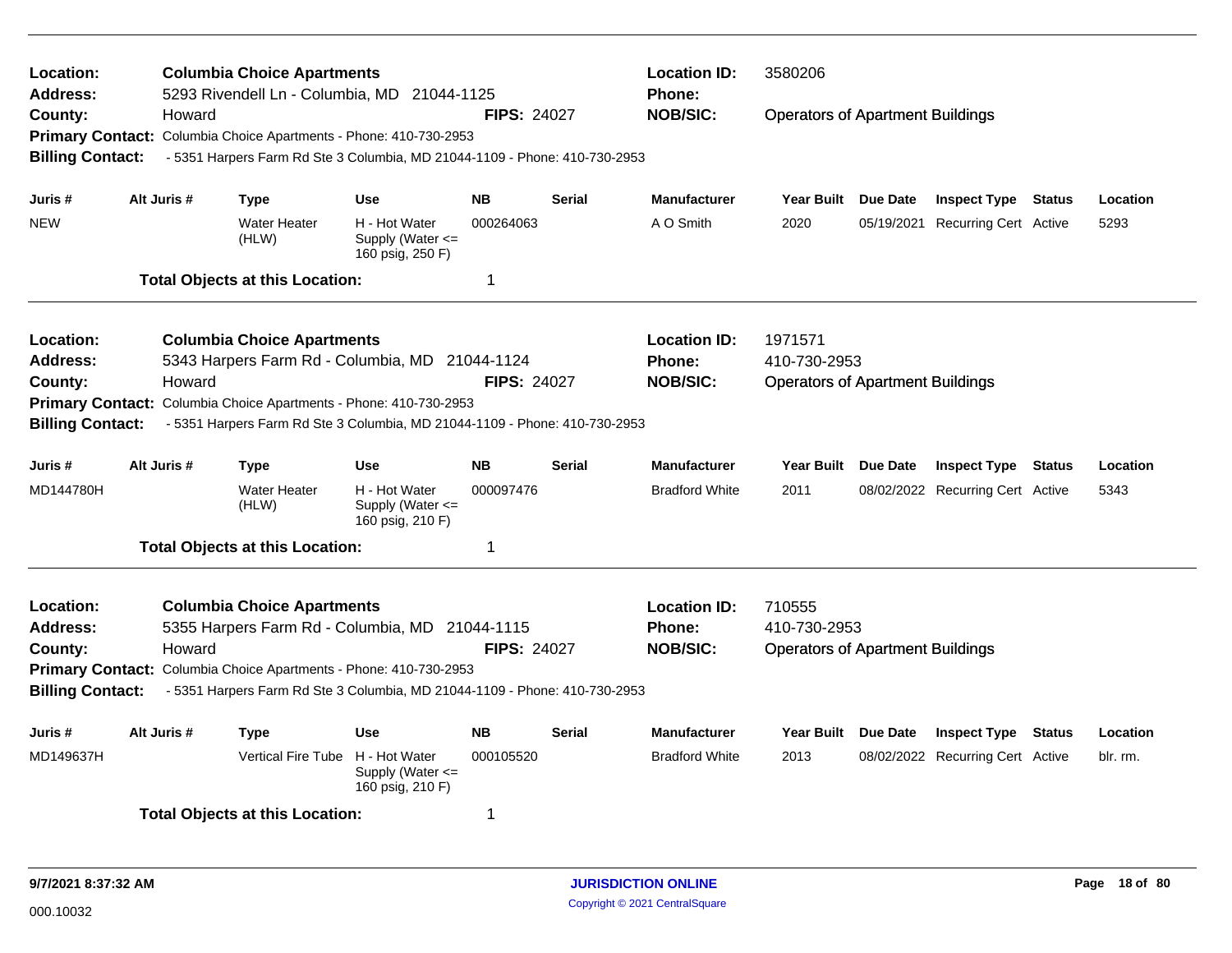| Location:<br><b>Address:</b><br>County:<br><b>Billing Contact:</b> | Howard      | <b>Columbia Choice Apartments</b><br>5361 Harpers Farm Rd - Columbia, MD 21044-1116<br>Primary Contact: Columbia Choice Apartments - Phone: 410-730-2953<br>- 5351 Harpers Farm Rd Ste 3 Columbia, MD 21044-1109 - Phone: 410-730-2953 |                                                           | <b>FIPS: 24027</b> |               | <b>Location ID:</b><br>710556<br><b>Phone:</b><br>410-730-2953<br><b>NOB/SIC:</b><br><b>Operators of Apartment Buildings</b> |                                         |          |                                  |               |               |
|--------------------------------------------------------------------|-------------|----------------------------------------------------------------------------------------------------------------------------------------------------------------------------------------------------------------------------------------|-----------------------------------------------------------|--------------------|---------------|------------------------------------------------------------------------------------------------------------------------------|-----------------------------------------|----------|----------------------------------|---------------|---------------|
| Juris #                                                            | Alt Juris # | <b>Type</b>                                                                                                                                                                                                                            | <b>Use</b>                                                | <b>NB</b>          | <b>Serial</b> | <b>Manufacturer</b>                                                                                                          | <b>Year Built</b>                       | Due Date | <b>Inspect Type Status</b>       |               | Location      |
| MD149638H                                                          |             | <b>Water Heater</b><br>(HLW)                                                                                                                                                                                                           | H - Hot Water<br>Supply (Water $\leq$<br>160 psig, 210 F) | 000102680          |               | <b>Bradford White</b>                                                                                                        | 2013                                    |          | 08/02/2022 Recurring Cert Active |               | blr. rm.      |
|                                                                    |             | <b>Total Objects at this Location:</b>                                                                                                                                                                                                 |                                                           | -1                 |               |                                                                                                                              |                                         |          |                                  |               |               |
| Location:<br><b>Address:</b>                                       |             | <b>Columbia Choice Apartments</b><br>5371 Harpers Farm Rd - Columbia, MD 21044-1119                                                                                                                                                    |                                                           |                    |               | <b>Location ID:</b><br><b>Phone:</b>                                                                                         | 710558                                  |          |                                  |               |               |
| County:<br><b>Primary Contact:</b><br><b>Billing Contact:</b>      | Howard      | Columbia Choice Apartments - Phone: 410-730-2953<br>- 5351 Harpers Farm Rd Ste 3 Columbia, MD 21044-1109 - Phone: 410-730-2953                                                                                                         |                                                           | <b>FIPS: 24027</b> |               | <b>NOB/SIC:</b>                                                                                                              | <b>Operators of Apartment Buildings</b> |          |                                  |               |               |
| Juris #                                                            | Alt Juris # | <b>Type</b>                                                                                                                                                                                                                            | <b>Use</b>                                                | <b>NB</b>          | <b>Serial</b> | <b>Manufacturer</b>                                                                                                          | <b>Year Built</b>                       | Due Date | <b>Inspect Type</b>              | Status        | Location      |
| MD149639H                                                          |             | Vertical Fire Tube H - Hot Water                                                                                                                                                                                                       | Supply (Water $\leq$<br>160 psig, 210 F)                  | 000189594          |               | A O Smith                                                                                                                    | 2014                                    |          | 08/03/2022 Recurring Cert Active |               | Blr. rm.      |
|                                                                    |             | <b>Total Objects at this Location:</b>                                                                                                                                                                                                 |                                                           | $\overline{1}$     |               |                                                                                                                              |                                         |          |                                  |               |               |
| Location:<br><b>Address:</b>                                       |             | <b>Columbia Choice Apartments</b><br>5410 Eliots Oak Road - Columbia, MD 21044-1904                                                                                                                                                    |                                                           |                    |               | <b>Location ID:</b><br><b>Phone:</b>                                                                                         | 710560                                  |          |                                  |               |               |
| County:<br><b>Billing Contact:</b>                                 | Howard      | Primary Contact: Columbia Choice Apartments - Phone: 410-730-2953<br>- 5351 Harpers Farm Rd Ste 3 Columbia, MD 21044-1109 - Phone: 410-730-2953                                                                                        |                                                           | <b>FIPS: 24027</b> |               | <b>NOB/SIC:</b>                                                                                                              | <b>Operators of Apartment Buildings</b> |          |                                  |               |               |
| Juris #                                                            | Alt Juris # | <b>Type</b>                                                                                                                                                                                                                            | <b>Use</b>                                                | <b>NB</b>          | <b>Serial</b> | <b>Manufacturer</b>                                                                                                          | Year Built Due Date                     |          | <b>Inspect Type</b>              | <b>Status</b> | Location      |
| <b>NEW</b>                                                         |             | <b>Water Heater</b><br>(HLW)                                                                                                                                                                                                           | H - Hot Water<br>Supply (Water <=<br>160 psig, 210 F)     | 000119488          |               | Jet Glas                                                                                                                     | 2016                                    |          | 05/19/2021 Recurring Cert Active |               | 5410 Basement |
|                                                                    |             | <b>Total Objects at this Location:</b>                                                                                                                                                                                                 |                                                           | -1                 |               |                                                                                                                              |                                         |          |                                  |               |               |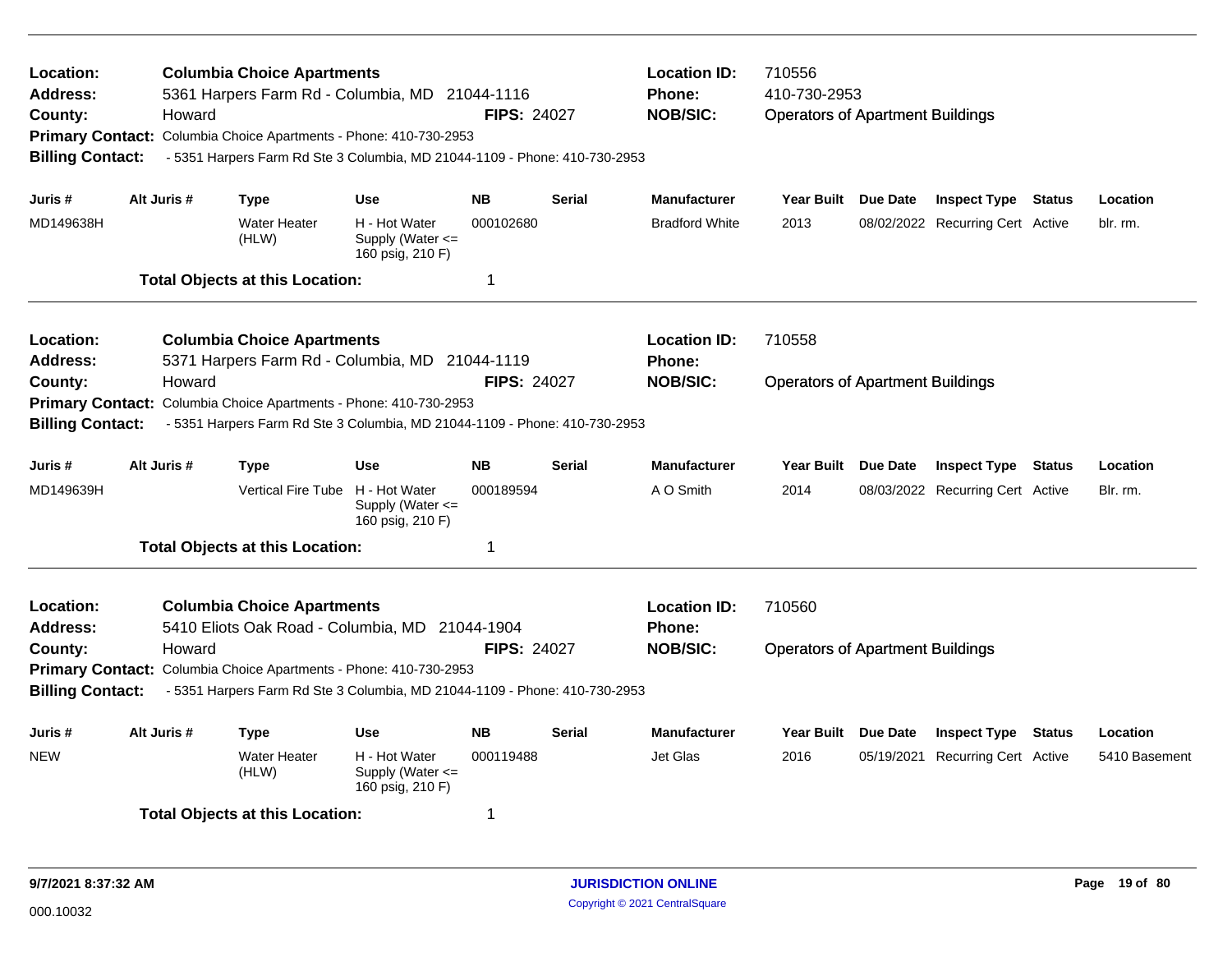| Location:<br><b>Address:</b><br>County:<br><b>Billing Contact:</b> | Howard                                                                                    | <b>Columbia Choice Apartments</b><br>5416 Eliots Oak Rd - Columbia, MD 21044-1932<br>Primary Contact: Columbia Choice Apartments - Phone: 410-730-2953<br>- 5351 Harpers Farm Rd Ste 3 Columbia, MD 21044-1109 - Phone: 410-730-2953   |                                                       | <b>FIPS: 24027</b>  |                   | <b>Location ID:</b><br>Phone:<br><b>NOB/SIC:</b> | 1971561<br>410-730-2953<br><b>Operators of Apartment Buildings</b> |          |                                  |               |          |  |
|--------------------------------------------------------------------|-------------------------------------------------------------------------------------------|----------------------------------------------------------------------------------------------------------------------------------------------------------------------------------------------------------------------------------------|-------------------------------------------------------|---------------------|-------------------|--------------------------------------------------|--------------------------------------------------------------------|----------|----------------------------------|---------------|----------|--|
| Juris #                                                            | Alt Juris #                                                                               | <b>Type</b>                                                                                                                                                                                                                            | <b>Use</b>                                            | <b>NB</b>           | <b>Serial</b>     | <b>Manufacturer</b>                              | <b>Year Built</b>                                                  | Due Date | <b>Inspect Type Status</b>       |               | Location |  |
| MD149641H                                                          |                                                                                           | Vertical Fire Tube H - Hot Water                                                                                                                                                                                                       | Supply (Water $\leq$<br>160 psig, 210 F)              | 000169378           |                   | A O Smith                                        | 2012                                                               |          | 08/03/2022 Recurring Cert Active |               | blr. rm. |  |
|                                                                    |                                                                                           | <b>Total Objects at this Location:</b>                                                                                                                                                                                                 |                                                       | $\mathbf 1$         |                   |                                                  |                                                                    |          |                                  |               |          |  |
| Location:<br><b>Address:</b><br>County:<br><b>Billing Contact:</b> | Howard                                                                                    | <b>Columbia Choice Apartments</b><br>5437 Old Tucker Row - Columbia, MD 21044-1941<br>Primary Contact: Columbia Choice Apartments - Phone: 410-730-2953<br>- 5351 Harpers Farm Rd Ste 3 Columbia, MD 21044-1109 - Phone: 410-730-2953  |                                                       | <b>FIPS: 24027</b>  |                   | <b>Location ID:</b><br>Phone:<br><b>NOB/SIC:</b> | 1971559<br>410-730-2953<br><b>Operators of Apartment Buildings</b> |          |                                  |               |          |  |
| Juris #                                                            | Alt Juris #                                                                               | <b>Type</b>                                                                                                                                                                                                                            | <b>Serial</b>                                         | <b>Manufacturer</b> | <b>Year Built</b> | Due Date                                         | <b>Inspect Type Status</b>                                         |          | Location                         |               |          |  |
| MD144784H                                                          |                                                                                           | <b>Water Heater</b><br>(HLW)                                                                                                                                                                                                           | H - Hot Water<br>Supply (Water <=<br>160 psig, 210 F) | 000096758           |                   | <b>Bradford White</b>                            | 2011                                                               |          | 08/02/2022 Recurring Cert Active |               | 5437     |  |
|                                                                    |                                                                                           | <b>Total Objects at this Location:</b>                                                                                                                                                                                                 |                                                       | -1                  |                   |                                                  |                                                                    |          |                                  |               |          |  |
| Location:<br><b>Address:</b><br>County:<br><b>Billing Contact:</b> | Howard                                                                                    | <b>Columbia Choice Apartments</b><br>5499 Harpers Farm Rd - Columbia, MD 21044-1948<br>Primary Contact: Columbia Choice Apartments - Phone: 410-730-2953<br>- 5351 Harpers Farm Rd Ste 3 Columbia, MD 21044-1109 - Phone: 410-730-2953 |                                                       | <b>FIPS: 24027</b>  |                   | <b>Location ID:</b><br>Phone:<br><b>NOB/SIC:</b> | 710559<br>410-730-2953<br><b>Operators of Apartment Buildings</b>  |          |                                  |               |          |  |
| Juris #                                                            | Alt Juris #                                                                               | <b>Type</b>                                                                                                                                                                                                                            | <b>Use</b>                                            | <b>NB</b>           | <b>Serial</b>     | <b>Manufacturer</b>                              | <b>Year Built</b>                                                  | Due Date | <b>Inspect Type</b>              | <b>Status</b> | Location |  |
| MD149640H                                                          | Vertical Fire Tube H - Hot Water<br>000103817<br>Supply (Water $\leq$<br>160 psig, 210 F) |                                                                                                                                                                                                                                        |                                                       |                     |                   |                                                  | 2013                                                               |          | 08/03/2022 Recurring Cert Active |               | Blr rm   |  |
|                                                                    |                                                                                           | <b>Total Objects at this Location:</b>                                                                                                                                                                                                 |                                                       | 1                   |                   |                                                  |                                                                    |          |                                  |               |          |  |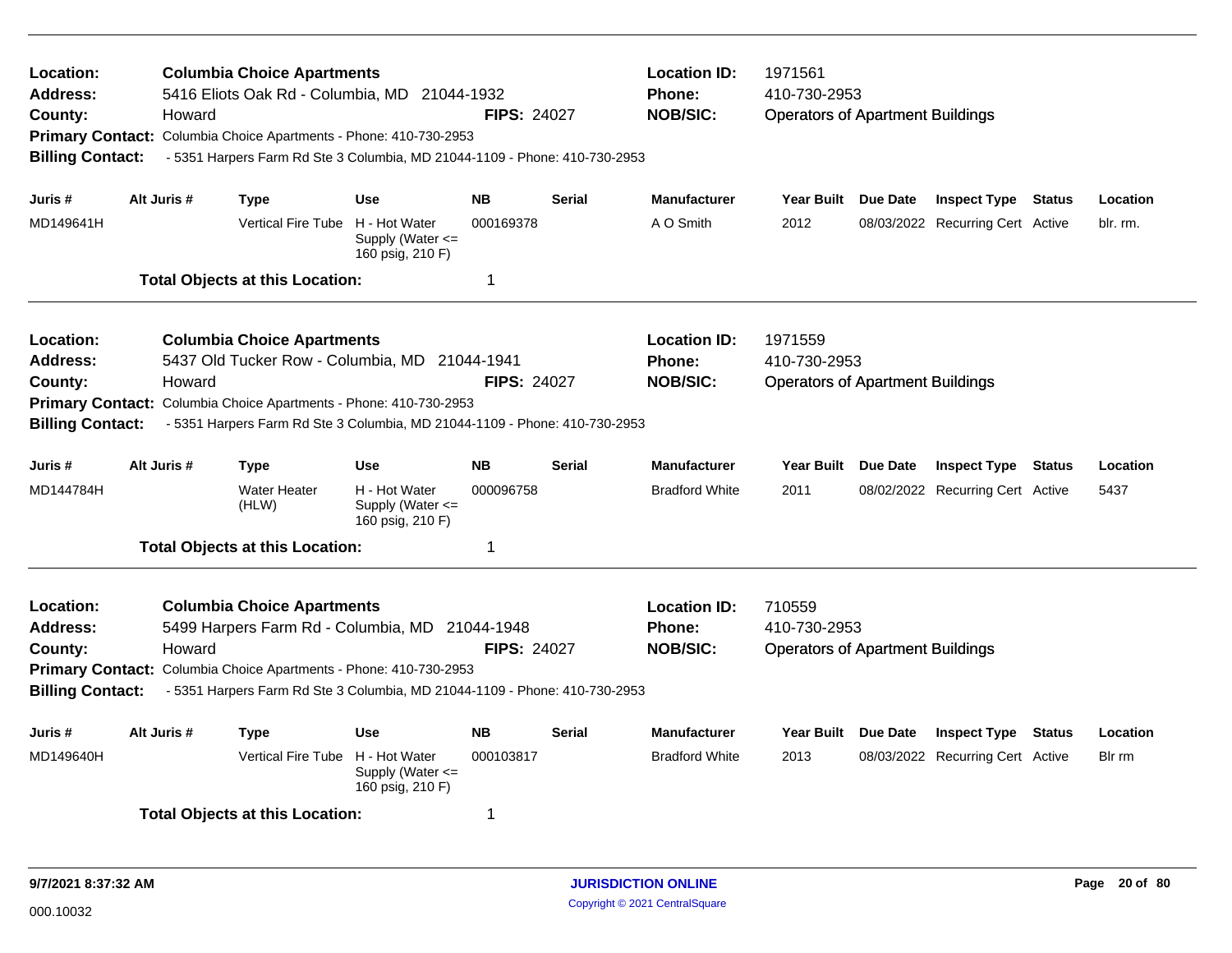| Location:<br><b>Columbia Fleet Service</b><br>Address:<br>7661 Assateague Dr - Jessup, MD<br>20794-3207<br>County:<br>Howard<br>Primary Contact: Jackie Murray - Phone: 410-799-2500<br><b>Billing Contact:</b><br>Jackie Murray - 7661 Assateague Dr Jessup, MD 20794-3207 - Phone: 410-799-2500 |             |                                                                                                                                                                                                                        |                                                                 |                             | <b>FIPS: 24027</b>                               | <b>Location ID:</b><br><b>Phone:</b><br><b>NOB/SIC:</b>                                                                                                                                                         | 721283<br>410-799-2500                                                                                                             |  | Automotive dealers and gasoline service stations               |  |                                            |
|---------------------------------------------------------------------------------------------------------------------------------------------------------------------------------------------------------------------------------------------------------------------------------------------------|-------------|------------------------------------------------------------------------------------------------------------------------------------------------------------------------------------------------------------------------|-----------------------------------------------------------------|-----------------------------|--------------------------------------------------|-----------------------------------------------------------------------------------------------------------------------------------------------------------------------------------------------------------------|------------------------------------------------------------------------------------------------------------------------------------|--|----------------------------------------------------------------|--|--------------------------------------------|
| Juris #<br>MD133798V                                                                                                                                                                                                                                                                              | Alt Juris # | <b>Type</b><br>Pressure Vessel<br>w/comment<br><b>Total Objects at this Location:</b>                                                                                                                                  | <b>Use</b><br>Horizontal Unfired V - Storage (NOT<br>Cryogenic) | <b>NB</b><br>000173584<br>1 | <b>Serial</b>                                    | <b>Manufacturer</b><br>Manchester                                                                                                                                                                               | Year Built Due Date<br>2007                                                                                                        |  | <b>Inspect Type Status</b><br>06/11/2023 Recurring Cert Active |  | Location<br><b>COMP ROOM</b>               |
| Location:<br><b>Address:</b><br>County:<br><b>Primary Contact:</b><br><b>Billing Contact:</b>                                                                                                                                                                                                     | Howard      | <b>Columbia Pike Shell</b><br>4205 Montgomery Rd - Ellicott City, MD 21043-6003<br>Louis Horvath - Phone: 410-465-8537 - Cell: 443-253-4271<br>- 4205 Montgomery Rd Ellicott City, MD 21043-6003 - Phone: 410-465-8537 |                                                                 | <b>FIPS: 24027</b>          |                                                  | <b>Location ID:</b><br><b>Phone:</b><br><b>NOB/SIC:</b>                                                                                                                                                         | 707629<br>Automotive dealers and gasoline service stations                                                                         |  |                                                                |  |                                            |
| Juris #<br>MD125300V                                                                                                                                                                                                                                                                              | Alt Juris # | <b>Type</b><br><b>Vertical Unfired</b><br>Pressure Vessel<br>w/comment<br><b>Total Objects at this Location:</b>                                                                                                       | <b>Use</b><br>V - Storage (NOT<br>Cryogenic)                    | <b>NB</b><br>000307037<br>1 | <b>Serial</b>                                    | <b>Manufacturer</b><br>Manchester                                                                                                                                                                               | <b>Year Built</b><br><b>Due Date</b><br><b>Inspect Type</b><br><b>Status</b><br>2004<br>08/26/2021<br><b>Recurring Cert Active</b> |  |                                                                |  | Location<br>Store Room                     |
| Location:<br><b>Address:</b><br>County:<br><b>Billing Contact:</b>                                                                                                                                                                                                                                | Howard      | <b>Columbia Sheraton Hotel</b><br>10207 Wincopin Circle - Columbia, MD 21044-3408<br>Primary Contact: Oscar Braithwaite - Phone: 410-423-8917 - Cell: 302-250-3147 - Email: oscar.braithwaite@sheratoncolumbia.com     |                                                                 | <b>FIPS: 24027</b>          | <b>Location ID:</b><br>Phone:<br><b>NOB/SIC:</b> | 707633<br>410-730-3900<br><b>Hotels and Motels</b><br>Oscar Braithwaite - 10207 Wincopin Cir Columbia, MD 21044-3408 - Phone: 410-423-8917 - Cell: 302-250-3147 - Email: oscar.braithwaite@sheratoncolumbia.com |                                                                                                                                    |  |                                                                |  |                                            |
| Juris #<br>MD139775V                                                                                                                                                                                                                                                                              | Alt Juris # | <b>Type</b><br><b>Vertical Unfired</b><br>Pressure Vessel<br>w/comment                                                                                                                                                 | <b>Use</b><br>V - Storage (NOT<br>Cryogenic)                    | <b>NB</b><br>000010057      | <b>Serial</b><br>10057                           | <b>Manufacturer</b><br>Columbia                                                                                                                                                                                 | Year Built Due Date<br>2011                                                                                                        |  | <b>Inspect Type Status</b><br>12/08/2021 Recurring Cert Active |  | Location<br><b>LODGE MECH</b><br><b>RM</b> |
| MD139776H                                                                                                                                                                                                                                                                                         |             | <b>Horizontal Fire</b><br>Tube                                                                                                                                                                                         | H - Hot Water<br>Supply (Water <=<br>160 psig, 210 F)           | 000027375                   |                                                  | R <sub>BI</sub>                                                                                                                                                                                                 | 2011                                                                                                                               |  | 12/08/2021 Recurring Cert Active                               |  | <b>LODGE MECH</b><br><b>RM</b>             |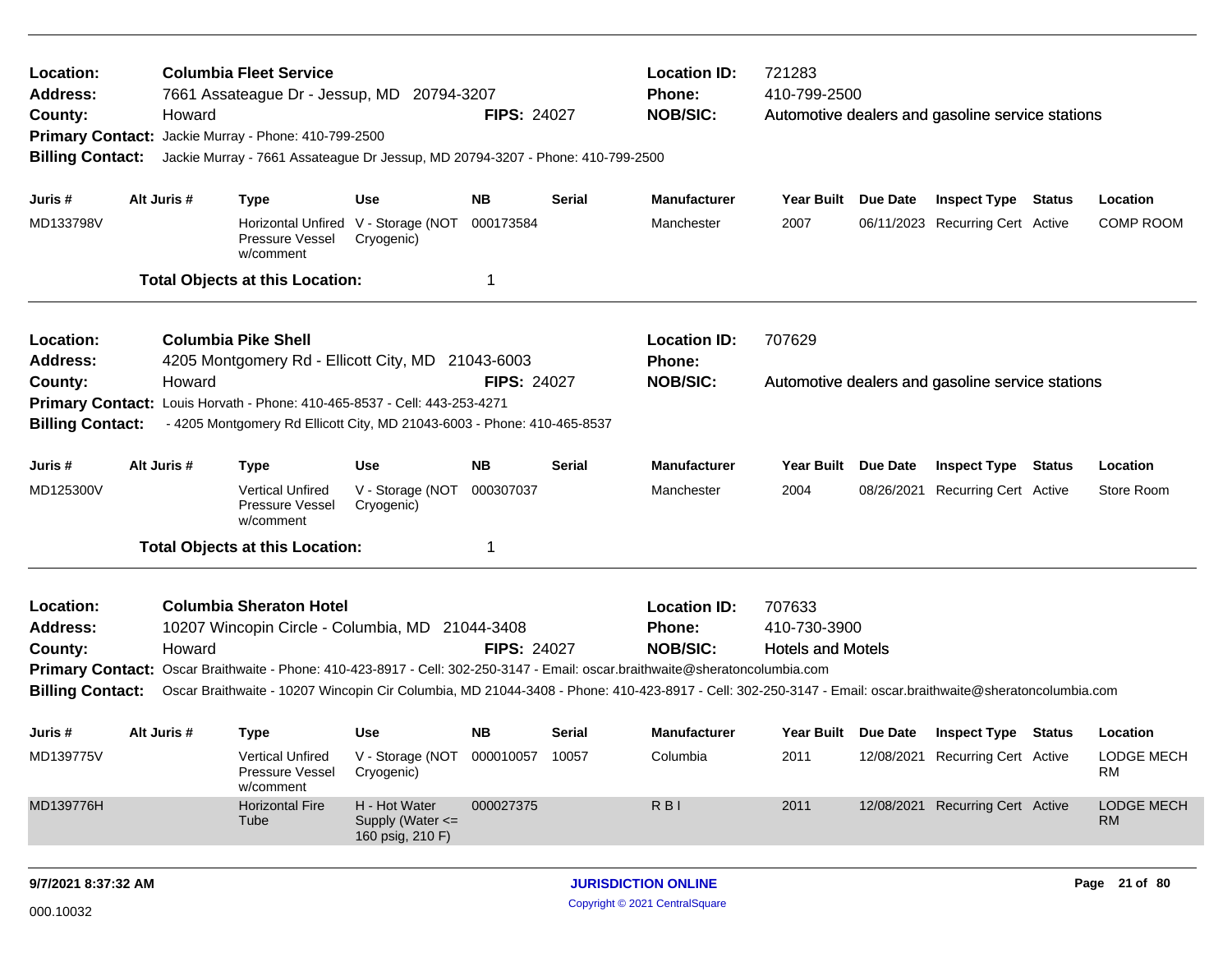| Juris #                 | Alt Juris # | <b>Type</b>                                                                                                        | <b>Use</b>                                                  | <b>NB</b>          | <b>Serial</b>          | <b>Manufacturer</b>      | Year Built                    | <b>Due Date</b> | <b>Inspect Type Status</b>       | Location                      |
|-------------------------|-------------|--------------------------------------------------------------------------------------------------------------------|-------------------------------------------------------------|--------------------|------------------------|--------------------------|-------------------------------|-----------------|----------------------------------|-------------------------------|
| MD139777H               |             | <b>Water Tube</b><br>Coiled (Flueless<br>Hi Efficiency)                                                            | H - Hot Water<br>Supply (Water <=<br>160 psig, 210 F)       | 000027374          |                        | $R$ $B$ $I$              | 2011                          | 12/08/2021      | <b>Recurring Cert Active</b>     | LODGE MECH<br><b>RM</b>       |
| MD146071H               |             | <b>Horizontal Fire</b><br>Tube                                                                                     | H - Hot Water<br>Heat (Water $\leq$<br>160 psig, 250 F)     | CI                 |                        | <b>Thermal Solutions</b> | 1999                          | 12/08/2021      | <b>Recurring Cert Active</b>     | <b>WINCOPN BLR</b>            |
| MD152968H               |             | <b>Horizontal Fire</b><br>Tube                                                                                     | H - Hot Water<br>Supply (Water <=<br>160 psig, 250 F)       | 000024397          |                        | R <sub>B</sub>           | 2008                          | 12/08/2021      | <b>Recurring Cert Active</b>     | <b>LIQUOR ROOM</b>            |
| MD158396H               |             | <b>Water Heater</b><br>(HLW)                                                                                       | H - Hot Water<br>Supply (Water <=<br>160 psig, 210 F)       |                    | 000211990  1607M000562 | <b>State Industries</b>  | 2016                          |                 | 12/08/2021 Recurring Cert Active | <b>Boiler Rm</b>              |
| MD166014H               |             | <b>Water Heater</b><br>(HLW)                                                                                       | H - Hot Water<br>Supply (Water <=<br>160 psig, 210 F)       | 000251360          |                        | A O Smith                | 2019                          | 12/30/2021      | <b>Recurring Cert Active</b>     | <b>SUB</b><br><b>BASEMENT</b> |
| MD166015H               |             | <b>Water Heater</b><br>(HLW)                                                                                       | H - Hot Water<br>Supply (Water <=<br>160 psig, 210 F)       | 000255842          |                        | A O Smith                | 2019                          | 12/30/2021      | <b>Recurring Cert Active</b>     | Sub Basement                  |
|                         |             | <b>Total Objects at this Location:</b>                                                                             |                                                             | 8                  |                        |                          |                               |                 |                                  |                               |
|                         |             |                                                                                                                    |                                                             |                    |                        |                          |                               |                 |                                  |                               |
| Location:               |             | <b>Combustion Science and Engineer</b>                                                                             |                                                             |                    |                        | <b>Location ID:</b>      | 2442862                       |                 |                                  |                               |
| <b>Address:</b>         |             | 8940 State Route 108 Ste L - Columbia, MD                                                                          |                                                             | 21045-2129         |                        | Phone:                   | 410-884-3266                  |                 |                                  |                               |
| County:                 | Howard      |                                                                                                                    |                                                             | <b>FIPS: 24027</b> |                        | <b>NOB/SIC:</b>          | Manufacturing Industries, NEC |                 |                                  |                               |
|                         |             | Primary Contact: Mac Holton - Phone: 410-884-3266 - Email: MHolton@CSEFire.com                                     |                                                             |                    |                        |                          |                               |                 |                                  |                               |
| <b>Billing Contact:</b> |             | Karen Brown - 8940 State Route 108 Ste L Columbia, MD 21045-2129 - Phone: 410-884-3266 - Email: KBrown@CSEFire.com |                                                             |                    |                        |                          |                               |                 |                                  |                               |
| Juris #                 | Alt Juris # | <b>Type</b>                                                                                                        | <b>Use</b>                                                  | <b>NB</b>          | <b>Serial</b>          | <b>Manufacturer</b>      | <b>Year Built</b>             | <b>Due Date</b> | <b>Inspect Type Status</b>       | Location                      |
| MD133795V               |             | <b>Vertical Unfired</b><br><b>Pressure Vessel</b><br>w/comment                                                     | V - Storage (NOT<br>Cryogenic)                              | 001032184          |                        | Manchester               | 2000                          |                 | 04/15/2023 Recurring Cert Active | Lab (Suite L)                 |
| MD133796V               |             | <b>Pressure Vessel</b><br>w/comment                                                                                | Horizontal Unfired V - Storage (NOT 000599926<br>Cryogenic) |                    |                        | <b>Manchester</b>        | 2004                          |                 | 04/15/2023 Recurring Cert Active | Lab (Suite L)                 |
| MD133797V               |             | <b>Vertical Unfired</b><br>Pressure Vessel<br>w/comment                                                            | V - Storage (NOT<br>Cryogenic)                              | 000006695          |                        | Manchester               | 2002                          |                 | 04/15/2023 Recurring Cert Active | Lab (Suite K)                 |
|                         |             | <b>Total Objects at this Location:</b>                                                                             |                                                             | 3                  |                        |                          |                               |                 |                                  |                               |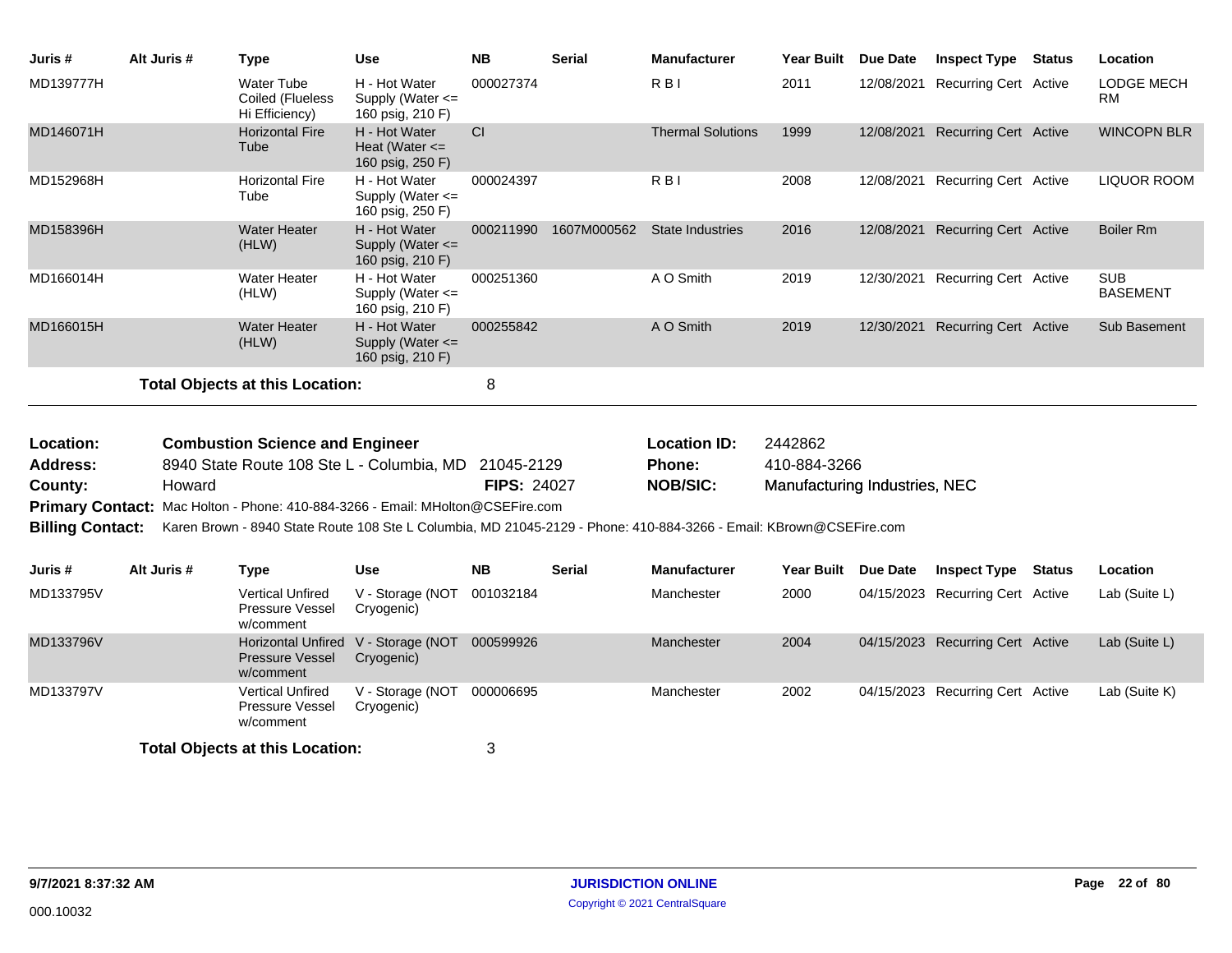| Location:<br>Address:   |  | <b>Cove Condominiums</b> | 10053 Windstream Dr - Columbia, MD 21044-2534                  |                                                                                            |                    | <b>Location ID:</b><br>Phone: | 708177                     |                                         |                 |                                  |               |
|-------------------------|--|--------------------------|----------------------------------------------------------------|--------------------------------------------------------------------------------------------|--------------------|-------------------------------|----------------------------|-----------------------------------------|-----------------|----------------------------------|---------------|
| County:                 |  | Howard                   |                                                                |                                                                                            | <b>FIPS: 24027</b> |                               | <b>NOB/SIC:</b>            | <b>Operators of Apartment Buildings</b> |                 |                                  |               |
|                         |  |                          | Primary Contact: Marie Doering - Phone: 410-654-4444           |                                                                                            |                    |                               |                            |                                         |                 |                                  |               |
| <b>Billing Contact:</b> |  |                          |                                                                | Marie Doering - 3600 Crondall Ln Ste 103 Owings Mills, MD 21117-2233 - Phone: 410-654-4444 |                    |                               |                            |                                         |                 |                                  |               |
| Juris #                 |  | Alt Juris #              | <b>Type</b>                                                    | Use                                                                                        | NB.                | Serial                        | <b>Manufacturer</b>        | Year Built Due Date                     |                 | <b>Inspect Type Status</b>       | Location      |
| MD145614H               |  |                          | <b>Water Heater</b><br>(HLW)                                   | H - Hot Water<br>Supply (Water $\leq$<br>160 psig, 210 F)                                  | 000095547          | HG15247769                    | <b>Bradford White</b>      | 2011                                    |                 | 08/09/2020 Recurring Cert Active | Store Rm      |
|                         |  |                          | <b>Total Objects at this Location:</b>                         |                                                                                            | 1                  |                               |                            |                                         |                 |                                  |               |
| Location:               |  |                          | <b>Cove Condominiums</b>                                       |                                                                                            |                    |                               | <b>Location ID:</b>        | 708178                                  |                 |                                  |               |
| <b>Address:</b>         |  |                          |                                                                | 10055 Windstream Dr - Columbia, MD 21044-2535                                              |                    |                               | <b>Phone:</b>              |                                         |                 |                                  |               |
| County:                 |  | Howard                   |                                                                |                                                                                            | <b>FIPS: 24027</b> |                               | <b>NOB/SIC:</b>            | <b>Operators of Apartment Buildings</b> |                 |                                  |               |
|                         |  |                          | Primary Contact: Marie Doering - Phone: 410-654-4444           |                                                                                            |                    |                               |                            |                                         |                 |                                  |               |
| <b>Billing Contact:</b> |  |                          |                                                                | Marie Doering - 3600 Crondall Ln Ste 103 Owings Mills, MD 21117-2233 - Phone: 410-654-4444 |                    |                               |                            |                                         |                 |                                  |               |
| Juris #                 |  | Alt Juris #              | <b>Type</b>                                                    | Use                                                                                        | <b>NB</b>          | Serial                        | <b>Manufacturer</b>        | <b>Year Built</b>                       | <b>Due Date</b> | <b>Inspect Type Status</b>       | Location      |
| MD151397H               |  |                          | Water Tube<br>Coiled (NOT<br>Flueless Hi<br>Efficiency)        | H - Hot Water<br>Supply (Water <=<br>160 psig, 250 F)                                      | 000109884          |                               | <b>Bradford White</b>      | 2010                                    |                 | 08/09/2020 Recurring Cert Active | Bldg. 10055   |
|                         |  |                          | <b>Total Objects at this Location:</b>                         |                                                                                            | 1                  |                               |                            |                                         |                 |                                  |               |
| Location:               |  |                          | <b>Cove Condominiums</b>                                       |                                                                                            |                    |                               | <b>Location ID:</b>        | 708174                                  |                 |                                  |               |
| <b>Address:</b>         |  |                          |                                                                | 10069 Windstream Dr - Columbia, MD 21044-2541                                              |                    |                               | <b>Phone:</b>              |                                         |                 |                                  |               |
| County:                 |  | Howard                   |                                                                |                                                                                            | <b>FIPS: 24027</b> |                               | <b>NOB/SIC:</b>            | <b>Operators of Apartment Buildings</b> |                 |                                  |               |
|                         |  |                          | Primary Contact: Marie Doering - Phone: 410-654-4444           |                                                                                            |                    |                               |                            |                                         |                 |                                  |               |
| <b>Billing Contact:</b> |  |                          |                                                                | Marie Doering - 3600 Crondall Ln Ste 103 Owings Mills, MD 21117-2233 - Phone: 410-654-4444 |                    |                               |                            |                                         |                 |                                  |               |
| Juris #                 |  | Alt Juris #              | Type                                                           | <b>Use</b>                                                                                 | NB                 | Serial                        | <b>Manufacturer</b>        | Year Built Due Date                     |                 | <b>Inspect Type Status</b>       | Location      |
| MD151396H               |  |                          | <b>Water Tube</b><br>Coiled (NOT<br>Flueless Hi<br>Efficiency) | H - Hot Water<br>Supply (Water <=<br>160 psig, 250 F)                                      | 000090025          |                               | <b>Bradford White</b>      | 2010                                    |                 | 08/02/2020 Recurring Cert Active | Bldg. 10069   |
|                         |  |                          | <b>Total Objects at this Location:</b>                         |                                                                                            | 1                  |                               |                            |                                         |                 |                                  |               |
| 9/7/2021 8:37:32 AM     |  |                          |                                                                |                                                                                            |                    |                               | <b>JURISDICTION ONLINE</b> |                                         |                 |                                  | Page 23 of 80 |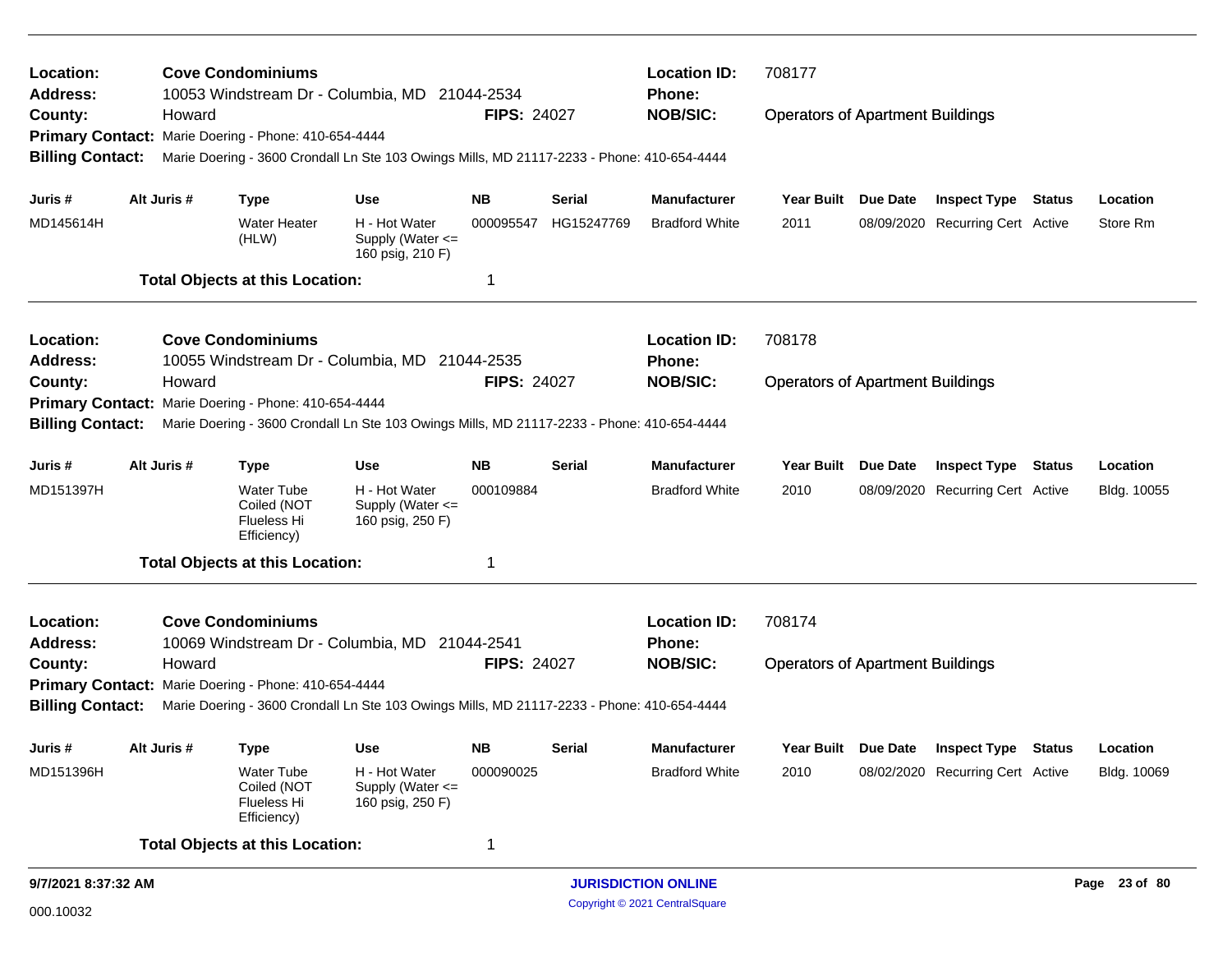| Location:<br><b>Address:</b>                                  | Howard      | <b>Cove Condominiums</b><br>10079 Windstream Dr - Columbia, MD 21044-2546                                                                                                                            |                                                           | <b>FIPS: 24027</b> |               | <b>Location ID:</b><br>Phone:<br><b>NOB/SIC:</b> | 708179                                  |                                  |                               |
|---------------------------------------------------------------|-------------|------------------------------------------------------------------------------------------------------------------------------------------------------------------------------------------------------|-----------------------------------------------------------|--------------------|---------------|--------------------------------------------------|-----------------------------------------|----------------------------------|-------------------------------|
| County:<br><b>Billing Contact:</b>                            |             | Primary Contact: Marie Doering - Phone: 410-654-4444<br>Marie Doering - 3600 Crondall Ln Ste 103 Owings Mills, MD 21117-2233 - Phone: 410-654-4444                                                   |                                                           |                    |               |                                                  | <b>Operators of Apartment Buildings</b> |                                  |                               |
| Juris #                                                       | Alt Juris # | Type                                                                                                                                                                                                 | <b>Use</b>                                                | <b>NB</b>          | <b>Serial</b> | <b>Manufacturer</b>                              | Year Built Due Date                     | <b>Inspect Type Status</b>       | Location                      |
| MD152372H                                                     |             | <b>Water Heater</b><br>(HLW)                                                                                                                                                                         | H - Hot Water<br>Supply (Water $\leq$<br>160 psig, 210 F) | <b>CI</b>          |               | <b>Bradford</b>                                  | 2014                                    | 08/09/2020 Recurring Cert Active | Store Rm                      |
|                                                               |             | <b>Total Objects at this Location:</b>                                                                                                                                                               |                                                           | 1                  |               |                                                  |                                         |                                  |                               |
| Location:<br>Address:                                         |             | <b>Cove Condominiums</b><br>10085 Windstream Dr - Columbia, MD 21044-2549                                                                                                                            |                                                           |                    |               | <b>Location ID:</b><br><b>Phone:</b>             | 708175                                  |                                  |                               |
| County:<br><b>Primary Contact:</b><br><b>Billing Contact:</b> | Howard      | Marie Doering - Phone: 410-654-4444<br>Marie Doering - 3600 Crondall Ln Ste 103 Owings Mills, MD 21117-2233 - Phone: 410-654-4444                                                                    |                                                           | <b>FIPS: 24027</b> |               | <b>NOB/SIC:</b>                                  | <b>Operators of Apartment Buildings</b> |                                  |                               |
| Juris #                                                       | Alt Juris # | <b>Type</b>                                                                                                                                                                                          | <b>Use</b>                                                | <b>NB</b>          | Serial        | <b>Manufacturer</b>                              | Year Built Due Date                     | <b>Inspect Type Status</b>       | Location                      |
| MD159807H                                                     |             | Vertical Fire Tube H - Hot Water                                                                                                                                                                     | Supply (Water <=<br>160 psig, 210 F)                      | 000109879          | LJ30571396    | <b>Bradford White</b>                            | 2014                                    | 02/08/2021 Recurring Cert Active | <b>Basement Boiler</b><br>Rm. |
|                                                               |             | <b>Total Objects at this Location:</b>                                                                                                                                                               |                                                           | 1                  |               |                                                  |                                         |                                  |                               |
| Location:<br><b>Address:</b>                                  | DAS, Inc.   | 6460 Dobbin Center Way - Columbia, MD 21045-4880                                                                                                                                                     |                                                           |                    |               | <b>Location ID:</b><br><b>Phone:</b>             | 708508                                  |                                  |                               |
| County:<br><b>Billing Contact:</b>                            | Howard      | Primary Contact: Ho Choi - Phone: 443-538-3385 - Email: homoonchoi0330@gmail.com<br>Ho Choi - 6460 Dobbin Center Way Columbia, MD 21045-4880 - Phone: 443-538-3385 - Email: homoonchoi0330@gmail.com |                                                           | <b>FIPS: 24027</b> |               | <b>NOB/SIC:</b>                                  | <b>General Automotive Repair Shops</b>  |                                  |                               |
| Juris #                                                       | Alt Juris # | <b>Type</b>                                                                                                                                                                                          | <b>Use</b>                                                | <b>NB</b>          | Serial        | <b>Manufacturer</b>                              | Year Built Due Date                     | <b>Inspect Type Status</b>       | Location                      |
| MD100051V                                                     |             | <b>Vertical Unfired</b><br>Pressure Vessel<br>w/comment                                                                                                                                              | V - Storage (NOT<br>Cryogenic)                            | 000086597          | 86597         | <b>Steel Products</b>                            | 1994                                    | 01/25/2023 Recurring Cert Active | Shop                          |
|                                                               |             | <b>Total Objects at this Location:</b>                                                                                                                                                               |                                                           | 1                  |               |                                                  |                                         |                                  |                               |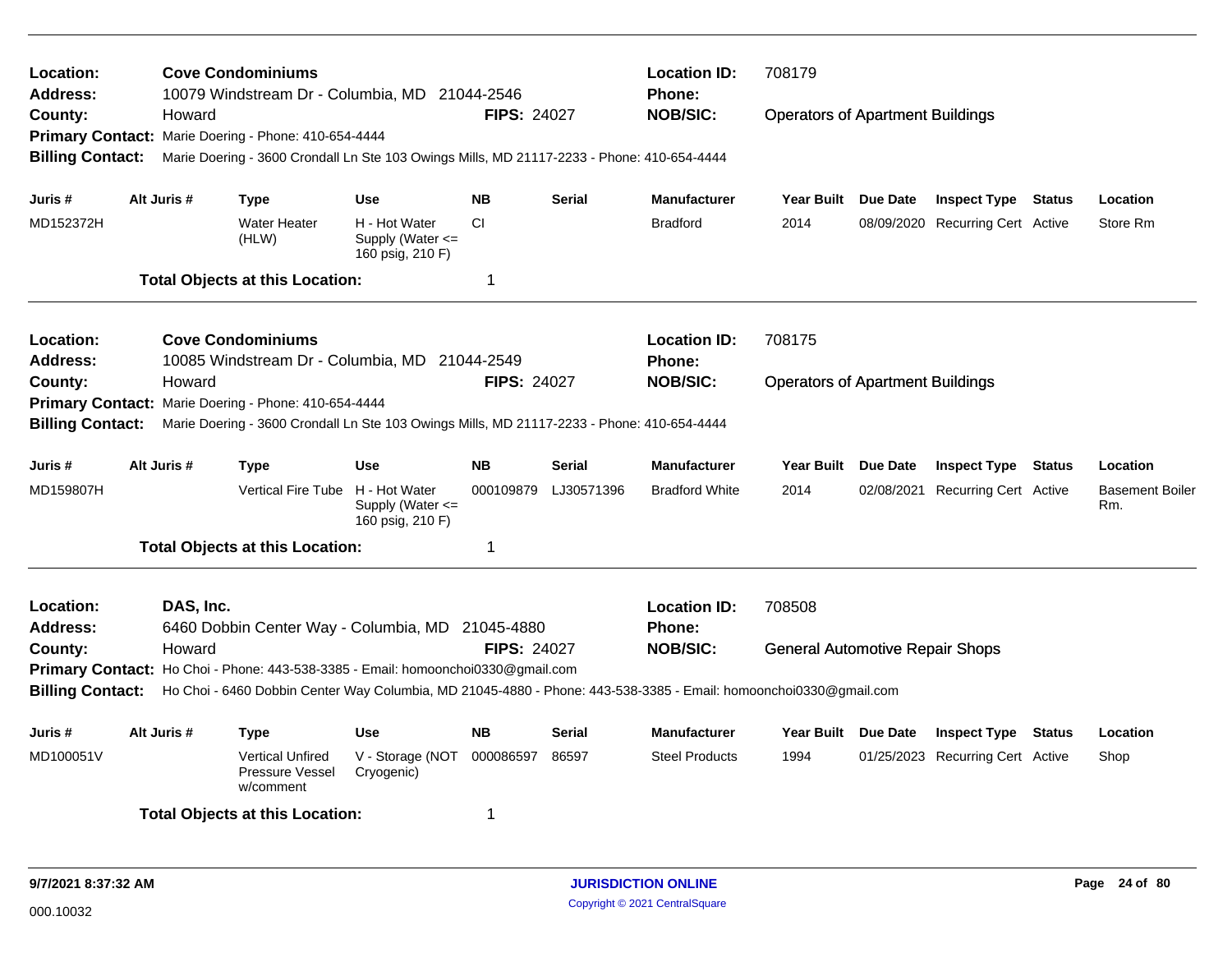| Location:<br>Address:<br>County:<br><b>Billing Contact:</b>                                        | Dash In (Roberts)<br>Howard | 9075 Baltimore National Pike - Ellicott City, MD 21042-3921                          |                                                   | <b>FIPS: 24027</b> |               | <b>Location ID:</b><br><b>Phone:</b><br><b>NOB/SIC:</b><br>Primary Contact: Roberts Oxygen Company (MD) - Phone: 240-493-8405 - Cell: 301-252-0742 - Email: DFranovich@RobertsOxygen.com<br>Bulk Tank Service Dept. - PO Box 5507 Rockville, MD 20855-0507 - Phone: 240-493-8405 - Cell: 301-252-0742 - Email: DFranovich@RobertsOxygen.com | 4018071                |          |                                      |        |                        |
|----------------------------------------------------------------------------------------------------|-----------------------------|--------------------------------------------------------------------------------------|---------------------------------------------------|--------------------|---------------|---------------------------------------------------------------------------------------------------------------------------------------------------------------------------------------------------------------------------------------------------------------------------------------------------------------------------------------------|------------------------|----------|--------------------------------------|--------|------------------------|
| Juris #                                                                                            | Alt Juris #                 | <b>Type</b>                                                                          | <b>Use</b>                                        | <b>NB</b>          | <b>Serial</b> | <b>Manufacturer</b>                                                                                                                                                                                                                                                                                                                         | Year Built Due Date    |          | <b>Inspect Type Status</b>           |        | Location               |
| MD166877V                                                                                          |                             | <b>Vertical Unfired</b><br>Pressure Vessel<br>w/comment                              | V - Storage<br>(Cryogenic)                        | 000021842          |               | Taylor                                                                                                                                                                                                                                                                                                                                      | 1995                   |          | 04/20/2022 Recurring Cert Active     |        | Outside                |
|                                                                                                    |                             | <b>Total Objects at this Location:</b>                                               |                                                   | 1                  |               |                                                                                                                                                                                                                                                                                                                                             |                        |          |                                      |        |                        |
| Location:<br>Address:<br>County:<br>Primary Contact: Dobbin Auto Body<br><b>Billing Contact:</b>   | Howard                      | <b>Dobbin Auto Body</b><br>6460 Dobbin Center Way - Columbia, MD 21045-4880          |                                                   | <b>FIPS: 24027</b> |               | <b>Location ID:</b><br>Phone:<br><b>NOB/SIC:</b>                                                                                                                                                                                                                                                                                            | 4038800                |          |                                      |        |                        |
| Juris #                                                                                            | Alt Juris #                 | <b>Type</b>                                                                          | <b>Use</b>                                        | <b>NB</b>          | <b>Serial</b> | <b>Manufacturer</b>                                                                                                                                                                                                                                                                                                                         | Year Built Due Date    |          | <b>Inspect Type Status</b>           |        | Location               |
| MD129201V                                                                                          |                             | Horizontal Unfired O - Other (PV<br>Pressure Vessel<br>w/comment                     | Use) w/comment                                    | 000590192          |               | Manchester                                                                                                                                                                                                                                                                                                                                  | 2006                   |          | 05/12/2022 Recurring Cert Active     |        | <b>SHOP</b>            |
|                                                                                                    |                             | <b>Total Objects at this Location:</b>                                               |                                                   | 1                  |               |                                                                                                                                                                                                                                                                                                                                             |                        |          |                                      |        |                        |
| Location:<br>Address:<br>County:<br>Primary Contact: Dobbin Auto Repair<br><b>Billing Contact:</b> | Howard                      | <b>Dobbin Auto Repair</b><br>6465 Dobbin Center Way Unit C - Columbia, MD 21045-4741 |                                                   | <b>FIPS: 24027</b> |               | <b>Location ID:</b><br><b>Phone:</b><br><b>NOB/SIC:</b>                                                                                                                                                                                                                                                                                     | 709028<br>410-997-9030 |          | Motor Vehicle Dealers (New and Used) |        |                        |
| Juris #                                                                                            | Alt Juris #                 | <b>Type</b>                                                                          | <b>Use</b>                                        | <b>NB</b>          | <b>Serial</b> | <b>Manufacturer</b>                                                                                                                                                                                                                                                                                                                         | Year Built             | Due Date | <b>Inspect Type</b>                  | Status | Location               |
| MD049143V                                                                                          |                             | Pressure Vessel<br>w/comment                                                         | Horizontal Unfired V - Storage (NOT<br>Cryogenic) | 000130854          |               | <b>Buckeye</b>                                                                                                                                                                                                                                                                                                                              | 1977                   |          | 06/10/2023 Recurring Cert Active     |        | <b>Compressor Area</b> |
|                                                                                                    |                             | <b>Total Objects at this Location:</b>                                               |                                                   | 1                  |               |                                                                                                                                                                                                                                                                                                                                             |                        |          |                                      |        |                        |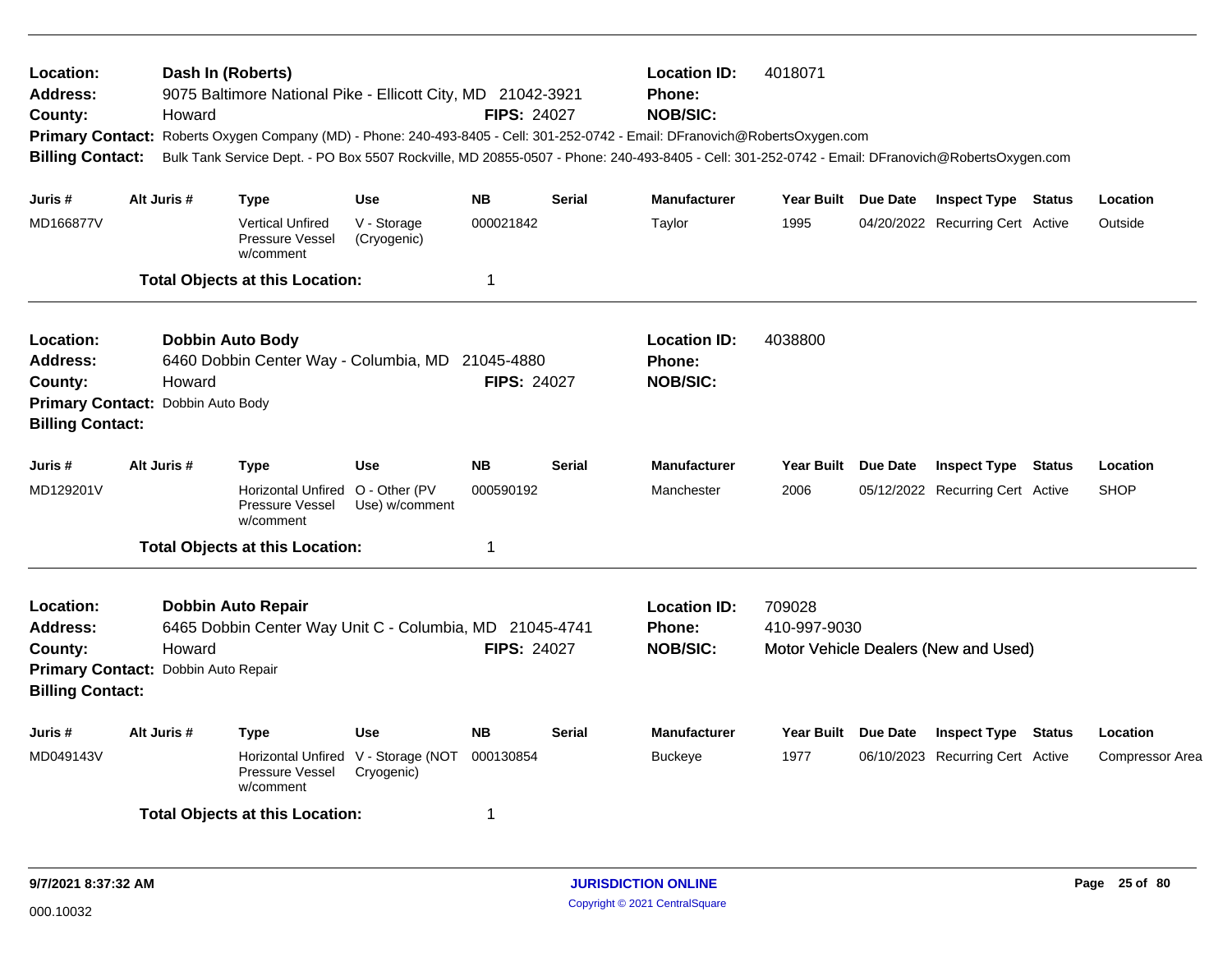| Location:<br><b>Address:</b><br>County:<br><b>Billing Contact:</b> |                                                                                                                     | <b>E &amp; G Classics Inc</b><br>Howard | 8730 Greenwood PI Ste A - Savage, MD 20763-9807<br>Primary Contact: Ron Brown - Phone: 410-381-4900<br>Ron Brown - 8730 Greenwood PI Ste A Savage, MD 20763-9802 - Phone: 410-381-4900 |                                | <b>FIPS: 24027</b> |               | <b>Location ID:</b><br><b>Phone:</b><br><b>NOB/SIC:</b>                                                                                    | 709404<br>410 381 4900<br>Manufacturing Industries, NEC |                                                         |        |           |
|--------------------------------------------------------------------|---------------------------------------------------------------------------------------------------------------------|-----------------------------------------|----------------------------------------------------------------------------------------------------------------------------------------------------------------------------------------|--------------------------------|--------------------|---------------|--------------------------------------------------------------------------------------------------------------------------------------------|---------------------------------------------------------|---------------------------------------------------------|--------|-----------|
| Juris #                                                            |                                                                                                                     | Alt Juris #                             | <b>Type</b>                                                                                                                                                                            | <b>Use</b>                     | <b>NB</b>          | <b>Serial</b> | <b>Manufacturer</b>                                                                                                                        | Year Built Due Date                                     | <b>Inspect Type Status</b>                              |        | Location  |
| MD126742V                                                          |                                                                                                                     |                                         | <b>Vertical Unfired</b><br>Pressure Vessel<br>w/comment                                                                                                                                | V - Storage (NOT<br>Cryogenic) | 000059899          |               | <b>Brunner</b>                                                                                                                             | 2001                                                    | 11/01/2021 Recurring Cert Active                        |        | Rear Shop |
|                                                                    |                                                                                                                     |                                         | <b>Total Objects at this Location:</b>                                                                                                                                                 |                                | $\mathbf 1$        |               |                                                                                                                                            |                                                         |                                                         |        |           |
| Location:<br><b>Address:</b>                                       | <b>Ellicott City Motor Sports</b><br>3275 Bethany Ln - Ellicott City, MD 21042-2283<br><b>FIPS: 24027</b><br>Howard |                                         |                                                                                                                                                                                        |                                |                    |               | <b>Location ID:</b><br><b>Phone:</b>                                                                                                       | 1848691                                                 |                                                         |        |           |
| County:<br><b>Primary Contact:</b>                                 |                                                                                                                     |                                         | Mike Johnston - Phone: 410-203-2119                                                                                                                                                    |                                |                    |               | <b>NOB/SIC:</b>                                                                                                                            | <b>Motorcycle Dealers</b>                               |                                                         |        |           |
| <b>Billing Contact:</b>                                            |                                                                                                                     |                                         | Mike Johnston - 3275 Bethany Ln Ellicott City, MD 21042-2283 - Phone: 410-203-2119                                                                                                     |                                |                    |               |                                                                                                                                            |                                                         |                                                         |        |           |
| Juris #                                                            |                                                                                                                     | Alt Juris #                             | <b>Type</b>                                                                                                                                                                            | <b>Use</b>                     | <b>NB</b>          | <b>Serial</b> | <b>Manufacturer</b>                                                                                                                        | Year Built Due Date                                     | <b>Inspect Type Status</b>                              |        | Location  |
| MD124513V                                                          |                                                                                                                     |                                         | <b>Vertical Unfired</b><br>Pressure Vessel<br>w/comment                                                                                                                                | V - Storage (NOT<br>Cryogenic) | 001205289          |               | Manchester                                                                                                                                 | 2001                                                    | 07/09/2021 Recurring Cert Active                        |        | Rear Shop |
|                                                                    |                                                                                                                     |                                         | <b>Total Objects at this Location:</b>                                                                                                                                                 |                                | $\mathbf 1$        |               |                                                                                                                                            |                                                         |                                                         |        |           |
| Location:<br><b>Address:</b>                                       |                                                                                                                     |                                         | <b>Ellicott Mills Brewing (Arc3)</b><br>8308 Main St - Ellicott City, MD 21043-4601                                                                                                    |                                |                    |               | <b>Location ID:</b><br><b>Phone:</b>                                                                                                       | 3962334                                                 |                                                         |        |           |
| County:<br><b>Billing Contact:</b>                                 |                                                                                                                     | Howard                                  | Primary Contact: Ellicott Mills Brewing (Arc3)                                                                                                                                         |                                | <b>FIPS: 24027</b> |               | <b>NOB/SIC:</b><br>Charlie Patterson - PO Box 26269 Richmond, VA 23260-6269 - Phone: 804-644-4521 - Email: charlie.patterson@arc3gases.com | <b>Eating and Drinking Places</b>                       |                                                         |        |           |
| Juris #                                                            |                                                                                                                     | Alt Juris #                             |                                                                                                                                                                                        | <b>Use</b>                     | <b>NB</b>          | <b>Serial</b> | <b>Manufacturer</b>                                                                                                                        | Year Built Due Date                                     |                                                         |        | Location  |
| MD164627V                                                          |                                                                                                                     |                                         | <b>Type</b><br><b>Vertical Unfired</b><br>Pressure Vessel<br>w/comment                                                                                                                 | V - Storage<br>(Cryogenic)     | 000019846          |               | Taylor                                                                                                                                     | 1994                                                    | <b>Inspect Type</b><br>06/06/2023 Recurring Cert Active | Status | Outside   |
|                                                                    |                                                                                                                     |                                         | <b>Total Objects at this Location:</b>                                                                                                                                                 |                                | -1                 |               |                                                                                                                                            |                                                         |                                                         |        |           |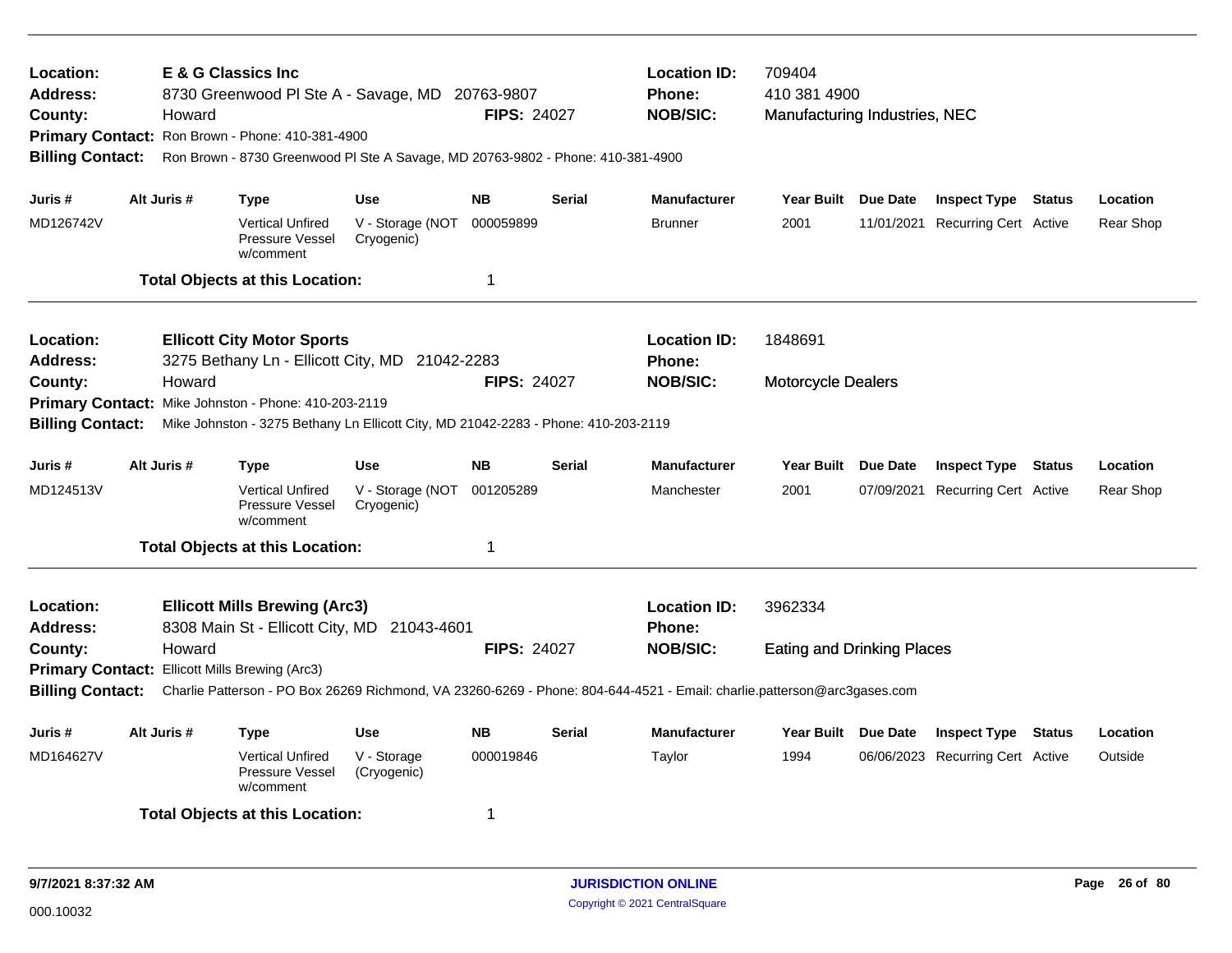| Location:<br><b>Address:</b><br>County:<br><b>Billing Contact:</b> | Howard      | <b>Eveler Property Maintenance</b><br>7606 Woodbine Rd - Woodbine, MD 21797-8905<br>Primary Contact: Martin Eveler - Cell: 443-277-8448<br>Martin Eveler - 6225 Old Washington Rd Sykesville, MD 21784-8660 - Cell: 443-277-8448 |                                                             | <b>FIPS: 24027</b> |               | <b>Location ID:</b><br>Phone:<br><b>NOB/SIC:</b> | 708490<br>443-277-8448<br>Nonclassifiable Establishments |                                         |                              |
|--------------------------------------------------------------------|-------------|----------------------------------------------------------------------------------------------------------------------------------------------------------------------------------------------------------------------------------|-------------------------------------------------------------|--------------------|---------------|--------------------------------------------------|----------------------------------------------------------|-----------------------------------------|------------------------------|
| Juris #                                                            | Alt Juris # | <b>Type</b>                                                                                                                                                                                                                      | <b>Use</b>                                                  | <b>NB</b>          | <b>Serial</b> | <b>Manufacturer</b>                              | Year Built Due Date                                      | <b>Inspect Type Status</b>              | Location                     |
| MD114042H                                                          |             | Cast Iron                                                                                                                                                                                                                        | H - Steam Heat<br>(Steam $\le$ 15<br>psig)                  | CI.                |               | <b>Burnham</b>                                   | 2001                                                     | 03/19/2023 Recurring Cert Active        | <b>Basement</b>              |
| MD114043V                                                          |             | <b>Pressure Vessel</b><br>w/comment                                                                                                                                                                                              | Horizontal Unfired V - Storage (NOT 000162712<br>Cryogenic) |                    |               | Curtis                                           | 1972                                                     | 03/19/2023 Recurring Cert Active        | <b>Basement</b>              |
| MD114044V                                                          |             | Pressure Vessel<br>w/comment                                                                                                                                                                                                     | Horizontal Unfired V - Storage (NOT<br>Cryogenic)           | 000041464          |               | Kargard                                          | 1981                                                     | 03/19/2023 Recurring Cert Active        | <b>Basement</b>              |
|                                                                    |             | <b>Total Objects at this Location:</b>                                                                                                                                                                                           |                                                             | 3                  |               |                                                  |                                                          |                                         |                              |
| Location:<br><b>Address:</b>                                       |             | <b>Evelyn Dry Cleaners</b><br>4882 Montgomery Rd Ste 2 - Ellicott City, MD 21043-6676                                                                                                                                            |                                                             |                    |               | <b>Location ID:</b><br>Phone:                    | 2922296<br>410-750-0292                                  |                                         |                              |
| County:                                                            | Howard      |                                                                                                                                                                                                                                  |                                                             | <b>FIPS: 24027</b> |               | <b>NOB/SIC:</b>                                  |                                                          | Drycleaning Plants, Except Rug Cleaning |                              |
|                                                                    |             | Primary Contact: Evelyn G. - Phone: 410-750-0292 - Email: evelyndrycleaners_@outlook.com                                                                                                                                         |                                                             |                    |               |                                                  |                                                          |                                         |                              |
| <b>Billing Contact:</b>                                            |             | Evelyn G. - 4882 Montgomery Rd Ste 2 Ellicott City, MD 21043-6676 - Phone: 410-750-0292 - Email: evelyndrycleaners_@outlook.com                                                                                                  |                                                             |                    |               |                                                  |                                                          |                                         |                              |
| Juris #                                                            | Alt Juris # | <b>Type</b>                                                                                                                                                                                                                      | <b>Use</b>                                                  | <b>NB</b>          | <b>Serial</b> | <b>Manufacturer</b>                              | Year Built Due Date                                      | <b>Inspect Type Status</b>              | Location                     |
| MD076722V                                                          |             | <b>Vertical Unfired</b><br>Pressure Vessel<br>w/comment                                                                                                                                                                          | V - Storage (NOT<br>Cryogenic)                              | 000182201          |               | Melben                                           | 1988                                                     | 09/25/2021 Recurring Cert Active        | Shop                         |
| MD127784                                                           |             | Electric (NOT<br>HLW)                                                                                                                                                                                                            | S - Power-Ironing<br>$(Steam > 15 \text{ psig})$            | 000104513 104513   |               | Fulton                                           | 2007                                                     | 03/03/2021 Recurring Cert Active        | Rear Laundry<br>Floor        |
| MD127785                                                           |             | Electric (NOT<br>HLW)                                                                                                                                                                                                            | S - Power-Ironing<br>(Steam > 15 psig)                      | 000104503          | 104503        | Fulton                                           | 2007                                                     | 03/03/2021 Recurring Cert Active        | Rear Laundry<br>Floor        |
| MD138844                                                           |             | Electric (NOT<br>HLW)                                                                                                                                                                                                            | S - Power-Ironing<br>$(Steam > 15 \text{ psig})$            | 000011050 11050    |               | Fulton                                           | 2010                                                     | 03/03/2021 Recurring Cert Active        | <b>Rear Laundry</b><br>Floor |
|                                                                    |             |                                                                                                                                                                                                                                  |                                                             |                    |               |                                                  |                                                          |                                         |                              |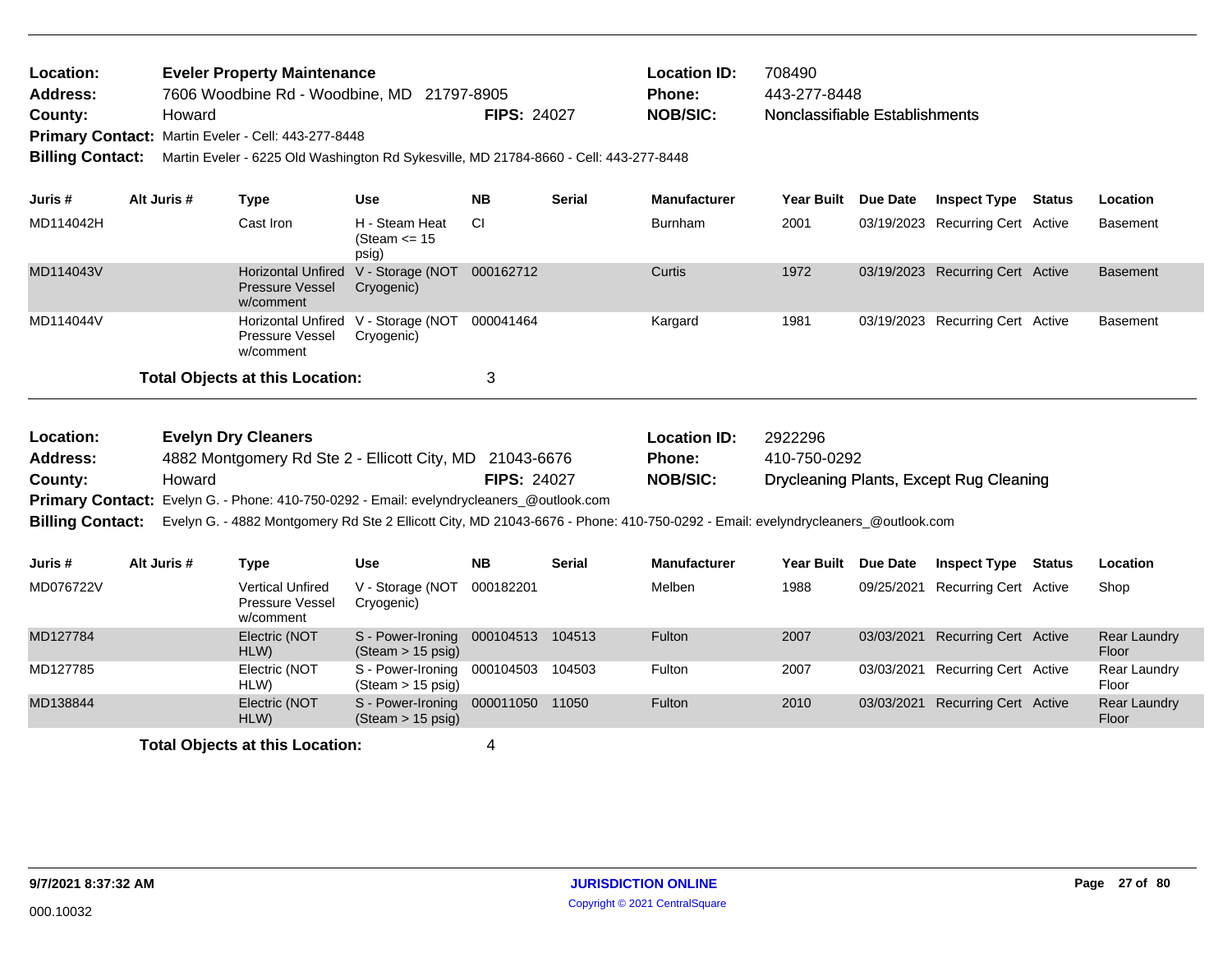| Location:<br>Address:<br>County:                                   | <b>Extended Stay America #2787</b><br>8550 Washington Blvd - Jessup, MD 20794-9619<br>Howard<br>Primary Contact: Extended Stay America #2787<br><b>Billing Contact:</b><br>Accounts Payable - PO Box 49550 Charlotte, NC 28277-9550 - Phone: 980-345-1518 - Email: ESA.Management@pdf.basware.com                                  |             |                                                                     |                                                           |           | <b>FIPS: 24027</b> | <b>Location ID:</b><br>Phone:<br><b>NOB/SIC:</b>        | 2658628<br>301-725-3877<br>Nonclassifiable Establishments |          |                                  |        |                                                      |
|--------------------------------------------------------------------|------------------------------------------------------------------------------------------------------------------------------------------------------------------------------------------------------------------------------------------------------------------------------------------------------------------------------------|-------------|---------------------------------------------------------------------|-----------------------------------------------------------|-----------|--------------------|---------------------------------------------------------|-----------------------------------------------------------|----------|----------------------------------|--------|------------------------------------------------------|
|                                                                    |                                                                                                                                                                                                                                                                                                                                    |             |                                                                     |                                                           |           |                    |                                                         |                                                           |          |                                  |        |                                                      |
| Juris #                                                            |                                                                                                                                                                                                                                                                                                                                    | Alt Juris # | Type                                                                | <b>Use</b>                                                | <b>NB</b> | <b>Serial</b>      | <b>Manufacturer</b>                                     | Year Built Due Date                                       |          | <b>Inspect Type Status</b>       |        | Location                                             |
| MD159812H                                                          |                                                                                                                                                                                                                                                                                                                                    |             | <b>Water Heater</b><br>(HLW)                                        | H - Hot Water<br>Supply (Water <=<br>160 psig, 210 F)     | 000074457 |                    | <b>PVI</b> Industries                                   | 2018                                                      |          | 07/19/2022 Recurring Cert Active |        | 1st floor mech<br>room                               |
| MD159813H                                                          |                                                                                                                                                                                                                                                                                                                                    |             | <b>Water Heater</b><br>(HLW)                                        | H - Hot Water<br>Supply (Water $\leq$<br>160 psig, 210 F) | 000113559 |                    | <b>PVI</b>                                              | 2004                                                      |          | 07/19/2022 Recurring Cert Active |        | 1st floor mech<br>room                               |
|                                                                    |                                                                                                                                                                                                                                                                                                                                    |             | <b>Total Objects at this Location:</b>                              |                                                           | 2         |                    |                                                         |                                                           |          |                                  |        |                                                      |
| Location:<br><b>Address:</b><br>County:<br><b>Billing Contact:</b> | <b>Fairway Hills Golf Course</b><br>5280 Columbia Rd - Columbia, MD 21044-5512<br>Howard<br>Primary Contact: Fairway Hills Golf Course                                                                                                                                                                                             |             |                                                                     |                                                           |           | <b>FIPS: 24027</b> | <b>Location ID:</b><br><b>Phone:</b><br><b>NOB/SIC:</b> | 3950976<br>(443) 249-2511                                 |          |                                  |        |                                                      |
| Juris #                                                            |                                                                                                                                                                                                                                                                                                                                    | Alt Juris # | <b>Type</b>                                                         | <b>Use</b>                                                | <b>NB</b> | Serial             | <b>Manufacturer</b>                                     | Year Built Due Date                                       |          | <b>Inspect Type Status</b>       |        | Location                                             |
| MD163934V                                                          |                                                                                                                                                                                                                                                                                                                                    |             | Horizontal Unfired V - Storage (NOT<br>Pressure Vessel<br>w/comment | Cryogenic)                                                | 000047381 |                    | Stoystown                                               | 1987                                                      |          | 05/24/2023 Recurring Cert Active |        | <b>Maint Facility</b><br><b>Rear Outside</b><br>Shed |
|                                                                    |                                                                                                                                                                                                                                                                                                                                    |             |                                                                     |                                                           | 1         |                    |                                                         |                                                           |          |                                  |        |                                                      |
| Location:<br><b>Address:</b><br>County:<br><b>Billing Contact:</b> | <b>Total Objects at this Location:</b><br><b>Famous Daves (Arc3)</b><br>6201 Columbia Crossing Cir - Columbia, MD<br>21045-8201<br><b>FIPS: 24027</b><br>Howard<br>Primary Contact: Famous Daves (Arc3)<br>Charlie Patterson - PO Box 26269 Richmond, VA 23260-6269 - Phone: 804-644-4521 - Email: charlie.patterson@arc3gases.com |             |                                                                     |                                                           |           |                    | <b>Location ID:</b><br><b>Phone:</b><br><b>NOB/SIC:</b> | 4068353                                                   |          |                                  |        |                                                      |
| Juris #                                                            |                                                                                                                                                                                                                                                                                                                                    | Alt Juris # | <b>Type</b>                                                         | <b>Use</b>                                                | <b>NB</b> | <b>Serial</b>      | <b>Manufacturer</b>                                     | <b>Year Built</b>                                         | Due Date | <b>Inspect Type</b>              | Status | Location                                             |
| MD169773V                                                          |                                                                                                                                                                                                                                                                                                                                    |             | <b>Vertical Unfired</b><br><b>Pressure Vessel</b><br>w/comment      | V - Storage<br>(Cryogenic)                                | 000003669 |                    | Taylor                                                  | 1988                                                      |          | 03/31/2023 Recurring Cert Active |        | Outside                                              |
|                                                                    | 9/7/2021 8:37:32 AM                                                                                                                                                                                                                                                                                                                |             |                                                                     |                                                           |           |                    | <b>JURISDICTION ONLINE</b>                              |                                                           |          |                                  |        | Page 28 of 80                                        |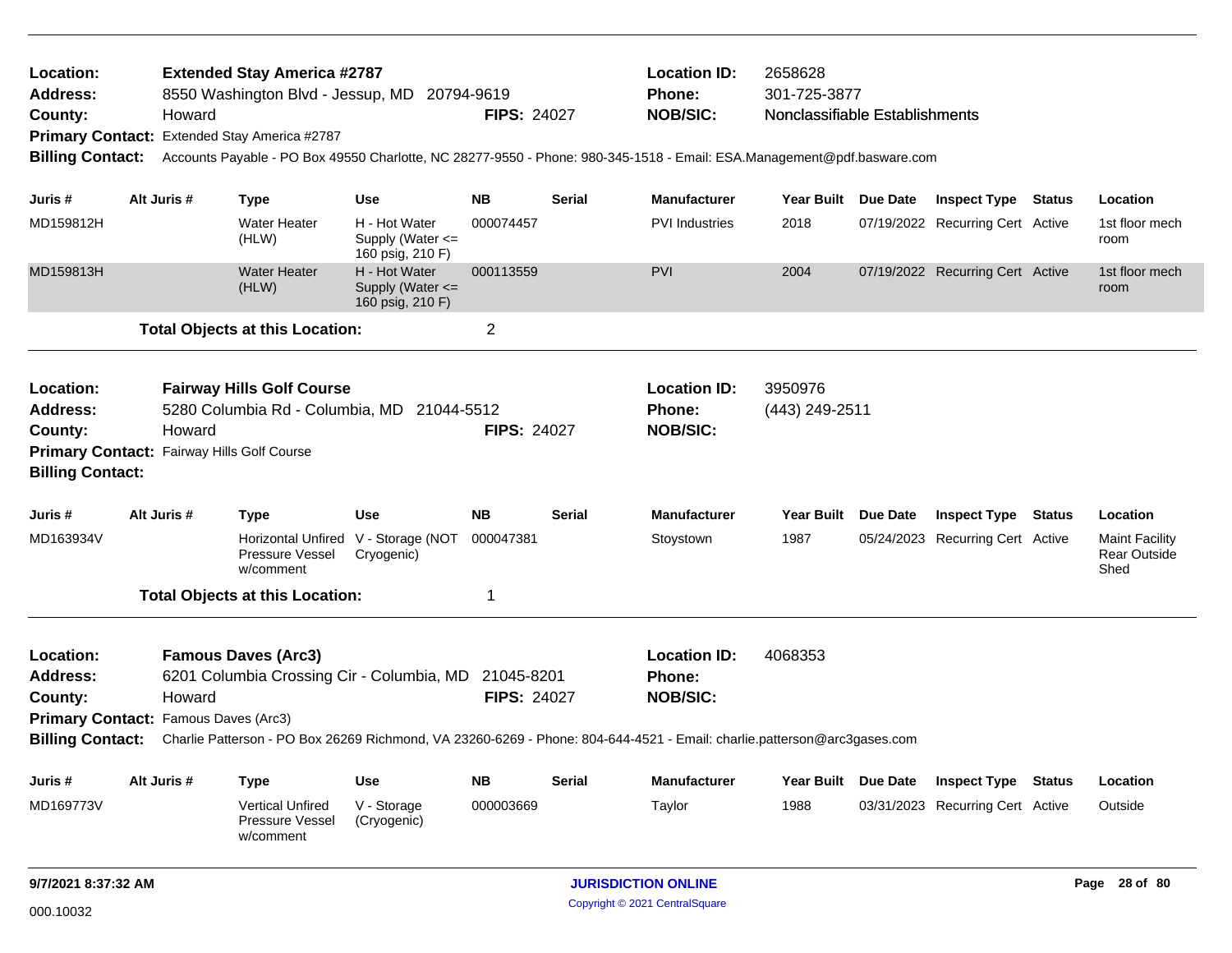| Location:<br><b>Address:</b>                                                                                                                                                                                                     |                                                                     | Firestone - 0438<br>10735 Little Patuxent Pkwy - Columbia, MD 21044-3250 |                                                             |                    |               | <b>Location ID:</b><br>Phone:        | 710702                             |                 |                                  |                  |
|----------------------------------------------------------------------------------------------------------------------------------------------------------------------------------------------------------------------------------|---------------------------------------------------------------------|--------------------------------------------------------------------------|-------------------------------------------------------------|--------------------|---------------|--------------------------------------|------------------------------------|-----------------|----------------------------------|------------------|
| County:<br>Primary Contact: Firestone - 0438                                                                                                                                                                                     | Howard                                                              |                                                                          |                                                             | <b>FIPS: 24027</b> |               | <b>NOB/SIC:</b>                      | Tire Retreading and Repair Shops   |                 |                                  |                  |
| <b>Billing Contact:</b>                                                                                                                                                                                                          |                                                                     | Greg Bowman - 300 Redland Ct Ste 302 Owings Mills, MD 21117-3280         |                                                             |                    |               |                                      |                                    |                 |                                  |                  |
| Juris #                                                                                                                                                                                                                          | Alt Juris #                                                         | <b>Type</b>                                                              | <b>Use</b>                                                  | NΒ                 | <b>Serial</b> | <b>Manufacturer</b>                  | <b>Year Built</b>                  | <b>Due Date</b> | <b>Inspect Type Status</b>       | Location         |
| MD040215V                                                                                                                                                                                                                        | 0                                                                   | Pressure Vessel<br>w/comment                                             | Horizontal Unfired V - Storage (NOT<br>Cryogenic)           | 000168033 0        |               | Curtis                               | 1973                               |                 | 10/12/2022 Recurring Cert Active | <b>REAR SHOP</b> |
| MD122204V                                                                                                                                                                                                                        |                                                                     | <b>Pressure Vessel</b><br>w/comment                                      | Horizontal Unfired V - Storage (NOT 000409246<br>Cryogenic) |                    |               | Manchester                           | 2006                               |                 | 10/12/2022 Recurring Cert Active | Shop             |
|                                                                                                                                                                                                                                  |                                                                     | <b>Total Objects at this Location:</b>                                   | $\overline{2}$                                              |                    |               |                                      |                                    |                 |                                  |                  |
| Location:<br><b>Address:</b>                                                                                                                                                                                                     | <b>Freshly</b><br>8704 Bollman PI - Savage, MD 20763-9747<br>Howard |                                                                          |                                                             |                    |               | <b>Location ID:</b><br><b>Phone:</b> | 717494                             |                 |                                  |                  |
| County:                                                                                                                                                                                                                          |                                                                     |                                                                          |                                                             | <b>FIPS: 24027</b> |               | <b>NOB/SIC:</b>                      | <b>Fresh Fruits and Vegetables</b> |                 |                                  |                  |
| Primary Contact: Mark German - Phone: 443-388-1630 - Email: mgerman@emcor.net<br><b>Billing Contact:</b><br>Anthony Giordano - 8704 Bollman Pl Savage, MD 20763-9747 - Phone: 443-966-0533 - Email: anthony.giordano@freshly.com |                                                                     |                                                                          |                                                             |                    |               |                                      |                                    |                 |                                  |                  |
|                                                                                                                                                                                                                                  |                                                                     |                                                                          |                                                             |                    |               |                                      |                                    |                 |                                  |                  |
| Juris #                                                                                                                                                                                                                          | Alt Juris #                                                         | <b>Type</b>                                                              | <b>Use</b>                                                  | <b>NB</b>          | <b>Serial</b> | <b>Manufacturer</b>                  | Year Built Due Date                |                 | <b>Inspect Type Status</b>       | Location         |
| MD062707V                                                                                                                                                                                                                        |                                                                     | Pressure Vessel<br>w/comment                                             | Horizontal Unfired V - Storage (NOT<br>Cryogenic)           | 000058689          |               | Frick                                | 1984                               |                 | 11/02/2022 Recurring Cert Active | Mech Room        |
| MD062709V                                                                                                                                                                                                                        |                                                                     | Pressure Vessel<br>w/comment                                             | Horizontal Unfired V - Storage (NOT 000057840<br>Cryogenic) |                    |               | Frick                                | 1984                               |                 | 11/02/2022 Recurring Cert Active | <b>Mech Room</b> |
| MD062710V                                                                                                                                                                                                                        |                                                                     | Pressure Vessel<br>w/comment                                             | Horizontal Unfired V - Storage (NOT 000057837<br>Cryogenic) |                    |               | Frick                                | 1984                               |                 | 11/02/2022 Recurring Cert Active | Mech Room        |
| MD105010V                                                                                                                                                                                                                        |                                                                     | <b>Pressure Vessel</b><br>w/comment                                      | Horizontal Unfired V - Storage (NOT 000137311<br>Cryogenic) |                    |               | Frick                                | 1998                               |                 | 11/02/2022 Recurring Cert Active | Mech Rm          |
| MD105011V                                                                                                                                                                                                                        |                                                                     | Pressure Vessel<br>w/comment                                             | Horizontal Unfired V - Storage (NOT 000137192<br>Cryogenic) |                    |               | Frick                                | 1998                               |                 | 11/02/2022 Recurring Cert Active | Mech Rm          |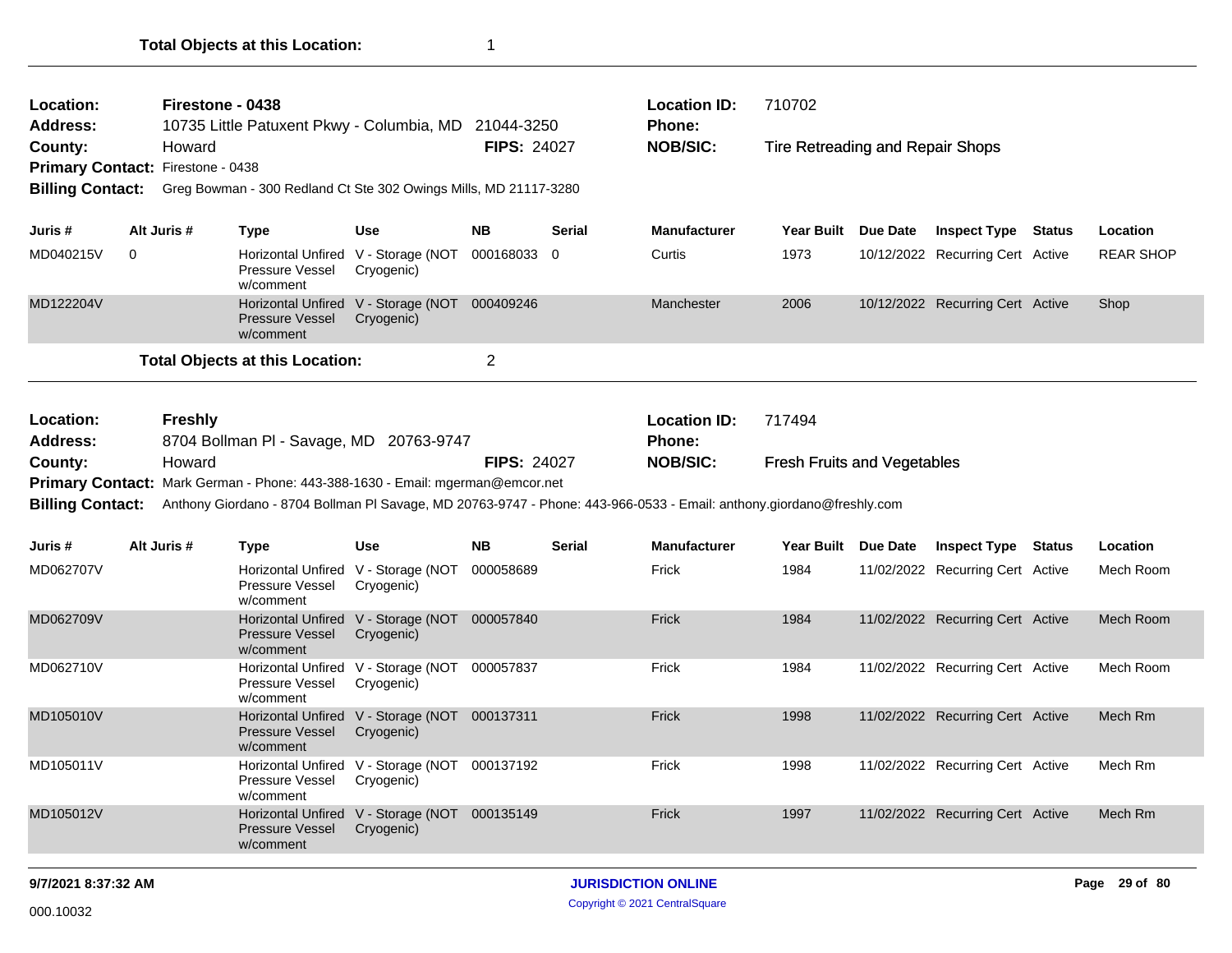| Juris #   | Alt Juris # | <b>Type</b>                                                    | <b>Use</b>                                                  | <b>NB</b>       | <b>Serial</b>       | <b>Manufacturer</b>               | Year Built Due Date | <b>Inspect Type Status</b>       | Location                         |
|-----------|-------------|----------------------------------------------------------------|-------------------------------------------------------------|-----------------|---------------------|-----------------------------------|---------------------|----------------------------------|----------------------------------|
| MD139816V |             | Horizontal Unfired V - Storage<br>Pressure Vessel<br>w/comment | (Cryogenic)                                                 | 000157411       |                     | York                              | 2008                | 11/02/2022 Recurring Cert Active | <b>MACHINE</b><br><b>ROOM</b>    |
| MD162951  |             | <b>Horizontal Water</b><br>Tube                                | S - Power-<br>Cooking (Steam ><br>15 psig)                  |                 | 000002556 47S473726 | Miura                             | 2018                | 01/15/2022 Recurring Cert Active | 1st Floor Mech<br>R <sub>m</sub> |
| MD162952  |             | <b>Horizontal Water</b><br>Tube                                | S - Power-<br>Cooking (Steam ><br>15 psig)                  | 000002691 77239 |                     | Miura                             | 2018                | 01/15/2022 Recurring Cert Active | 1st Floor Mech<br><b>Rm</b>      |
| MD162953V |             | <b>Vertical Unfired</b><br>Pressure Vessel<br>w/comment        | V - Storage (NOT 000073914<br>Cryogenic)                    |                 |                     | <b>ACE Heaters</b>                | 2018                | 01/15/2023 Recurring Cert Active | 1st Floor Mech<br>R <sub>m</sub> |
| MD162954V |             | <b>Vertical Unfired</b><br>Pressure Vessel<br>w/comment        | V - Storage (NOT 00073912<br>Cryogenic)                     |                 |                     | <b>ACE Heaters</b>                | 2018                | 01/15/2023 Recurring Cert Active | 1st Floor Mech<br>R <sub>m</sub> |
| MD162955V |             | <b>Vertical Unfired</b><br><b>Pressure Vessel</b><br>w/comment | V - Storage (NOT 000073913<br>Cryogenic)                    |                 |                     | <b>ACE Heaters</b>                | 2018                | 01/15/2023 Recurring Cert Active | 1st Floor Mech<br>Rm             |
| MD162956V |             | <b>Vertical Unfired</b><br>Pressure Vessel<br>w/comment        | V - Storage (NOT 000881394 18188<br>Cryogenic)              |                 |                     | <b>Steel Fab</b>                  | 2018                | 01/15/2023 Recurring Cert Active | 2nd Floor Mech<br>Rm             |
| MD162957V |             | <b>Vertical Unfired</b><br><b>Pressure Vessel</b><br>w/comment | V - Storage (NOT 000725926 718395<br>Cryogenic)             |                 |                     | Morganton                         | 2018                | 01/15/2023 Recurring Cert Active | 2nd Floor Mech<br>R <sub>m</sub> |
| MD162958V |             | <b>Vertical Unfired</b><br>Pressure Vessel<br>w/comment        | V - Storage (NOT 00743630<br>Cryogenic)                     |                 | M756888             | Morganton                         | 2018                | 01/15/2023 Recurring Cert Active | 2nd Floor Mech<br>Rm             |
| MD162959V |             | <b>Vertical Unfired</b><br><b>Pressure Vessel</b><br>w/comment | V - Storage (NOT 000743613 M756871<br>Cryogenic)            |                 |                     | Morganton                         | 2018                | 01/15/2023 Recurring Cert Active | 2nd Floor Mech<br>R <sub>m</sub> |
| MD162960H |             | <b>Water Heater</b><br>(HLW)                                   | H - Hot Water<br>Supply (Water <=<br>160 psig, 210 F)       | 000245984       |                     | A O Smith                         | 2018                | 01/15/2023 Recurring Cert Active | Office Mech<br>Room              |
| MD162961V |             | <b>Pressure Vessel</b><br>w/comment                            | Horizontal Unfired V - Storage (NOT 000157192<br>Cryogenic) |                 |                     | <b>JOHNSON</b><br><b>CONTROLS</b> | 2018                | 01/15/2023 Recurring Cert Active | Mech Room                        |
| MD162962V |             | Horizontal Unfired V - Storage<br>Pressure Vessel<br>w/comment | (Cryogenic)                                                 | 000156537       |                     | <b>JOHNSON</b><br><b>CONTROLS</b> | 2018                | 01/15/2023 Recurring Cert Active | Mech Room                        |
|           |             | <b>Total Objects at this Location:</b>                         |                                                             | 19              |                     |                                   |                     |                                  |                                  |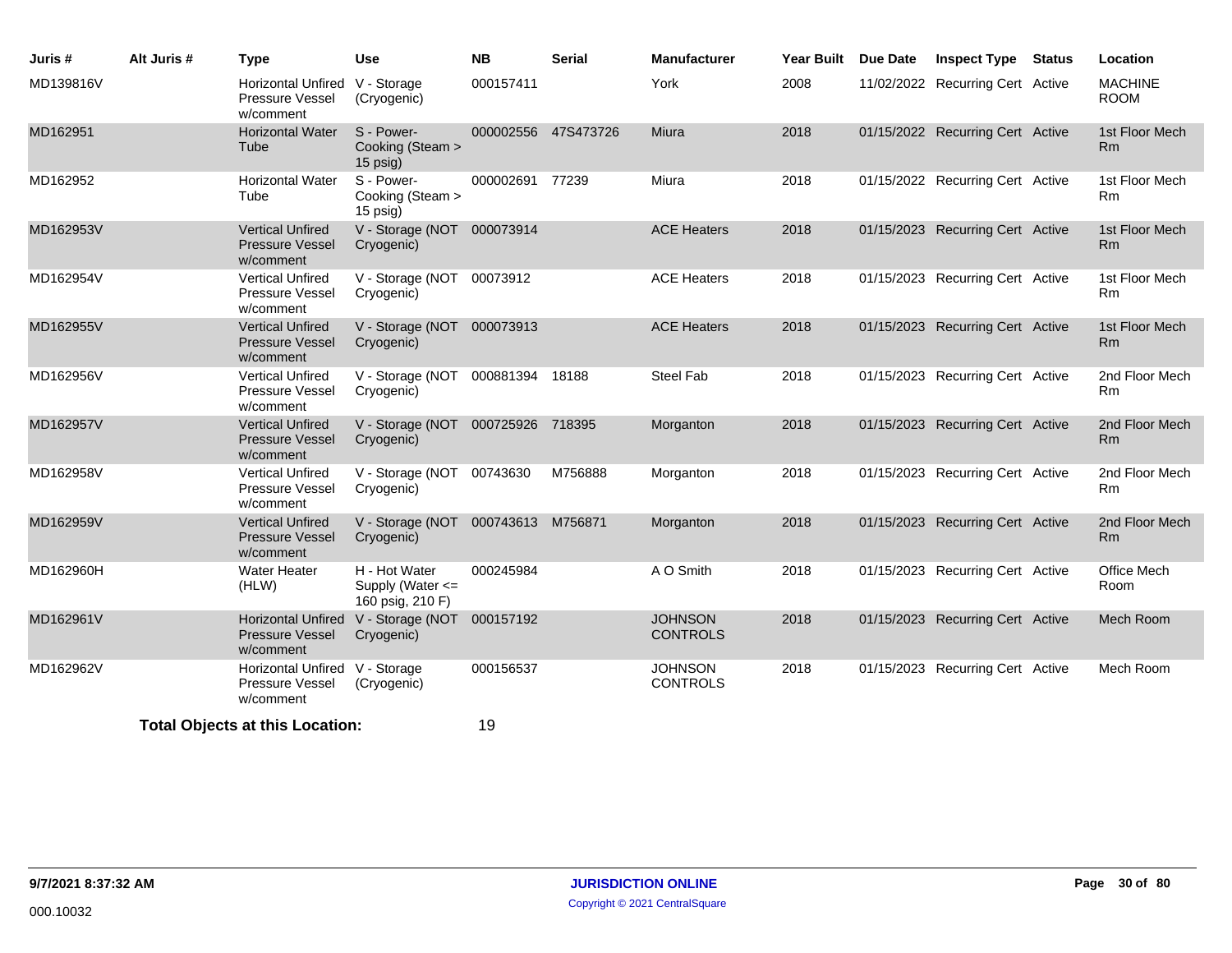| Location:<br><b>Address:</b><br>County:<br>Primary Contact: Frisco Tap House (Arc3)<br><b>Billing Contact:</b>  | Howard                                                                                                                                                                                                                 | <b>Frisco Tap House (Arc3)</b>                                                                            | 6695 Dobbin Rd - Columbia, MD 21045-4755                                                                                         | <b>FIPS: 24027</b>                        |                                              | <b>Location ID:</b><br>Phone:<br><b>NOB/SIC:</b><br>Charlie Patterson - PO Box 26269 Richmond, VA 23260-6269 - Phone: 804-644-4521 - Email: charlie.patterson@arc3gases.com | 3630994                                          |                 |                                                                                                    |        |                                                      |
|-----------------------------------------------------------------------------------------------------------------|------------------------------------------------------------------------------------------------------------------------------------------------------------------------------------------------------------------------|-----------------------------------------------------------------------------------------------------------|----------------------------------------------------------------------------------------------------------------------------------|-------------------------------------------|----------------------------------------------|-----------------------------------------------------------------------------------------------------------------------------------------------------------------------------|--------------------------------------------------|-----------------|----------------------------------------------------------------------------------------------------|--------|------------------------------------------------------|
| Juris #<br>MD166031V                                                                                            | Alt Juris #                                                                                                                                                                                                            | <b>Type</b><br>Vertical Unfired<br>Pressure Vessel<br>w/comment<br><b>Total Objects at this Location:</b> | <b>Use</b><br>V - Storage<br>(Cryogenic)                                                                                         | <b>NB</b><br>000296690<br>-1              | <b>Serial</b>                                | <b>Manufacturer</b><br><b>CHART</b>                                                                                                                                         | Year Built Due Date<br>2017                      | 12/10/2021      | <b>Inspect Type Status</b><br>Recurring Cert Active                                                |        | Location<br>Outside                                  |
| Location:<br><b>Address:</b><br>County:<br>Primary Contact: Gerber Collision & Glass<br><b>Billing Contact:</b> | Howard                                                                                                                                                                                                                 | <b>Gerber Collision &amp; Glass</b>                                                                       | 8528 Baltimore National Pike - Ellicott City, MD 21043-4203                                                                      | <b>FIPS: 24027</b>                        |                                              | <b>Location ID:</b><br><b>Phone:</b><br><b>NOB/SIC:</b>                                                                                                                     | 3967561<br>410-750-3016                          |                 |                                                                                                    |        |                                                      |
| Juris #<br>MD163943V                                                                                            | Alt Juris #                                                                                                                                                                                                            | <b>Type</b><br><b>Vertical Unfired</b><br>Pressure Vessel<br>w/comment                                    | <b>Use</b><br>V - Storage (NOT<br>Cryogenic)                                                                                     | <b>NB</b><br>000740060<br>-1              | Serial                                       | <b>Manufacturer</b><br><b>Steel Fab</b>                                                                                                                                     | Year Built<br>2013                               | <b>Due Date</b> | <b>Inspect Type</b><br>07/16/2021 Recurring Cert Active                                            | Status | Location<br>Main Shop                                |
| Location:<br><b>Address:</b><br>County:<br><b>Billing Contact:</b>                                              | <b>Total Objects at this Location:</b><br><b>Grace Chinese Christian Church</b><br>6275 Old Washington Rd - Elkridge, MD 21075-5305<br><b>FIPS: 24027</b><br>Howard<br>Primary Contact: Grace Chinese Christian Church |                                                                                                           |                                                                                                                                  |                                           |                                              |                                                                                                                                                                             | 709856<br>443-527-4212<br><b>Fire Protection</b> |                 |                                                                                                    |        |                                                      |
| Juris #<br>MD139830H<br>MD139831H                                                                               | Alt Juris #                                                                                                                                                                                                            | <b>Type</b><br>Cast Iron<br>Cast Iron                                                                     | <b>Use</b><br>H - Hot Water<br>Heat (Water $\leq$<br>160 psig, 250 F)<br>H - Hot Water<br>Heat (Water $\leq$<br>160 psig, 250 F) | <b>NB</b><br>CI<br>$\mathsf{C}\mathsf{I}$ | Serial<br><b>UFG16537</b><br><b>UKF26530</b> | <b>Manufacturer</b><br>Utica<br>Utica                                                                                                                                       | Year Built Due Date<br>2009<br>2009              |                 | <b>Inspect Type Status</b><br>03/11/2021 Recurring Cert Active<br>03/11/2021 Recurring Cert Active |        | Location<br><b>Boiler Room</b><br><b>Boiler Room</b> |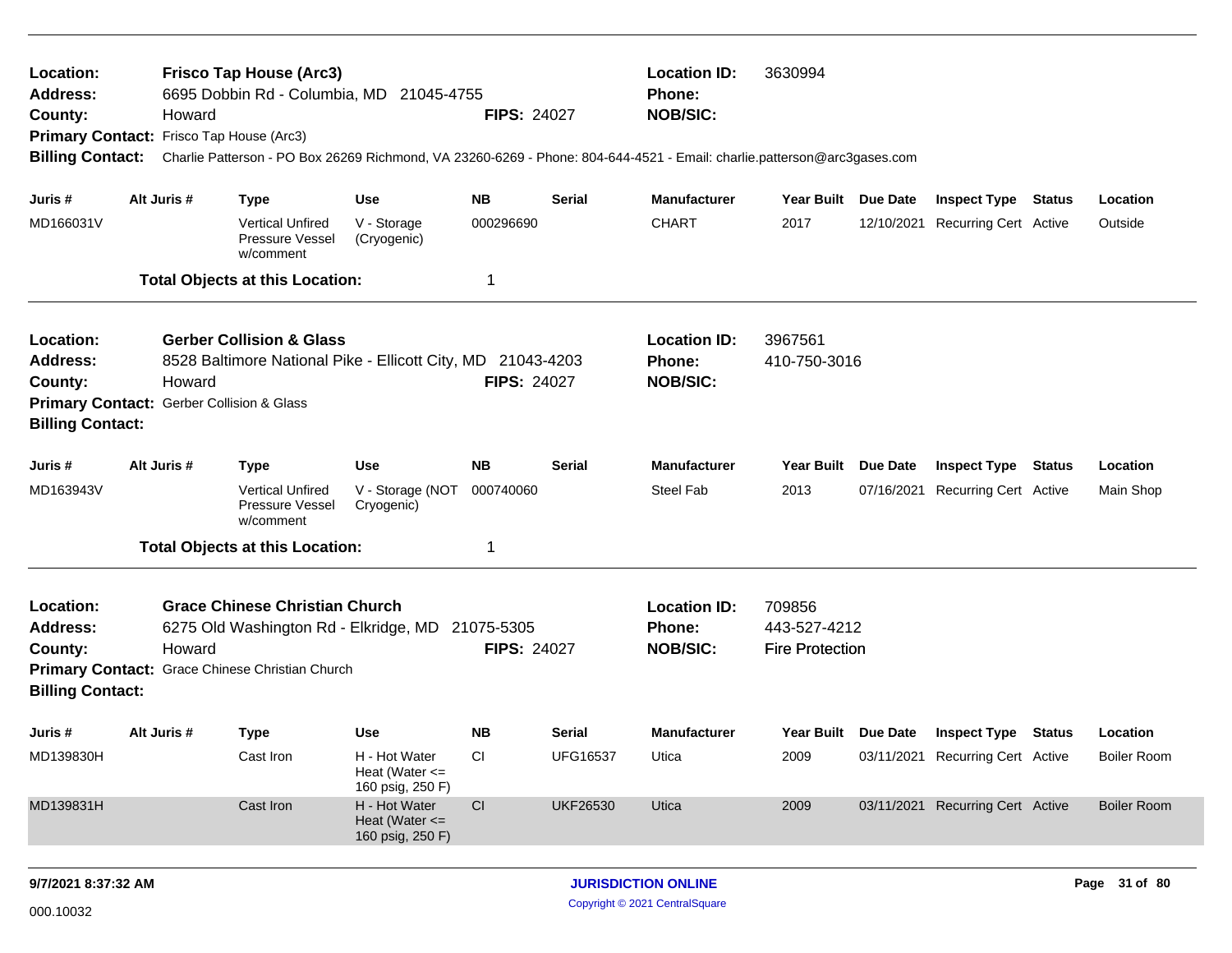| <b>H</b> Mart<br>Location:<br>Address:<br>3301 N Ridge Rd Ste 4 - Ellicott City, MD 21043-7500<br>County:<br>Howard<br><b>Primary Contact:</b><br>In Kim - Phone: 443-574-3456 - Email: ellicottcity@hmart.com<br><b>Billing Contact:</b><br>Eric Lim - 350 Prince Georges Blvd Upper Marlboro, MD 20774-7409 - Email: judy.lim@hmart.com<br>Alt Juris #<br><b>Type</b><br><b>Use</b> |                                                                                                                                                                   |  |                                     |                                                         | <b>FIPS: 24027</b> |                                                  | <b>Location ID:</b><br><b>Phone:</b><br><b>NOB/SIC:</b> | 3296145             |                                        | Miscellaneous General Merchandise Stores |               |             |
|---------------------------------------------------------------------------------------------------------------------------------------------------------------------------------------------------------------------------------------------------------------------------------------------------------------------------------------------------------------------------------------|-------------------------------------------------------------------------------------------------------------------------------------------------------------------|--|-------------------------------------|---------------------------------------------------------|--------------------|--------------------------------------------------|---------------------------------------------------------|---------------------|----------------------------------------|------------------------------------------|---------------|-------------|
| Juris #                                                                                                                                                                                                                                                                                                                                                                               |                                                                                                                                                                   |  |                                     |                                                         | <b>NB</b>          | <b>Serial</b>                                    | <b>Manufacturer</b>                                     | <b>Year Built</b>   | <b>Due Date</b>                        | <b>Inspect Type</b>                      | <b>Status</b> | Location    |
| MD144817V                                                                                                                                                                                                                                                                                                                                                                             |                                                                                                                                                                   |  | Pressure Vessel<br>w/comment        | Horizontal Unfired V - Storage (NOT<br>Cryogenic)       | 000380837          |                                                  | Standard<br>Refrigeration                               | 1998                |                                        | 02/12/2023 Recurring Cert Active         |               | Roof        |
| MD144818V                                                                                                                                                                                                                                                                                                                                                                             |                                                                                                                                                                   |  | <b>Pressure Vessel</b><br>w/comment | Horizontal Unfired V - Storage (NOT<br>Cryogenic)       | 000380839          |                                                  | Standard<br>Refrigeration                               | 1998                |                                        | 02/12/2023 Recurring Cert Active         |               | Roof        |
|                                                                                                                                                                                                                                                                                                                                                                                       |                                                                                                                                                                   |  |                                     |                                                         | $\overline{2}$     |                                                  |                                                         |                     |                                        |                                          |               |             |
| Location:<br><b>Address:</b><br>County:                                                                                                                                                                                                                                                                                                                                               | <b>Total Objects at this Location:</b><br><b>Hamel Builders</b><br>5710 Furnace Ave - Elkridge, MD 21075-5102<br>Howard<br><b>Primary Contact: Hamel Builders</b> |  |                                     | <b>FIPS: 24027</b>                                      |                    | <b>Location ID:</b><br>Phone:<br><b>NOB/SIC:</b> | 708659                                                  |                     | Miscellaneous manufacturing industries |                                          |               |             |
| <b>Billing Contact:</b>                                                                                                                                                                                                                                                                                                                                                               |                                                                                                                                                                   |  |                                     |                                                         |                    |                                                  |                                                         |                     |                                        |                                          |               |             |
| Juris #                                                                                                                                                                                                                                                                                                                                                                               | Alt Juris #                                                                                                                                                       |  | <b>Type</b>                         | <b>Use</b>                                              | <b>NB</b>          | <b>Serial</b>                                    | <b>Manufacturer</b>                                     | Year Built Due Date |                                        | <b>Inspect Type</b>                      | <b>Status</b> | Location    |
| MD121991H                                                                                                                                                                                                                                                                                                                                                                             |                                                                                                                                                                   |  | Cast Iron                           | H - Hot Water<br>Heat (Water $\leq$<br>160 psig, 250 F) | <b>CI</b>          |                                                  | Burnham                                                 | 2003                | 09/30/2021                             | <b>Recurring Cert Active</b>             |               | boiler room |
| MD121992H                                                                                                                                                                                                                                                                                                                                                                             |                                                                                                                                                                   |  | Cast Iron                           | H - Hot Water<br>Heat (Water $\leq$<br>160 psig, 250 F) | <b>CI</b>          |                                                  | <b>Burnham</b>                                          | 2003                | 09/30/2021                             | <b>Recurring Cert Active</b>             |               | boiler room |
|                                                                                                                                                                                                                                                                                                                                                                                       | <b>Total Objects at this Location:</b>                                                                                                                            |  |                                     |                                                         |                    |                                                  |                                                         |                     |                                        |                                          |               |             |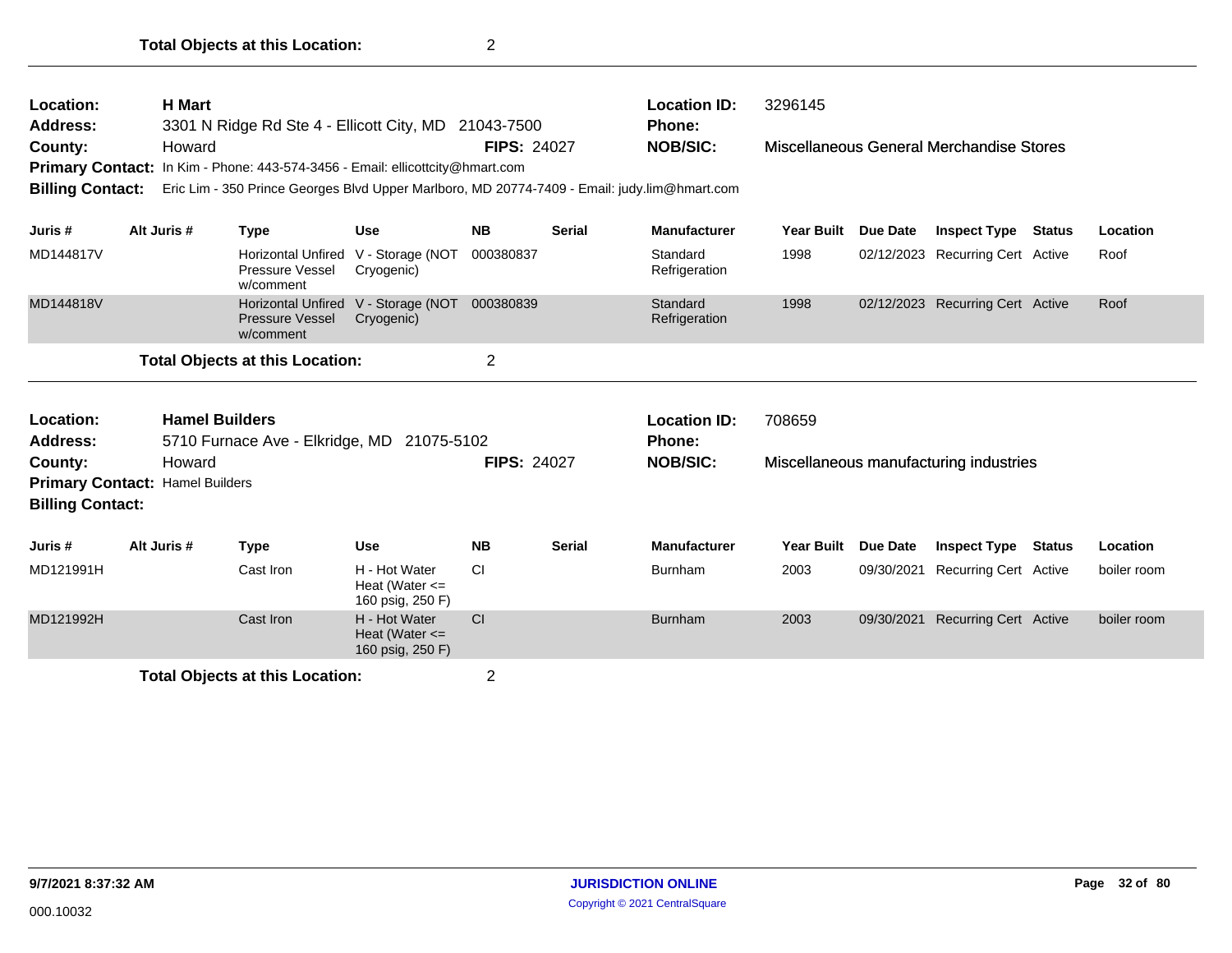| Location:<br><b>Address:</b> |             | <b>Harpers Farm BP</b><br>5485 Harpers Farm Rd - Columbia, MD 21044-1106           |                                                     |                    |               | <b>Location ID:</b><br><b>Phone:</b>                                                                                           | 713331                           |          |                                  |               |                    |
|------------------------------|-------------|------------------------------------------------------------------------------------|-----------------------------------------------------|--------------------|---------------|--------------------------------------------------------------------------------------------------------------------------------|----------------------------------|----------|----------------------------------|---------------|--------------------|
| County:                      | Howard      |                                                                                    |                                                     | <b>FIPS: 24027</b> |               | <b>NOB/SIC:</b>                                                                                                                | <b>Gasoline Service Stations</b> |          |                                  |               |                    |
|                              |             | Primary Contact: Shan Ullah - Phone: 410-997-1313                                  |                                                     |                    |               |                                                                                                                                |                                  |          |                                  |               |                    |
| <b>Billing Contact:</b>      |             | Shan Ullah - 5485 Harpers Farm Rd Columbia, MD 21044-1106 - Phone: 410-997-1313    |                                                     |                    |               |                                                                                                                                |                                  |          |                                  |               |                    |
| Juris #                      | Alt Juris # | <b>Type</b>                                                                        | <b>Use</b>                                          | <b>NB</b>          | <b>Serial</b> | <b>Manufacturer</b>                                                                                                            | Year Built Due Date              |          | <b>Inspect Type Status</b>       |               | Location           |
| MD108525V                    |             | <b>Vertical Unfired</b><br>Pressure Vessel<br>w/comment                            | V - Storage (NOT<br>Cryogenic)                      | 000251760          |               | Manchester                                                                                                                     | 1995                             |          | 07/09/2021 Recurring Cert Active |               | Air Comp Room      |
|                              |             | <b>Total Objects at this Location:</b>                                             |                                                     | 1                  |               |                                                                                                                                |                                  |          |                                  |               |                    |
| Location:                    |             | <b>Healthy Korean Church</b>                                                       |                                                     |                    |               | <b>Location ID:</b>                                                                                                            | 718473                           |          |                                  |               |                    |
| <b>Address:</b>              |             | 10378 Baltimore National Pike - Ellicott City, MD 21042-2128                       |                                                     |                    |               | <b>Phone:</b>                                                                                                                  | 410-465-4103                     |          |                                  |               |                    |
| County:                      | Howard      |                                                                                    |                                                     | <b>FIPS: 24027</b> |               | <b>NOB/SIC:</b>                                                                                                                | Membership organizations         |          |                                  |               |                    |
|                              |             | Primary Contact: Stephanie Porta - Phone: 410-465-4103 - Email: sporta@verizon.net |                                                     |                    |               |                                                                                                                                |                                  |          |                                  |               |                    |
| <b>Billing Contact:</b>      |             |                                                                                    |                                                     |                    |               | Stephanie Porta - 10382 Baltimore National Pike Ellicott City, MD 21042-2128 - Phone: 410-465-4103 - Email: sporta@verizon.net |                                  |          |                                  |               |                    |
| Juris #                      | Alt Juris # | <b>Type</b>                                                                        | <b>Use</b>                                          | <b>NB</b>          | <b>Serial</b> | <b>Manufacturer</b>                                                                                                            | Year Built Due Date              |          | <b>Inspect Type Status</b>       |               | Location           |
| MD138196H                    |             | Cast Iron                                                                          | H - Hot Water<br>Heat (Water <=<br>160 psig, 250 F) | <b>CI</b>          |               | <b>Burnham</b>                                                                                                                 | 2009                             |          | 08/05/2021 Recurring Cert Active |               | <b>Boiler Room</b> |
|                              |             | <b>Total Objects at this Location:</b>                                             |                                                     | $\mathbf 1$        |               |                                                                                                                                |                                  |          |                                  |               |                    |
| Location:                    |             | <b>Hercules Fence</b>                                                              |                                                     |                    |               | <b>Location ID:</b>                                                                                                            | 4070036                          |          |                                  |               |                    |
| <b>Address:</b>              |             | 8580 Mission Rd - Jessup, MD 20794-9553                                            |                                                     |                    |               | <b>Phone:</b>                                                                                                                  | 301-441-1600                     |          |                                  |               |                    |
| County:                      | Howard      |                                                                                    |                                                     | <b>FIPS: 24027</b> |               | <b>NOB/SIC:</b>                                                                                                                |                                  |          |                                  |               |                    |
| <b>Billing Contact:</b>      |             |                                                                                    |                                                     |                    |               | Primary Contact: Mark DiNubila - Phone: 410-799-1555 - Cell: 410-816-4691 - Email: Mark.DiNubila@herculesfence.com             |                                  |          |                                  |               |                    |
| Juris #                      | Alt Juris # | <b>Type</b>                                                                        | <b>Use</b>                                          | <b>NB</b>          | <b>Serial</b> | <b>Manufacturer</b>                                                                                                            | <b>Year Built</b>                | Due Date | <b>Inspect Type</b>              | <b>Status</b> | Location           |
| MD169161V                    |             | <b>Vertical Unfired</b><br>Pressure Vessel<br>w/comment                            | V - Storage (NOT<br>Cryogenic)                      | 001967860          |               | Manchester                                                                                                                     | 2018                             |          | 04/30/2023 Recurring Cert Active |               | Shop               |
|                              |             | <b>Total Objects at this Location:</b>                                             |                                                     | -1                 |               |                                                                                                                                |                                  |          |                                  |               |                    |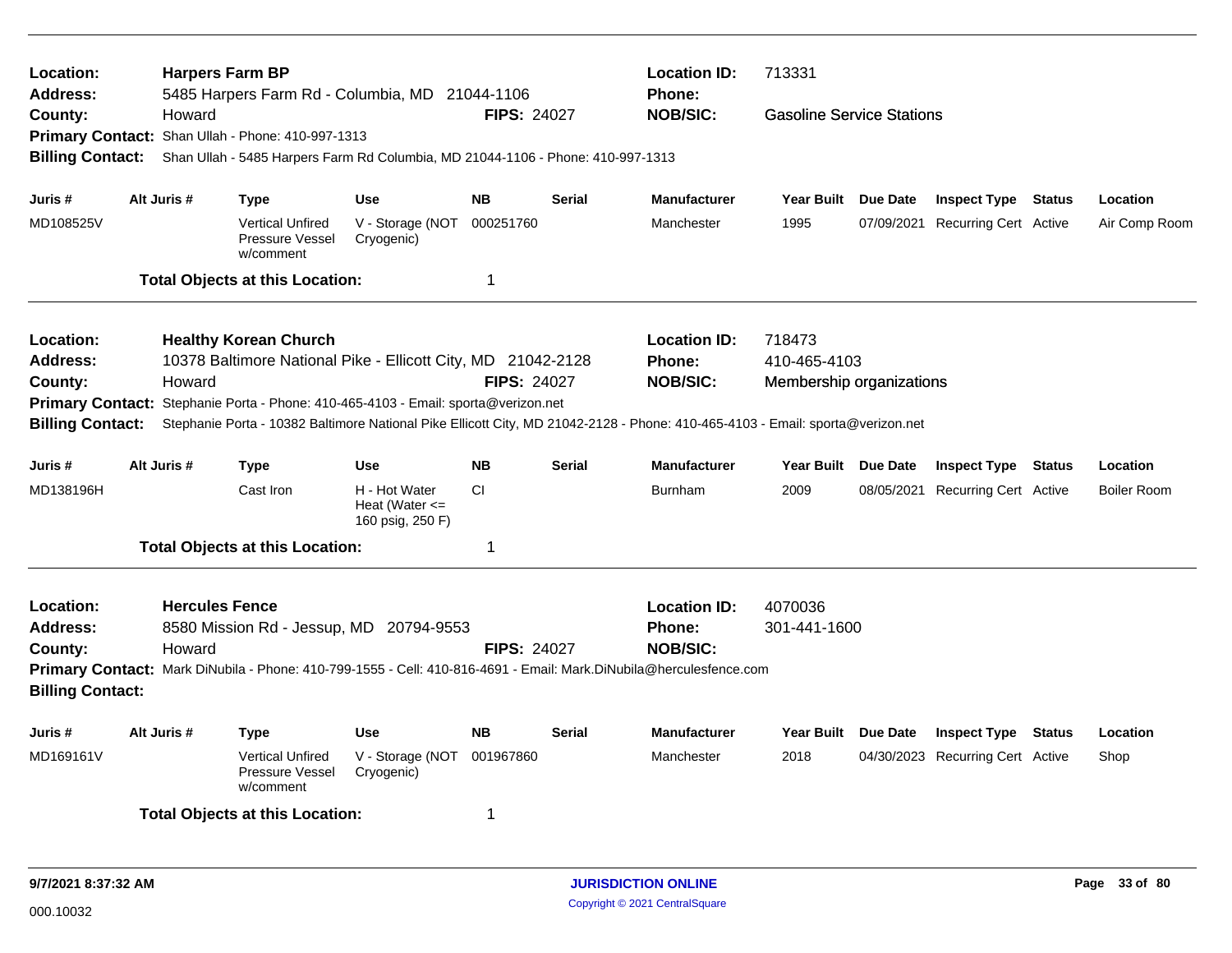| Location:<br><b>Address:</b>                                  |                                                                                                                                                                                            | <b>Hickory Ridge Surgery Center</b><br>10700 Charter Dr Ste 301 - Columbia, MD 21044-3695                               |                                                         |                    |                            | <b>Location ID:</b><br><b>Phone:</b> | 4007212                                     |                 |                                      |               |                                    |
|---------------------------------------------------------------|--------------------------------------------------------------------------------------------------------------------------------------------------------------------------------------------|-------------------------------------------------------------------------------------------------------------------------|---------------------------------------------------------|--------------------|----------------------------|--------------------------------------|---------------------------------------------|-----------------|--------------------------------------|---------------|------------------------------------|
| County:<br><b>Primary Contact:</b><br><b>Billing Contact:</b> | Howard<br>Hae Lin Retz, BSN, RN - Phone: 410-910-2301 - Email: hretz@cfaortho.com<br>- 10700 Charter Dr Ste 301 Columbia, MD 21044-3695 - Phone: 410-910-2301<br>Alt Juris #<br><b>Use</b> |                                                                                                                         |                                                         | <b>FIPS: 24027</b> |                            | <b>NOB/SIC:</b>                      | <b>Specialty Outpatient Facilities, NEC</b> |                 |                                      |               |                                    |
| Juris #                                                       |                                                                                                                                                                                            | <b>Type</b>                                                                                                             |                                                         | <b>NB</b>          | <b>Serial</b>              | <b>Manufacturer</b>                  | <b>Year Built</b>                           | Due Date        | <b>Inspect Type</b>                  | Status        | Location                           |
| <b>NEW</b>                                                    |                                                                                                                                                                                            | Electric (NOT<br>HLW)                                                                                                   | S - Power-<br><b>Sterilizing (Steam</b><br>$> 15$ psig) | 000019932          | 27914                      | Chromalox                            | 2003                                        |                 | 02/21/2022 Recurring Cert Active     |               | Sterile Make-Up<br>Room            |
| <b>NEW</b>                                                    |                                                                                                                                                                                            | Autoclave                                                                                                               | V - Process-<br>Sterilizing                             | 000027985 1171301  |                            | Amsco                                | 1974                                        |                 | 02/21/2022 Recurring Cert Active     |               | Sterile Make-Up<br>Room, Autoclave |
|                                                               |                                                                                                                                                                                            | <b>Total Objects at this Location:</b>                                                                                  |                                                         | $\overline{c}$     |                            |                                      |                                             |                 |                                      |               |                                    |
| Location:<br><b>Address:</b>                                  | <b>HiLo Auto</b>                                                                                                                                                                           | 8594 Baltimore National Pike - Ellicott City, MD 21043-4203                                                             |                                                         |                    |                            | <b>Location ID:</b><br>Phone:        | 719485                                      |                 |                                      |               |                                    |
| County:                                                       | Howard                                                                                                                                                                                     |                                                                                                                         |                                                         | <b>FIPS: 24027</b> |                            | <b>NOB/SIC:</b>                      |                                             |                 | Motor Vehicle Dealers (New and Used) |               |                                    |
| <b>Billing Contact:</b>                                       | Primary Contact: HiLo Auto                                                                                                                                                                 |                                                                                                                         |                                                         |                    |                            |                                      |                                             |                 |                                      |               |                                    |
|                                                               |                                                                                                                                                                                            |                                                                                                                         |                                                         |                    |                            |                                      |                                             |                 |                                      |               |                                    |
| Juris #                                                       | Alt Juris #                                                                                                                                                                                | <b>Type</b>                                                                                                             | <b>Use</b>                                              | <b>NB</b>          | <b>Serial</b>              | <b>Manufacturer</b>                  | <b>Year Built</b>                           | <b>Due Date</b> | <b>Inspect Type</b>                  | Status        | Location                           |
| MD094003V                                                     |                                                                                                                                                                                            | Pressure Vessel<br>w/comment                                                                                            | Horizontal Unfired V - Storage (NOT<br>Cryogenic)       | 000356680          |                            | Manchester                           | 1995                                        |                 | 10/23/2022 Recurring Cert Active     |               | Compressor<br>Room                 |
|                                                               |                                                                                                                                                                                            | <b>Total Objects at this Location:</b>                                                                                  |                                                         | 1                  |                            |                                      |                                             |                 |                                      |               |                                    |
| Location:<br><b>Address:</b>                                  |                                                                                                                                                                                            | Ho Co Brew Hive (Arc3)<br>4910 Waterloo Rd - Ellicott City, MD 21043-6651                                               |                                                         |                    |                            | <b>Location ID:</b><br>Phone:        | 4002072                                     |                 |                                      |               |                                    |
| County:                                                       | Howard                                                                                                                                                                                     |                                                                                                                         |                                                         | <b>FIPS: 24027</b> |                            | <b>NOB/SIC:</b>                      | <b>Eating and Drinking Places</b>           |                 |                                      |               |                                    |
|                                                               | Primary Contact: Ho Co Brew Hive (Arc3)                                                                                                                                                    |                                                                                                                         |                                                         |                    |                            |                                      |                                             |                 |                                      |               |                                    |
| <b>Billing Contact:</b>                                       |                                                                                                                                                                                            | Charlie Patterson - PO Box 26269 Richmond, VA 23260-6269 - Phone: 804-644-4521 - Email: charlie.patterson@arc3gases.com |                                                         |                    |                            |                                      |                                             |                 |                                      |               |                                    |
| Juris #                                                       | Alt Juris #                                                                                                                                                                                | <b>Type</b>                                                                                                             | <b>Use</b>                                              | <b>NB</b>          | <b>Serial</b>              | Manufacturer                         | <b>Year Built</b>                           | Due Date        | <b>Inspect Type Status</b>           |               | Location                           |
| <b>NEW</b>                                                    |                                                                                                                                                                                            | <b>Vertical Unfired</b><br>Pressure Vessel<br>w/comment                                                                 | V - Storage<br>(Cryogenic)                              | 000309133          |                            | <b>CHART</b>                         | 2017                                        | 12/10/2021      | <b>Recurring Cert Active</b>         |               | Garage                             |
|                                                               |                                                                                                                                                                                            | <b>Total Objects at this Location:</b>                                                                                  |                                                         | -1                 |                            |                                      |                                             |                 |                                      |               |                                    |
| 9/7/2021 8:37:32 AM                                           |                                                                                                                                                                                            |                                                                                                                         |                                                         |                    | <b>JURISDICTION ONLINE</b> |                                      |                                             |                 |                                      | Page 34 of 80 |                                    |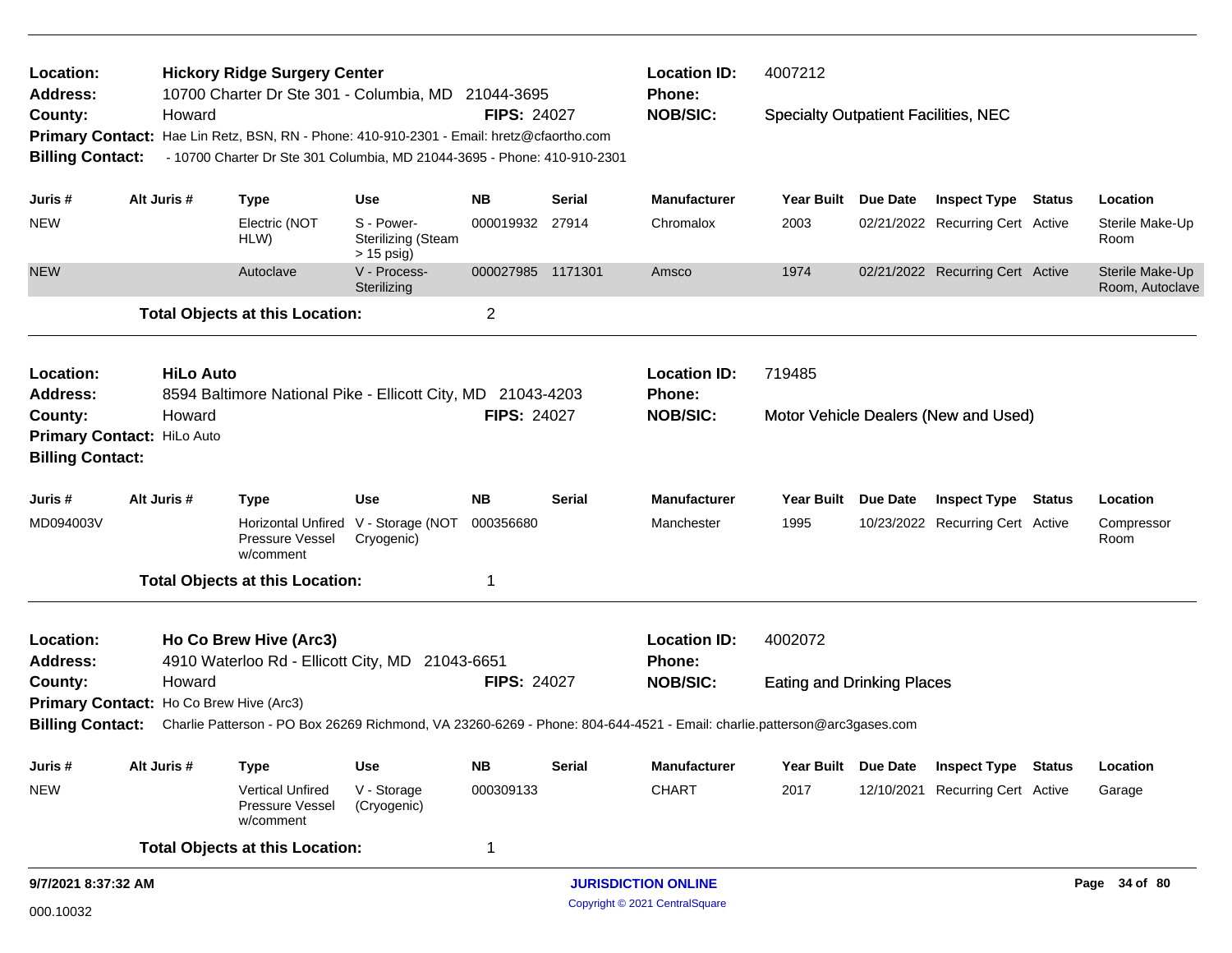| Location:<br><b>Address:</b><br>County:<br><b>Primary Contact:</b><br><b>Billing Contact:</b> | Howard                                                                                                                                                                                                                | <b>Hobbits Glen Maintenance</b><br>11130 Willow Bottom Dr - Columbia, MD 21044-5728<br>Patrick Mather - Phone: 440-915-5075 - Email: patrice.mather@columbiaassociation.org<br>Ronda Dematatis - 11130 Willow Bottom Dr Columbia, MD 21044-5728 - Phone: 410-715-3143 - Email: accounts.payable@columbiaassociation.org |                                                           | <b>FIPS: 24027</b>                                      |                             | <b>Location ID:</b><br><b>Phone:</b><br><b>NOB/SIC:</b> | 713858<br>410-730-5962 |          | Automotive dealers and gasoline service stations |                    |
|-----------------------------------------------------------------------------------------------|-----------------------------------------------------------------------------------------------------------------------------------------------------------------------------------------------------------------------|-------------------------------------------------------------------------------------------------------------------------------------------------------------------------------------------------------------------------------------------------------------------------------------------------------------------------|-----------------------------------------------------------|---------------------------------------------------------|-----------------------------|---------------------------------------------------------|------------------------|----------|--------------------------------------------------|--------------------|
| Juris #                                                                                       | Alt Juris #                                                                                                                                                                                                           | <b>Type</b>                                                                                                                                                                                                                                                                                                             | <b>Use</b>                                                | <b>NB</b>                                               | <b>Serial</b>               | <b>Manufacturer</b>                                     | Year Built Due Date    |          | <b>Inspect Type Status</b>                       | Location           |
| MD090281V                                                                                     |                                                                                                                                                                                                                       | <b>Vertical Unfired</b><br>Pressure Vessel<br>w/comment                                                                                                                                                                                                                                                                 | V - Storage (NOT<br>Cryogenic)                            | 000094242                                               |                             | <b>Brunner</b>                                          | 1994                   |          | 05/24/2023 Recurring Cert Active                 | <b>MOWER SHOP</b>  |
|                                                                                               |                                                                                                                                                                                                                       | <b>Total Objects at this Location:</b>                                                                                                                                                                                                                                                                                  |                                                           | -1                                                      |                             |                                                         |                        |          |                                                  |                    |
| Location:<br><b>Address:</b><br>County:                                                       | Howard                                                                                                                                                                                                                | Homeslyce (Arc3)<br>9400 Snowden River Pkwy - Columbia, MD 21045-5297                                                                                                                                                                                                                                                   | <b>FIPS: 24027</b>                                        | <b>Location ID:</b><br><b>Phone:</b><br><b>NOB/SIC:</b> | 4002063                     |                                                         |                        |          |                                                  |                    |
| Primary Contact: Homeslyce (Arc3)                                                             |                                                                                                                                                                                                                       |                                                                                                                                                                                                                                                                                                                         |                                                           |                                                         |                             |                                                         |                        |          |                                                  |                    |
| <b>Billing Contact:</b>                                                                       |                                                                                                                                                                                                                       | Charlie Patterson - PO Box 26269 Richmond, VA 23260-6269 - Phone: 804-644-4521 - Email: charlie.patterson@arc3gases.com                                                                                                                                                                                                 |                                                           |                                                         |                             |                                                         |                        |          |                                                  |                    |
| Juris #                                                                                       | Alt Juris #<br><b>NB</b><br><b>Use</b><br><b>Type</b>                                                                                                                                                                 |                                                                                                                                                                                                                                                                                                                         |                                                           |                                                         | Serial                      | <b>Manufacturer</b>                                     | <b>Year Built</b>      | Due Date | <b>Inspect Type Status</b>                       | Location           |
| MD165955V                                                                                     |                                                                                                                                                                                                                       | <b>Vertical Unfired</b><br><b>Pressure Vessel</b><br>w/comment                                                                                                                                                                                                                                                          | V - Storage<br>(Cryogenic)                                | 000021063                                               |                             | Taylor                                                  | 1995                   |          | 12/10/2021 Recurring Cert Active                 | Outside            |
|                                                                                               |                                                                                                                                                                                                                       | <b>Total Objects at this Location:</b>                                                                                                                                                                                                                                                                                  |                                                           | -1                                                      |                             |                                                         |                        |          |                                                  |                    |
| Location:<br><b>Address:</b><br>County:                                                       | <b>Howard County Courthouse</b><br>9250 Judicial Way - Ellicott City, MD 21043<br>Howard<br><b>FIPS: 24027</b><br>Primary Contact: Alexis Lyritizis - Phone: 240-586-1103 - Email: alexis.theodoros.lyritizis@jci.com |                                                                                                                                                                                                                                                                                                                         |                                                           |                                                         |                             |                                                         | 3919994                |          |                                                  |                    |
| <b>Billing Contact:</b>                                                                       |                                                                                                                                                                                                                       | Alexis Lyritizis - 60 Loveton Cir Sparks, MD 21152-9237 - Phone: 240-586-1103 - Email: alexis.theodoros.lyritizis@jci.com                                                                                                                                                                                               |                                                           |                                                         |                             |                                                         |                        |          |                                                  |                    |
| Juris #                                                                                       | Alt Juris #                                                                                                                                                                                                           | <b>Type</b>                                                                                                                                                                                                                                                                                                             | <b>Use</b>                                                | <b>NB</b>                                               | Serial                      | <b>Manufacturer</b>                                     | Year Built Due Date    |          | <b>Inspect Type Status</b>                       | Location           |
| MD168299H                                                                                     | Leader                                                                                                                                                                                                                | Water Tube<br>Coiled (NOT<br>Flueless Hi<br>Efficiency)                                                                                                                                                                                                                                                                 | H - Hot Water<br>Heat (Water $\leq$ =<br>160 psig, 250 F) | 000348417                                               | 200711812276 Lochinvar<br>5 |                                                         | 2019                   |          | 11/05/2020 Recurring Cert Active                 | Boiler Room        |
| MD168300H                                                                                     | Member 1                                                                                                                                                                                                              | <b>Water Tube</b><br>Coiled (NOT<br>Flueless Hi                                                                                                                                                                                                                                                                         | H - Hot Water<br>Heat (Water $\leq$<br>160 psig, 250 F)   | 000347504                                               | 200711812276 Lochinvar<br>7 |                                                         | 2019                   |          | 11/05/2020 Recurring Cert Active                 | <b>Boiler Room</b> |
| 9/7/2021 8:37:32 AM                                                                           |                                                                                                                                                                                                                       |                                                                                                                                                                                                                                                                                                                         |                                                           |                                                         | <b>JURISDICTION ONLINE</b>  |                                                         |                        |          | Page 35 of 80                                    |                    |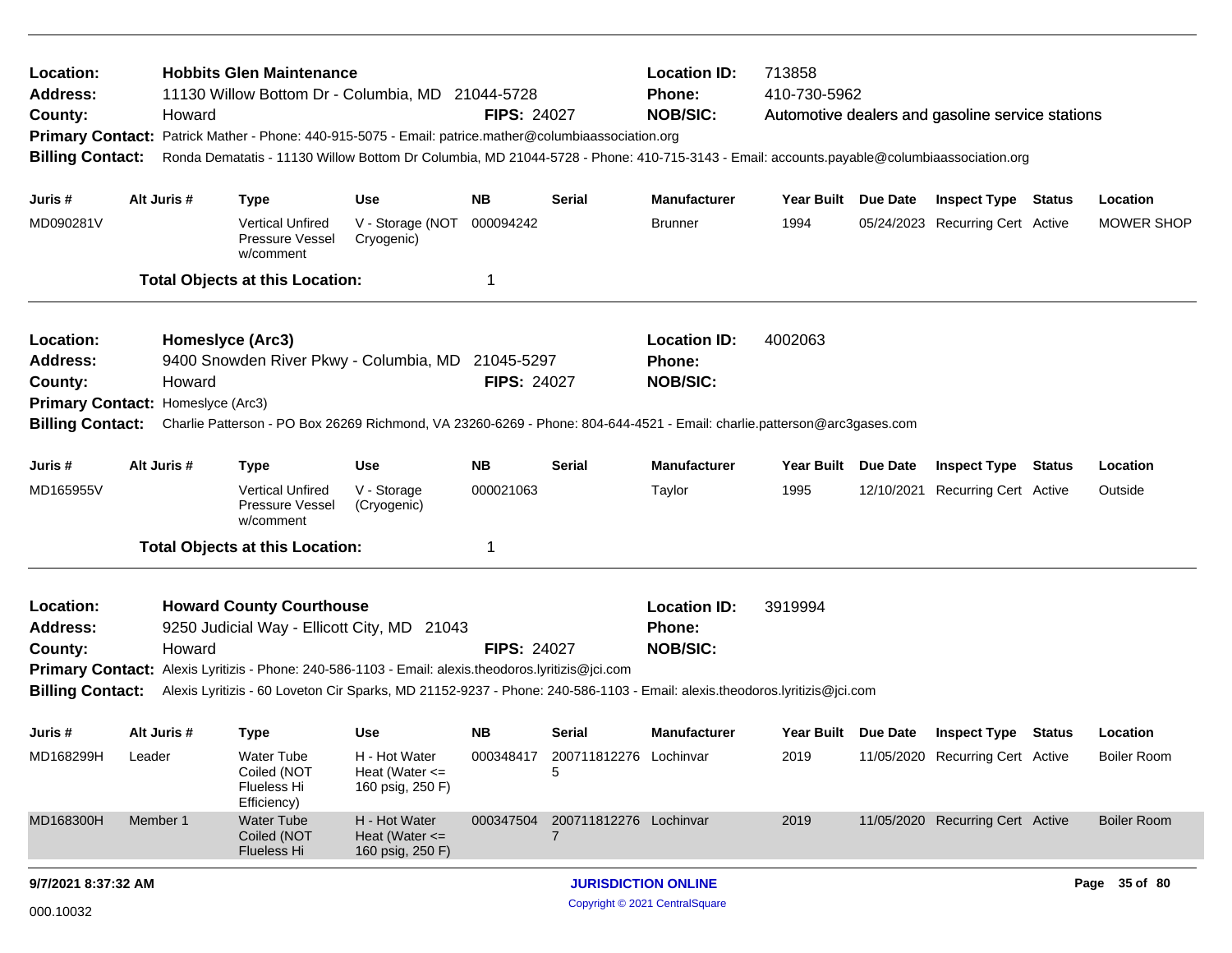| Juris #                      | Alt Juris # | <b>Type</b>                                                                                                                      | <b>Use</b>                                              | <b>NB</b>          | <b>Serial</b>                  | <b>Manufacturer</b>                  | Year Built Due Date                     |                 | <b>Inspect Type Status</b>       | Location                            |
|------------------------------|-------------|----------------------------------------------------------------------------------------------------------------------------------|---------------------------------------------------------|--------------------|--------------------------------|--------------------------------------|-----------------------------------------|-----------------|----------------------------------|-------------------------------------|
|                              |             | Efficiency)                                                                                                                      |                                                         |                    |                                |                                      |                                         |                 |                                  |                                     |
| MD168370H                    | Memeber 2   | Water Tube<br>Coiled (NOT<br>Flueless Hi<br>Efficiency)                                                                          | H - Hot Water<br>Heat (Water $\leq$<br>160 psig, 250 F) | 000348416          |                                | Lochinvar                            | 2019                                    |                 | 11/05/2020 Recurring Cert Active | <b>Boiler Room</b>                  |
| MD169145H                    | Left        | <b>Water Heater</b><br>(HLW)                                                                                                     | H - Hot Water<br>Supply (Water <=<br>160 psig, 210 F)   | 000258073          |                                | <b>AO Smiith</b>                     | 2020                                    |                 | 04/09/2021 Recurring Cert Active | <b>Blrm</b>                         |
| MD169146H                    | Right       | <b>Water Heater</b><br>(HLW)                                                                                                     | H - Hot Water<br>Supply (Water <=<br>160 psig, 210 F)   | 000258071          |                                | AO Smiith                            | 2020                                    |                 | 04/09/2021 Recurring Cert Active | <b>Blrm</b>                         |
|                              |             | <b>Total Objects at this Location:</b>                                                                                           |                                                         | 5                  |                                |                                      |                                         |                 |                                  |                                     |
| Location:                    |             | <b>Howard County Fair Association</b>                                                                                            |                                                         |                    |                                | <b>Location ID:</b>                  | 714191                                  |                 |                                  |                                     |
| <b>Address:</b>              |             | 2210 Fairgrounds Rd - West Friendship, MD 21794-9604                                                                             |                                                         |                    |                                | Phone:                               | 410-442-1022                            |                 |                                  |                                     |
| County:                      | Howard      |                                                                                                                                  |                                                         | <b>FIPS: 24027</b> |                                | <b>NOB/SIC:</b>                      | Nonclassifiable Establishments          |                 |                                  |                                     |
| <b>Primary Contact:</b>      |             | Vaughn Turner - Phone: 410-442-1022 - Email: vaughnturner9@gmail.com                                                             |                                                         |                    |                                |                                      |                                         |                 |                                  |                                     |
| <b>Billing Contact:</b>      |             | Bettina Catalano - 2210 Fairgrounds Rd West Friendship, MD 21794-9604 - Phone: 3011-829-0852                                     |                                                         |                    |                                |                                      |                                         |                 |                                  |                                     |
| Juris #                      | Alt Juris # | <b>Type</b>                                                                                                                      | <b>Use</b>                                              | <b>NB</b>          | <b>Serial</b>                  | <b>Manufacturer</b>                  | <b>Year Built</b>                       | <b>Due Date</b> | <b>Inspect Type Status</b>       | Location                            |
| MD128192H                    |             | Cast Iron                                                                                                                        | H - Hot Water<br>Heat (Water $\leq$<br>160 psig, 250 F) | <b>CI</b>          | 051784520053 Buderus<br>281399 |                                      | 2006                                    | 11/13/2021      | <b>Recurring Cert Active</b>     | <b>BLRM 4-H BLDG</b>                |
|                              |             | <b>Total Objects at this Location:</b>                                                                                           |                                                         | 1                  |                                |                                      |                                         |                 |                                  |                                     |
| Location:<br><b>Address:</b> |             | <b>Howard Crossing Apartment Homes</b><br>3119 W Springs Dr - Ellicott City, MD 21043-2904                                       |                                                         |                    |                                | <b>Location ID:</b><br><b>Phone:</b> | 3487108                                 |                 |                                  |                                     |
| County:                      | Howard      |                                                                                                                                  |                                                         | <b>FIPS: 24027</b> |                                | <b>NOB/SIC:</b>                      | <b>Operators of Apartment Buildings</b> |                 |                                  |                                     |
| <b>Primary Contact:</b>      |             | Chip Wedekind - Phone: 443-987-2264 - Email: chipwe@homeproperties.com                                                           |                                                         |                    |                                |                                      |                                         |                 |                                  |                                     |
| <b>Billing Contact:</b>      |             | Chip Wedekind - 8732 Town and Country Blvd Ellicott City, MD 21043-3000 - Phone: 443-987-2264 - Email: chipwe@homeproperties.com |                                                         |                    |                                |                                      |                                         |                 |                                  |                                     |
| Juris #                      | Alt Juris # | <b>Type</b>                                                                                                                      | <b>Use</b>                                              | <b>NB</b>          | <b>Serial</b>                  | <b>Manufacturer</b>                  | Year Built                              | Due Date        | <b>Inspect Type Status</b>       | Location                            |
| MD147982V                    |             | <b>Vertical Unfired</b><br>Pressure Vessel<br>w/comment                                                                          | V - Storage (NOT<br>Cryogenic)                          | 000940496          |                                | Melben                               | 2000                                    |                 | 04/12/2020 Recurring Cert Active | Maintenance<br>Shop Storage<br>Area |
|                              |             | <b>Total Objects at this Location:</b>                                                                                           |                                                         | 1                  |                                |                                      |                                         |                 |                                  |                                     |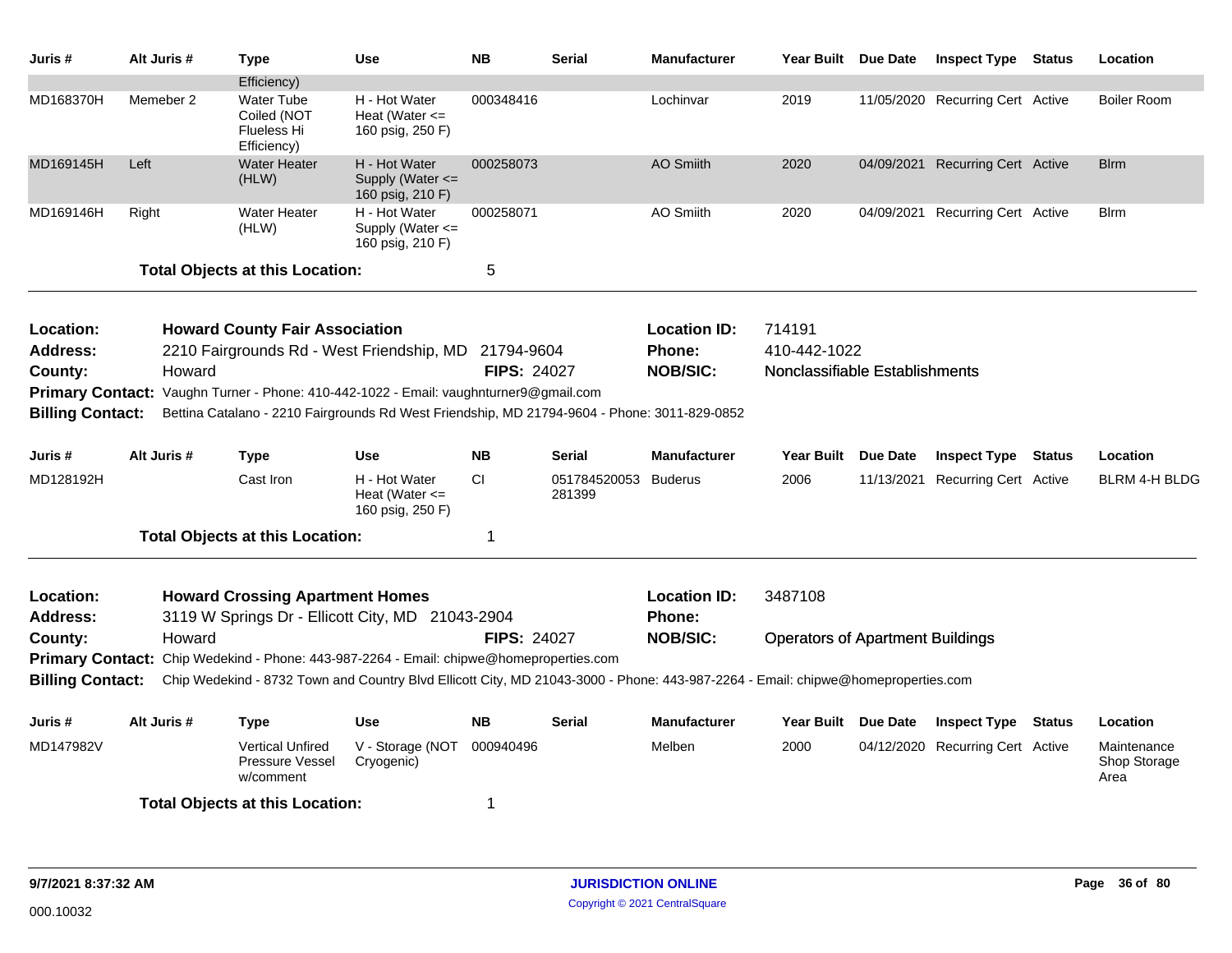| Location:<br>Address:                                                                                                                                       |  |             | <b>Howard Crossing Apartment Homes</b><br>8675 Town And Country Blvd - Ellicott City, MD 21043-2922 |                                                           |                    |               | <b>Location ID:</b><br><b>Phone:</b> | 726859     |                                                                                                                                                                                                                                                                                                                                                                                                                                                                                                                                                                                                                                                                                                                       |  |  |  |  |
|-------------------------------------------------------------------------------------------------------------------------------------------------------------|--|-------------|-----------------------------------------------------------------------------------------------------|-----------------------------------------------------------|--------------------|---------------|--------------------------------------|------------|-----------------------------------------------------------------------------------------------------------------------------------------------------------------------------------------------------------------------------------------------------------------------------------------------------------------------------------------------------------------------------------------------------------------------------------------------------------------------------------------------------------------------------------------------------------------------------------------------------------------------------------------------------------------------------------------------------------------------|--|--|--|--|
| County:                                                                                                                                                     |  | Howard      |                                                                                                     |                                                           | <b>FIPS: 24027</b> |               | <b>NOB/SIC:</b>                      |            |                                                                                                                                                                                                                                                                                                                                                                                                                                                                                                                                                                                                                                                                                                                       |  |  |  |  |
| <b>Primary Contact:</b>                                                                                                                                     |  |             | Chip Wedekind - Phone: 443-987-2264 - Email: chipwe@homeproperties.com                              |                                                           |                    |               |                                      |            | <b>Operators of Apartment Buildings</b><br>Chip Wedekind - 8732 Town and Country Blvd Ellicott City, MD 21043-3000 - Phone: 443-987-2264 - Email: chipwe@homeproperties.com<br>Due Date<br><b>Inspect Type Status</b><br>Location<br>11/19/2022 Recurring Cert Active<br>8675<br><b>Operators of Apartment Buildings</b><br>Chip Wedekind - 8732 Town and Country Blvd Ellicott City, MD 21043-3000 - Phone: 443-987-2264 - Email: chipwe@homeproperties.com<br>Due Date<br><b>Inspect Type Status</b><br>Location<br>11/19/2022 Recurring Cert Active<br>3149<br><b>Operators of Apartment Buildings</b><br>Due Date<br><b>Inspect Type</b><br>Status<br>Location<br><b>BLRM</b><br>08/26/2022 Recurring Cert Active |  |  |  |  |
| <b>Billing Contact:</b>                                                                                                                                     |  |             |                                                                                                     |                                                           |                    |               |                                      |            |                                                                                                                                                                                                                                                                                                                                                                                                                                                                                                                                                                                                                                                                                                                       |  |  |  |  |
| Juris #                                                                                                                                                     |  | Alt Juris # | Type                                                                                                | <b>Use</b>                                                | <b>NB</b>          | <b>Serial</b> | <b>Manufacturer</b>                  | Year Built |                                                                                                                                                                                                                                                                                                                                                                                                                                                                                                                                                                                                                                                                                                                       |  |  |  |  |
| MD170484H                                                                                                                                                   |  |             | <b>Water Heater</b><br>(HLW)                                                                        | H - Hot Water<br>Supply (Water $\leq$<br>160 psig, 250 F) | 000125296          |               | <b>Bradford</b>                      | 2018       |                                                                                                                                                                                                                                                                                                                                                                                                                                                                                                                                                                                                                                                                                                                       |  |  |  |  |
|                                                                                                                                                             |  |             | <b>Total Objects at this Location:</b>                                                              |                                                           | $\mathbf 1$        |               |                                      |            |                                                                                                                                                                                                                                                                                                                                                                                                                                                                                                                                                                                                                                                                                                                       |  |  |  |  |
| <b>Location:</b>                                                                                                                                            |  |             | <b>Howard Crossing Apartments</b>                                                                   |                                                           |                    |               | <b>Location ID:</b>                  | 1848275    |                                                                                                                                                                                                                                                                                                                                                                                                                                                                                                                                                                                                                                                                                                                       |  |  |  |  |
| <b>Address:</b>                                                                                                                                             |  |             | 3149 Town & Country Blvd - Ellicott City, MD 21043                                                  |                                                           |                    |               | <b>Phone:</b>                        |            |                                                                                                                                                                                                                                                                                                                                                                                                                                                                                                                                                                                                                                                                                                                       |  |  |  |  |
| County:                                                                                                                                                     |  | Howard      |                                                                                                     |                                                           | <b>FIPS: 24027</b> |               | <b>NOB/SIC:</b>                      |            |                                                                                                                                                                                                                                                                                                                                                                                                                                                                                                                                                                                                                                                                                                                       |  |  |  |  |
| <b>Primary Contact:</b>                                                                                                                                     |  |             | Chip Wedekind - Phone: 443-987-2264 - Email: chipwe@homeproperties.com                              |                                                           |                    |               |                                      |            |                                                                                                                                                                                                                                                                                                                                                                                                                                                                                                                                                                                                                                                                                                                       |  |  |  |  |
| <b>Billing Contact:</b>                                                                                                                                     |  |             |                                                                                                     |                                                           |                    |               |                                      |            |                                                                                                                                                                                                                                                                                                                                                                                                                                                                                                                                                                                                                                                                                                                       |  |  |  |  |
| Juris #                                                                                                                                                     |  | Alt Juris # | Type                                                                                                | <b>Use</b>                                                | <b>NB</b>          | <b>Serial</b> | <b>Manufacturer</b>                  | Year Built |                                                                                                                                                                                                                                                                                                                                                                                                                                                                                                                                                                                                                                                                                                                       |  |  |  |  |
| MD170485H                                                                                                                                                   |  |             | <b>Water Heater</b><br>(HLW)                                                                        | H - Hot Water<br>Supply (Water $\leq$<br>160 psig, 250 F) | 000244027          |               | A O Smith                            | 2018       |                                                                                                                                                                                                                                                                                                                                                                                                                                                                                                                                                                                                                                                                                                                       |  |  |  |  |
|                                                                                                                                                             |  |             | <b>Total Objects at this Location:</b>                                                              |                                                           | 1                  |               |                                      |            |                                                                                                                                                                                                                                                                                                                                                                                                                                                                                                                                                                                                                                                                                                                       |  |  |  |  |
| Location:                                                                                                                                                   |  |             | <b>Howard Crossing Apartments</b>                                                                   |                                                           |                    |               | <b>Location ID:</b>                  | 1848281    |                                                                                                                                                                                                                                                                                                                                                                                                                                                                                                                                                                                                                                                                                                                       |  |  |  |  |
| Address:                                                                                                                                                    |  |             | 8838 Town And Country Blvd - Ellicott City, MD 21043-3012                                           |                                                           |                    |               | <b>Phone:</b>                        |            |                                                                                                                                                                                                                                                                                                                                                                                                                                                                                                                                                                                                                                                                                                                       |  |  |  |  |
| County:                                                                                                                                                     |  | Howard      |                                                                                                     |                                                           | <b>FIPS: 24027</b> |               | <b>NOB/SIC:</b>                      |            |                                                                                                                                                                                                                                                                                                                                                                                                                                                                                                                                                                                                                                                                                                                       |  |  |  |  |
|                                                                                                                                                             |  |             | Primary Contact: Chip Wedekind - Phone: 443-987-2264 - Email: chipwe@homeproperties.com             |                                                           |                    |               |                                      |            |                                                                                                                                                                                                                                                                                                                                                                                                                                                                                                                                                                                                                                                                                                                       |  |  |  |  |
| <b>Billing Contact:</b><br>Chip Wedekind - 8732 Town and Country Blvd Ellicott City, MD 21043-3000 - Phone: 443-987-2264 - Email: chipwe@homeproperties.com |  |             |                                                                                                     |                                                           |                    |               |                                      |            |                                                                                                                                                                                                                                                                                                                                                                                                                                                                                                                                                                                                                                                                                                                       |  |  |  |  |
| Juris #                                                                                                                                                     |  | Alt Juris # | Type                                                                                                | <b>Use</b>                                                | <b>NB</b>          | Serial        | <b>Manufacturer</b>                  | Year Built |                                                                                                                                                                                                                                                                                                                                                                                                                                                                                                                                                                                                                                                                                                                       |  |  |  |  |
| MD170483H                                                                                                                                                   |  |             | <b>Water Heater</b><br>(HLW)                                                                        | H - Hot Water<br>Supply (Water $\leq$<br>160 psig, 210 F) | 000256571          |               | A O Smith                            | 2019       |                                                                                                                                                                                                                                                                                                                                                                                                                                                                                                                                                                                                                                                                                                                       |  |  |  |  |
|                                                                                                                                                             |  |             | <b>Total Objects at this Location:</b>                                                              |                                                           | 1                  |               |                                      |            |                                                                                                                                                                                                                                                                                                                                                                                                                                                                                                                                                                                                                                                                                                                       |  |  |  |  |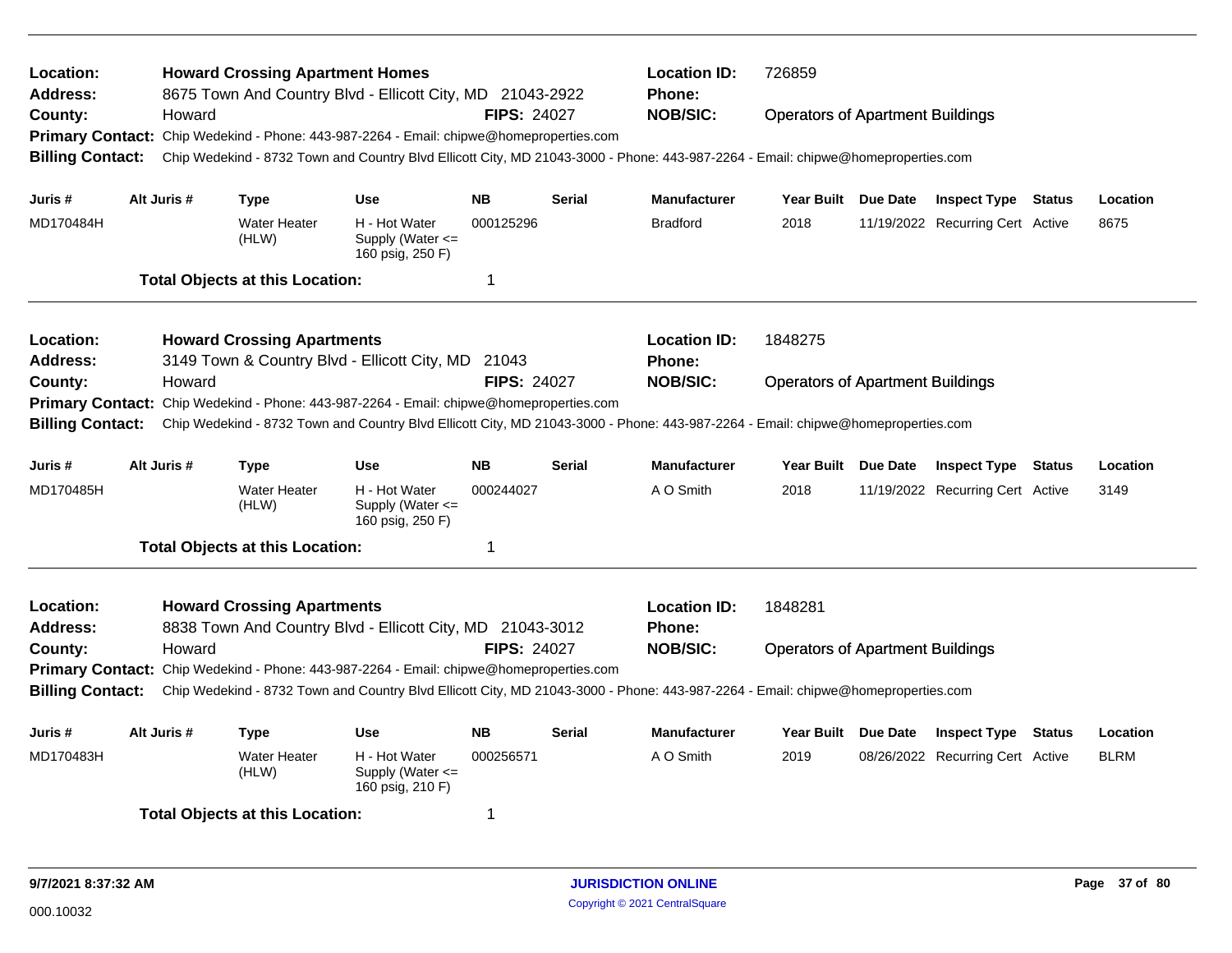| Location:<br><b>Address:</b><br>County:<br><b>Primary Contact:</b><br><b>Billing Contact:</b> | Howard                                                                                                                                                                                       | <b>Howard Hughes Corporation</b>                                     | <b>Location ID:</b><br>723430<br>410-964-4800<br>10215 Wincopin Cir - Columbia, MD 21044-3410<br>Phone:<br><b>NOB/SIC:</b><br><b>FIPS: 24027</b><br>Holding and other investment offices<br>Jon Mahoney - Phone: 410-992-3605 - Cell: 443-468-992-6008 - Email: jon.mahoney@howardhughes.com<br>Rochelle Jackson - 10480 Little Patuxent Pkwy Columbia, MD 21044-3568 - Phone: 410-964-4996 |                    |               |                                                         |                                  |            |                                  |               |                         |
|-----------------------------------------------------------------------------------------------|----------------------------------------------------------------------------------------------------------------------------------------------------------------------------------------------|----------------------------------------------------------------------|---------------------------------------------------------------------------------------------------------------------------------------------------------------------------------------------------------------------------------------------------------------------------------------------------------------------------------------------------------------------------------------------|--------------------|---------------|---------------------------------------------------------|----------------------------------|------------|----------------------------------|---------------|-------------------------|
| Juris #                                                                                       | Alt Juris #                                                                                                                                                                                  | <b>Type</b>                                                          | <b>Use</b>                                                                                                                                                                                                                                                                                                                                                                                  | <b>NB</b>          | Serial        | <b>Manufacturer</b>                                     | Year Built Due Date              |            | Inspect Type                     | <b>Status</b> | Location                |
| MD144848H                                                                                     |                                                                                                                                                                                              | <b>Horizontal Water</b><br>Tube                                      | H - Hot Water<br>Supply (Water $\leq$<br>160 psig, 210 F)                                                                                                                                                                                                                                                                                                                                   | 000024622          |               | R <sub>BI</sub>                                         | 2003                             |            | 02/10/2023 Recurring Cert Active |               | <b>Basement</b>         |
| MD144849H                                                                                     |                                                                                                                                                                                              | <b>Horizontal Water</b><br>Tube                                      | H - Hot Water<br>Supply (Water <=<br>160 psig, 210 F)                                                                                                                                                                                                                                                                                                                                       | 000007877          |               | R <sub>BI</sub>                                         | 2003                             |            | 04/07/2022 Recurring Cert Active |               | <b>Basement</b>         |
|                                                                                               |                                                                                                                                                                                              | <b>Total Objects at this Location:</b>                               |                                                                                                                                                                                                                                                                                                                                                                                             | $\overline{2}$     |               |                                                         |                                  |            |                                  |               |                         |
| Location:<br><b>Address:</b><br>County:                                                       | <b>Howard Hughes Corporation</b><br>10475 Little Patuxent Parkway - Columbia, MD 21044-3503<br>Howard<br>Primary Contact: Tom Beaver - Phone: 410-992-3605                                   |                                                                      |                                                                                                                                                                                                                                                                                                                                                                                             | <b>FIPS: 24027</b> |               | <b>Location ID:</b><br><b>Phone:</b><br><b>NOB/SIC:</b> | 718354<br><b>Motion pictures</b> |            |                                  |               |                         |
| <b>Billing Contact:</b>                                                                       |                                                                                                                                                                                              |                                                                      |                                                                                                                                                                                                                                                                                                                                                                                             |                    |               |                                                         |                                  |            |                                  |               |                         |
| Juris #                                                                                       | Alt Juris #                                                                                                                                                                                  | <b>Type</b>                                                          | <b>Use</b>                                                                                                                                                                                                                                                                                                                                                                                  | <b>NB</b>          | <b>Serial</b> | <b>Manufacturer</b>                                     | Year Built Due Date              |            | <b>Inspect Type Status</b>       |               | Location                |
| MD132063H                                                                                     |                                                                                                                                                                                              | Cast Iron                                                            | H - Hot Water<br>Heat (Water $\leq$<br>160 psig, 250 F)                                                                                                                                                                                                                                                                                                                                     | <b>CI</b>          |               | Columbia                                                | 2006                             |            | 02/10/2023 Recurring Cert Active |               | Admin. Bldg<br>Basement |
|                                                                                               |                                                                                                                                                                                              | <b>Total Objects at this Location:</b>                               |                                                                                                                                                                                                                                                                                                                                                                                             | 1                  |               |                                                         |                                  |            |                                  |               |                         |
| Location:<br><b>Address:</b><br>County:                                                       | Howard                                                                                                                                                                                       | <b>Hudson Coastal (Arc3)</b><br>11181 w market pl - Fulton, MD 20759 |                                                                                                                                                                                                                                                                                                                                                                                             | <b>FIPS: 24027</b> |               | <b>Location ID:</b><br>Phone:<br><b>NOB/SIC:</b>        | 3992530                          |            |                                  |               |                         |
|                                                                                               | Primary Contact: Hudson Coastal (Arc3)<br><b>Billing Contact:</b><br>Charlie Patterson - PO Box 26269 Richmond, VA 23260-6269 - Phone: 804-644-4521 - Email: charlie.patterson@arc3gases.com |                                                                      |                                                                                                                                                                                                                                                                                                                                                                                             |                    |               |                                                         |                                  |            |                                  |               |                         |
|                                                                                               |                                                                                                                                                                                              |                                                                      |                                                                                                                                                                                                                                                                                                                                                                                             |                    |               |                                                         |                                  |            |                                  |               |                         |
| Juris #                                                                                       | Alt Juris #                                                                                                                                                                                  | <b>Type</b>                                                          | Use                                                                                                                                                                                                                                                                                                                                                                                         | <b>NB</b>          | Serial        | <b>Manufacturer</b>                                     | Year Built Due Date              |            | <b>Inspect Type Status</b>       |               | Location                |
| MD165771V                                                                                     |                                                                                                                                                                                              | <b>Vertical Unfired</b><br>Pressure Vessel<br>w/comment              | V - Storage<br>(Cryogenic)                                                                                                                                                                                                                                                                                                                                                                  | 000289010          |               | <b>CHART</b>                                            | 2017                             | 11/19/2021 | <b>Recurring Cert Active</b>     |               | <b>KITCHEN</b>          |
| 9/7/2021 8:37:32 AM                                                                           |                                                                                                                                                                                              |                                                                      |                                                                                                                                                                                                                                                                                                                                                                                             |                    |               | <b>JURISDICTION ONLINE</b><br>Page 38 of 80             |                                  |            |                                  |               |                         |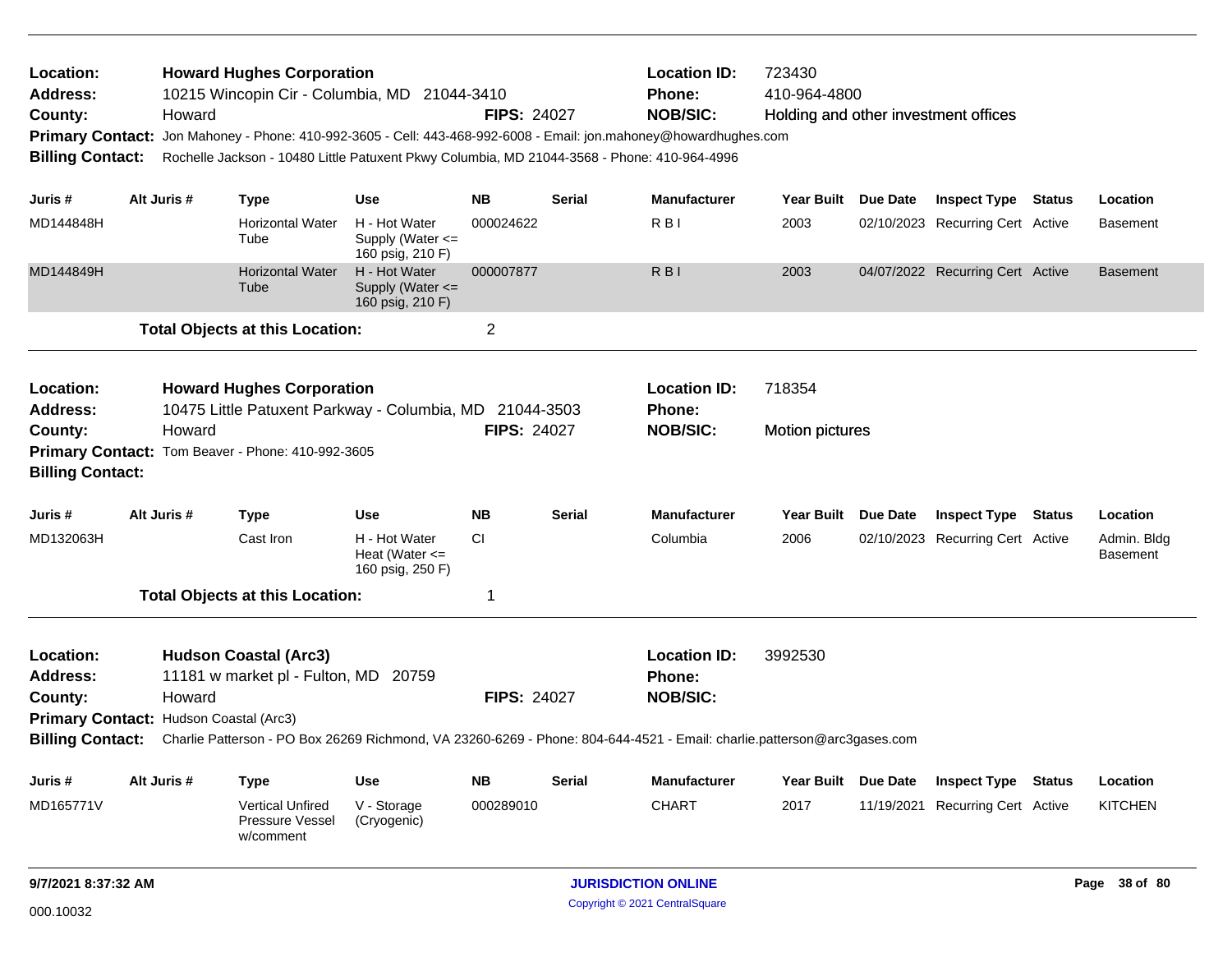| Location:<br><b>Ironmark</b><br><b>Address:</b><br>9040 Junction Dr - Annapolis Junction, MD 20701-1151<br>County:<br>Howard<br>Primary Contact: Chris Marzullo - Phone: 443-837-9892 - Cell: 410-207-1421 - Email: cmarzullo@ironmarkusa.com<br><b>Billing Contact:</b> |                                                                                                                                                                                    |                      |                                                         |                                                         |                    | <b>Location ID:</b><br>726587<br>410-880-0006<br>Phone:<br><b>NOB/SIC:</b><br><b>FIPS: 24027</b><br>Miscellaneous manufacturing industries<br>Chris Marzullo - 9040 Junction Dr Annapolis Junction, MD 20701-1151 - Phone: 443-837-9892 - Cell: 410-207-1421 - Email: cmarzullo@ironmarkusa.com |                                             |                          |  |                                  |               |                 |  |  |
|--------------------------------------------------------------------------------------------------------------------------------------------------------------------------------------------------------------------------------------------------------------------------|------------------------------------------------------------------------------------------------------------------------------------------------------------------------------------|----------------------|---------------------------------------------------------|---------------------------------------------------------|--------------------|-------------------------------------------------------------------------------------------------------------------------------------------------------------------------------------------------------------------------------------------------------------------------------------------------|---------------------------------------------|--------------------------|--|----------------------------------|---------------|-----------------|--|--|
| Juris #                                                                                                                                                                                                                                                                  |                                                                                                                                                                                    | Alt Juris #          | Type                                                    | <b>Use</b>                                              | <b>NB</b>          | <b>Serial</b>                                                                                                                                                                                                                                                                                   | <b>Manufacturer</b>                         | Year Built Due Date      |  | <b>Inspect Type Status</b>       |               | Location        |  |  |
| MD130332V                                                                                                                                                                                                                                                                |                                                                                                                                                                                    |                      | <b>Vertical Unfired</b><br>Pressure Vessel<br>w/comment | V - Storage (NOT<br>Cryogenic)                          | 000826703          |                                                                                                                                                                                                                                                                                                 | Manchester                                  | 2007                     |  | 06/06/2023 Recurring Cert Active |               | Above toilet    |  |  |
|                                                                                                                                                                                                                                                                          |                                                                                                                                                                                    |                      | <b>Total Objects at this Location:</b>                  |                                                         | 1                  |                                                                                                                                                                                                                                                                                                 |                                             |                          |  |                                  |               |                 |  |  |
| Location:                                                                                                                                                                                                                                                                |                                                                                                                                                                                    | J P Kake Korner      |                                                         |                                                         |                    |                                                                                                                                                                                                                                                                                                 | <b>Location ID:</b>                         | 714799                   |  |                                  |               |                 |  |  |
| <b>Address:</b>                                                                                                                                                                                                                                                          |                                                                                                                                                                                    |                      | 10070 Washington Blvd - Laurel, MD 20723-1902           |                                                         |                    |                                                                                                                                                                                                                                                                                                 | Phone:                                      | 301-498-1806             |  |                                  |               |                 |  |  |
| County:                                                                                                                                                                                                                                                                  | Howard                                                                                                                                                                             |                      |                                                         |                                                         | <b>FIPS: 24027</b> |                                                                                                                                                                                                                                                                                                 | <b>NOB/SIC:</b>                             | <b>Retail Bakeries</b>   |  |                                  |               |                 |  |  |
|                                                                                                                                                                                                                                                                          | Primary Contact: JP Kake Korner - Phone: 410-498-1806<br>Diane White or Pam Horne - 10070 Washington Blvd N Laurel, MD 20723-1902 - Phone: 443-552-8730<br><b>Billing Contact:</b> |                      |                                                         |                                                         |                    |                                                                                                                                                                                                                                                                                                 |                                             |                          |  |                                  |               |                 |  |  |
|                                                                                                                                                                                                                                                                          |                                                                                                                                                                                    |                      |                                                         |                                                         |                    |                                                                                                                                                                                                                                                                                                 |                                             |                          |  |                                  |               |                 |  |  |
| Juris #                                                                                                                                                                                                                                                                  |                                                                                                                                                                                    | Alt Juris #          | <b>Type</b>                                             | <b>Use</b>                                              | <b>NB</b>          | <b>Serial</b>                                                                                                                                                                                                                                                                                   | <b>Manufacturer</b>                         | Year Built Due Date      |  | <b>Inspect Type</b>              | Status        | Location        |  |  |
| MD034249H                                                                                                                                                                                                                                                                |                                                                                                                                                                                    |                      | Cast Iron                                               | H - Hot Water<br>Heat (Water $\leq$<br>160 psig, 250 F) | CI.                | 15220                                                                                                                                                                                                                                                                                           | Peerless                                    | 1955                     |  | 12/23/2020 Recurring Cert Active |               | <b>Basement</b> |  |  |
|                                                                                                                                                                                                                                                                          |                                                                                                                                                                                    |                      | <b>Total Objects at this Location:</b>                  |                                                         | $\mathbf 1$        |                                                                                                                                                                                                                                                                                                 |                                             |                          |  |                                  |               |                 |  |  |
| Location:                                                                                                                                                                                                                                                                |                                                                                                                                                                                    | <b>J W Draperies</b> |                                                         |                                                         |                    |                                                                                                                                                                                                                                                                                                 | <b>Location ID:</b>                         | 714814                   |  |                                  |               |                 |  |  |
| <b>Address:</b>                                                                                                                                                                                                                                                          |                                                                                                                                                                                    |                      | 5625 Furnace Ave - Elkridge, MD 21075-5109              |                                                         |                    |                                                                                                                                                                                                                                                                                                 | <b>Phone:</b>                               |                          |  |                                  |               |                 |  |  |
| County:                                                                                                                                                                                                                                                                  |                                                                                                                                                                                    | Howard               |                                                         |                                                         | <b>FIPS: 24027</b> |                                                                                                                                                                                                                                                                                                 | <b>NOB/SIC:</b>                             | <b>Personal services</b> |  |                                  |               |                 |  |  |
| Primary Contact: James D. Witten                                                                                                                                                                                                                                         |                                                                                                                                                                                    |                      |                                                         |                                                         |                    |                                                                                                                                                                                                                                                                                                 |                                             |                          |  |                                  |               |                 |  |  |
|                                                                                                                                                                                                                                                                          | <b>Billing Contact:</b><br>James Or Brenda Witten - 5625 Furnace Ave Elkridge, MD 21075-5109                                                                                       |                      |                                                         |                                                         |                    |                                                                                                                                                                                                                                                                                                 |                                             |                          |  |                                  |               |                 |  |  |
| Juris #                                                                                                                                                                                                                                                                  |                                                                                                                                                                                    | Alt Juris #          | Type                                                    | <b>Use</b>                                              | <b>NB</b>          | <b>Serial</b>                                                                                                                                                                                                                                                                                   | <b>Manufacturer</b>                         | Year Built Due Date      |  | <b>Inspect Type</b>              | <b>Status</b> | Location        |  |  |
| MD170505                                                                                                                                                                                                                                                                 |                                                                                                                                                                                    |                      | Electric (NOT<br>HLW)                                   | H - Hot Water<br>Heat (Water $\leq$<br>160 psig, 250 F) | 000122137          |                                                                                                                                                                                                                                                                                                 | Reimers                                     | 2020                     |  | 03/04/2022 Recurring Cert Active |               | <b>BLR SHED</b> |  |  |
|                                                                                                                                                                                                                                                                          |                                                                                                                                                                                    |                      | <b>Total Objects at this Location:</b>                  |                                                         | 1                  |                                                                                                                                                                                                                                                                                                 |                                             |                          |  |                                  |               |                 |  |  |
| 9/7/2021 8:37:32 AM                                                                                                                                                                                                                                                      |                                                                                                                                                                                    |                      |                                                         |                                                         |                    |                                                                                                                                                                                                                                                                                                 | <b>JURISDICTION ONLINE</b><br>Page 39 of 80 |                          |  |                                  |               |                 |  |  |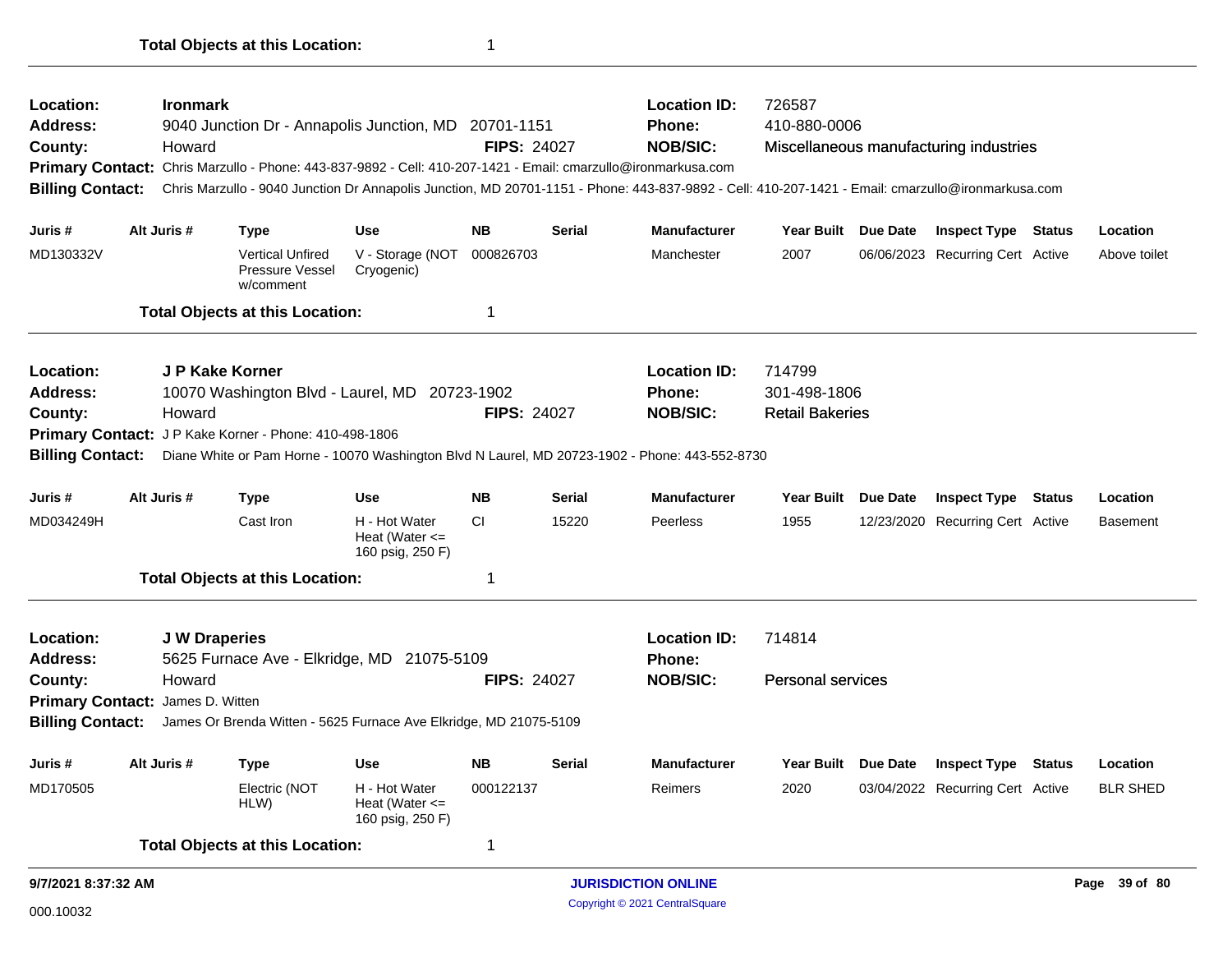| Location:               |             | Jack & Jill Ice Cream Inc |     | 714822<br><b>Location ID:</b>                                                                                                                                                                                                                                |        |                     |  |  |                                         |  |          |  |
|-------------------------|-------------|---------------------------|-----|--------------------------------------------------------------------------------------------------------------------------------------------------------------------------------------------------------------------------------------------------------------|--------|---------------------|--|--|-----------------------------------------|--|----------|--|
| <b>Address:</b>         |             |                           |     | 6751 Alexander Bell Dr Ste 100 - Columbia, MD 21046-2102<br><b>Phone:</b><br><b>NOB/SIC:</b><br>General Warehousing and Storage<br><b>FIPS: 24027</b><br>Primary Contact: Michael Dosch - Phone: 410-312-0600 - Cell: 267-236-5693 - Email: mdosch@jjicc.com |        |                     |  |  |                                         |  |          |  |
| County:                 | Howard      |                           |     |                                                                                                                                                                                                                                                              |        |                     |  |  |                                         |  |          |  |
|                         |             |                           |     |                                                                                                                                                                                                                                                              |        |                     |  |  |                                         |  |          |  |
| <b>Billing Contact:</b> |             |                           |     |                                                                                                                                                                                                                                                              |        |                     |  |  |                                         |  |          |  |
| Juris #                 | Alt Juris # | Tvne                      | Use | NΒ                                                                                                                                                                                                                                                           | Serial | <b>Manufacturer</b> |  |  | Year Built Due Date Inspect Type Status |  | Location |  |

| งนเเร #   | AIL JUIS $#$ | i ype                                                            | use                        | ND        | <b>S</b> erial | <u>manuracturer</u>     | <b>Tear Duill</b> | Due Date   | mspect type                  | ้อเสเนธ | Location |
|-----------|--------------|------------------------------------------------------------------|----------------------------|-----------|----------------|-------------------------|-------------------|------------|------------------------------|---------|----------|
| MD093658V |              | Horizontal Unfired<br>Pressure Vessel<br>w/comment               | V - Storage<br>(Cryogenic) | 000000723 |                | M&M Air<br>Conditioning | 1995              | 01/24/2023 | Recurring Cert Active        |         | Comp Rm  |
| MD093659V |              | <b>Horizontal Unfired</b><br><b>Pressure Vessel</b><br>w/comment | V - Storage<br>(Cryogenic) | 000000706 |                | M & M Refrigeration     | 1995              | 01/24/2023 | Recurring Cert Active        |         | Comp Rm  |
| MD093660V |              | <b>Horizontal Unfired</b><br>Pressure Vessel<br>w/comment        | V - Storage<br>(Cryogenic) | 000000724 |                | M & M Refrigeration     | 1995              | 01/24/2023 | <b>Recurring Cert Active</b> |         | Comp Rm  |
| MD093661V |              | <b>Vertical Unfired</b><br><b>Pressure Vessel</b><br>w/comment   | V - Storage<br>(Cryogenic) | 000000726 |                | M & M Refrigeration     | 1995              | 01/24/2023 | <b>Recurring Cert Active</b> |         | Comp Rm  |
| MD093662V |              | Vertical Unfired<br>Pressure Vessel<br>w/comment                 | V - Storage<br>(Cryogenic) | 000000725 |                | M & M Refrigeration     | 1995              | 01/24/2023 | Recurring Cert Active        |         | Comp Rm  |
| MD093663V |              | <b>Horizontal Unfired</b><br><b>Pressure Vessel</b><br>w/comment | V - Storage<br>(Cryogenic) | 000000733 |                | M & M Refrigeration     | 1995              | 01/24/2023 | <b>Recurring Cert Active</b> |         | Comp Rm  |
|           |              | Total Objects at this Location:                                  |                            | 6         |                |                         |                   |            |                              |         |          |

| Location:       | <b>JBA Infiniti</b>                                                                                                                   |                    | <b>Location ID:</b> | 713627                               |
|-----------------|---------------------------------------------------------------------------------------------------------------------------------------|--------------------|---------------------|--------------------------------------|
| <b>Address:</b> | 8431 Baltimore National Pike - Ellicott City, MD 21043-4277                                                                           |                    | <b>Phone:</b>       | 410-480-1000                         |
| County:         | Howard                                                                                                                                | <b>FIPS: 24027</b> | <b>NOB/SIC:</b>     | Motor Vehicle Dealers (New and Used) |
|                 | <b>Primary Contact:</b> Ken Kuessner - Phone: 410-480-1000 - Email: kkuessner@jbaauto.com                                             |                    |                     |                                      |
|                 | Dillian Cantaati Kee Kussassa 1944 Delimere Netional Dike Fliestt City MD 94049 4977 Dhanau 440 400 4000 Email kkussassa @ihaauta sam |                    |                     |                                      |

**Billing Contact:** Ken Kuessner - 8431 Baltimore National Pike Ellicott City, MD 21043-4277 - Phone: 410-480-1000 - Email: kkuessner@jbaauto.com

| Juris #   | Alt Juris # | Type                                                                | Use                            | <b>NB</b> | <b>Serial</b> | <b>Manufacturer</b> | Year Built | <b>Due Date</b> | <b>Inspect Type</b>              | Status | Location        |
|-----------|-------------|---------------------------------------------------------------------|--------------------------------|-----------|---------------|---------------------|------------|-----------------|----------------------------------|--------|-----------------|
| MD026826V |             | Horizontal Unfired V - Storage (NOT<br>Pressure Vessel<br>w/comment | Cryogenic)                     | 000171959 |               | Curtis              | 1973       |                 | 04/13/2023 Recurring Cert Active |        | <b>COMP RM</b>  |
| MD146652V |             | <b>Vertical Unfired</b><br><b>Pressure Vessel</b><br>w/comment      | V - Storage (NOT<br>Cryogenic) | 000642225 |               | Steel Fab           | 2011       |                 | 04/13/2023 Recurring Cert Active |        | <b>COMP RM</b>  |
| MD163216V |             | <b>Vertical Unfired</b><br>Pressure Vessel                          | V - Storage (NOT<br>Cryogenic) | 000635544 |               | Morganton           | 2017       |                 | 04/18/2023 Recurring Cert Active |        | <b>CAR WASH</b> |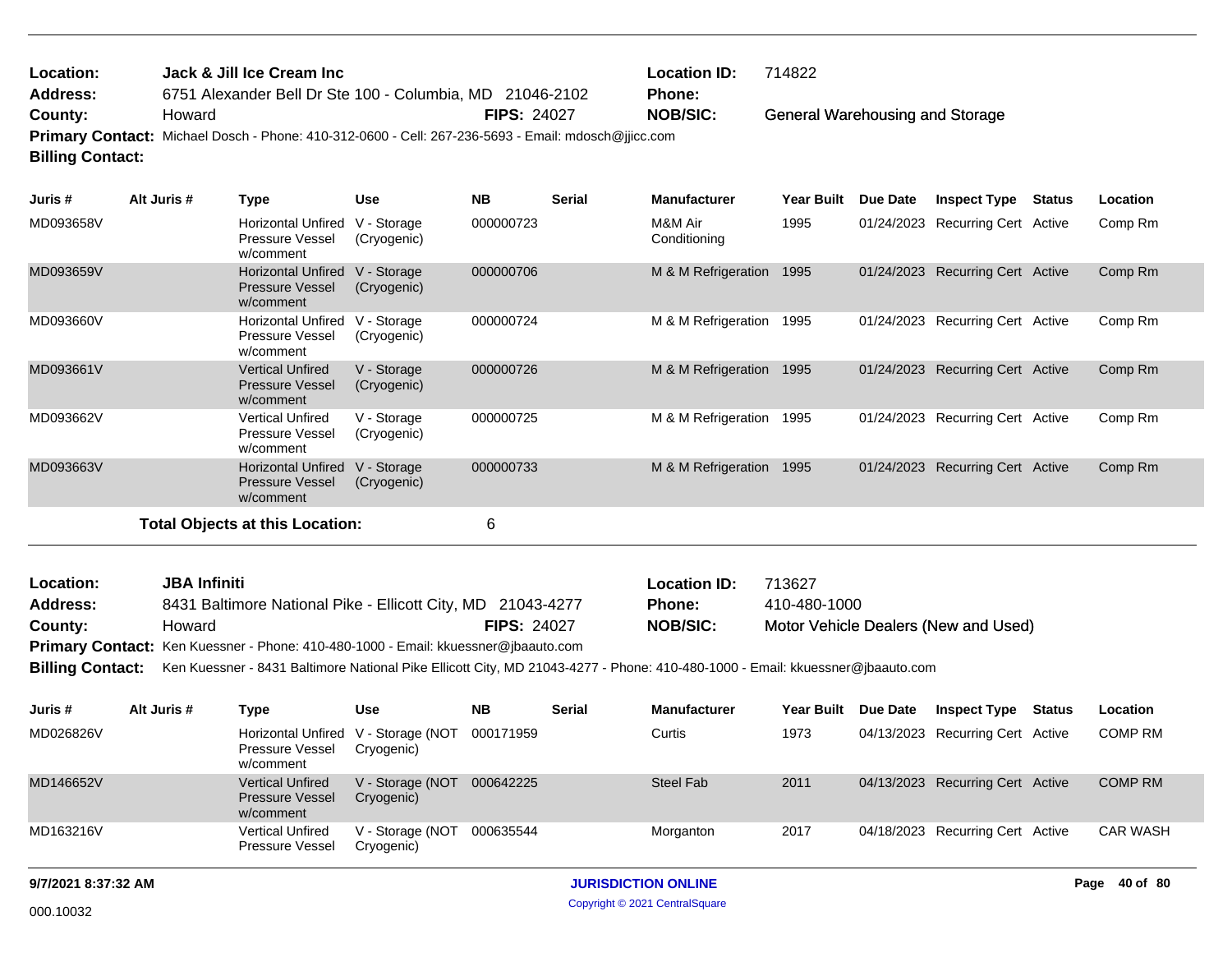| Juris #                            | Alt Juris #       | Type<br>w/comment                                                                                       | <b>Use</b>                                              | <b>NB</b>          | <b>Serial</b> | <b>Manufacturer</b>                                                                                                                                                   | Year Built Due Date                 |                 | <b>Inspect Type Status</b>       | Location                                |
|------------------------------------|-------------------|---------------------------------------------------------------------------------------------------------|---------------------------------------------------------|--------------------|---------------|-----------------------------------------------------------------------------------------------------------------------------------------------------------------------|-------------------------------------|-----------------|----------------------------------|-----------------------------------------|
|                                    |                   | <b>Total Objects at this Location:</b>                                                                  |                                                         | 3                  |               |                                                                                                                                                                       |                                     |                 |                                  |                                         |
| Location:<br>Address:              |                   | <b>JHU-ApplPhysLab South Campus</b><br>11091 John Hopkins Road Bldg. 201 - Laurel, MD 20723             |                                                         |                    |               | <b>Location ID:</b><br>Phone:                                                                                                                                         | 4010459                             |                 |                                  |                                         |
| County:<br><b>Billing Contact:</b> | Howard            | Primary Contact: Larry McGee - Phone: 443-778-5146 - Cell: 240-758-4204 - Email: larry.mcgee@jhuapl.edu |                                                         | <b>FIPS: 24027</b> |               | <b>NOB/SIC:</b><br>Larry McGee - 11100 Johns Hopkins Rd Bldg 29-N183 Laurel, MD 20723-6005 - Phone: 443-778-5146 - Cell: 240-758-4204 - Email: larry.mcgee@jhuapl.edu | <b>Testing Laboratories</b>         |                 |                                  |                                         |
| Juris #                            | Alt Juris #       | <b>Type</b>                                                                                             | <b>Use</b>                                              | <b>NB</b>          | Serial        | <b>Manufacturer</b>                                                                                                                                                   | <b>Year Built</b>                   | Due Date        | <b>Inspect Type Status</b>       | Location                                |
| MD169712V                          |                   | <b>Vertical Unfired</b><br>Pressure Vessel<br>w/comment                                                 | V - Process-<br>Sterilizing                             | 000023902          | 0220147       | <b>Steris Corp</b>                                                                                                                                                    | 2020                                |                 | 06/22/2021 Recurring Cert Active | <b>Bldg. 201</b><br>Autoclave Rm<br>435 |
| MD169713                           |                   | <b>Miniature Boiler</b><br>(NOT Fired Kettle)                                                           | S - Power-<br><b>Sterilizing (Steam</b><br>$> 15$ psig) | 000024003 0320017  |               | <b>Steris Corp</b>                                                                                                                                                    | 2020                                |                 | 06/22/2021 Recurring Cert Active | <b>Bldg. 201</b><br>Autoclave Rm<br>435 |
| MD169714V                          |                   | <b>Vertical Unfired</b><br><b>Pressure Vessel</b><br>w/comment                                          | V - Process-<br>Sterilizing                             | 000023873 0220118  |               | <b>Steris Corp</b>                                                                                                                                                    | 2020                                |                 | 06/22/2021 Recurring Cert Active | <b>Bldg. 201</b><br>Autoclave Rm<br>435 |
| MD169715                           |                   | <b>Miniature Boiler</b><br>(NOT Fired Kettle)                                                           | S - Power-<br><b>Sterilizing (Steam</b><br>$> 15$ psig) | 000024008 0320022  |               | <b>Steris Corp</b>                                                                                                                                                    | 2020                                |                 | 06/22/2021 Recurring Cert Active | <b>Bldg. 201</b><br>Autoclave Rm<br>435 |
| MD169716V                          |                   | <b>Vertical Unfired</b><br>Pressure Vessel<br>w/comment                                                 | V - Storage (NOT<br>Cryogenic)                          | 000080849 32277    |               | <b>CHART</b>                                                                                                                                                          | 2020                                |                 | 06/23/2021 Recurring Cert Active | Bldg 201 Equip.<br>Yard (169B)          |
| MD169717V                          |                   | <b>Vertical Unfired</b><br><b>Pressure Vessel</b><br>w/comment                                          | V - Storage<br>(Cryogenic)                              | 000340098          |               | <b>CHART</b>                                                                                                                                                          | 2020                                |                 | 06/23/2023 Recurring Cert Active | Bldg 201 Equip.<br><b>Yard (169B)</b>   |
|                                    |                   | <b>Total Objects at this Location:</b>                                                                  |                                                         | 6                  |               |                                                                                                                                                                       |                                     |                 |                                  |                                         |
| Location:<br><b>Address:</b>       | <b>Jiffy Lube</b> | 6247 Washington Blvd - Elkridge, MD 21075-5236                                                          |                                                         |                    |               | <b>Location ID:</b><br><b>Phone:</b>                                                                                                                                  | 715014<br>410-579-8541              |                 |                                  |                                         |
| County:                            | Howard            | Primary Contact: Rich Shaw - Phone: 410-579-8541 - Email: stecykjiffy@aol.com                           |                                                         | <b>FIPS: 24027</b> |               | <b>NOB/SIC:</b><br>Billing Contact: Jim Stecyk - 6247 Washington Blvd Elkridge, MD 21075-5236 - Phone: 301-490-4038 - Email: stecykjiffy@aol.com                      | <b>Lubricating Oils and Greases</b> |                 |                                  |                                         |
| Juris #                            | Alt Juris #       | <b>Type</b>                                                                                             | Use                                                     | <b>NB</b>          | <b>Serial</b> | <b>Manufacturer</b>                                                                                                                                                   | <b>Year Built</b>                   | <b>Due Date</b> | <b>Inspect Type Status</b>       | Location                                |
| MD104564V                          |                   | Horizontal Unfired O - Other (PV<br>Pressure Vessel<br>w/comment                                        | Use) w/comment                                          | 000103232          |               | Stoystown                                                                                                                                                             | 1998                                |                 | 07/01/2022 Recurring Cert Active | <b>BSMT CMP RM</b>                      |
| 9/7/2021 8:37:32 AM                |                   |                                                                                                         |                                                         |                    |               | <b>JURISDICTION ONLINE</b>                                                                                                                                            |                                     |                 |                                  | Page 41 of 80                           |
| 000.10032                          |                   |                                                                                                         |                                                         |                    |               | Copyright © 2021 CentralSquare                                                                                                                                        |                                     |                 |                                  |                                         |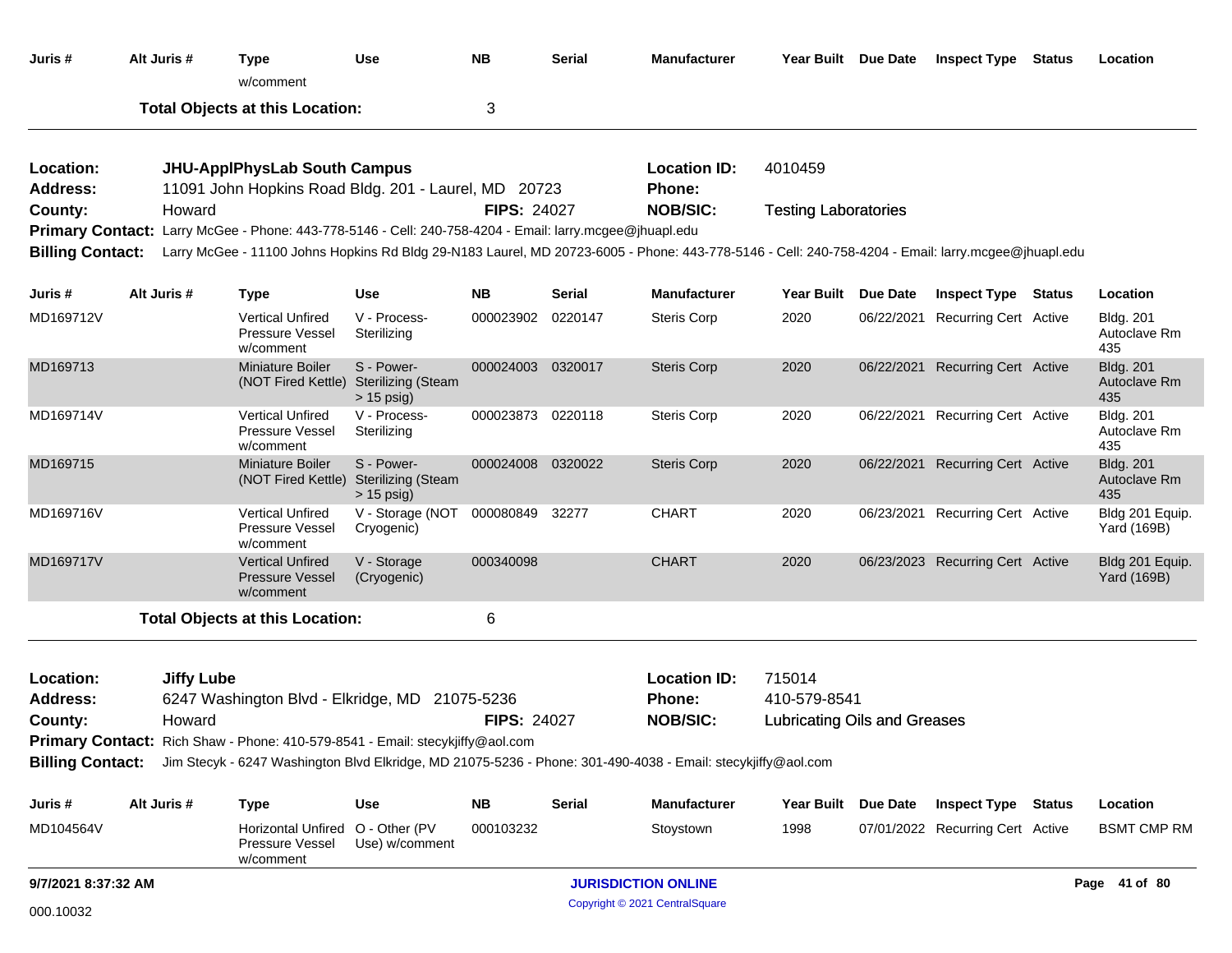| Juris #                 | Alt Juris #                          | <b>Type</b>                                                                | <b>Use</b>                               | <b>NB</b>          | <b>Serial</b> | <b>Manufacturer</b>                                                                                                                      | Year Built        | <b>Due Date</b> | <b>Inspect Type</b>                      | <b>Status</b> | Location           |
|-------------------------|--------------------------------------|----------------------------------------------------------------------------|------------------------------------------|--------------------|---------------|------------------------------------------------------------------------------------------------------------------------------------------|-------------------|-----------------|------------------------------------------|---------------|--------------------|
| MD138839V               |                                      | <b>Vertical Unfired</b><br><b>Pressure Vessel</b><br>w/comment             | V - Storage (NOT<br>Cryogenic)           | 000616571          |               | <b>Steel Fab</b>                                                                                                                         | 2010              |                 | 07/01/2022 Recurring Cert Active         |               | <b>BSMT CMP RM</b> |
|                         |                                      | <b>Total Objects at this Location:</b>                                     |                                          | $\overline{2}$     |               |                                                                                                                                          |                   |                 |                                          |               |                    |
| Location:               | <b>Jiffy Lube</b>                    |                                                                            |                                          |                    |               | <b>Location ID:</b>                                                                                                                      | 715045            |                 |                                          |               |                    |
| <b>Address:</b>         |                                      | 6405 Dobbin Center Way - Columbia, MD 21045-4717                           |                                          |                    |               | <b>Phone:</b>                                                                                                                            | 410-992-0333      |                 |                                          |               |                    |
| County:                 | Howard                               |                                                                            |                                          | <b>FIPS: 24027</b> |               | <b>NOB/SIC:</b>                                                                                                                          |                   |                 | Automotive repair, services, and parking |               |                    |
|                         |                                      | Primary Contact: Tim Canova - Phone: 410-992-0333 - Email: HLCIncl@aol.com |                                          |                    |               |                                                                                                                                          |                   |                 |                                          |               |                    |
| <b>Billing Contact:</b> |                                      |                                                                            |                                          |                    |               | Tim Canova - 6405 Dobbin Center Way Columbia, MD 21045-4717 - Phone: 410-992-0333 - Email: HLCIncl@aol.com                               |                   |                 |                                          |               |                    |
| Juris #                 | Alt Juris #                          | <b>Type</b>                                                                | <b>Use</b>                               | <b>NB</b>          | <b>Serial</b> | <b>Manufacturer</b>                                                                                                                      | <b>Year Built</b> | Due Date        | <b>Inspect Type</b>                      | <b>Status</b> | Location           |
| MD040885V               |                                      | <b>Vertical Unfired</b><br>Pressure Vessel<br>w/comment                    | V - Storage (NOT<br>Cryogenic)           | 000731330          |               | <b>Buckeye</b>                                                                                                                           | 1986              |                 | 03/20/2023 Recurring Cert Active         |               | Compressor<br>Room |
| MD150855V               |                                      | <b>Vertical Unfired</b><br><b>Pressure Vessel</b><br>w/comment             | V - Storage (NOT 001508116<br>Cryogenic) |                    |               | Manchester                                                                                                                               | 2014              |                 | 03/20/2023 Recurring Cert Active         |               | Compressor<br>Room |
|                         |                                      | <b>Total Objects at this Location:</b>                                     |                                          | $\overline{2}$     |               |                                                                                                                                          |                   |                 |                                          |               |                    |
| Location:               |                                      | Jimmy John's (Arc3)                                                        |                                          |                    |               | <b>Location ID:</b>                                                                                                                      | 3962331           |                 |                                          |               |                    |
| <b>Address:</b>         |                                      | 8827 Centre Park Dr - Columbia, MD 21045-2156                              |                                          |                    |               | Phone:                                                                                                                                   |                   |                 |                                          |               |                    |
| County:                 | Howard                               |                                                                            |                                          | <b>FIPS: 24027</b> |               | <b>NOB/SIC:</b>                                                                                                                          |                   |                 |                                          |               |                    |
|                         | Primary Contact: Jimmy John's (Arc3) |                                                                            |                                          |                    |               |                                                                                                                                          |                   |                 |                                          |               |                    |
|                         |                                      |                                                                            |                                          |                    |               | Billing Contact: Charlie Patterson - PO Box 26269 Richmond, VA 23260-6269 - Phone: 804-644-4521 - Email: charlie.patterson@arc3gases.com |                   |                 |                                          |               |                    |
| Juris #                 | Alt Juris #                          | <b>Type</b>                                                                | Use                                      | <b>NB</b>          | <b>Serial</b> | <b>Manufacturer</b>                                                                                                                      | <b>Year Built</b> | <b>Due Date</b> | <b>Inspect Type</b>                      | <b>Status</b> | Location           |
| MD166019V               |                                      | <b>Vertical Unfired</b><br>Pressure Vessel<br>w/comment                    | V - Storage<br>(Cryogenic)               | 000151321          |               | <b>CHART</b>                                                                                                                             | 2003              |                 | 06/06/2023 Recurring Cert Active         |               | Kitchen            |
|                         |                                      | <b>Total Objects at this Location:</b>                                     |                                          | 1                  |               |                                                                                                                                          |                   |                 |                                          |               |                    |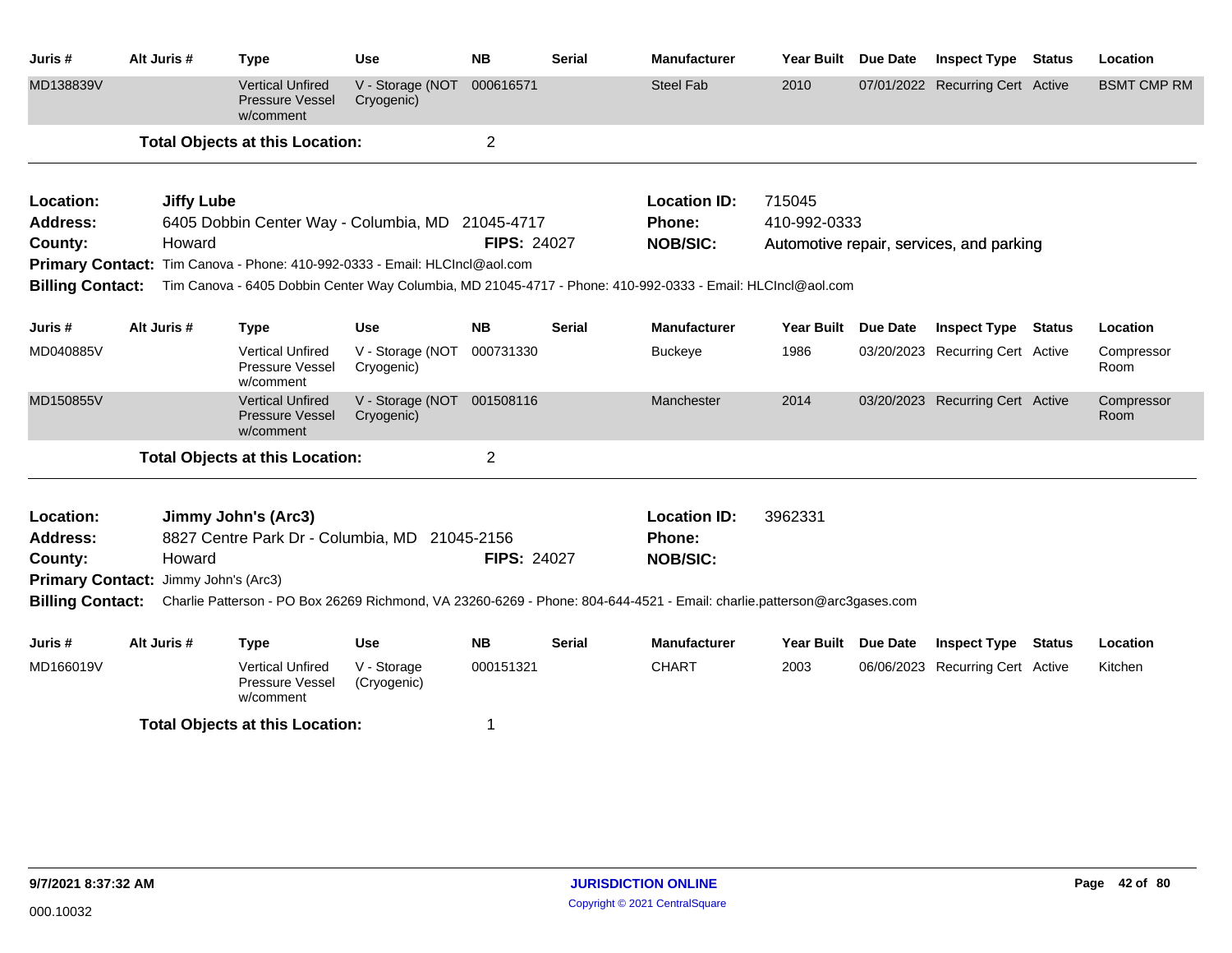| Location:<br><b>Address:</b><br>County:<br><b>Primary Contact:</b><br><b>Billing Contact:</b> | Howard                                                                                                                                                                                                                                                                                                    | Jimmy John's - 1991 (Arc3)<br>7075 Minstrel Way - Columbia, MD 21046-3367<br>Jimmy John's - 1991 (Arc3) |                            | <b>FIPS: 24027</b> |               | <b>Location ID:</b><br>4002060<br><b>Phone:</b><br><b>NOB/SIC:</b><br>Charlie Patterson - PO Box 26269 Richmond, VA 23260-6269 - Phone: 804-644-4521 - Email: charlie.patterson@arc3gases.com<br>Year Built Due Date |                                   |  |                                  |  |              |
|-----------------------------------------------------------------------------------------------|-----------------------------------------------------------------------------------------------------------------------------------------------------------------------------------------------------------------------------------------------------------------------------------------------------------|---------------------------------------------------------------------------------------------------------|----------------------------|--------------------|---------------|----------------------------------------------------------------------------------------------------------------------------------------------------------------------------------------------------------------------|-----------------------------------|--|----------------------------------|--|--------------|
| Juris #                                                                                       | Alt Juris #                                                                                                                                                                                                                                                                                               | <b>Type</b>                                                                                             | <b>Use</b>                 | <b>NB</b>          | <b>Serial</b> | <b>Manufacturer</b>                                                                                                                                                                                                  |                                   |  | <b>Inspect Type Status</b>       |  | Location     |
| MD166030V                                                                                     |                                                                                                                                                                                                                                                                                                           | <b>Vertical Unfired</b><br><b>Pressure Vessel</b><br>w/comment                                          | V - Storage<br>(Cryogenic) | 000176047          |               | <b>CHART</b>                                                                                                                                                                                                         | 2006                              |  | 12/10/2021 Recurring Cert Active |  | Kitchen      |
|                                                                                               |                                                                                                                                                                                                                                                                                                           | <b>Total Objects at this Location:</b>                                                                  |                            | $\mathbf 1$        |               |                                                                                                                                                                                                                      |                                   |  |                                  |  |              |
| <b>Location:</b><br><b>Address:</b>                                                           |                                                                                                                                                                                                                                                                                                           | Jimmy John's - 2036 (Arc3)<br>9339 Baltimore National Pike - Ellicott City, MD 21042-2822               |                            |                    |               | <b>Location ID:</b><br>Phone:                                                                                                                                                                                        | 3925598                           |  |                                  |  |              |
| County:<br><b>Billing Contact:</b>                                                            | Howard<br>Primary Contact: Jimmy John's - 2036 (Arc3)                                                                                                                                                                                                                                                     |                                                                                                         |                            | <b>FIPS: 24027</b> |               | <b>NOB/SIC:</b><br>Charlie Patterson - PO Box 26269 Richmond, VA 23260-6269 - Phone: 804-644-4521 - Email: charlie.patterson@arc3gases.com                                                                           | <b>Eating and Drinking Places</b> |  |                                  |  |              |
| Juris #                                                                                       | Alt Juris #                                                                                                                                                                                                                                                                                               | Type                                                                                                    | <b>Use</b>                 | <b>NB</b>          | <b>Serial</b> | <b>Manufacturer</b>                                                                                                                                                                                                  | Year Built Due Date               |  | <b>Inspect Type Status</b>       |  | Location     |
| MD162762V                                                                                     |                                                                                                                                                                                                                                                                                                           | <b>Vertical Unfired</b><br>Pressure Vessel<br>w/comment                                                 | V - Storage<br>(Cryogenic) | 000004370          |               | Taylor                                                                                                                                                                                                               | 1990                              |  | 02/26/2023 Recurring Cert Active |  | outside shed |
|                                                                                               |                                                                                                                                                                                                                                                                                                           | <b>Total Objects at this Location:</b>                                                                  |                            | -1                 |               |                                                                                                                                                                                                                      |                                   |  |                                  |  |              |
| Location:<br><b>Address:</b><br>County:                                                       | Jimmy Johns #728 (Arc3)<br>6191 Old Dobbin Ln - Columbia, MD 21045-5972<br><b>FIPS: 24027</b><br>Howard<br>Primary Contact: Jimmy Johns #728 (Arc3)<br>Charlie Patterson - PO Box 26269 Richmond, VA 23260-6269 - Phone: 804-644-4521 - Email: charlie.patterson@arc3gases.com<br><b>Billing Contact:</b> |                                                                                                         |                            |                    |               | <b>Location ID:</b><br>Phone:<br><b>NOB/SIC:</b>                                                                                                                                                                     | 4002071                           |  |                                  |  |              |
| Juris #                                                                                       | Alt Juris #                                                                                                                                                                                                                                                                                               | <b>Type</b>                                                                                             | Use                        | <b>NB</b>          | <b>Serial</b> | <b>Manufacturer</b>                                                                                                                                                                                                  | Year Built Due Date               |  | <b>Inspect Type Status</b>       |  | Location     |
| MD166033V                                                                                     |                                                                                                                                                                                                                                                                                                           | <b>Vertical Unfired</b><br>Pressure Vessel<br>w/comment                                                 | V - Storage<br>(Cryogenic) | 000183023          |               | <b>CHART</b>                                                                                                                                                                                                         | 2005                              |  | 12/10/2021 Recurring Cert Active |  | Kitchen      |
|                                                                                               |                                                                                                                                                                                                                                                                                                           | <b>Total Objects at this Location:</b>                                                                  |                            | $\overline{1}$     |               |                                                                                                                                                                                                                      |                                   |  |                                  |  |              |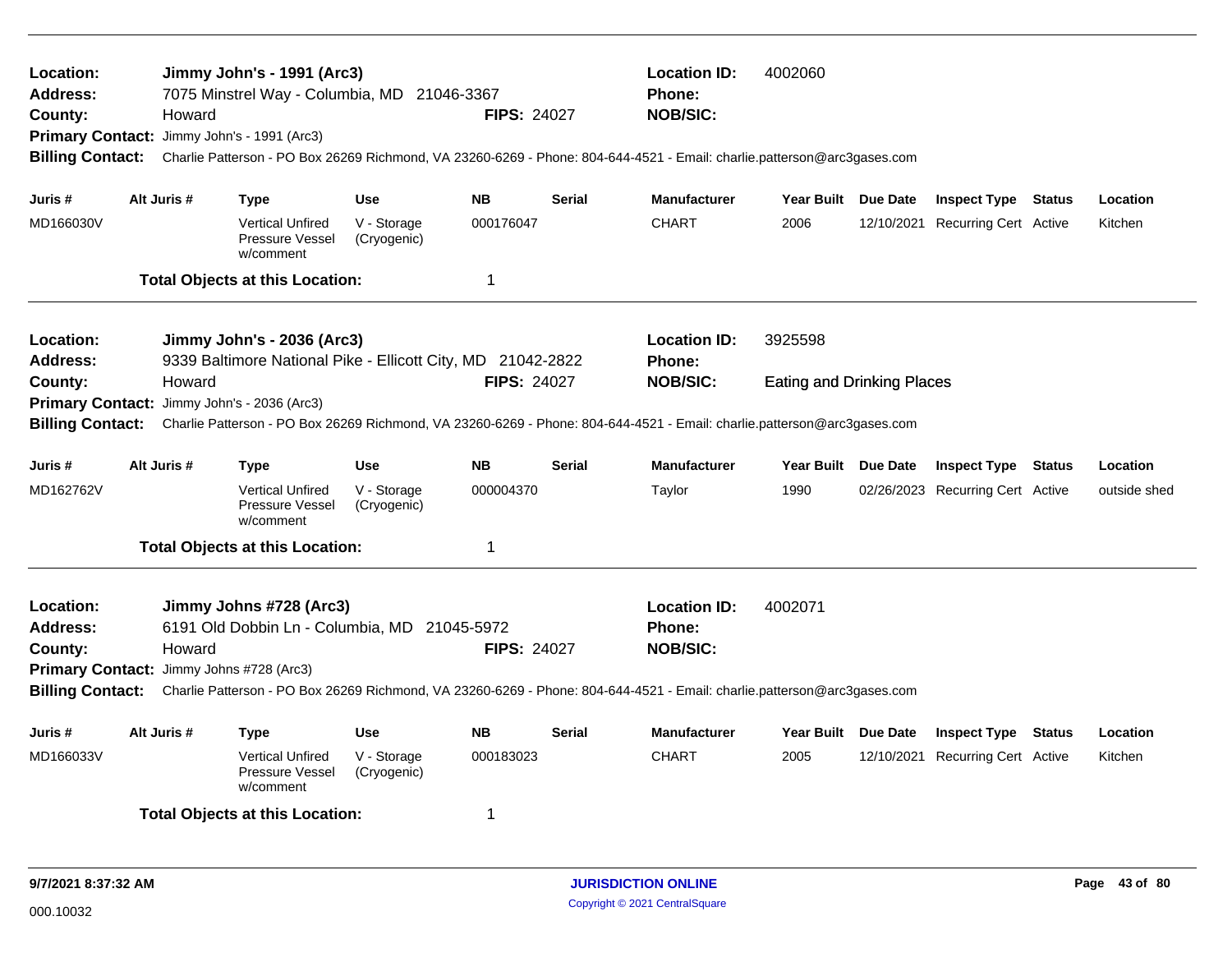| Location:<br><b>Address:</b><br>County:<br><b>Primary Contact:</b><br><b>Billing Contact:</b>                                                                                                                                                                                         |             | Howard | <b>JM Auto Repair LLC</b><br>7263 Washington Blvd - Elkridge, MD 21075-6118<br>Sajid A. Malik - Phone: 410-796-4444 | <b>Location ID:</b><br>Phone:<br><b>NOB/SIC:</b><br><b>FIPS: 24027</b><br>Sajid A. Malik - 7263 Washington Blvd Elkridge, MD 21075-6118 - Phone: 410-796-4444 |                                                         |                                                | 708977<br>443-445-3287<br>Automotive dealers and gasoline service stations |                                                                  |            |                                  |        |          |  |
|---------------------------------------------------------------------------------------------------------------------------------------------------------------------------------------------------------------------------------------------------------------------------------------|-------------|--------|---------------------------------------------------------------------------------------------------------------------|---------------------------------------------------------------------------------------------------------------------------------------------------------------|---------------------------------------------------------|------------------------------------------------|----------------------------------------------------------------------------|------------------------------------------------------------------|------------|----------------------------------|--------|----------|--|
| Juris #                                                                                                                                                                                                                                                                               | Alt Juris # |        | Type                                                                                                                | <b>Use</b>                                                                                                                                                    | <b>NB</b>                                               | <b>Serial</b>                                  | <b>Manufacturer</b>                                                        | Year Built Due Date                                              |            | <b>Inspect Type Status</b>       |        | Location |  |
| MD159840V                                                                                                                                                                                                                                                                             |             |        | <b>Vertical Unfired</b><br>Pressure Vessel<br>w/comment                                                             | V - Storage (NOT<br>Cryogenic)                                                                                                                                | 000450236                                               |                                                | MAT Ind.                                                                   | 2017                                                             |            | 05/25/2022 Recurring Cert Active |        | Shop     |  |
|                                                                                                                                                                                                                                                                                       |             |        | <b>Total Objects at this Location:</b>                                                                              |                                                                                                                                                               | $\overline{1}$                                          |                                                |                                                                            |                                                                  |            |                                  |        |          |  |
| Location:<br><b>Address:</b><br>County:<br><b>Primary Contact:</b><br><b>Billing Contact:</b>                                                                                                                                                                                         |             | Howard | John O'Dea Engine (Model)<br>7934 Anfred Dr - Laurel, MD 20723-1105                                                 | John O'Dea - Phone: 301-490-3691 - Email: odeajf@msn.com<br>- 7934 Anfred Dr Laurel, MD 20723-1105 - Phone: 301-490-3691 - Email: odeajf@msn.com              | <b>FIPS: 24027</b>                                      |                                                | <b>Location ID:</b><br><b>Phone:</b><br><b>NOB/SIC:</b>                    | 786541<br>410-448-0730<br>Membership Sports and Recreation Clubs |            |                                  |        |          |  |
| Juris #                                                                                                                                                                                                                                                                               | Alt Juris # |        | <b>Type</b>                                                                                                         | <b>Use</b>                                                                                                                                                    | <b>NB</b>                                               | <b>Serial</b>                                  | <b>Manufacturer</b>                                                        | Year Built Due Date                                              |            | <b>Inspect Type</b>              | Status | Location |  |
| MD017899                                                                                                                                                                                                                                                                              |             |        | <b>Horizontal Fire</b><br>Tube                                                                                      | L - Locomotive<br><b>NOT ANTIQUE</b>                                                                                                                          | Model                                                   | 7934                                           | Charles Zeh                                                                | 1987                                                             |            | 04/08/2022 Recurring Cert Active |        | Portable |  |
|                                                                                                                                                                                                                                                                                       |             |        | <b>Total Objects at this Location:</b>                                                                              |                                                                                                                                                               | $\mathbf 1$                                             |                                                |                                                                            |                                                                  |            |                                  |        |          |  |
| <b>Jones Quarries</b><br>Location:<br><b>Address:</b><br>11285 Marriottesville Rd. - Woodstock, MD<br>County:<br>Howard<br>Primary Contact: Kirby Leitch - Phone: 410 461 7199<br><b>Billing Contact:</b><br>Kirby Leitch - PO Box 114 Woodstock, MD 21163-0114 - Phone: 410 461 7199 |             |        | 21163<br><b>FIPS: 24027</b>                                                                                         |                                                                                                                                                               | <b>Location ID:</b><br><b>Phone:</b><br><b>NOB/SIC:</b> | 2211759<br><b>Cut Stone and Stone Products</b> |                                                                            |                                                                  |            |                                  |        |          |  |
| Juris #                                                                                                                                                                                                                                                                               | Alt Juris # |        | Type                                                                                                                | <b>Use</b>                                                                                                                                                    | <b>NB</b>                                               | <b>Serial</b>                                  | <b>Manufacturer</b>                                                        | Year Built Due Date                                              |            | <b>Inspect Type</b>              | Status | Location |  |
| MD128020V                                                                                                                                                                                                                                                                             |             |        | <b>Vertical Unfired</b><br>Pressure Vessel<br>w/comment                                                             | V - Storage (NOT<br>Cryogenic)                                                                                                                                | 001240895                                               |                                                | Campbell                                                                   | 2006                                                             | 08/05/2021 | <b>Recurring Cert Active</b>     |        | Shop     |  |
|                                                                                                                                                                                                                                                                                       |             |        | <b>Total Objects at this Location:</b>                                                                              |                                                                                                                                                               | -1                                                      |                                                |                                                                            |                                                                  |            |                                  |        |          |  |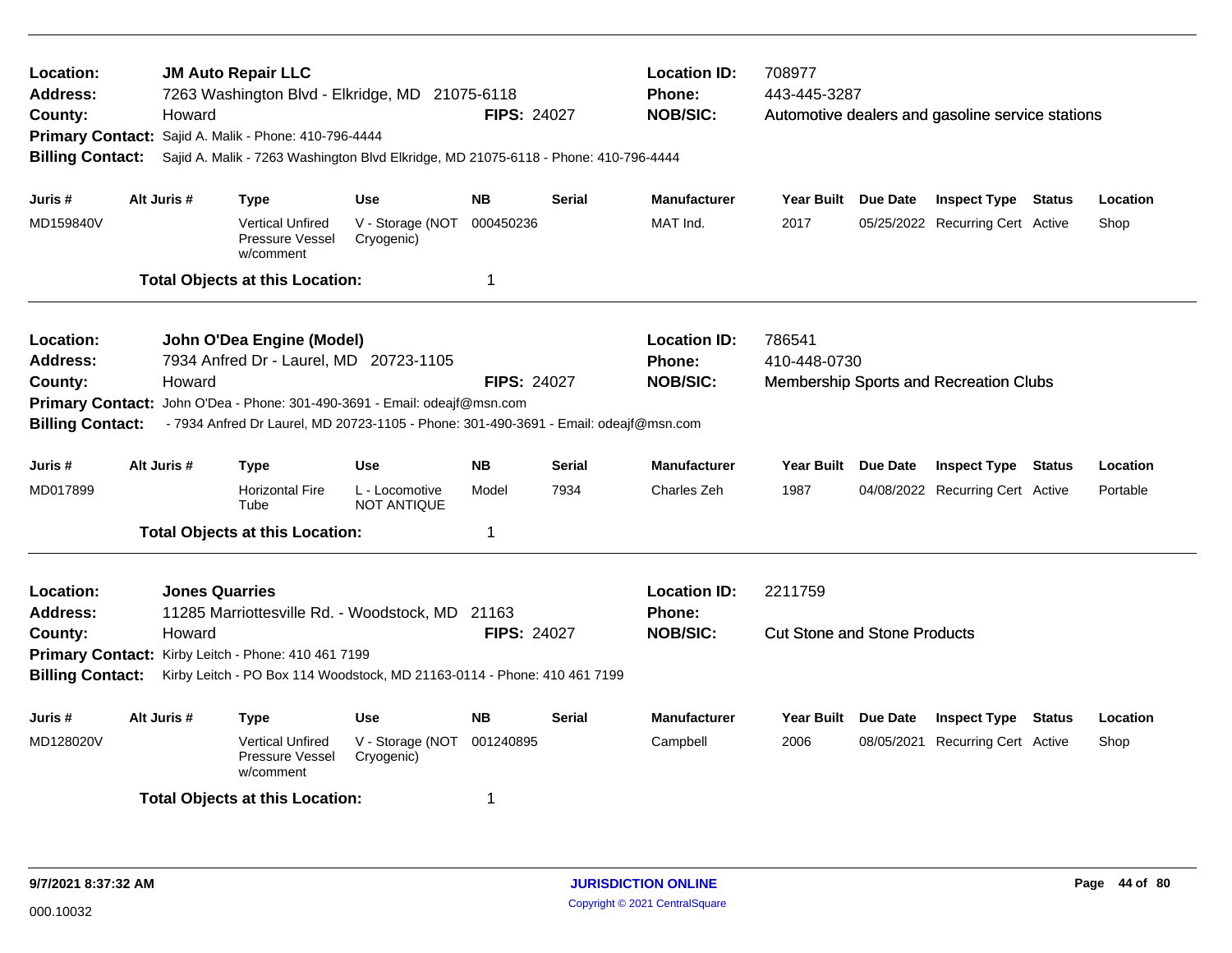| Location:<br>Address:        |                                                                                                                                                                                                                                              | <b>Joy Cleaners</b> |                                                                        |                                                                     | <b>Location ID:</b><br>7260 Montgomery Rd Ste C - Elkridge, MD 21075-9100<br><b>Phone:</b> |                                             |                                    | 715328                     |            |                                      |        |                    |  |
|------------------------------|----------------------------------------------------------------------------------------------------------------------------------------------------------------------------------------------------------------------------------------------|---------------------|------------------------------------------------------------------------|---------------------------------------------------------------------|--------------------------------------------------------------------------------------------|---------------------------------------------|------------------------------------|----------------------------|------------|--------------------------------------|--------|--------------------|--|
| County:                      |                                                                                                                                                                                                                                              | Howard              |                                                                        |                                                                     | <b>FIPS: 24027</b>                                                                         |                                             | <b>NOB/SIC:</b>                    |                            |            | Miscellaneous Personal Services, NEC |        |                    |  |
|                              |                                                                                                                                                                                                                                              |                     | Primary Contact: Won Choi - Phone: 443-765-2331                        |                                                                     |                                                                                            |                                             |                                    |                            |            |                                      |        |                    |  |
| <b>Billing Contact:</b>      |                                                                                                                                                                                                                                              |                     | - 7260 Montgomery Rd Ste C Elkridge, MD 21075-9100 - Phone: 4107968350 |                                                                     |                                                                                            |                                             |                                    |                            |            |                                      |        |                    |  |
| Juris #                      |                                                                                                                                                                                                                                              | Alt Juris #         | <b>Type</b>                                                            | <b>Use</b>                                                          | <b>NB</b>                                                                                  | <b>Serial</b>                               | <b>Manufacturer</b>                | <b>Year Built</b>          | Due Date   | <b>Inspect Type Status</b>           |        | Location           |  |
| MD126882V                    |                                                                                                                                                                                                                                              |                     | <b>Vertical Unfired</b><br>Pressure Vessel<br>w/comment                | V - Storage (NOT<br>Cryogenic)                                      | 001208851                                                                                  |                                             | <b>CAMPBELL</b><br><b>HAUSFELD</b> | 2004                       | 07/28/2021 | <b>Recurring Cert Active</b>         |        | Boiler Room        |  |
| MD152219                     |                                                                                                                                                                                                                                              |                     |                                                                        | Vertical Fire Tube S - Power-Ironing<br>$(Steam > 15 \text{ psig})$ |                                                                                            | 000118266 PV-817-MM                         | Fulton                             | 2014                       |            | 06/22/2021 Recurring Cert Active     |        | <b>Boiler Room</b> |  |
|                              |                                                                                                                                                                                                                                              |                     | <b>Total Objects at this Location:</b>                                 |                                                                     | 2                                                                                          |                                             |                                    |                            |            |                                      |        |                    |  |
| Location:<br><b>Address:</b> | <b>Karis Auto Body</b><br>5820 Washington Blvd - Elkridge, MD 21075-5107<br>Howard<br>Primary Contact: Karis Auto Body                                                                                                                       |                     |                                                                        |                                                                     |                                                                                            |                                             | <b>Location ID:</b><br>Phone:      | 4040878                    |            |                                      |        |                    |  |
| County:                      |                                                                                                                                                                                                                                              |                     |                                                                        |                                                                     | <b>FIPS: 24027</b>                                                                         |                                             | <b>NOB/SIC:</b>                    |                            |            |                                      |        |                    |  |
|                              |                                                                                                                                                                                                                                              |                     |                                                                        |                                                                     |                                                                                            |                                             |                                    |                            |            |                                      |        |                    |  |
| <b>Billing Contact:</b>      |                                                                                                                                                                                                                                              |                     |                                                                        |                                                                     |                                                                                            |                                             |                                    |                            |            |                                      |        |                    |  |
| Juris #                      |                                                                                                                                                                                                                                              | Alt Juris #         | <b>Type</b>                                                            | <b>Use</b>                                                          | <b>NB</b>                                                                                  | <b>Serial</b>                               | <b>Manufacturer</b>                | Year Built Due Date        |            | <b>Inspect Type</b>                  | Status | Location           |  |
| MD166914V                    |                                                                                                                                                                                                                                              |                     | <b>Vertical Unfired</b><br>Pressure Vessel<br>w/comment                | V - Storage (NOT<br>Cryogenic)                                      | 001601768                                                                                  |                                             | Manchester                         | 2015                       |            | 09/10/2022 Recurring Cert Active     |        | Compressor<br>Room |  |
|                              |                                                                                                                                                                                                                                              |                     | <b>Total Objects at this Location:</b>                                 |                                                                     | 1                                                                                          |                                             |                                    |                            |            |                                      |        |                    |  |
| Location:                    |                                                                                                                                                                                                                                              |                     | <b>Kings Contrivance Restaurant</b>                                    |                                                                     |                                                                                            |                                             | <b>Location ID:</b>                | 715761                     |            |                                      |        |                    |  |
| <b>Address:</b>              |                                                                                                                                                                                                                                              |                     | 10150 Shaker Drive - Columbia, MD 21046-1304                           |                                                                     |                                                                                            |                                             | <b>Phone:</b>                      | 410-995-0500               |            |                                      |        |                    |  |
| County:                      |                                                                                                                                                                                                                                              | Howard              |                                                                        |                                                                     | <b>FIPS: 24027</b>                                                                         |                                             | <b>NOB/SIC:</b>                    | Eating and drinking places |            |                                      |        |                    |  |
|                              |                                                                                                                                                                                                                                              |                     |                                                                        |                                                                     |                                                                                            |                                             |                                    |                            |            |                                      |        |                    |  |
|                              | Primary Contact: Charles Giles - Phone: 410-995-0500 - Email: Info@thekingscontrivence.com<br><b>Billing Contact:</b><br>Charles Giles - 10150 Shaker Dr Columbia, MD 21046-1304 - Phone: 410-995-0500 - Email: Info@thekingscontrivence.com |                     |                                                                        |                                                                     |                                                                                            |                                             |                                    |                            |            |                                      |        |                    |  |
| Juris #                      |                                                                                                                                                                                                                                              | Alt Juris #         | <b>Type</b>                                                            | <b>Use</b>                                                          | <b>NB</b>                                                                                  | <b>Serial</b>                               | Manufacturer                       | Year Built Due Date        |            | <b>Inspect Type Status</b>           |        | Location           |  |
| MD168240H                    |                                                                                                                                                                                                                                              |                     | <b>Water Heater</b><br>(HLW)                                           | H - Hot Water<br>Supply (Water <=<br>160 psig, 210 F)               | 000112381                                                                                  |                                             | <b>Bradford</b>                    | 2015                       |            | 08/27/2022 Recurring Cert Active     |        | <b>BLRM</b>        |  |
|                              |                                                                                                                                                                                                                                              |                     | <b>Total Objects at this Location:</b>                                 |                                                                     | 1                                                                                          |                                             |                                    |                            |            |                                      |        |                    |  |
| 9/7/2021 8:37:32 AM          |                                                                                                                                                                                                                                              |                     |                                                                        |                                                                     |                                                                                            | <b>JURISDICTION ONLINE</b><br>Page 45 of 80 |                                    |                            |            |                                      |        |                    |  |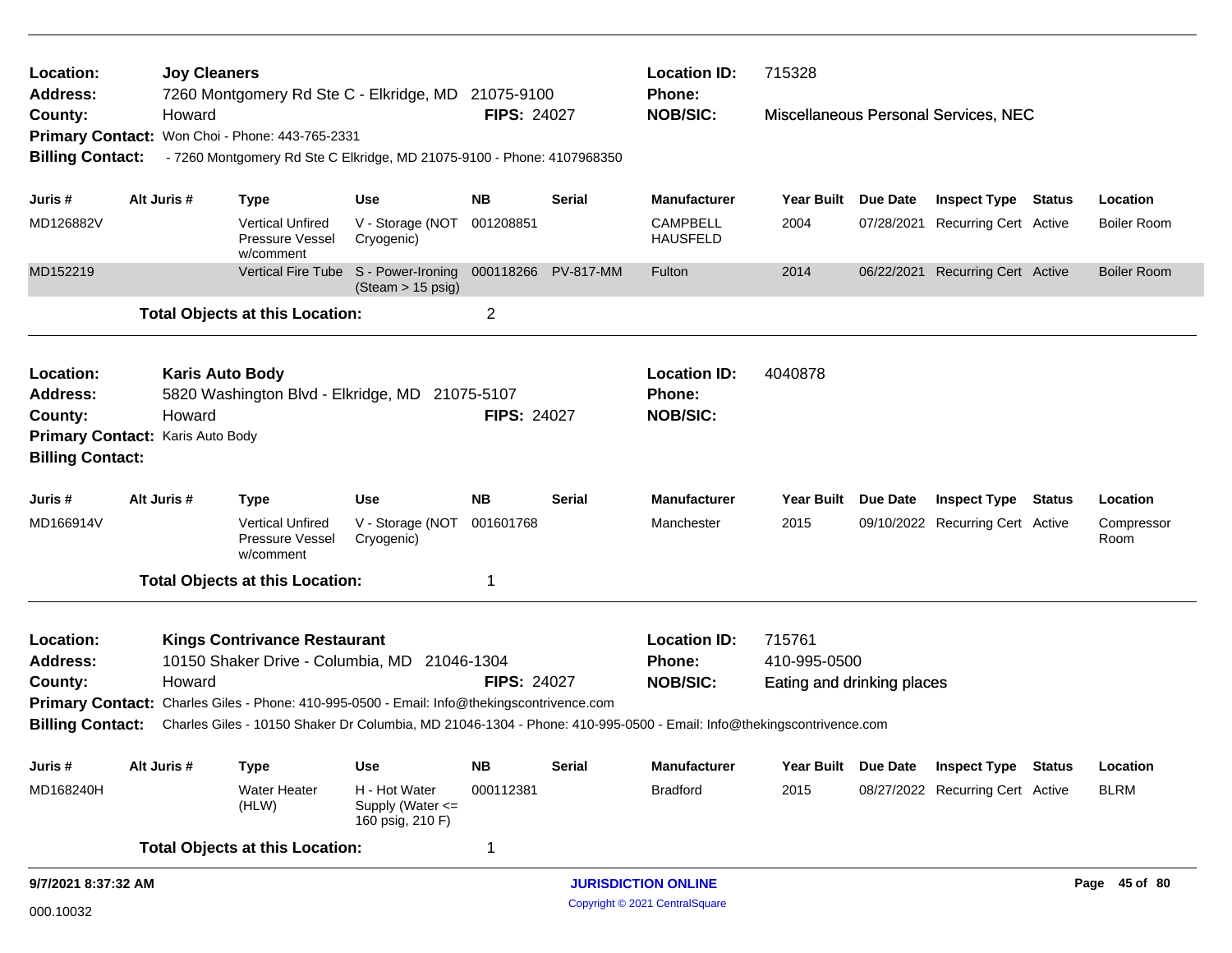| Location:<br><b>Address:</b> |        | L M T Auto Repair | 6440 A Dobbin Center Way - Columbia, MD 21045-4879                              |             |                    |               | <b>Location ID:</b><br><b>Phone:</b> | 715961                                 |            |                                     |             |
|------------------------------|--------|-------------------|---------------------------------------------------------------------------------|-------------|--------------------|---------------|--------------------------------------|----------------------------------------|------------|-------------------------------------|-------------|
| County:                      |        | Howard            |                                                                                 |             | <b>FIPS: 24027</b> |               | <b>NOB/SIC:</b>                      | <b>General Automotive Repair Shops</b> |            |                                     |             |
| <b>Primary Contact:</b>      |        |                   | Ron Winn - Phone: 4107303839                                                    |             |                    |               |                                      |                                        |            |                                     |             |
| <b>Billing Contact:</b>      |        |                   | Ron Winn - 6440 A Dobbin Center Way Columbia, MD 21045 - Phone: 4107303839      |             |                    |               |                                      |                                        |            |                                     |             |
| Juris #                      |        | Alt Juris #       | <b>Type</b>                                                                     | <b>Use</b>  | <b>NB</b>          | <b>Serial</b> | <b>Manufacturer</b>                  | Year Built Due Date                    |            | <b>Inspect Type Status</b>          | Location    |
| MD152053V                    |        |                   | Horizontal Unfired V - Storage (NOT<br>Pressure Vessel<br>w/comment             | Cryogenic)  | 000791882          |               | Manchester                           | 2007                                   | 07/24/2021 | <b>Recurring Cert Active</b>        | Repair Shop |
|                              |        |                   | <b>Total Objects at this Location:</b>                                          |             | 1                  |               |                                      |                                        |            |                                     |             |
| Location:                    |        | <b>LA Mart</b>    |                                                                                 |             |                    |               | <b>Location ID:</b>                  | 707615                                 |            |                                     |             |
| <b>Address:</b>              |        |                   | 5896 Robert Oliver PI - Columbia, MD 21045-3740                                 |             |                    |               | Phone:                               | 410-715-1260                           |            |                                     |             |
| County:                      |        | Howard            |                                                                                 |             | <b>FIPS: 24027</b> |               | <b>NOB/SIC:</b>                      |                                        |            | Groceries and Related Products, NEC |             |
| <b>Billing Contact:</b>      |        |                   | Primary Contact: James Chang - Phone: 410-646-1501 - Cell: 202-787-0000         |             |                    |               |                                      |                                        |            |                                     |             |
| Juris #                      |        | Alt Juris #       | <b>Type</b>                                                                     | <b>Use</b>  | <b>NB</b>          | <b>Serial</b> | <b>Manufacturer</b>                  | Year Built Due Date                    |            | <b>Inspect Type Status</b>          | Location    |
| MD132040V                    | Rack A |                   | Horizontal Unfired V - Storage<br>Pressure Vessel<br>w/comment                  | (Cryogenic) | 000055361          | 55361         | Standard                             | 2004                                   |            | 01/08/2023 Recurring Cert Active    | Motor Room  |
| MD132041V                    | Rack B |                   | Horizontal Unfired V - Storage<br><b>Pressure Vessel</b><br>w/comment           | (Cryogenic) | 000055818 55818    |               | Standard                             | 2004                                   |            | 01/08/2023 Recurring Cert Active    | Motor Room  |
|                              |        |                   | <b>Total Objects at this Location:</b>                                          |             | $\overline{c}$     |               |                                      |                                        |            |                                     |             |
| Location:<br><b>Address:</b> |        |                   | <b>Ladds Porting Service</b><br>7443 Washington Blvd - Elkridge, MD 21075-6354  |             |                    |               | <b>Location ID:</b><br>Phone:        | 715992<br>(410) 799-1763               |            |                                     |             |
| County:                      |        | Howard            |                                                                                 |             | <b>FIPS: 24027</b> |               | <b>NOB/SIC:</b>                      | <b>General Automotive Repair Shops</b> |            |                                     |             |
|                              |        |                   | Primary Contact: Ladds Porting Service - Phone: 410 799 1763                    |             |                    |               |                                      |                                        |            |                                     |             |
| <b>Billing Contact:</b>      |        |                   | Larry Ladd - 7443 Washington Blvd Elkridge, MD 21075-6354 - Phone: 410-799-1763 |             |                    |               |                                      |                                        |            |                                     |             |
| Juris #                      |        | Alt Juris #       | <b>Type</b>                                                                     | <b>Use</b>  | <b>NB</b>          | <b>Serial</b> | <b>Manufacturer</b>                  | Year Built Due Date                    |            | <b>Inspect Type Status</b>          | Location    |
| MD037260V                    |        |                   | Horizontal Unfired V - Storage (NOT<br>Pressure Vessel<br>w/comment             | Cryogenic)  | 000883309          |               | Kargard                              | 1977                                   |            | 06/30/2022 Recurring Cert Active    | Comp Room   |
|                              |        |                   |                                                                                 |             |                    |               |                                      |                                        |            |                                     |             |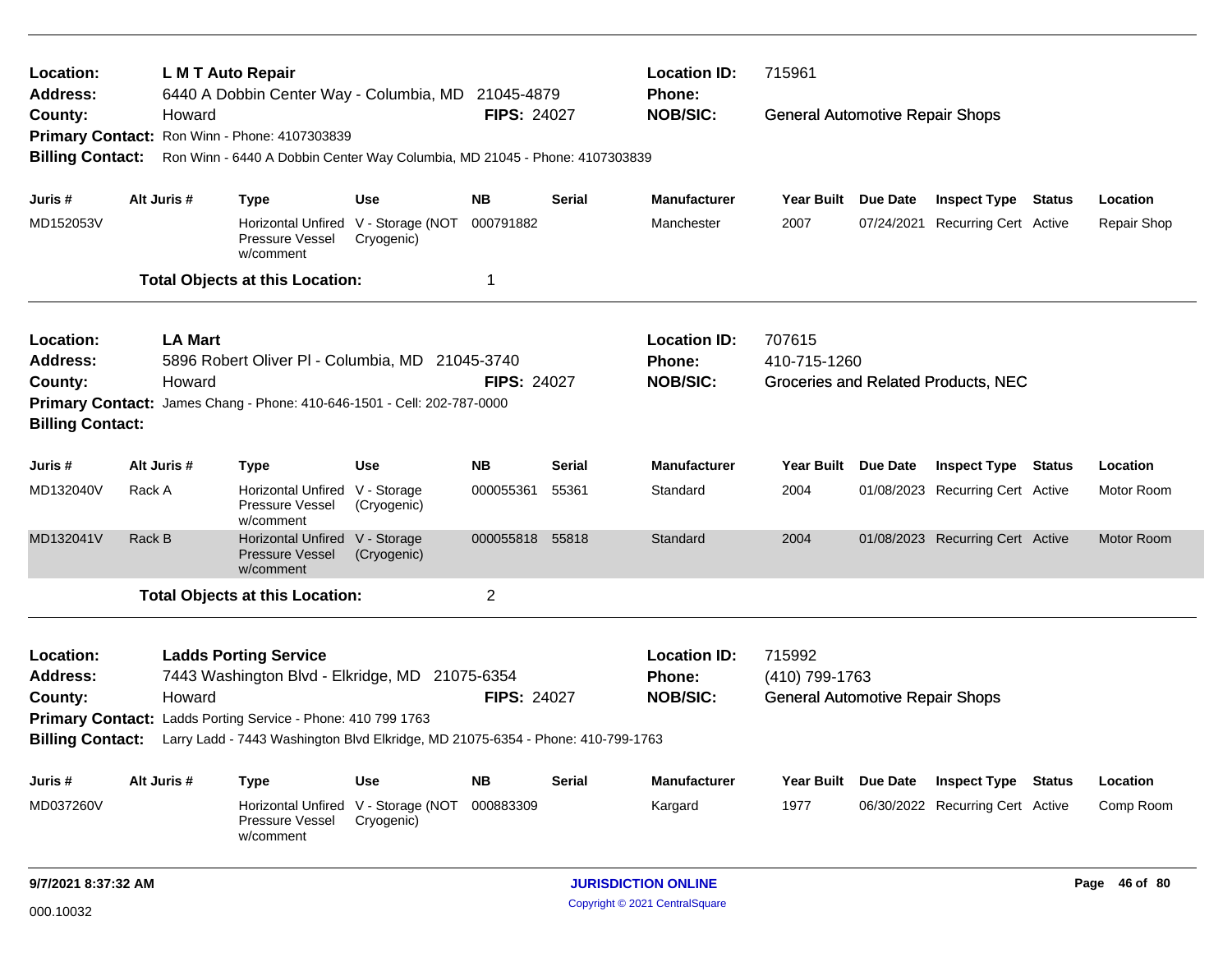| Juris #                 | Alt Juris #                                      | <b>Type</b>                                                                                                | <b>Use</b>                                            | <b>NB</b>          | <b>Serial</b> | <b>Manufacturer</b>                                                                                                     | Year Built                        | Due Date | <b>Inspect Type Status</b>                            | Location           |
|-------------------------|--------------------------------------------------|------------------------------------------------------------------------------------------------------------|-------------------------------------------------------|--------------------|---------------|-------------------------------------------------------------------------------------------------------------------------|-----------------------------------|----------|-------------------------------------------------------|--------------------|
| MD113283V               |                                                  | <b>Horizontal Unfired</b><br><b>Pressure Vessel</b><br>w/comment                                           | V - Storage (NOT<br>Cryogenic)                        | 000037461          |               | Curtis Manufacturing 1953<br>Co                                                                                         |                                   |          | 06/30/2022 Recurring Cert Active                      | Comp Room          |
|                         |                                                  | <b>Total Objects at this Location:</b>                                                                     |                                                       | $\overline{2}$     |               |                                                                                                                         |                                   |          |                                                       |                    |
| Location:               |                                                  | <b>LaQuinta Inn and Suites--2046</b>                                                                       |                                                       |                    |               | <b>Location ID:</b>                                                                                                     | 710320                            |          |                                                       |                    |
| <b>Address:</b>         |                                                  | 7300 Crestmount Rd - Jessup, MD 20794-9346                                                                 |                                                       |                    |               | Phone:                                                                                                                  |                                   |          |                                                       |                    |
| County:                 | Howard                                           |                                                                                                            |                                                       | <b>FIPS: 24027</b> |               | <b>NOB/SIC:</b>                                                                                                         |                                   |          | Organization Hotels and Lodging Houses, on Membership |                    |
|                         |                                                  | Primary Contact: Bridgette Sloan - Phone: 410-799-1500 - Cell: 443-458-8022 - Email: Iq2046gm@laquinta.com |                                                       |                    |               |                                                                                                                         | Basis                             |          |                                                       |                    |
| <b>Billing Contact:</b> |                                                  | Julia Johnson - 909 Hidden Rdg Ste 600 Irving, TX 75038-3822 - Phone: 214-492-6823                         |                                                       |                    |               |                                                                                                                         |                                   |          |                                                       |                    |
| Juris #                 | Alt Juris #                                      | <b>Type</b>                                                                                                | <b>Use</b>                                            | <b>NB</b>          | <b>Serial</b> | <b>Manufacturer</b>                                                                                                     | <b>Year Built</b>                 | Due Date | <b>Inspect Type Status</b>                            | Location           |
| MD130307H               |                                                  | <b>Water Heater</b><br>(HLW)                                                                               | H - Hot Water<br>Supply (Water <=<br>160 psig, 210 F) | 000119509          |               | A O Smith                                                                                                               | 2007                              |          | 05/19/2023 Recurring Cert Active                      | <b>MECH RM</b>     |
| MD139795H               |                                                  | <b>Water Heater</b><br>(HLW)                                                                               | H - Hot Water<br>Supply (Water <=<br>160 psig, 210 F) | 000134794          |               | A O Smith                                                                                                               | 2009                              |          | 05/19/2023 Recurring Cert Active                      | <b>BOILER ROOM</b> |
| MD146640H               |                                                  | Water Heater<br>(HLW)                                                                                      | H - Hot Water<br>Supply (Water <=<br>160 psig, 250 F) | 000149992          |               | A O Smith                                                                                                               | 2010                              |          | 05/19/2023 Recurring Cert Active                      | <b>BOILER ROOM</b> |
|                         |                                                  | <b>Total Objects at this Location:</b>                                                                     |                                                       | 3                  |               |                                                                                                                         |                                   |          |                                                       |                    |
| Location:               |                                                  | <b>LeeLynn Dining (Arc3)</b>                                                                               |                                                       |                    |               | <b>Location ID:</b>                                                                                                     | 3962336                           |          |                                                       |                    |
| <b>Address:</b>         |                                                  | 9495 Old Annapolis Rd - Ellicott City, MD 21042-6302                                                       |                                                       |                    |               | Phone:                                                                                                                  |                                   |          |                                                       |                    |
| County:                 | Howard<br>Primary Contact: LeeLynn Dining (Arc3) |                                                                                                            |                                                       | <b>FIPS: 24027</b> |               | <b>NOB/SIC:</b>                                                                                                         | <b>Eating and Drinking Places</b> |          |                                                       |                    |
| <b>Billing Contact:</b> |                                                  |                                                                                                            |                                                       |                    |               | Charlie Patterson - PO Box 26269 Richmond, VA 23260-6269 - Phone: 804-644-4521 - Email: charlie.patterson@arc3gases.com |                                   |          |                                                       |                    |
|                         |                                                  |                                                                                                            |                                                       |                    |               |                                                                                                                         |                                   |          |                                                       |                    |
| Juris #                 | Alt Juris #                                      | <b>Type</b>                                                                                                | <b>Use</b>                                            | <b>NB</b>          | <b>Serial</b> | <b>Manufacturer</b>                                                                                                     | Year Built Due Date               |          | <b>Inspect Type Status</b>                            | Location           |
| MD164628V               |                                                  | <b>Vertical Unfired</b><br>Pressure Vessel<br>w/comment                                                    | V - Storage<br>(Cryogenic)                            | 000018492          |               | Taylor                                                                                                                  | 1994                              |          | 06/06/2023 Recurring Cert Active                      | Outside            |
|                         |                                                  | <b>Total Objects at this Location:</b>                                                                     |                                                       | 1                  |               |                                                                                                                         |                                   |          |                                                       |                    |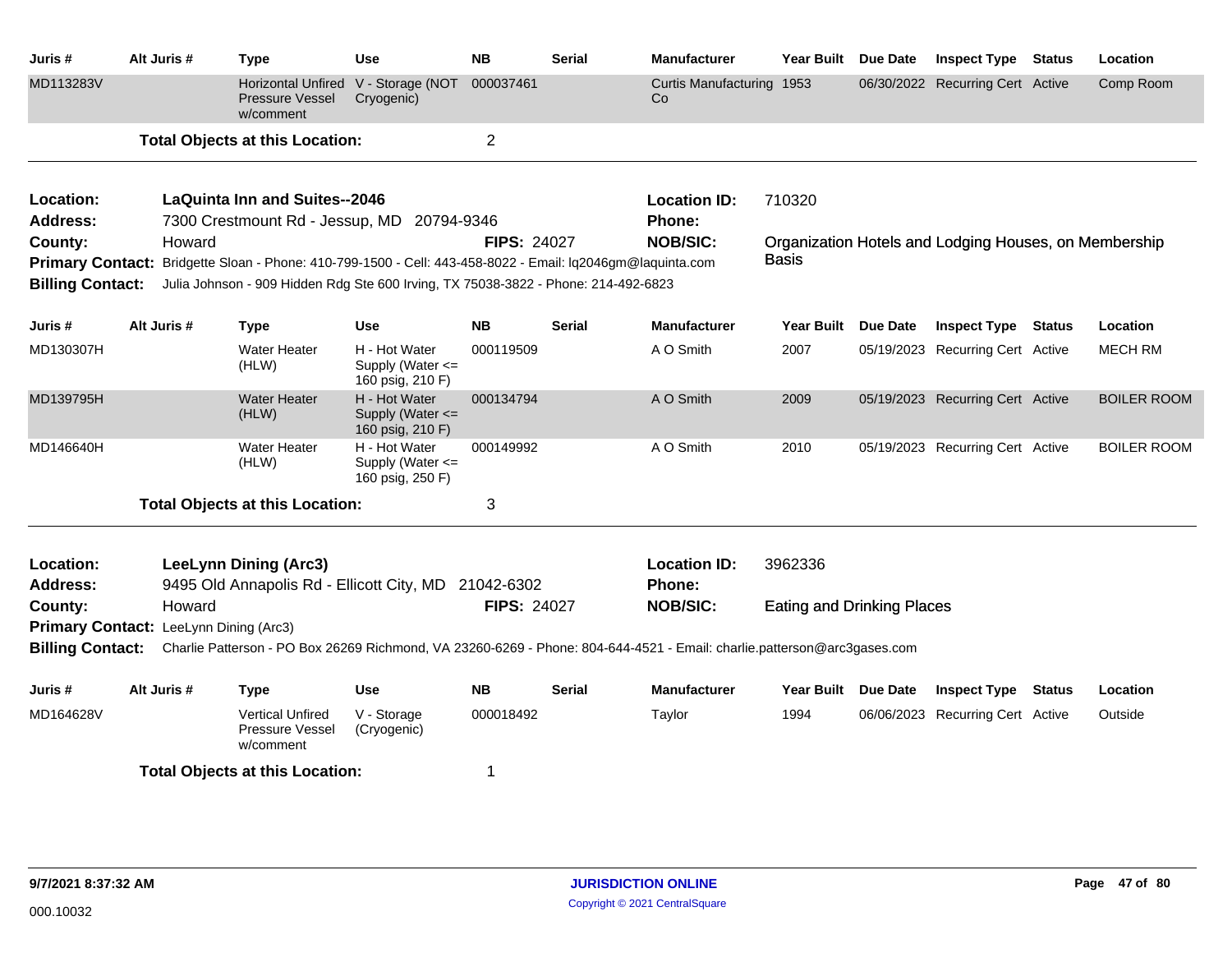| Location: | <b>LGIT - Howard County/5th District Volunteer Fire D</b> |                    | <b>Location ID:</b> | 710605                 |
|-----------|-----------------------------------------------------------|--------------------|---------------------|------------------------|
| Address:  | 5000 Signal Bell Ln - Clarksville, MD 21029-2605          |                    | Phone:              | 410-313-6390           |
| County:   | Howard                                                    | <b>FIPS: 24027</b> | NOB/SIC:            | <b>Fire Protection</b> |

Primary Contact: Amy Lanham - Phone: 410-313-6390 - Email: alanham@howardcountymd.gov

**Billing Contact:** Amy Lanham - 6751 Columbia Gateway Dr Ste 303 Columbia, MD 21046-3138 - Phone: 410-313-6390 - Email: alanham@howardcountymd.gov

| Juris #   | Alt Juris # | Type                                                           | <b>Use</b>                                                | <b>NB</b> | <b>Serial</b> | <b>Manufacturer</b> | <b>Year Built</b> | <b>Due Date</b> | <b>Inspect Type</b>              | Status | Location            |
|-----------|-------------|----------------------------------------------------------------|-----------------------------------------------------------|-----------|---------------|---------------------|-------------------|-----------------|----------------------------------|--------|---------------------|
| MD102258H |             | Water Heater<br>(HLW)                                          | H - Hot Water<br>Supply (Water $\leq$<br>160 psig, 210 F) | 000070309 |               | A O Smith           | 1997              |                 | 07/14/2023 Recurring Cert Active |        | <b>BOILER ROOM</b>  |
| MD102259H |             | Cast Iron                                                      | H - Hot Water<br>Heat (Water $\leq$<br>160 psig, 250 F)   | <b>CI</b> |               | Weil-McLain         | 1997              |                 | 07/14/2023 Recurring Cert Active |        | <b>BOILER ROOM</b>  |
| MD118352V |             | Vertical Unfired<br><b>Pressure Vessel</b><br>w/comment        | V - Storage (NOT<br>Cryogenic)                            | 001100708 |               | <b>PST</b>          | 1998              |                 | 07/14/2023 Recurring Cert Active |        | <b>CASCADE RM</b>   |
| MD118353V |             | <b>Vertical Unfired</b><br><b>Pressure Vessel</b><br>w/comment | V - Storage (NOT<br>Cryogenic)                            | 000099621 |               | <b>PST</b>          | 1998              |                 | 07/14/2023 Recurring Cert Active |        | <b>CASCADE RM</b>   |
| MD123837V |             | <b>Vertical Unfired</b><br><b>Pressure Vessel</b><br>w/comment | V - Storage (NOT<br>Cryogenic)                            | 000388290 |               | Manchester          | 2004              |                 | 07/14/2023 Recurring Cert Active |        | Maintenance<br>Area |
|           |             | Total Objects at this Location:                                |                                                           | 5         |               |                     |                   |                 |                                  |        |                     |

| Location:       | <b>LGIT - Howard County/Family Market/LR Coin Laundry</b>                                    |                    | <b>Location ID:</b> | 1970119               |
|-----------------|----------------------------------------------------------------------------------------------|--------------------|---------------------|-----------------------|
| <b>Address:</b> | 8775 Cloudleap Ct - Columbia, MD 21045-3044                                                  |                    | <b>Phone:</b>       |                       |
| County:         | Howard                                                                                       | <b>FIPS: 24027</b> | NOB/SIC:            | <b>Grocery Stores</b> |
|                 | <b>Primary Contact:</b> Amy Lanham - Phone: 410-313-6390 - Email: alanham@howardcountymd.gov |                    |                     |                       |

**Billing Contact:** Amy Lanham - 6751 Columbia Gateway Dr Ste 303 Columbia, MD 21046-3138 - Phone: 410-313-6390 - Email: alanham@howardcountymd.gov

| Juris #   | Alt Juris # | Type                                   | Use                                                     | <b>NB</b> | <b>Serial</b> | <b>Manufacturer</b> | Year Built | <b>Due Date</b> | <b>Inspect Type</b>              | Status | Location    |
|-----------|-------------|----------------------------------------|---------------------------------------------------------|-----------|---------------|---------------------|------------|-----------------|----------------------------------|--------|-------------|
| MD168259H |             | Water Heater<br>(HLW)                  | H - Hot Water<br>Heat (Water $\leq$<br>160 psig, 250 F) | 000078269 |               | State               | 2003       |                 | 06/15/2022 Recurring Cert Active |        | <b>BLRM</b> |
|           |             | <b>Total Objects at this Location:</b> |                                                         |           |               |                     |            |                 |                                  |        |             |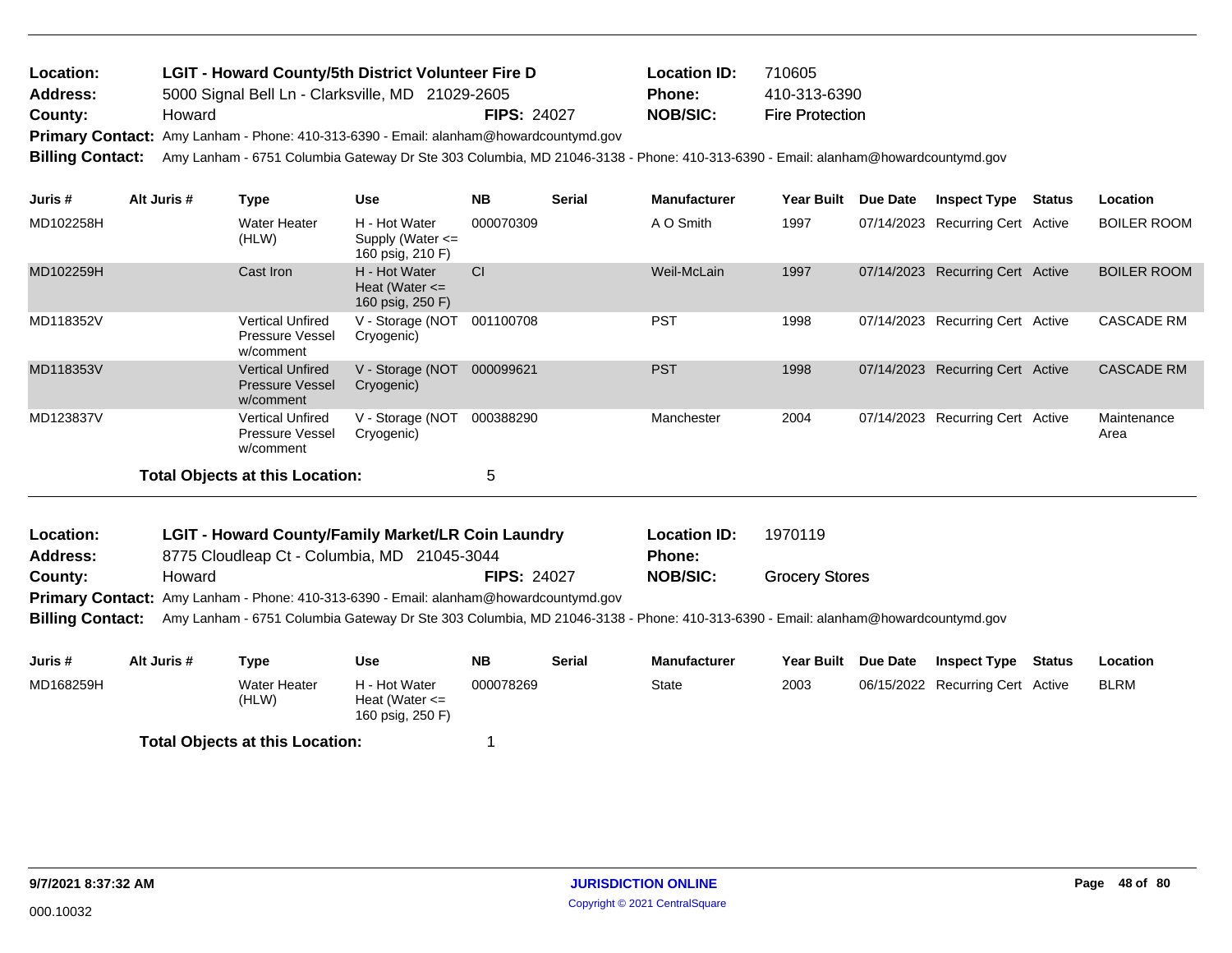| Location:<br><b>Address:</b><br>County:<br><b>Billing Contact:</b>                                         |             | Howard | <b>LGIT - Howard County/Gary J. Arthur Community Ctr</b><br>2400 Route 97 - Cooksville, MD 21723-9308<br>Primary Contact: Amy Lanham - Phone: 410-313-6390 - Email: alanham@howardcountymd.gov |                                                       | <b>FIPS: 24027</b> |               | <b>Location ID:</b><br><b>Phone:</b><br><b>NOB/SIC:</b>                                                                                                                            | 1994549<br>410-313-4840<br>Individual and Family Social Services<br>Amy Lanham - 6751 Columbia Gateway Dr Ste 303 Columbia, MD 21046-3138 - Phone: 410-313-6390 - Email: alanham@howardcountymd.gov |          |                                         |        |               |
|------------------------------------------------------------------------------------------------------------|-------------|--------|------------------------------------------------------------------------------------------------------------------------------------------------------------------------------------------------|-------------------------------------------------------|--------------------|---------------|------------------------------------------------------------------------------------------------------------------------------------------------------------------------------------|-----------------------------------------------------------------------------------------------------------------------------------------------------------------------------------------------------|----------|-----------------------------------------|--------|---------------|
| Juris #                                                                                                    | Alt Juris # |        | <b>Type</b>                                                                                                                                                                                    | <b>Use</b>                                            | NB.                | <b>Serial</b> | <b>Manufacturer</b>                                                                                                                                                                | Year Built Due Date                                                                                                                                                                                 |          | <b>Inspect Type Status</b>              |        | Location      |
| MD170491H                                                                                                  |             |        | <b>Water Heater</b><br>(HLW)                                                                                                                                                                   | H - Hot Water<br>Supply (Water <=<br>160 psig, 210 F) | 000252785          |               | A O Smith                                                                                                                                                                          | 2019                                                                                                                                                                                                |          | 11/30/2022 Recurring Cert Active        |        | MEZZANINE     |
|                                                                                                            |             |        | <b>Total Objects at this Location:</b>                                                                                                                                                         |                                                       | -1                 |               |                                                                                                                                                                                    |                                                                                                                                                                                                     |          |                                         |        |               |
| Location:<br><b>Address:</b><br>County:<br>Primary Contact: Libs Raw Bar (Arc3)<br><b>Billing Contact:</b> |             | Howard | Libs Raw Bar (Arc3)<br>8191 Maple Lawn Blvd - Fulton, MD 20759-2534                                                                                                                            |                                                       | <b>FIPS: 24027</b> |               | <b>Location ID:</b><br><b>Phone:</b><br><b>NOB/SIC:</b><br>Charlie Patterson - PO Box 26269 Richmond, VA 23260-6269 - Phone: 804-644-4521 - Email: charlie.patterson@arc3gases.com | 3992528                                                                                                                                                                                             |          |                                         |        |               |
| Juris #                                                                                                    | Alt Juris # |        | <b>Type</b>                                                                                                                                                                                    | <b>Use</b>                                            | <b>NB</b>          | <b>Serial</b> | <b>Manufacturer</b>                                                                                                                                                                | Year Built                                                                                                                                                                                          | Due Date | <b>Inspect Type</b>                     | Status | Location      |
| MD165770V                                                                                                  |             |        | <b>Vertical Unfired</b><br>Pressure Vessel<br>w/comment                                                                                                                                        | V - Storage<br>(Cryogenic)                            | 000151202          |               | <b>CHART</b>                                                                                                                                                                       | 2003                                                                                                                                                                                                |          | 11/19/2021 Recurring Cert Active        |        | Kitchen       |
|                                                                                                            |             |        | <b>Total Objects at this Location:</b>                                                                                                                                                         |                                                       | 1                  |               |                                                                                                                                                                                    |                                                                                                                                                                                                     |          |                                         |        |               |
| Location:<br><b>Address:</b><br>County:<br><b>Billing Contact:</b>                                         |             | Howard | <b>Life Star Response</b><br>10840 Guilford Rd Ste 412 - Annapolis Junction, MD 20701-1110<br>Primary Contact: Michael Parker - Phone: 410-290-8000                                            |                                                       | <b>FIPS: 24027</b> |               | <b>Location ID:</b><br><b>Phone:</b><br><b>NOB/SIC:</b><br>Michael Parker - 10840 Guilford Rd Ste 404 Annapolis Junction, MD 20701-1110 - Phone: 410-290-8000                      | 710591<br>301-604-0100 x219                                                                                                                                                                         |          | Miscellaneous manufacturing industries  |        |               |
| Juris #                                                                                                    | Alt Juris # |        | <b>Type</b>                                                                                                                                                                                    | <b>Use</b>                                            | NB.                | Serial        | <b>Manufacturer</b>                                                                                                                                                                |                                                                                                                                                                                                     |          | Year Built Due Date Inspect Type Status |        | Location      |
| MD163885V                                                                                                  |             |        | Vertical Unfired<br>Pressure Vessel<br>w/comment                                                                                                                                               | V - Storage (NOT 000500761 557250<br>Cryogenic)       |                    |               | Morganton                                                                                                                                                                          | 2015                                                                                                                                                                                                |          | 06/13/2023 Recurring Cert Active        |        | Shop          |
| MD163886V                                                                                                  |             |        | <b>Vertical Unfired</b><br><b>Pressure Vessel</b><br>w/comment                                                                                                                                 | V - Storage (NOT 000356009<br>Cryogenic)              |                    |               | Manchester                                                                                                                                                                         | 2004                                                                                                                                                                                                |          | 06/13/2023 Recurring Cert Active        |        | Shop          |
| 9/7/2021 8:37:32 AM                                                                                        |             |        |                                                                                                                                                                                                |                                                       |                    |               | <b>JURISDICTION ONLINE</b>                                                                                                                                                         |                                                                                                                                                                                                     |          |                                         |        | Page 49 of 80 |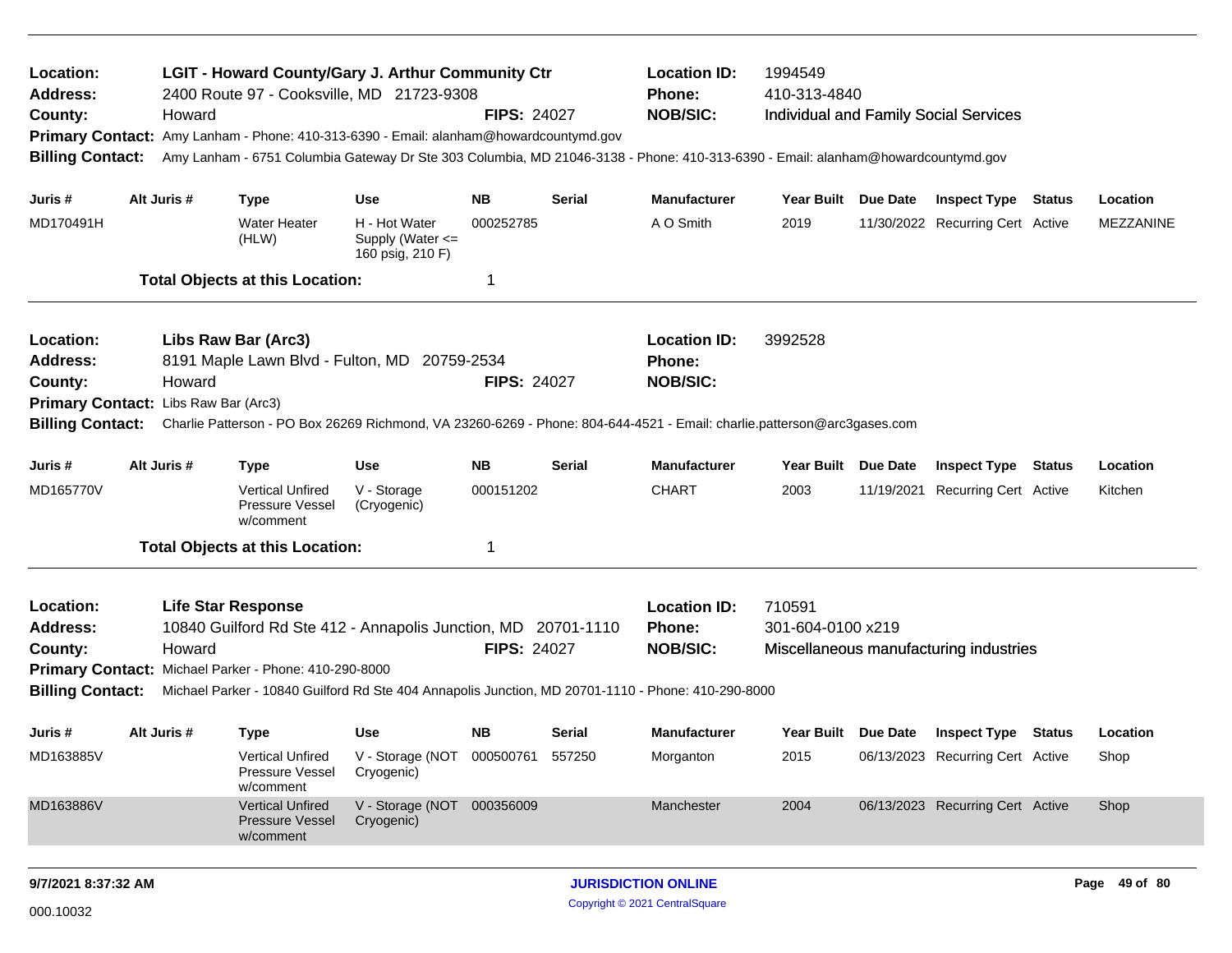| Location:<br><b>Address:</b><br>County:<br><b>Billing Contact:</b>        | Howard      | <b>Lincoln College of Technology</b><br>Primary Contact: Glenn Grimm - Phone: 410-290-7100                                                                                          | 9325 Snowden River Parkway - Columbia, MD 21046-1951<br><b>FIPS: 24027</b><br>William R. Moore - 9325 Snowden River Pkwy Columbia, MD 21046-1951 - Phone: 410-290-7100 - Email: wmoore@lincolntech.com<br><b>Use</b><br><b>NB</b><br><b>Serial</b> |                    |               | <b>Location ID:</b><br>Phone:<br><b>NOB/SIC:</b>                                                                                                                                                                                                                                                                                     | 716658<br>(410) 290-7100                          | Colleges, Universities, and Professional Schools  |                                 |
|---------------------------------------------------------------------------|-------------|-------------------------------------------------------------------------------------------------------------------------------------------------------------------------------------|----------------------------------------------------------------------------------------------------------------------------------------------------------------------------------------------------------------------------------------------------|--------------------|---------------|--------------------------------------------------------------------------------------------------------------------------------------------------------------------------------------------------------------------------------------------------------------------------------------------------------------------------------------|---------------------------------------------------|---------------------------------------------------|---------------------------------|
| Juris #                                                                   | Alt Juris # | Type                                                                                                                                                                                |                                                                                                                                                                                                                                                    |                    |               | <b>Manufacturer</b>                                                                                                                                                                                                                                                                                                                  | Year Built Due Date                               | <b>Inspect Type Status</b>                        | Location                        |
| MD131125V                                                                 |             | Pressure Vessel<br>w/comment                                                                                                                                                        | Horizontal Unfired V - Storage (NOT 000680052 22348296<br>Cryogenic)                                                                                                                                                                               |                    |               | Manchester                                                                                                                                                                                                                                                                                                                           | 2006                                              | 02/06/2023 Recurring Cert Active                  | 2nd Floor<br>Compressor<br>Room |
| MD145618V                                                                 |             | <b>Vertical Unfired</b><br><b>Pressure Vessel</b><br>w/comment                                                                                                                      | V - Storage (NOT 000223397<br>Cryogenic)                                                                                                                                                                                                           |                    |               | Manchester                                                                                                                                                                                                                                                                                                                           | 2003                                              | 02/06/2023 Recurring Cert Active                  | AUDI shop                       |
|                                                                           |             | <b>Total Objects at this Location:</b>                                                                                                                                              |                                                                                                                                                                                                                                                    | $\overline{2}$     |               |                                                                                                                                                                                                                                                                                                                                      |                                                   |                                                   |                                 |
| <b>Location:</b><br><b>Address:</b><br>County:<br><b>Billing Contact:</b> | Howard      | Lorien Columbia (Robert's)<br>6334 Cedar Ln - Columbia, MD 21044-3898                                                                                                               |                                                                                                                                                                                                                                                    | <b>FIPS: 24027</b> |               | <b>Location ID:</b><br>Phone:<br><b>NOB/SIC:</b><br>Primary Contact: Roberts Oxygen Company (MD) - Phone: 240-493-8405 - Cell: 301-252-0742 - Email: DFranovich@RobertsOxygen.com<br>Bulk Tank Service Dept. - PO Box 5507 Rockville, MD 20855-0507 - Phone: 240-493-8405 - Cell: 301-252-0742 - Email: DFranovich@RobertsOxygen.com | 3538248<br><b>Skilled Nursing Care Facilities</b> |                                                   |                                 |
| Juris #                                                                   | Alt Juris # | Type                                                                                                                                                                                | Use                                                                                                                                                                                                                                                | <b>NB</b>          | <b>Serial</b> | <b>Manufacturer</b>                                                                                                                                                                                                                                                                                                                  | Year Built Due Date                               | <b>Inspect Type Status</b>                        | Location                        |
| MD149600V                                                                 |             | <b>Vertical Unfired</b><br>Pressure Vessel<br>w/comment                                                                                                                             | V - Storage (NOT<br>Cryogenic)                                                                                                                                                                                                                     | 000092088          |               | Taylor                                                                                                                                                                                                                                                                                                                               | 2010                                              | 06/13/2022 Recurring Cert Active                  | Outside/Cage                    |
|                                                                           |             | <b>Total Objects at this Location:</b>                                                                                                                                              |                                                                                                                                                                                                                                                    | 1                  |               |                                                                                                                                                                                                                                                                                                                                      |                                                   |                                                   |                                 |
| <b>Location:</b><br><b>Address:</b><br>County:<br><b>Billing Contact:</b> | Howard      | Mabey Bridge and Shore, Inc.<br>6770 Dorsey Rd - Elkridge, MD 21075-6205<br>Primary Contact: Gabriele Jarvis - Phone: 410-379-5317 - Cell: 443-790-2338 - Email: g.jarvis@mabey.com |                                                                                                                                                                                                                                                    | <b>FIPS: 24027</b> |               | <b>Location ID:</b><br>Phone:<br><b>NOB/SIC:</b><br>Gabriele Jarvis - 6770 Dorsey Rd Elkridge, MD 21075-6205 - Phone: 410-379-5317 - Cell: 443-790-2338 - Email: g.jarvis@mabey.com                                                                                                                                                  | 2382790<br>410-379-2800                           | Bridge, Tunnel, and Elevated Highway Construction |                                 |
| Juris #                                                                   | Alt Juris # | Type                                                                                                                                                                                | Use                                                                                                                                                                                                                                                | <b>NB</b>          | <b>Serial</b> | <b>Manufacturer</b>                                                                                                                                                                                                                                                                                                                  | Year Built Due Date                               | <b>Inspect Type Status</b>                        | Location                        |
| MD132874V                                                                 |             | <b>Vertical Unfired</b><br>Pressure Vessel                                                                                                                                          | V - Storage (NOT 000800966<br>Cryogenic)                                                                                                                                                                                                           |                    |               | Manchester                                                                                                                                                                                                                                                                                                                           | 2007                                              | 03/31/2021 Recurring Cert Active                  | <b>Weld Shop</b>                |
| 9/7/2021 8:37:32 AM                                                       |             |                                                                                                                                                                                     |                                                                                                                                                                                                                                                    |                    |               | <b>JURISDICTION ONLINE</b>                                                                                                                                                                                                                                                                                                           |                                                   |                                                   | Page 50 of 80                   |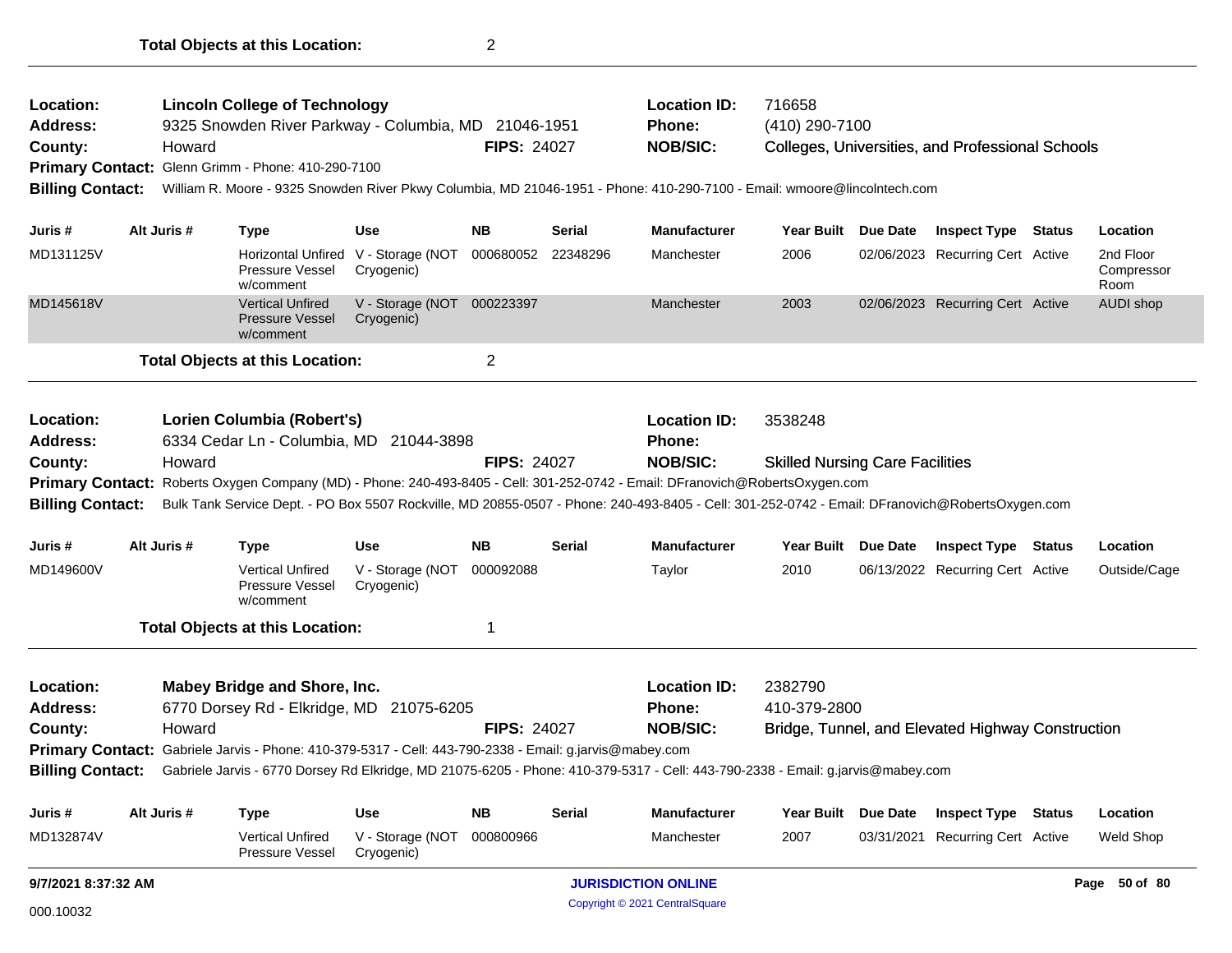| Juris #                                                            | Alt Juris #                                         | <b>Type</b><br>w/comment                                                                                                                                              | <b>Use</b>                                        | <b>NB</b>              | <b>Serial</b> | <b>Manufacturer</b>                                                                                                                                                                | <b>Year Built</b>         | <b>Due Date</b>               | <b>Inspect Type</b>                                 | <b>Status</b> | Location            |
|--------------------------------------------------------------------|-----------------------------------------------------|-----------------------------------------------------------------------------------------------------------------------------------------------------------------------|---------------------------------------------------|------------------------|---------------|------------------------------------------------------------------------------------------------------------------------------------------------------------------------------------|---------------------------|-------------------------------|-----------------------------------------------------|---------------|---------------------|
| MD146091V                                                          |                                                     | <b>Vertical Unfired</b><br><b>Pressure Vessel</b><br>w/comment                                                                                                        | V - Storage (NOT<br>Cryogenic)                    | 000810857              |               | Melben                                                                                                                                                                             | 1999                      | 03/31/2021                    | <b>Recurring Cert Active</b>                        |               | E+V Shop            |
| MD151357V                                                          |                                                     | Pressure Vessel<br>w/comment                                                                                                                                          | Horizontal Unfired V - Storage (NOT<br>Cryogenic) | 000402177              |               | Morganton                                                                                                                                                                          | 2014                      |                               | 03/31/2021 Recurring Cert Active                    |               | Weld Shop           |
|                                                                    |                                                     | <b>Total Objects at this Location:</b>                                                                                                                                |                                                   | 3                      |               |                                                                                                                                                                                    |                           |                               |                                                     |               |                     |
| Location:<br><b>Address:</b><br>County:<br><b>Billing Contact:</b> | Howard<br>Primary Contact: Maple Lawn Market (Arc3) | <b>Maple Lawn Market (Arc3)</b><br>8181 Maple Lawn Blvd - Fulton, MD 20759-2501                                                                                       |                                                   | <b>FIPS: 24027</b>     |               | <b>Location ID:</b><br><b>Phone:</b><br><b>NOB/SIC:</b><br>Charlie Patterson - PO Box 26269 Richmond, VA 23260-6269 - Phone: 804-644-4521 - Email: charlie.patterson@arc3gases.com | 3992529                   |                               |                                                     |               |                     |
|                                                                    |                                                     |                                                                                                                                                                       |                                                   |                        |               |                                                                                                                                                                                    |                           |                               |                                                     |               |                     |
| Juris #<br>MD165727V                                               | Alt Juris #                                         | <b>Type</b><br><b>Vertical Unfired</b><br>Pressure Vessel<br>w/comment                                                                                                | <b>Use</b><br>V - Storage<br>(Cryogenic)          | <b>NB</b><br>000133692 | <b>Serial</b> | <b>Manufacturer</b><br><b>CHART</b>                                                                                                                                                | <b>Year Built</b><br>2001 | <b>Due Date</b><br>11/19/2021 | <b>Inspect Type</b><br><b>Recurring Cert Active</b> | <b>Status</b> | Location<br>Outside |
|                                                                    |                                                     | <b>Total Objects at this Location:</b>                                                                                                                                |                                                   | 1                      |               |                                                                                                                                                                                    |                           |                               |                                                     |               |                     |
| Location:<br><b>Address:</b><br>County:<br><b>Billing Contact:</b> | Howard                                              | <b>Mark Reese Engine (Model)</b><br>7159 Pindell School Rd - Fulton, MD 20759-9715<br>Primary Contact: Mark Reese - Phone: 301-604-6242 - Email: reesejm1@verizon.net |                                                   | <b>FIPS: 24027</b>     |               | <b>Location ID:</b><br><b>Phone:</b><br><b>NOB/SIC:</b><br>Mark Reese - 7159 Pindell School Rd Fulton, MD 20759-9715 - Phone: 301-604-6242 - Email: reesejm1@verizon.net           | 786556<br>703-402-7813    |                               | Membership Sports and Recreation Clubs              |               |                     |
| Juris #                                                            | Alt Juris #                                         | <b>Type</b>                                                                                                                                                           | <b>Use</b>                                        | <b>NB</b>              | <b>Serial</b> | <b>Manufacturer</b>                                                                                                                                                                | <b>Year Built</b>         | <b>Due Date</b>               | <b>Inspect Type</b>                                 | <b>Status</b> | Location            |
| MD017651                                                           |                                                     | <b>Horizontal Fire</b><br>Tube                                                                                                                                        | M - Model<br>w/comment                            | Model                  | 6918          | <b>Little Engines</b>                                                                                                                                                              | 1974                      |                               | 04/09/2022 Recurring Cert Active                    |               | Portable            |
|                                                                    |                                                     | <b>Total Objects at this Location:</b>                                                                                                                                |                                                   | 1                      |               |                                                                                                                                                                                    |                           |                               |                                                     |               |                     |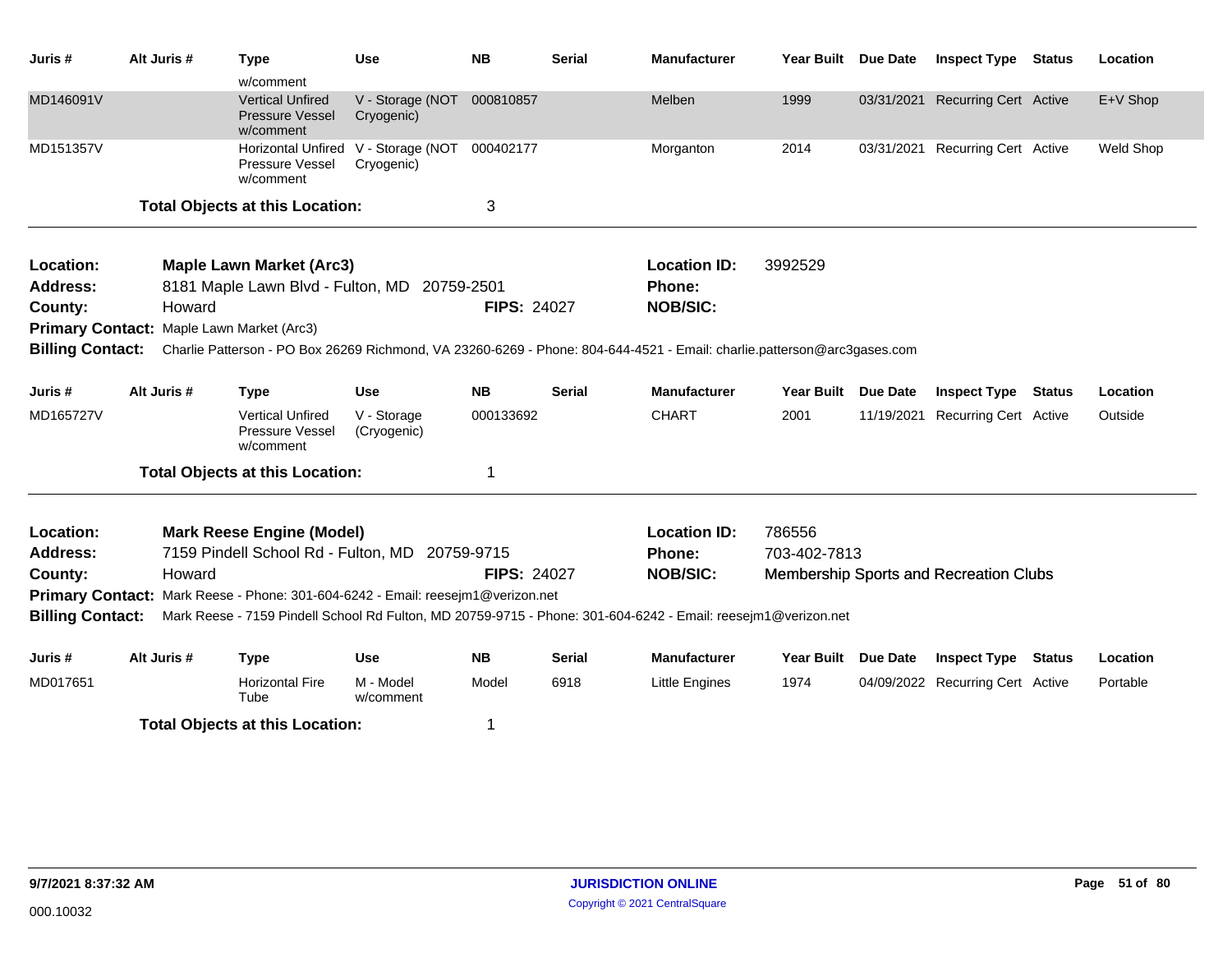| Location:<br>Address:<br>County:<br><b>Billing Contact:</b>                                   | Howard      | <b>Mark Reese Engine (Model)</b><br>7159 Pindell School Rd - Fulton, MD 20759-9715<br>Primary Contact: Mark Reese - Phone: 301-604-6242 - Email: reesejm1@verizon.net                                  |                                                         | <b>FIPS: 24027</b>                  |                   | <b>Location ID:</b><br>Phone:<br><b>NOB/SIC:</b><br>Mark Reese - 7159 Pindell School Rd Fulton, MD 20759-9715 - Phone: 301-604-6242 - Email: reesejm1@verizon.net               | 3686451                                                  |          | <b>Membership Sports and Recreation Clubs</b>                  |                                     |
|-----------------------------------------------------------------------------------------------|-------------|--------------------------------------------------------------------------------------------------------------------------------------------------------------------------------------------------------|---------------------------------------------------------|-------------------------------------|-------------------|---------------------------------------------------------------------------------------------------------------------------------------------------------------------------------|----------------------------------------------------------|----------|----------------------------------------------------------------|-------------------------------------|
| Juris #<br>MD152705                                                                           | Alt Juris # | <b>Type</b><br><b>Horizontal Fire</b><br>Tube<br><b>Total Objects at this Location:</b>                                                                                                                | <b>Use</b><br>M - Model<br>w/comment                    | <b>NB</b><br>Model<br>-1            | Serial            | <b>Manufacturer</b><br><b>Little Engines</b>                                                                                                                                    | Year Built Due Date<br>1965                              |          | <b>Inspect Type Status</b><br>04/08/2022 Recurring Cert Active | Location<br>Portable                |
| Location:<br><b>Address:</b><br>County:<br><b>Primary Contact:</b><br><b>Billing Contact:</b> | Howard      | <b>Maryland Mobile Trailer</b><br>6735 Dorsey Rd - Elkridge, MD 21075-6206<br>Joan Gillin - Phone: 410-761-4884<br>Joan Gillin - 6735 Dorsey Rd Elkridge, MD 21075-6206 - Phone: 410-761-4884          |                                                         | <b>FIPS: 24027</b>                  |                   | <b>Location ID:</b><br>Phone:<br><b>NOB/SIC:</b>                                                                                                                                | 2226638<br>410-761-4884<br>Manufacturing Industries, NEC |          |                                                                |                                     |
| Juris #<br>MD170508V                                                                          | Alt Juris # | <b>Type</b><br><b>Vertical Unfired</b><br>Pressure Vessel<br>w/comment<br><b>Total Objects at this Location:</b>                                                                                       | <b>Use</b><br>V - Storage (NOT<br>Cryogenic)            | <b>NB</b><br>002139865<br>-1        | Serial            | <b>Manufacturer</b><br>Manchester                                                                                                                                               | Year Built Due Date<br>2019                              |          | <b>Inspect Type Status</b><br>04/09/2023 Recurring Cert Active | Location<br><b>COMP SHED</b>        |
| Location:<br><b>Address:</b><br>County:<br><b>Billing Contact:</b>                            | Howard      | <b>Maryland Surgeons Center of Columbia</b><br>11055 Little Patuxent Pkwy - Columbia, MD 21044-2896<br>Primary Contact: Michele Knighton - Phone: 410 730 9775 - Email: michele.knighton@ascension.org |                                                         | <b>FIPS: 24027</b>                  |                   | <b>Location ID:</b><br>Phone:<br><b>NOB/SIC:</b><br>Nancy Staten - 11055 Little Patuxent Pkwy Columbia, MD 21044-2896 - Phone: 410 730 9775 - Email: nancy.staten@ascension.org | 3464584<br>410-730-9775                                  |          | <b>General Medical and Surgical Hospitals</b>                  |                                     |
| Juris #<br>MD163932V                                                                          | Alt Juris # | <b>Type</b><br>Autoclave                                                                                                                                                                               | Use<br>V - Process-<br>Sterilizing                      | NΒ<br>000021251                     | Serial<br>0219147 | <b>Manufacturer</b><br><b>Steris Corp</b>                                                                                                                                       | Year Built<br>2019                                       | Due Date | <b>Inspect Type Status</b><br>05/02/2021 Recurring Cert Active | Location<br><b>Sterilizing Room</b> |
| MD163933                                                                                      |             | Electric (NOT<br>HLW)<br><b>Total Objects at this Location:</b>                                                                                                                                        | S - Power-<br><b>Sterilizing (Steam</b><br>$> 15$ psig) | 000020791 1218107<br>$\overline{c}$ |                   | <b>Steris Corp</b>                                                                                                                                                              | 2018                                                     |          | 05/02/2022 Recurring Cert Active                               | <b>Sterilizing Room</b>             |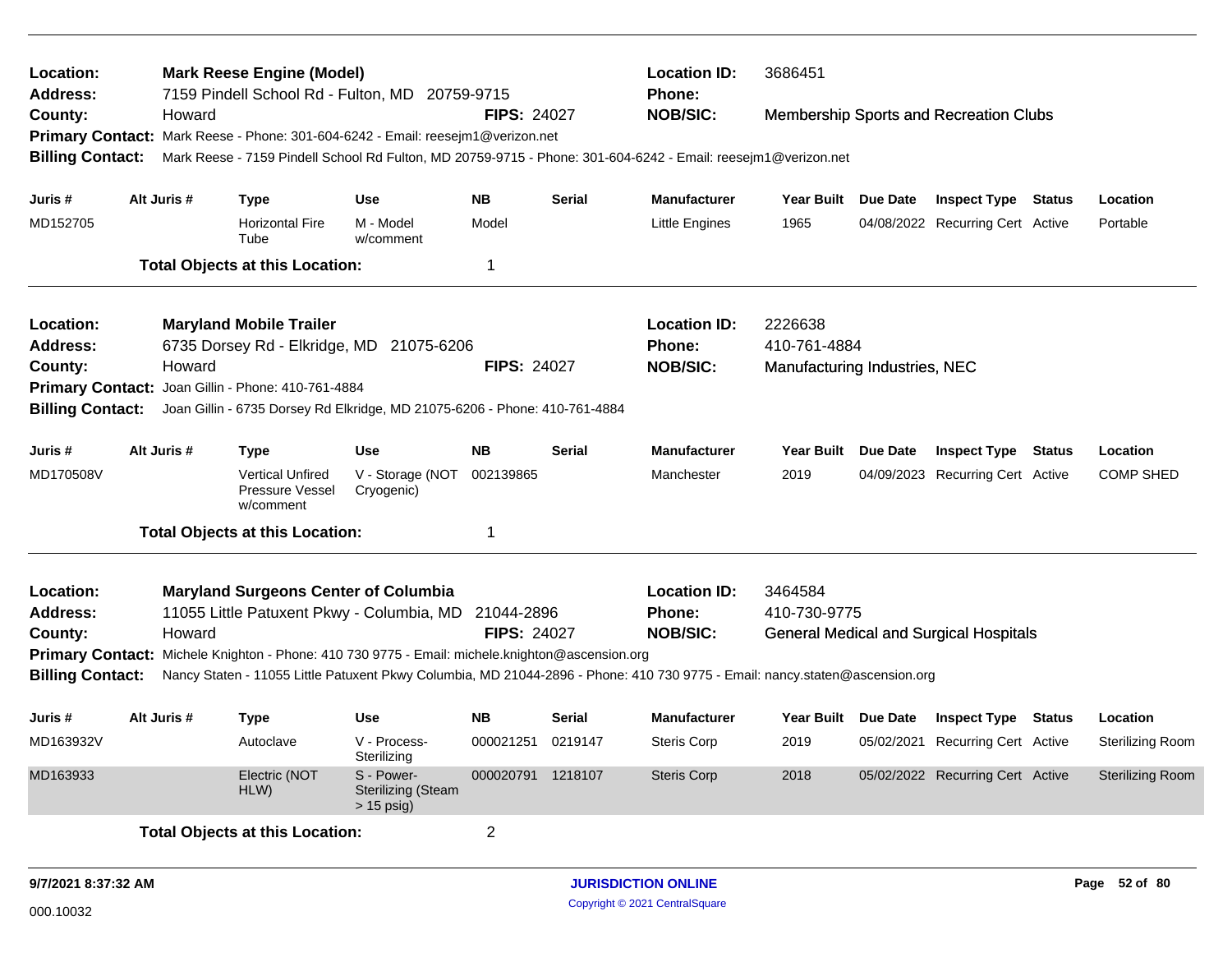| Location:<br><b>Address:</b><br>County:<br><b>Billing Contact:</b> |             | Howard | <b>Mayer Brothers Inc</b><br>6264 Race Rd - Elkridge, MD 21075-5125<br>Primary Contact: Mayer Brothers Inc - Phone: 4107961434 | - 6264 Race Rd Elkridge, MD 21075-5125 - Phone: 4107961434  | <b>FIPS: 24027</b> |               | <b>Location ID:</b><br><b>Phone:</b><br><b>NOB/SIC:</b>                                                                                                                                                                                                                      | 718012<br><b>Flat Glass</b>            |                 |                                  |                    |
|--------------------------------------------------------------------|-------------|--------|--------------------------------------------------------------------------------------------------------------------------------|-------------------------------------------------------------|--------------------|---------------|------------------------------------------------------------------------------------------------------------------------------------------------------------------------------------------------------------------------------------------------------------------------------|----------------------------------------|-----------------|----------------------------------|--------------------|
| Juris #                                                            | Alt Juris # |        | <b>Type</b>                                                                                                                    | <b>Use</b>                                                  | <b>NB</b>          | <b>Serial</b> | <b>Manufacturer</b>                                                                                                                                                                                                                                                          | <b>Year Built</b>                      | Due Date        | <b>Inspect Type Status</b>       | Location           |
| MD151359V                                                          |             |        | Horizontal Unfired V - Storage (NOT<br>Pressure Vessel<br>w/comment                                                            | Cryogenic)                                                  | 000685285          |               | <b>Steel Fab</b>                                                                                                                                                                                                                                                             | 2012                                   | 04/28/2021      | <b>Recurring Cert Active</b>     | Shop               |
| MD151360V                                                          |             |        | <b>Pressure Vessel</b><br>w/comment                                                                                            | Horizontal Unfired V - Storage (NOT 000041778<br>Cryogenic) |                    |               | <b>AIR COM</b>                                                                                                                                                                                                                                                               | 2014                                   |                 | 04/28/2021 Recurring Cert Active | Mixer              |
|                                                                    |             |        | <b>Total Objects at this Location:</b>                                                                                         |                                                             | $\overline{2}$     |               |                                                                                                                                                                                                                                                                              |                                        |                 |                                  |                    |
| Location:<br>Address:<br>County:                                   |             | Howard | <b>Metro Laundry Services</b>                                                                                                  | 6675 Business Pkwy Ste A - Elkridge, MD 21075-6349          | <b>FIPS: 24027</b> |               | <b>Location ID:</b><br><b>Phone:</b><br><b>NOB/SIC:</b>                                                                                                                                                                                                                      | 725750<br>Apparel and Accessories, NEC |                 |                                  |                    |
| <b>Billing Contact:</b>                                            |             |        |                                                                                                                                |                                                             |                    |               | Primary Contact: Gary Matthes - Phone: 301-599-1762 - Cell: 732-423-9137 - Email: g.matthes@metrolaundryservice.biz<br>Gary Matthes - 6675 Business Pkwy Ste A Elkridge, MD 21075-6349 - Phone: 301-599-1762 - Cell: 732-423-9137 - Email: g.matthes@metrolaundryservice.biz |                                        |                 |                                  |                    |
| Juris #                                                            | Alt Juris # |        | <b>Type</b>                                                                                                                    | <b>Use</b>                                                  | <b>NB</b>          | <b>Serial</b> | <b>Manufacturer</b>                                                                                                                                                                                                                                                          | <b>Year Built</b>                      | <b>Due Date</b> | <b>Inspect Type Status</b>       | Location           |
| MD003818                                                           | #1          |        | <b>Horizontal Water</b><br>Tube                                                                                                | S - Power-<br><b>Sterilizing (Steam</b><br>$> 15$ psig)     | 000032205          | 00000         | <b>Bryan</b>                                                                                                                                                                                                                                                                 | 1994                                   |                 | 04/03/2020 Recurring Cert Active | <b>Boiler Room</b> |
| MD003819                                                           | #2          |        | <b>Horizontal Water</b><br>Tube                                                                                                | S - Power-<br><b>Sterilizing (Steam</b><br>$> 15$ psig)     | 000032203 72725    |               | <b>Bryan</b>                                                                                                                                                                                                                                                                 | 1992                                   |                 | 04/03/2020 Recurring Cert Active | <b>Boiler Room</b> |
| MD162359V                                                          |             |        | <b>Vertical Unfired</b><br>Pressure Vessel<br>w/comment                                                                        | V - Storage (NOT<br>Cryogenic)                              | 000871990          |               | <b>Steel Fab</b>                                                                                                                                                                                                                                                             | 2018                                   |                 | 04/03/2020 Recurring Cert Active | soil dock          |
|                                                                    |             |        | <b>Total Objects at this Location:</b>                                                                                         |                                                             | 3                  |               |                                                                                                                                                                                                                                                                              |                                        |                 |                                  |                    |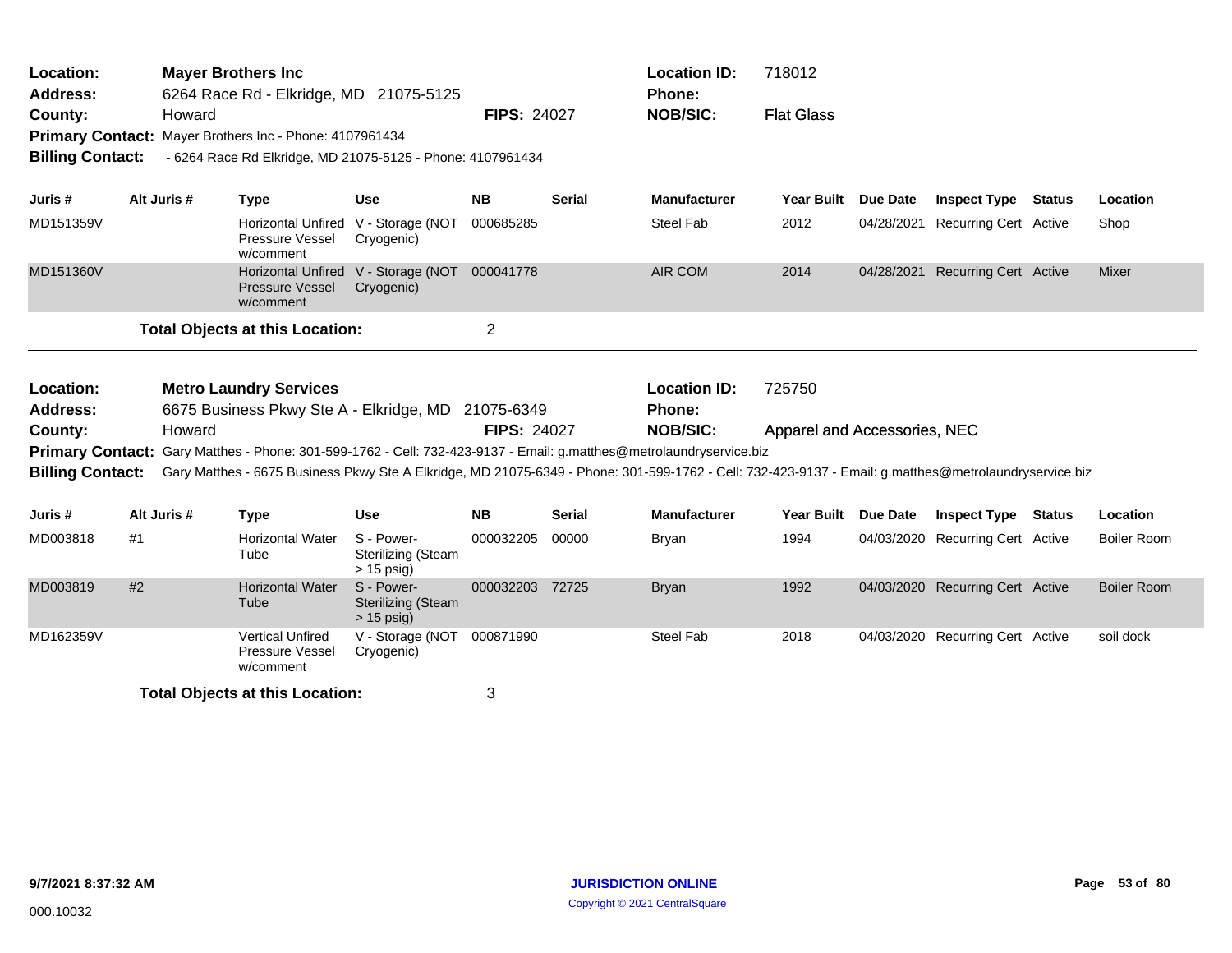| Location:<br><b>Address:</b><br>County:<br><b>Billing Contact:</b> | Howard<br>Primary Contact: Michael Moore                                                                                                                                                                                                                  | <b>Michael Moore Engine (Model)</b><br>4424 S Meadow Ct - Ellicott City, MD 21042-6264<br>- 4424 S Meadow Ct Ellicott City, MD 21042-6264                        |                                                   | <b>FIPS: 24027</b> |               | <b>Location ID:</b><br>Phone:<br><b>NOB/SIC:</b> | 3493026<br>410-648-5728      |                 | Membership Sports and Recreation Clubs        |               |                    |
|--------------------------------------------------------------------|-----------------------------------------------------------------------------------------------------------------------------------------------------------------------------------------------------------------------------------------------------------|------------------------------------------------------------------------------------------------------------------------------------------------------------------|---------------------------------------------------|--------------------|---------------|--------------------------------------------------|------------------------------|-----------------|-----------------------------------------------|---------------|--------------------|
| Juris #                                                            | Alt Juris #                                                                                                                                                                                                                                               | <b>Type</b>                                                                                                                                                      | <b>Use</b>                                        | <b>NB</b>          | <b>Serial</b> | <b>Manufacturer</b>                              | <b>Year Built</b>            | <b>Due Date</b> | <b>Inspect Type Status</b>                    |               | Location           |
| MD148404                                                           |                                                                                                                                                                                                                                                           | Other w/comment                                                                                                                                                  | M - Model<br>w/comment                            | Model              |               | <b>OS Krauss</b>                                 | 1993                         |                 | 04/29/2022 Recurring Cert Active              |               | Portable           |
| MD159035                                                           |                                                                                                                                                                                                                                                           | <b>Horizontal Fire</b><br>Tube                                                                                                                                   | M - Model<br>w/comment                            | Model              |               | Sullivan                                         | 1900                         |                 | 04/29/2022 Recurring Cert Active              |               | Portable           |
|                                                                    |                                                                                                                                                                                                                                                           | <b>Total Objects at this Location:</b>                                                                                                                           |                                                   | $\overline{2}$     |               |                                                  |                              |                 |                                               |               |                    |
| Location:<br><b>Address:</b>                                       |                                                                                                                                                                                                                                                           | <b>Midas Auto Systems</b><br>9438 Baltimore National Pike - Ellicott City, MD 21042-2804                                                                         |                                                   |                    |               | <b>Location ID:</b><br>Phone:                    | 2880685<br>410-461-8500      |                 |                                               |               |                    |
| County:                                                            | Howard                                                                                                                                                                                                                                                    |                                                                                                                                                                  |                                                   | <b>FIPS: 24027</b> |               | <b>NOB/SIC:</b>                                  |                              |                 | <b>Automotive Exhaust System Repair Shops</b> |               |                    |
| <b>Billing Contact:</b>                                            |                                                                                                                                                                                                                                                           | Primary Contact: Midas Auto Systems Experts - Phone: 410-461-8500<br>Carrie Mankin - 6557 Baltimore National Pike Baltimore, MD 21228-3906 - Phone: 410-744-2975 |                                                   |                    |               |                                                  |                              |                 |                                               |               |                    |
| Juris #                                                            | Alt Juris #                                                                                                                                                                                                                                               | <b>Type</b>                                                                                                                                                      | Use                                               | <b>NB</b>          | <b>Serial</b> | <b>Manufacturer</b>                              | Year Built                   | Due Date        | <b>Inspect Type</b>                           | <b>Status</b> | Location           |
| MD135486V                                                          |                                                                                                                                                                                                                                                           | Pressure Vessel<br>w/comment                                                                                                                                     | Horizontal Unfired V - Storage (NOT<br>Cryogenic) | 000216073          |               | Manchester                                       | 2003                         |                 | 03/17/2022 Recurring Cert Active              |               | Shop               |
|                                                                    |                                                                                                                                                                                                                                                           | <b>Total Objects at this Location:</b>                                                                                                                           |                                                   | 1                  |               |                                                  |                              |                 |                                               |               |                    |
| Location:                                                          | <b>Mr. Tire - 761</b>                                                                                                                                                                                                                                     |                                                                                                                                                                  |                                                   |                    |               | <b>Location ID:</b>                              | 754469                       |                 |                                               |               |                    |
| <b>Address:</b>                                                    |                                                                                                                                                                                                                                                           | 9435 Baltimore National Pike - Ellicott City, MD 21042-2807                                                                                                      |                                                   |                    |               | Phone:                                           | 410-461-3977                 |                 |                                               |               |                    |
| County:                                                            | Howard                                                                                                                                                                                                                                                    |                                                                                                                                                                  |                                                   | <b>FIPS: 24027</b> |               | <b>NOB/SIC:</b>                                  | Automotive Repair Shops, NEC |                 |                                               |               |                    |
| <b>Billing Contact:</b>                                            | <b>Primary Contact:</b> Greg Peterson - Phone: 585-784-3283 - Cell: 585746-3660 - Email: greg.peterson@monro.com<br>Greg Peterson - 200 Holleder Pkwy Rochester, NY 14615-3808 - Phone: 585-784-3283 - Cell: 585746-3660 - Email: greg.peterson@monro.com |                                                                                                                                                                  |                                                   |                    |               |                                                  |                              |                 |                                               |               |                    |
| Juris #                                                            | Alt Juris #                                                                                                                                                                                                                                               | <b>Type</b>                                                                                                                                                      | <b>Use</b>                                        | <b>NB</b>          | <b>Serial</b> | <b>Manufacturer</b>                              | Year Built Due Date          |                 | <b>Inspect Type</b>                           | Status        | Location           |
| MD168220V                                                          |                                                                                                                                                                                                                                                           | <b>Horizontal Unfired</b><br>Pressure Vessel<br>w/comment                                                                                                        | V - Storage (NOT<br>Cryogenic)                    | 002209280          |               | Champion                                         | 2020                         |                 | 09/29/2022 Recurring Cert Active              |               | Compressor<br>Room |
|                                                                    |                                                                                                                                                                                                                                                           | <b>Total Objects at this Location:</b>                                                                                                                           |                                                   | 1                  |               |                                                  |                              |                 |                                               |               |                    |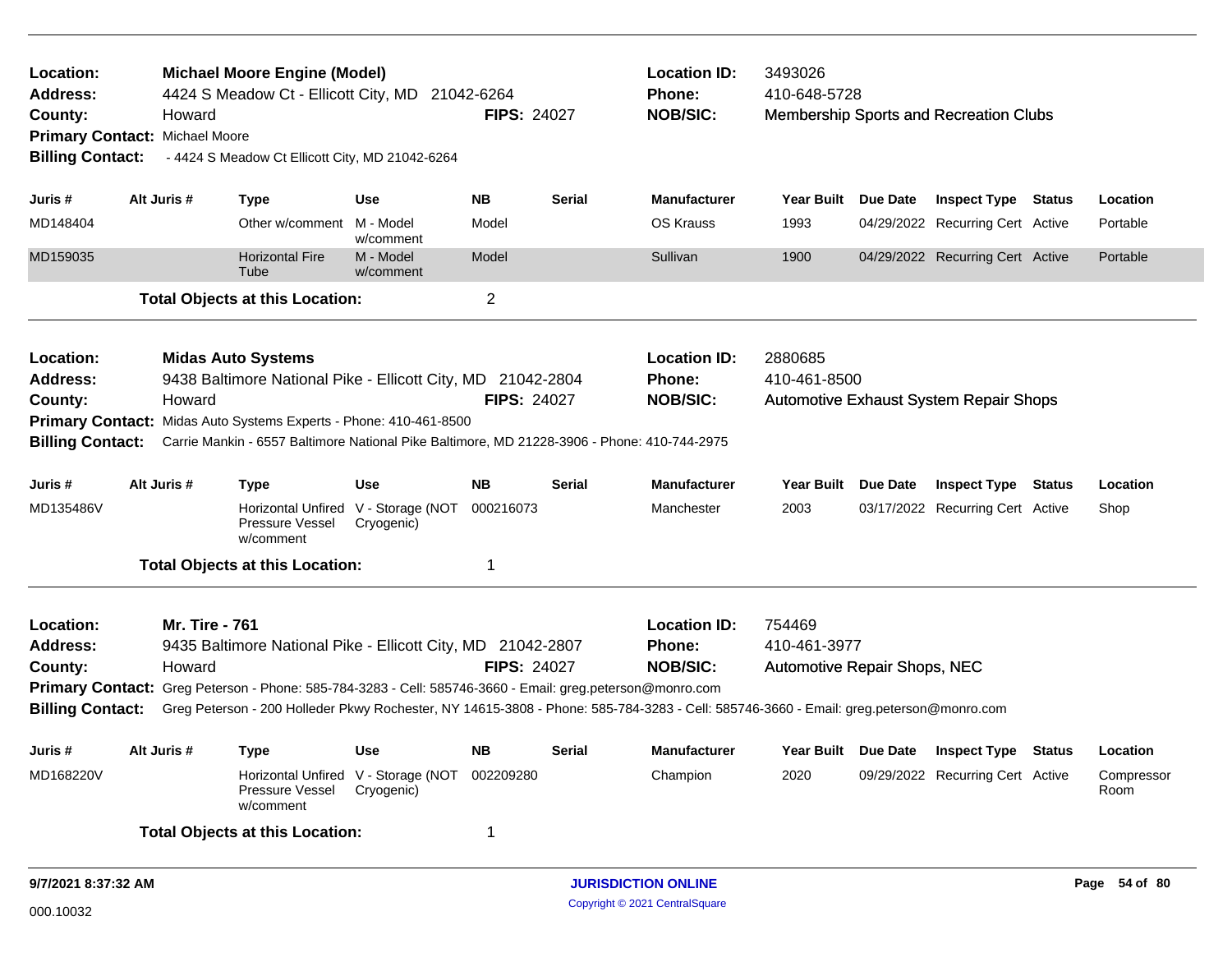| Location:<br><b>Address:</b>                                                                                                            |             |        | <b>Mutiny Pirate Bar (Arc3)</b><br>7190 Troy Hill Dr - Elkridge, MD 21075-7055 |                            |                    |               | <b>Location ID:</b><br>3962229<br><b>Phone:</b>                                                                                                 |                                   |  |                                  |  |              |
|-----------------------------------------------------------------------------------------------------------------------------------------|-------------|--------|--------------------------------------------------------------------------------|----------------------------|--------------------|---------------|-------------------------------------------------------------------------------------------------------------------------------------------------|-----------------------------------|--|----------------------------------|--|--------------|
| County:                                                                                                                                 |             | Howard |                                                                                |                            | <b>FIPS: 24027</b> |               | <b>NOB/SIC:</b>                                                                                                                                 | <b>Eating and Drinking Places</b> |  |                                  |  |              |
| Primary Contact: Mutiny Pirate Bar (Arc3)                                                                                               |             |        |                                                                                |                            |                    |               |                                                                                                                                                 |                                   |  |                                  |  |              |
| <b>Billing Contact:</b>                                                                                                                 |             |        |                                                                                |                            |                    |               | Charlie Patterson - PO Box 26269 Richmond, VA 23260-6269 - Phone: 804-644-4521 - Email: charlie.patterson@arc3gases.com                         |                                   |  |                                  |  |              |
| Juris #                                                                                                                                 | Alt Juris # |        | <b>Type</b>                                                                    | <b>Use</b>                 | <b>NB</b>          | <b>Serial</b> | <b>Manufacturer</b>                                                                                                                             | Year Built Due Date               |  | <b>Inspect Type Status</b>       |  | Location     |
| MD163948V                                                                                                                               |             |        | <b>Vertical Unfired</b><br>Pressure Vessel<br>w/comment                        | V - Storage<br>(Cryogenic) | 000071394          |               | Taylor                                                                                                                                          | 2004                              |  | 06/06/2023 Recurring Cert Active |  | Kitchen      |
|                                                                                                                                         |             |        | <b>Total Objects at this Location:</b>                                         |                            | $\mathbf 1$        |               |                                                                                                                                                 |                                   |  |                                  |  |              |
| Location:                                                                                                                               |             |        | <b>Nalley Fresh (Robert's Oxygen)</b>                                          |                            |                    |               | <b>Location ID:</b>                                                                                                                             | 4029544                           |  |                                  |  |              |
| <b>Address:</b>                                                                                                                         |             |        | 6455 Dobbin Rd Ste 45 - Columbia, MD 21045-5828                                |                            |                    |               | <b>Phone:</b>                                                                                                                                   | 443-220-0282                      |  |                                  |  |              |
| County:                                                                                                                                 |             | Howard |                                                                                |                            | <b>FIPS: 24027</b> |               | <b>NOB/SIC:</b>                                                                                                                                 |                                   |  |                                  |  |              |
| Roberts Oxygen Company (MD) - Phone: 240-493-8405 - Cell: 301-252-0742 - Email: DFranovich@RobertsOxygen.com<br><b>Primary Contact:</b> |             |        |                                                                                |                            |                    |               |                                                                                                                                                 |                                   |  |                                  |  |              |
| <b>Billing Contact:</b>                                                                                                                 |             |        |                                                                                |                            |                    |               | Bulk Tank Service Dept. - PO Box 5507 Rockville, MD 20855-0507 - Phone: 240-493-8405 - Cell: 301-252-0742 - Email: DFranovich@RobertsOxygen.com |                                   |  |                                  |  |              |
| Juris #                                                                                                                                 | Alt Juris # |        | <b>Type</b>                                                                    | <b>Use</b>                 | <b>NB</b>          | <b>Serial</b> | <b>Manufacturer</b>                                                                                                                             | Year Built Due Date               |  | <b>Inspect Type Status</b>       |  | Location     |
| MD166874V                                                                                                                               |             |        | <b>Vertical Unfired</b><br>Pressure Vessel<br>w/comment                        | V - Storage<br>(Cryogenic) | 000077925          |               | MVE Inc                                                                                                                                         | 1998                              |  | 06/18/2022 Recurring Cert Active |  | OS Rear Door |
|                                                                                                                                         |             |        | <b>Total Objects at this Location:</b>                                         |                            | $\mathbf 1$        |               |                                                                                                                                                 |                                   |  |                                  |  |              |
| Location:                                                                                                                               |             |        | Neo Pizza & Tap House (Arc3)                                                   |                            |                    |               | <b>Location ID:</b>                                                                                                                             | 4033718                           |  |                                  |  |              |
| <b>Address:</b>                                                                                                                         |             |        | 8872 McGaw Rd Ste A - Columbia, MD 21045-4881                                  |                            |                    |               | Phone:                                                                                                                                          |                                   |  |                                  |  |              |
| County:                                                                                                                                 |             | Howard |                                                                                |                            | <b>FIPS: 24027</b> |               | <b>NOB/SIC:</b>                                                                                                                                 |                                   |  |                                  |  |              |
| Primary Contact: Charlie Patterson - Phone: 804-644-4521 - Email: charlie.patterson@arc3gases.com                                       |             |        |                                                                                |                            |                    |               |                                                                                                                                                 |                                   |  |                                  |  |              |
| <b>Billing Contact:</b>                                                                                                                 |             |        |                                                                                |                            |                    |               | Charlie Patterson - PO Box 26269 Richmond, VA 23260-6269 - Phone: 804-644-4521 - Email: charlie.patterson@arc3gases.com                         |                                   |  |                                  |  |              |
| Juris #                                                                                                                                 | Alt Juris # |        | <b>Type</b>                                                                    | <b>Use</b>                 | <b>NB</b>          | <b>Serial</b> | <b>Manufacturer</b>                                                                                                                             | Year Built Due Date               |  | <b>Inspect Type Status</b>       |  | Location     |
| MD166898V                                                                                                                               |             |        | <b>Vertical Unfired</b><br>Pressure Vessel<br>w/comment                        | V - Storage<br>(Cryogenic) | 000237354          |               | <b>CHART</b>                                                                                                                                    | 2012                              |  | 07/30/2022 Recurring Cert Active |  | Outside      |
|                                                                                                                                         |             |        | <b>Total Objects at this Location:</b>                                         |                            | $\mathbf 1$        |               |                                                                                                                                                 |                                   |  |                                  |  |              |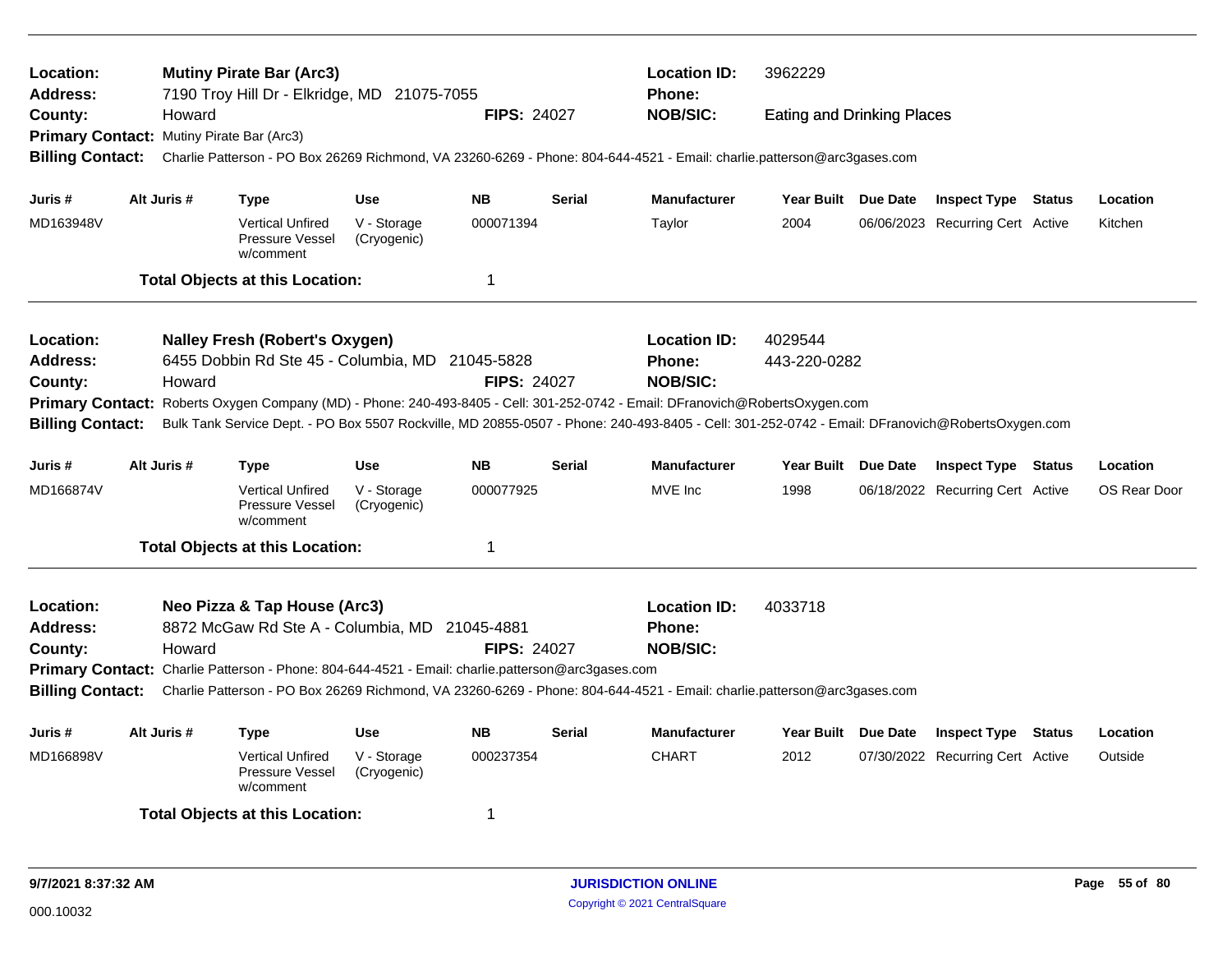| Location:<br><b>Address:</b><br>County:<br><b>Billing Contact:</b>                                                                                                                                                                                                                                                                                                                                                        |  | Howard      | <b>North Laurel Auto Ctr</b><br>9371 Davis Ave - Laurel, MD 20723-1913<br>Primary Contact: Steve Spry - Phone: (301)4983262 - Cell: 410-792-8335<br>Steve Spry - 9371 Davis Ave Laurel, MD 20723-1913 - Phone: (301)4983262 - Cell: 410-792-8335 |                                                                 | <b>FIPS: 24027</b>          |                                                         | <b>Location ID:</b><br><b>Phone:</b><br><b>NOB/SIC:</b>  | 719801<br>Motor Vehicle Dealers (New and Used)                             |  |                                                                |  |                                 |  |
|---------------------------------------------------------------------------------------------------------------------------------------------------------------------------------------------------------------------------------------------------------------------------------------------------------------------------------------------------------------------------------------------------------------------------|--|-------------|--------------------------------------------------------------------------------------------------------------------------------------------------------------------------------------------------------------------------------------------------|-----------------------------------------------------------------|-----------------------------|---------------------------------------------------------|----------------------------------------------------------|----------------------------------------------------------------------------|--|----------------------------------------------------------------|--|---------------------------------|--|
| Juris #<br>MD097712V                                                                                                                                                                                                                                                                                                                                                                                                      |  | Alt Juris # | <b>Type</b><br>Pressure Vessel<br>w/comment<br><b>Total Objects at this Location:</b>                                                                                                                                                            | <b>Use</b><br>Horizontal Unfired V - Storage (NOT<br>Cryogenic) | <b>NB</b><br>000324266<br>1 | <b>Serial</b>                                           | <b>Manufacturer</b><br>Manchester                        | Year Built Due Date<br>1995                                                |  | <b>Inspect Type Status</b><br>02/05/2021 Recurring Cert Active |  | Location<br>Rear Of Shop        |  |
| <b>Location:</b><br>North Laurel Transmission, Inc.<br>10065 N 2nd St - Laurel, MD 20723-1927<br><b>Address:</b><br>Howard<br><b>FIPS: 24027</b><br>County:<br>Chris Esueld - Phone: 301-498-1338<br><b>Primary Contact:</b><br><b>Billing Contact:</b><br>Chris Esueld - 10065 N 2nd St Laurel, MD 20723-1927 - Phone: 301-498-1338                                                                                      |  |             |                                                                                                                                                                                                                                                  |                                                                 |                             |                                                         | <b>Location ID:</b><br><b>Phone:</b><br><b>NOB/SIC:</b>  | 716240<br>301-498-1338<br>Automotive dealers and gasoline service stations |  |                                                                |  |                                 |  |
| Juris #<br>MD148762V                                                                                                                                                                                                                                                                                                                                                                                                      |  | Alt Juris # | <b>Type</b><br><b>Vertical Unfired</b><br>Pressure Vessel<br>w/comment                                                                                                                                                                           | <b>Use</b><br>V - Storage (NOT<br>Cryogenic)                    | <b>NB</b><br>000311937      | Serial<br>324737                                        | <b>Manufacturer</b><br>Morganton                         | Year Built Due Date<br>2013                                                |  | <b>Inspect Type Status</b><br>12/07/2021 Recurring Cert Active |  | Location<br>Shop Bay Corner     |  |
|                                                                                                                                                                                                                                                                                                                                                                                                                           |  |             | <b>Total Objects at this Location:</b>                                                                                                                                                                                                           |                                                                 | 1                           |                                                         |                                                          |                                                                            |  |                                                                |  |                                 |  |
| O'Donnell Honda<br><b>Location:</b><br>3161 Rogers Ave - Ellicott City, MD 21043-3871<br><b>Address:</b><br>Howard<br>County:<br>Primary Contact: Jerry Furr - Phone: 410-461-5000 - Cell: 410-984-5803 - Email: jfurr@odonnellhonda.com<br><b>Billing Contact:</b><br>Jerry Furr - 8620 Baltimore National Pike Ellicott City, MD 21043-3337 - Phone: 410-461-5000 - Cell: 410-984-5803 - Email: jfurr@odonnellhonda.com |  |             |                                                                                                                                                                                                                                                  | <b>FIPS: 24027</b>                                              |                             | <b>Location ID:</b><br><b>Phone:</b><br><b>NOB/SIC:</b> | 880029<br>410-869-1200<br><b>Automotive Dealers, NEC</b> |                                                                            |  |                                                                |  |                                 |  |
| Juris #<br>MD112307V                                                                                                                                                                                                                                                                                                                                                                                                      |  | Alt Juris # | <b>Type</b><br><b>Vertical Unfired</b><br>Pressure Vessel<br>w/comment<br><b>Total Objects at this Location:</b>                                                                                                                                 | <b>Use</b><br>V - Storage (NOT<br>Cryogenic)                    | <b>NB</b><br>001028503<br>1 | <b>Serial</b>                                           | <b>Manufacturer</b><br>Manchester                        | Year Built Due Date<br>2000                                                |  | <b>Inspect Type Status</b><br>11/01/2022 Recurring Cert Active |  | Location<br><b>Outside Shed</b> |  |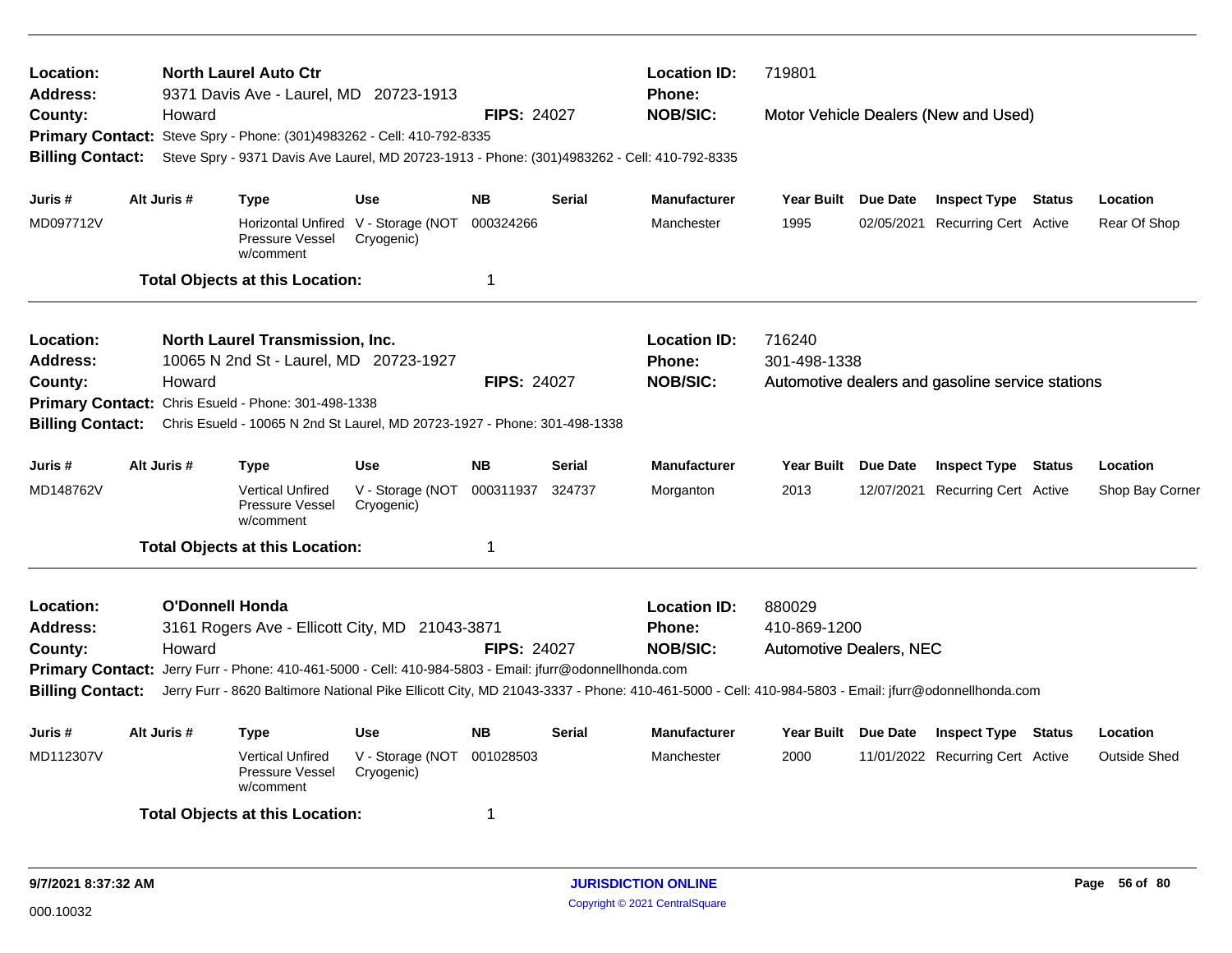| <b>Palace Cleaners</b><br>Location:<br><b>Address:</b><br>8305 Ice Crystal Drive - Laurel, MD 20723-1002 |                                                                                                                                                    |             |                                                                           |                                                           |                                             |               | <b>Location ID:</b>                                                                                                      | 1666997                           |          |                                        |  |                      |  |
|----------------------------------------------------------------------------------------------------------|----------------------------------------------------------------------------------------------------------------------------------------------------|-------------|---------------------------------------------------------------------------|-----------------------------------------------------------|---------------------------------------------|---------------|--------------------------------------------------------------------------------------------------------------------------|-----------------------------------|----------|----------------------------------------|--|----------------------|--|
| County:                                                                                                  |                                                                                                                                                    | Howard      |                                                                           |                                                           | <b>FIPS: 24027</b>                          |               | Phone:<br><b>NOB/SIC:</b>                                                                                                |                                   |          | Power Laundries, Family and Commercial |  |                      |  |
|                                                                                                          |                                                                                                                                                    |             | Primary Contact: Ki Yoon - Phone: 301-483-0719                            |                                                           |                                             |               |                                                                                                                          |                                   |          |                                        |  |                      |  |
| <b>Billing Contact:</b>                                                                                  |                                                                                                                                                    |             | Ki Yoon - 8305 Ice Crystal Dr Laurel, MD 20723-9998 - Phone: 301-483-0719 |                                                           |                                             |               |                                                                                                                          |                                   |          |                                        |  |                      |  |
|                                                                                                          |                                                                                                                                                    |             |                                                                           |                                                           |                                             |               |                                                                                                                          |                                   |          |                                        |  |                      |  |
| Juris #                                                                                                  |                                                                                                                                                    | Alt Juris # | <b>Type</b>                                                               | Use                                                       | <b>NB</b>                                   | Serial        | <b>Manufacturer</b>                                                                                                      | Year Built Due Date               |          | <b>Inspect Type Status</b>             |  | Location             |  |
| MD122710V                                                                                                |                                                                                                                                                    |             | Pressure Vessel<br>w/comment                                              | Horizontal Unfired V - Storage (NOT<br>Cryogenic)         | 000538858                                   |               | Trinity                                                                                                                  | 2005                              |          | 10/06/2022 Recurring Cert Active       |  | <b>Boiler Room</b>   |  |
| MD122711                                                                                                 |                                                                                                                                                    |             |                                                                           | Vertical Fire Tube S - Power-Ironing<br>(Steam > 15 psig) | 000098142                                   |               | Fulton                                                                                                                   | 2005                              |          | 11/18/2021 Recurring Cert Active       |  | <b>Boiler Room</b>   |  |
|                                                                                                          |                                                                                                                                                    |             | <b>Total Objects at this Location:</b>                                    |                                                           | $\overline{2}$                              |               |                                                                                                                          |                                   |          |                                        |  |                      |  |
| Location:                                                                                                |                                                                                                                                                    |             | <b>Patapsco Natural Stone Quarry</b>                                      |                                                           |                                             |               | <b>Location ID:</b>                                                                                                      | 2402144                           |          |                                        |  |                      |  |
| <b>Address:</b>                                                                                          |                                                                                                                                                    |             | 795 Marriottsville Rd - Marriottsville, MD 21104-1309                     |                                                           |                                             |               | Phone:                                                                                                                   | 410-442-4000                      |          |                                        |  |                      |  |
| County:                                                                                                  | Howard<br>Primary Contact: Sierra Weiffenbach - Phone: 410-442-4000 - Email: rock@pnsqllc.com                                                      |             |                                                                           |                                                           | <b>FIPS: 24027</b>                          |               | <b>NOB/SIC:</b>                                                                                                          | <b>Ready-Mixed Concrete</b>       |          |                                        |  |                      |  |
|                                                                                                          |                                                                                                                                                    |             |                                                                           |                                                           |                                             |               |                                                                                                                          |                                   |          |                                        |  |                      |  |
| <b>Billing Contact:</b>                                                                                  |                                                                                                                                                    |             |                                                                           |                                                           |                                             |               | Sierra Weiffenbach - 795 Marriottsville Rd Marriottsville, MD 21104-1309 - Phone: 410-442-4000 - Email: rock@pnsqllc.com |                                   |          |                                        |  |                      |  |
| Juris #                                                                                                  |                                                                                                                                                    | Alt Juris # | <b>Type</b>                                                               | <b>Use</b>                                                | <b>NB</b>                                   | Serial        | <b>Manufacturer</b>                                                                                                      | Year Built Due Date               |          | <b>Inspect Type Status</b>             |  | Location             |  |
| MD131507V                                                                                                |                                                                                                                                                    |             | <b>Vertical Unfired</b><br>Pressure Vessel<br>w/comment                   | V - Storage (NOT<br>Cryogenic)                            | 000516033                                   |               | <b>Steel Fab</b>                                                                                                         | 2006                              |          | 01/11/2023 Recurring Cert Active       |  | Covered Wago         |  |
|                                                                                                          |                                                                                                                                                    |             | <b>Total Objects at this Location:</b>                                    |                                                           | -1                                          |               |                                                                                                                          |                                   |          |                                        |  |                      |  |
| Location:                                                                                                |                                                                                                                                                    |             | <b>Perfect Pour (Arc3)</b>                                                |                                                           |                                             |               | <b>Location ID:</b>                                                                                                      | 3925591                           |          |                                        |  |                      |  |
| <b>Address:</b>                                                                                          |                                                                                                                                                    |             | 6630 Marie Curie Dr - Elkridge, MD 21075-6402                             |                                                           |                                             |               | <b>Phone:</b>                                                                                                            |                                   |          |                                        |  |                      |  |
| County:                                                                                                  |                                                                                                                                                    | Howard      |                                                                           |                                                           | <b>FIPS: 24027</b>                          |               | <b>NOB/SIC:</b>                                                                                                          | <b>Eating and Drinking Places</b> |          |                                        |  |                      |  |
| Primary Contact: Perfect Pour (Arc3)                                                                     |                                                                                                                                                    |             |                                                                           |                                                           |                                             |               |                                                                                                                          |                                   |          |                                        |  |                      |  |
|                                                                                                          | <b>Billing Contact:</b><br>Charlie Patterson - PO Box 26269 Richmond, VA 23260-6269 - Phone: 804-644-4521 - Email: charlie.patterson@arc3gases.com |             |                                                                           |                                                           |                                             |               |                                                                                                                          |                                   |          |                                        |  |                      |  |
| Juris#                                                                                                   |                                                                                                                                                    | Alt Juris # | <b>Type</b>                                                               | Use                                                       | <b>NB</b>                                   | <b>Serial</b> | Manufacturer                                                                                                             | <b>Year Built</b>                 | Due Date | <b>Inspect Type Status</b>             |  | Location             |  |
| MD162745V                                                                                                |                                                                                                                                                    |             | Vertical Unfired<br>Pressure Vessel<br>w/comment                          | V - Storage<br>(Cryogenic)                                | 000012087                                   |               | Taylor                                                                                                                   | 1992                              |          | 02/26/2023 Recurring Cert Active       |  | back storage<br>room |  |
|                                                                                                          |                                                                                                                                                    |             | <b>Total Objects at this Location:</b>                                    |                                                           | 1                                           |               |                                                                                                                          |                                   |          |                                        |  |                      |  |
|                                                                                                          | 9/7/2021 8:37:32 AM                                                                                                                                |             |                                                                           |                                                           | <b>JURISDICTION ONLINE</b><br>Page 57 of 80 |               |                                                                                                                          |                                   |          |                                        |  |                      |  |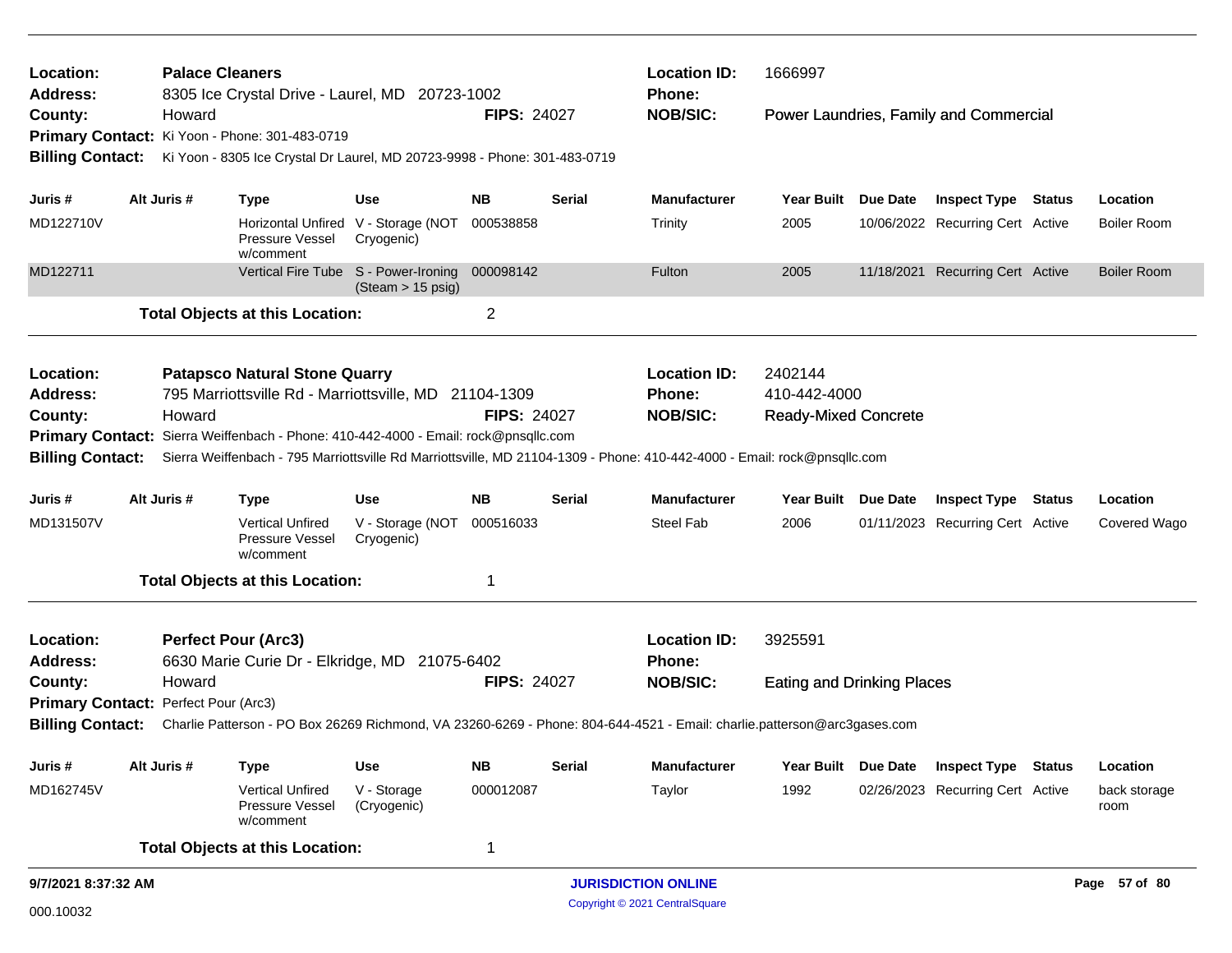| Location:<br>Address:<br>County:<br><b>Billing Contact:</b>                                                                                                                                                           | Howard<br>Primary Contact: Phelps Industrial Products | <b>Phelps Industrial Products</b><br>9590 Lynn Buff Ct - Laurel, MD 20723-6311                 |                                          | <b>Location ID:</b><br><b>Phone:</b><br><b>NOB/SIC:</b> | 3965922<br>410-796-2222                                 |                                                                                                                                 |                               |  |                                         |               |                             |
|-----------------------------------------------------------------------------------------------------------------------------------------------------------------------------------------------------------------------|-------------------------------------------------------|------------------------------------------------------------------------------------------------|------------------------------------------|---------------------------------------------------------|---------------------------------------------------------|---------------------------------------------------------------------------------------------------------------------------------|-------------------------------|--|-----------------------------------------|---------------|-----------------------------|
| Juris #                                                                                                                                                                                                               | Alt Juris #                                           | Type                                                                                           | Use                                      | NΒ                                                      | <b>Serial</b>                                           | <b>Manufacturer</b>                                                                                                             | Year Built Due Date           |  | <b>Inspect Type Status</b>              |               | Location                    |
| MD163925V                                                                                                                                                                                                             |                                                       | <b>Vertical Unfired</b><br>Pressure Vessel<br>w/comment                                        | V - Storage (NOT<br>Cryogenic)           | 000727538                                               |                                                         | Morganton                                                                                                                       | 2018                          |  | 08/15/2023 Recurring Cert Active        |               | Rear Loading<br><b>Dock</b> |
|                                                                                                                                                                                                                       |                                                       | <b>Total Objects at this Location:</b>                                                         |                                          | -1                                                      |                                                         |                                                                                                                                 |                               |  |                                         |               |                             |
| Location:<br><b>Address:</b><br>County:                                                                                                                                                                               | Howard                                                | Pine Orchard Exxon - 0688-5883<br>10193 Baltimore National Pike - Ellicott City, MD 21042-3613 |                                          | <b>FIPS: 24027</b>                                      | <b>Location ID:</b><br><b>Phone:</b><br><b>NOB/SIC:</b> | 3646920<br><b>Gasoline Service Stations</b>                                                                                     |                               |  |                                         |               |                             |
| Primary Contact: Kathleen McCaney - Phone: 610-276-5988 - Email: kathleen.mccaney@sunoco.com                                                                                                                          |                                                       |                                                                                                |                                          |                                                         |                                                         |                                                                                                                                 |                               |  |                                         |               |                             |
| <b>Billing Contact:</b>                                                                                                                                                                                               |                                                       |                                                                                                |                                          |                                                         |                                                         | Kathleen McCaney - 1815 Gallagher Rd Plymouth Meeting, PA 19462-2840 - Phone: 610-276-5988 - Email: kathleen.mccaney@sunoco.com |                               |  |                                         |               |                             |
| Juris #                                                                                                                                                                                                               | Alt Juris #                                           | <b>Type</b>                                                                                    | <b>Use</b>                               | NB.                                                     | <b>Serial</b>                                           | <b>Manufacturer</b>                                                                                                             | Year Built Due Date           |  | <b>Inspect Type Status</b>              |               | Location                    |
| MD070270V                                                                                                                                                                                                             |                                                       | <b>Vertical Unfired</b><br>Pressure Vessel<br>w/comment                                        | V - Storage (NOT<br>Cryogenic)           | 000143740                                               |                                                         | lamco                                                                                                                           | 1988                          |  | 12/12/2021 Recurring Cert Active        |               | A Comp Room                 |
|                                                                                                                                                                                                                       |                                                       | <b>Total Objects at this Location:</b>                                                         |                                          | -1                                                      |                                                         |                                                                                                                                 |                               |  |                                         |               |                             |
| Location:<br><b>Address:</b>                                                                                                                                                                                          |                                                       | <b>Praxair Distribution</b><br>8025 Dorsey Run Rd - Jessup, MD 20794-9326                      |                                          |                                                         |                                                         | <b>Location ID:</b><br>Phone:                                                                                                   | 718366                        |  |                                         |               |                             |
| County:                                                                                                                                                                                                               | Howard                                                |                                                                                                |                                          | <b>FIPS: 24027</b>                                      |                                                         | <b>NOB/SIC:</b>                                                                                                                 | Manufacturing Industries, NEC |  |                                         |               |                             |
|                                                                                                                                                                                                                       |                                                       |                                                                                                |                                          |                                                         |                                                         |                                                                                                                                 |                               |  |                                         |               |                             |
| Primary Contact: Darrin McCarty - Phone: 267-565-8996<br><b>Billing Contact:</b><br>Lana Reling - 46025 N Gratiot Ave Macomb, MI 48042-5511 - Phone: 586-751-7400 - Cell: 586-718-9040 - Email: lana.reling@linde.com |                                                       |                                                                                                |                                          |                                                         |                                                         |                                                                                                                                 |                               |  |                                         |               |                             |
| Juris #                                                                                                                                                                                                               | Alt Juris #                                           | <b>Type</b>                                                                                    | <b>Use</b>                               | NB.                                                     | <b>Serial</b>                                           | Manufacturer                                                                                                                    |                               |  | Year Built Due Date Inspect Type Status |               | Location                    |
| MD089688V                                                                                                                                                                                                             |                                                       | <b>Vertical Unfired</b><br>Pressure Vessel<br>w/comment                                        | V - Storage (NOT 000115337<br>Cryogenic) |                                                         |                                                         | <b>Steel Fab</b>                                                                                                                | 1995                          |  | 09/01/2021 Recurring Cert Active        |               | <b>Boiler Room</b>          |
| MD089689V                                                                                                                                                                                                             |                                                       | <b>Vertical Unfired</b><br><b>Pressure Vessel</b><br>w/comment                                 | V - Storage (NOT 000049859<br>Cryogenic) |                                                         |                                                         | Minnesota Valley                                                                                                                | 1994                          |  | 09/01/2021 Recurring Cert Active        |               | Yard                        |
| 9/7/2021 8:37:32 AM                                                                                                                                                                                                   |                                                       |                                                                                                |                                          |                                                         | <b>JURISDICTION ONLINE</b>                              |                                                                                                                                 |                               |  |                                         | Page 58 of 80 |                             |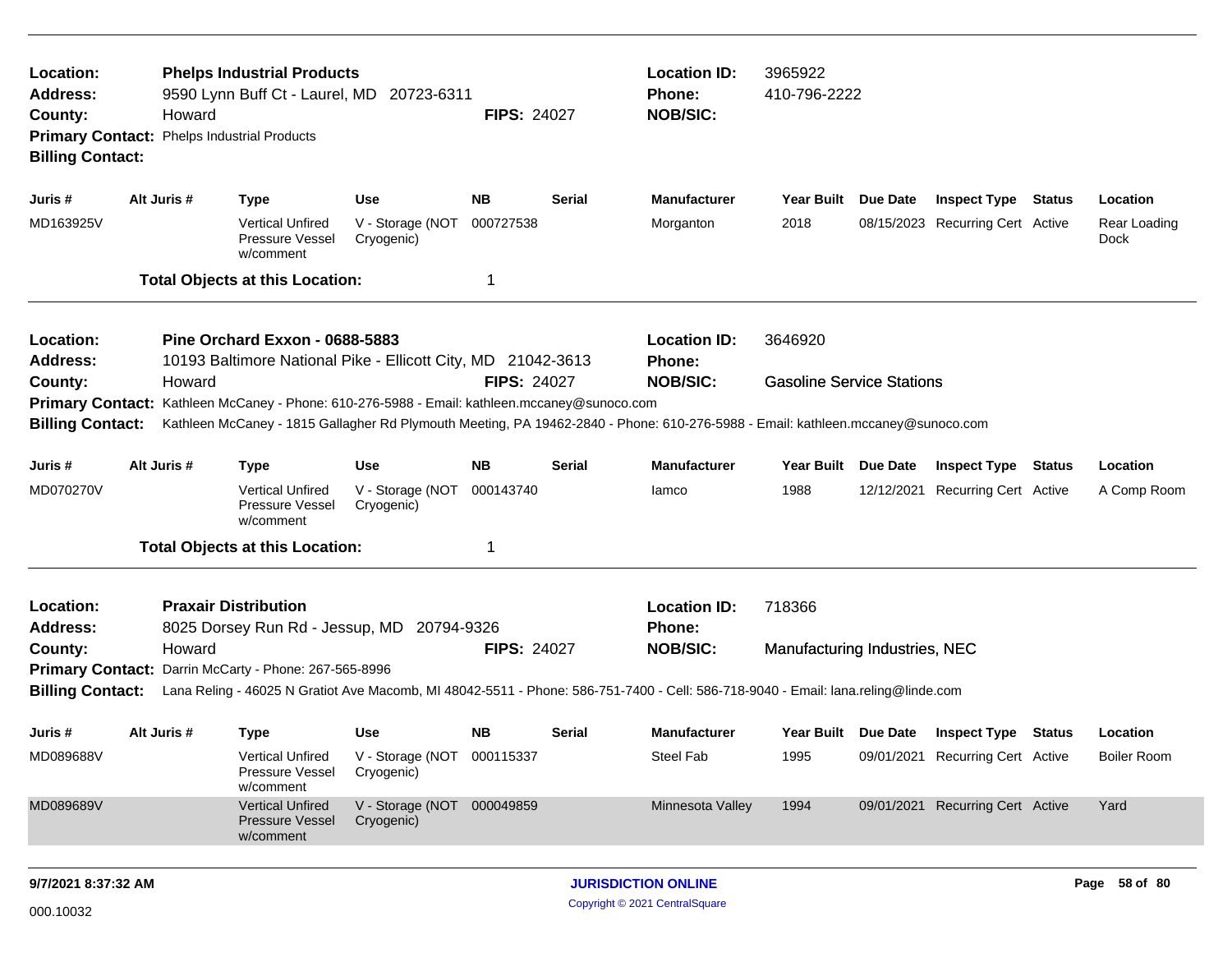| Juris #                                                                                                                                                                                                                                                 | Alt Juris # | Type                                                                                                                                                                                                                                    | <b>Use</b>                                              | <b>NB</b>          | Serial                                                  | <b>Manufacturer</b>                                                                                                      | Year Built Due Date     | <b>Inspect Type Status</b>       | Location                 |
|---------------------------------------------------------------------------------------------------------------------------------------------------------------------------------------------------------------------------------------------------------|-------------|-----------------------------------------------------------------------------------------------------------------------------------------------------------------------------------------------------------------------------------------|---------------------------------------------------------|--------------------|---------------------------------------------------------|--------------------------------------------------------------------------------------------------------------------------|-------------------------|----------------------------------|--------------------------|
| MD158029V                                                                                                                                                                                                                                               |             | Vertical Unfired<br>Pressure Vessel<br>w/comment                                                                                                                                                                                        | V - Storage (NOT<br>Cryogenic)                          | 000066877          | 18163                                                   | <b>CHART</b>                                                                                                             | 2005                    | 09/01/2021 Recurring Cert Active | Yard (Left Side<br>Yard) |
| MD165061H                                                                                                                                                                                                                                               |             | <b>Horizontal Water</b><br>Tube                                                                                                                                                                                                         | H - Hot Water<br>Heat (Water $\leq$<br>160 psig, 250 F) | 000060640          |                                                         | <b>Bryan Steam</b>                                                                                                       | 2017                    | 11/05/2021 Recurring Cert Active | <b>Boiler Room</b>       |
| MD165079V                                                                                                                                                                                                                                               |             | <b>Vertical Unfired</b><br>Pressure Vessel<br>w/comment                                                                                                                                                                                 | V - Storage (NOT<br>Cryogenic)                          | 000004785          |                                                         | Process Engineering 1977                                                                                                 |                         | 11/05/2021 Recurring Cert Active | Yard                     |
|                                                                                                                                                                                                                                                         |             | <b>Total Objects at this Location:</b>                                                                                                                                                                                                  |                                                         | 5                  |                                                         |                                                                                                                          |                         |                                  |                          |
| Location:<br>Address:<br>County:<br><b>Billing Contact:</b>                                                                                                                                                                                             | Howard      | <b>Precision Auto Glass</b><br>6465 Dobbin Center Way Ste G - Columbia, MD 21045-4741<br>Primary Contact: Dave Mosavi - Phone: 240-505-0600<br>Dave Mosavi - 6465 Dobbin Center Way Ste G Columbia, MD 21045-4741 - Phone: 240-505-0600 |                                                         | <b>FIPS: 24027</b> |                                                         | <b>Location ID:</b><br><b>Phone:</b><br><b>NOB/SIC:</b>                                                                  | 3784818<br>240-505-0600 |                                  |                          |
| Juris #                                                                                                                                                                                                                                                 | Alt Juris # | Type                                                                                                                                                                                                                                    | <b>Use</b>                                              | <b>NB</b>          | Serial                                                  | <b>Manufacturer</b>                                                                                                      | Year Built Due Date     | <b>Inspect Type Status</b>       | Location                 |
| MD158016V                                                                                                                                                                                                                                               |             | <b>Vertical Unfired</b><br><b>Pressure Vessel</b><br>w/comment                                                                                                                                                                          | V - Storage (NOT<br>Cryogenic)                          | 000318863          |                                                         | Sanborn                                                                                                                  | 2016                    | 06/21/2023 Recurring Cert Active | Shop corner              |
|                                                                                                                                                                                                                                                         |             | <b>Total Objects at this Location:</b>                                                                                                                                                                                                  |                                                         | 1                  |                                                         |                                                                                                                          |                         |                                  |                          |
| Location:<br><b>Products Support Inc.</b><br>8331 Bristol Ct - Jessup, MD 20794-9678<br><b>Address:</b><br>Howard<br><b>FIPS: 24027</b><br>County:<br>Primary Contact: Jennifer Wiley - Phone: 410-792-4754 x201 - Email: jen.wiley@productssupport.com |             |                                                                                                                                                                                                                                         |                                                         |                    | <b>Location ID:</b><br><b>Phone:</b><br><b>NOB/SIC:</b> | 754155<br>C05607970-1<br><b>Fabricated Metal Products, NEC</b>                                                           |                         |                                  |                          |
| <b>Billing Contact:</b>                                                                                                                                                                                                                                 |             |                                                                                                                                                                                                                                         |                                                         |                    |                                                         | Jennifer Wiley - 8331 Bristol Ct Jessup, MD 20794-9678 - Phone: 410-792-4754 x201 - Email: jen.wiley@productssupport.com |                         |                                  |                          |
| Juris #                                                                                                                                                                                                                                                 | Alt Juris # | Type                                                                                                                                                                                                                                    | <b>Use</b>                                              | <b>NB</b>          | <b>Serial</b>                                           | <b>Manufacturer</b>                                                                                                      | Year Built Due Date     | <b>Inspect Type Status</b>       | Location                 |
| MD170524V                                                                                                                                                                                                                                               |             | <b>Vertical Unfired</b><br><b>Pressure Vessel</b><br>w/comment                                                                                                                                                                          | V - Storage (NOT<br>Cryogenic)                          | 000058692          |                                                         | <b>SPX FLOW</b>                                                                                                          | 2020                    | 03/11/2023 Recurring Cert Active | <b>AIR COMP</b>          |
| MD170525V                                                                                                                                                                                                                                               |             | <b>Vertical Unfired</b><br><b>Pressure Vessel</b><br>w/comment                                                                                                                                                                          | V - Storage (NOT 000058693<br>Cryogenic)                |                    |                                                         | <b>SPX FLOW</b>                                                                                                          | 2020                    | 03/11/2023 Recurring Cert Active | <b>AIR COMP</b>          |
|                                                                                                                                                                                                                                                         |             | <b>Total Objects at this Location:</b>                                                                                                                                                                                                  |                                                         | $\overline{2}$     |                                                         |                                                                                                                          |                         |                                  |                          |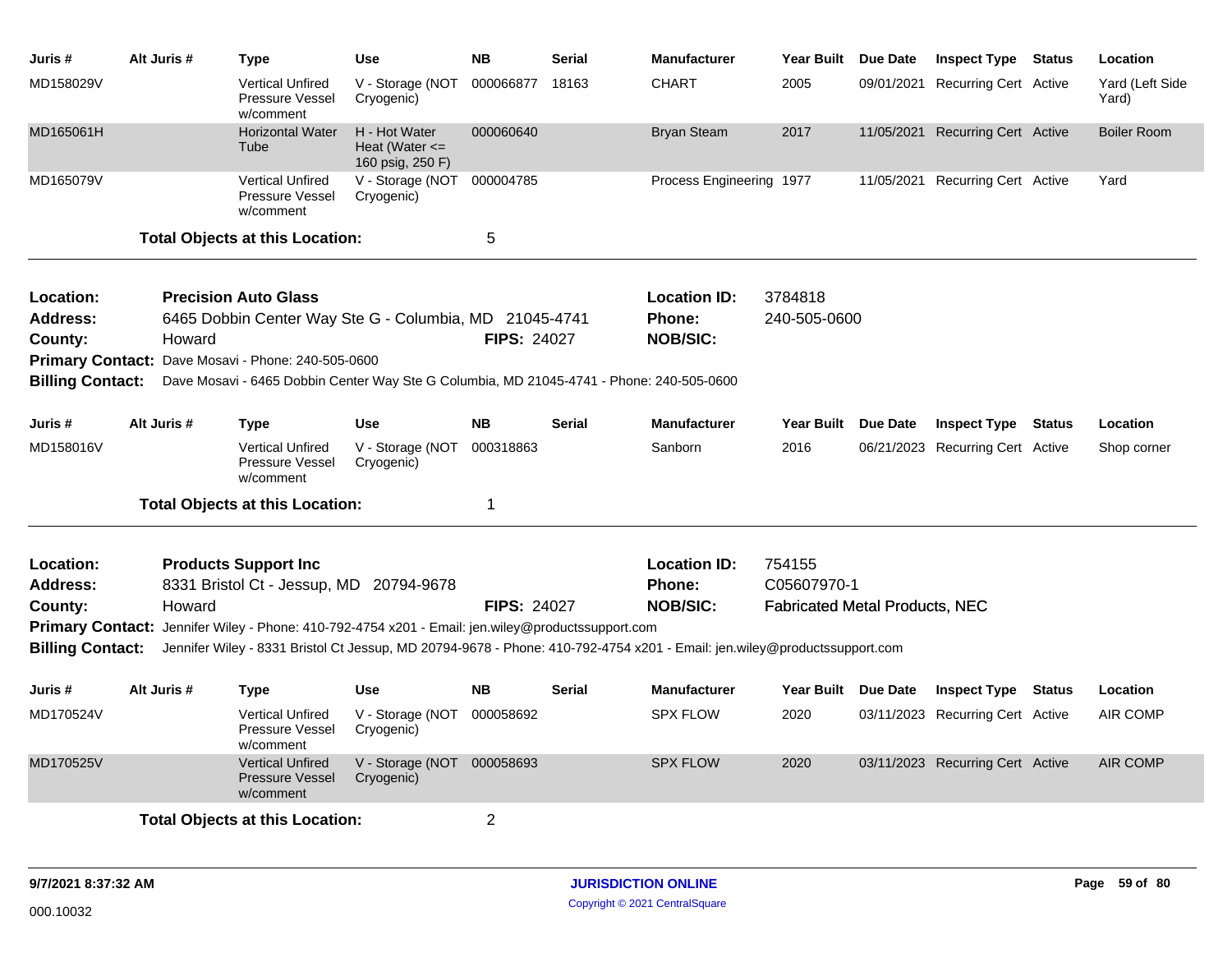| Location:<br><b>Address:</b>                                                                                                                                              |  | Property @ 10067 N 2nd<br><b>Location ID:</b><br>10067 N 2nd St - Laurel, MD 20723-1927<br><b>Phone:</b> |                                                                             |                                                             |                    |                     |                                                                                                                       | 716250                                                                                                                            |  |                                                         |  |                        |  |  |
|---------------------------------------------------------------------------------------------------------------------------------------------------------------------------|--|----------------------------------------------------------------------------------------------------------|-----------------------------------------------------------------------------|-------------------------------------------------------------|--------------------|---------------------|-----------------------------------------------------------------------------------------------------------------------|-----------------------------------------------------------------------------------------------------------------------------------|--|---------------------------------------------------------|--|------------------------|--|--|
| County:                                                                                                                                                                   |  | Howard                                                                                                   |                                                                             |                                                             | <b>FIPS: 24027</b> |                     | <b>NOB/SIC:</b>                                                                                                       |                                                                                                                                   |  | Automotive dealers and gasoline service stations        |  |                        |  |  |
| <b>Primary Contact:</b>                                                                                                                                                   |  |                                                                                                          | George McDaniel III - Phone: 410-897-7255 - Email: nhainsey@jgllaw.com      |                                                             |                    |                     |                                                                                                                       |                                                                                                                                   |  |                                                         |  |                        |  |  |
| <b>Billing Contact:</b>                                                                                                                                                   |  |                                                                                                          |                                                                             |                                                             |                    |                     | George McDaniel III - 6404 Ivy Ln Ste 400 Greenbelt, MD 20770-1417 - Phone: 410-897-7255 - Email: nhainsey@jgllaw.com |                                                                                                                                   |  |                                                         |  |                        |  |  |
| Juris #                                                                                                                                                                   |  | Alt Juris #                                                                                              | <b>Type</b>                                                                 | <b>Use</b>                                                  | <b>NB</b>          | <b>Serial</b>       | <b>Manufacturer</b>                                                                                                   | Year Built Due Date                                                                                                               |  | <b>Inspect Type Status</b>                              |  | Location               |  |  |
| MD104568V                                                                                                                                                                 |  |                                                                                                          | <b>Vertical Unfired</b><br>Pressure Vessel<br>w/comment                     | V - Storage (NOT<br>Cryogenic)                              | 000059310          |                     | <b>CPC</b>                                                                                                            | 1998                                                                                                                              |  | 03/12/2023 Recurring Cert Active                        |  | Rear Enclosure<br>Room |  |  |
|                                                                                                                                                                           |  |                                                                                                          | <b>Total Objects at this Location:</b>                                      |                                                             | 1                  |                     |                                                                                                                       |                                                                                                                                   |  |                                                         |  |                        |  |  |
| Location:                                                                                                                                                                 |  | <b>Quality Inn</b>                                                                                       |                                                                             |                                                             |                    |                     | <b>Location ID:</b>                                                                                                   | 707665                                                                                                                            |  |                                                         |  |                        |  |  |
| <b>Address:</b>                                                                                                                                                           |  |                                                                                                          | 8828 Washington Blvd - Jessup, MD 20794-9663                                |                                                             |                    |                     | <b>Phone:</b>                                                                                                         |                                                                                                                                   |  |                                                         |  |                        |  |  |
| County:                                                                                                                                                                   |  | Howard                                                                                                   |                                                                             |                                                             | <b>FIPS: 24027</b> |                     | <b>NOB/SIC:</b>                                                                                                       |                                                                                                                                   |  | Hotels, rooming houses, camps, and other lodging places |  |                        |  |  |
| <b>Primary Contact:</b><br>Mr. Patel - Phone: 410-880-3133                                                                                                                |  |                                                                                                          |                                                                             |                                                             |                    |                     |                                                                                                                       |                                                                                                                                   |  |                                                         |  |                        |  |  |
| <b>Billing Contact:</b>                                                                                                                                                   |  |                                                                                                          | Mr.Patel - 8828 Washington Blvd Jessup, MD 20794-9663 - Phone: 410-880-3133 |                                                             |                    |                     |                                                                                                                       |                                                                                                                                   |  |                                                         |  |                        |  |  |
| Alt Juris #<br><b>NB</b><br>Juris #<br><b>Type</b><br><b>Use</b><br><b>Serial</b>                                                                                         |  |                                                                                                          |                                                                             |                                                             |                    | <b>Manufacturer</b> | <b>Year Built</b><br><b>Due Date</b><br><b>Inspect Type</b><br><b>Status</b>                                          |                                                                                                                                   |  |                                                         |  |                        |  |  |
| MD164156H                                                                                                                                                                 |  |                                                                                                          | <b>Water Heater</b><br>(HLW)                                                | H - Hot Water<br>Heat (Water $\leq$<br>160 psig, 250 F)     | 000050415          |                     | A O Smith                                                                                                             | 2018                                                                                                                              |  |                                                         |  | Laundry Room           |  |  |
|                                                                                                                                                                           |  |                                                                                                          | <b>Total Objects at this Location:</b>                                      |                                                             | 1                  |                     |                                                                                                                       |                                                                                                                                   |  |                                                         |  |                        |  |  |
| Location:                                                                                                                                                                 |  |                                                                                                          | <b>Quality Inn &amp; Suites</b>                                             |                                                             |                    |                     | <b>Location ID:</b>                                                                                                   |                                                                                                                                   |  |                                                         |  |                        |  |  |
| <b>Address:</b>                                                                                                                                                           |  |                                                                                                          | 1 N 2nd St - Laurel, MD 20707-1866                                          |                                                             |                    |                     | Phone:                                                                                                                | Location<br>06/06/2021 Recurring Cert Active<br>722142<br>703-981-8814<br>Hotels, rooming houses, camps, and other lodging places |  |                                                         |  |                        |  |  |
| County:                                                                                                                                                                   |  | Howard                                                                                                   |                                                                             |                                                             | <b>FIPS: 24027</b> |                     | <b>NOB/SIC:</b>                                                                                                       |                                                                                                                                   |  |                                                         |  |                        |  |  |
| <b>Primary Contact:</b><br>Vishal Mirpuri - Phone: 703-981-8814 - Email: vmirpuri@heritagehotelgroup.com<br>- 1 N 2nd St Laurel, MD 20707-1866<br><b>Billing Contact:</b> |  |                                                                                                          |                                                                             |                                                             |                    |                     |                                                                                                                       |                                                                                                                                   |  |                                                         |  |                        |  |  |
| Juris #                                                                                                                                                                   |  | Alt Juris #                                                                                              | <b>Type</b>                                                                 | Use                                                         | <b>NB</b>          | <b>Serial</b>       | <b>Manufacturer</b>                                                                                                   | Year Built Due Date                                                                                                               |  | <b>Inspect Type Status</b>                              |  | Location               |  |  |
| MD012967V                                                                                                                                                                 |  |                                                                                                          | Pressure Vessel<br>w/comment                                                | Horizontal Unfired V - Storage (NOT 000014197<br>Cryogenic) |                    |                     | Adamson                                                                                                               | 1964                                                                                                                              |  | 06/28/2023 Recurring Cert Active                        |  | <b>Boiler Room</b>     |  |  |
| MD156511H                                                                                                                                                                 |  |                                                                                                          | <b>Vertical Water</b><br>Tube                                               | H - Hot Water<br>Supply (Water <=<br>160 psig, 210 F)       | 000040855          |                     | A O Smith                                                                                                             | 2014                                                                                                                              |  | 06/28/2023 Recurring Cert Active                        |  | <b>BOILER ROOM</b>     |  |  |
|                                                                                                                                                                           |  |                                                                                                          |                                                                             |                                                             |                    |                     |                                                                                                                       |                                                                                                                                   |  |                                                         |  |                        |  |  |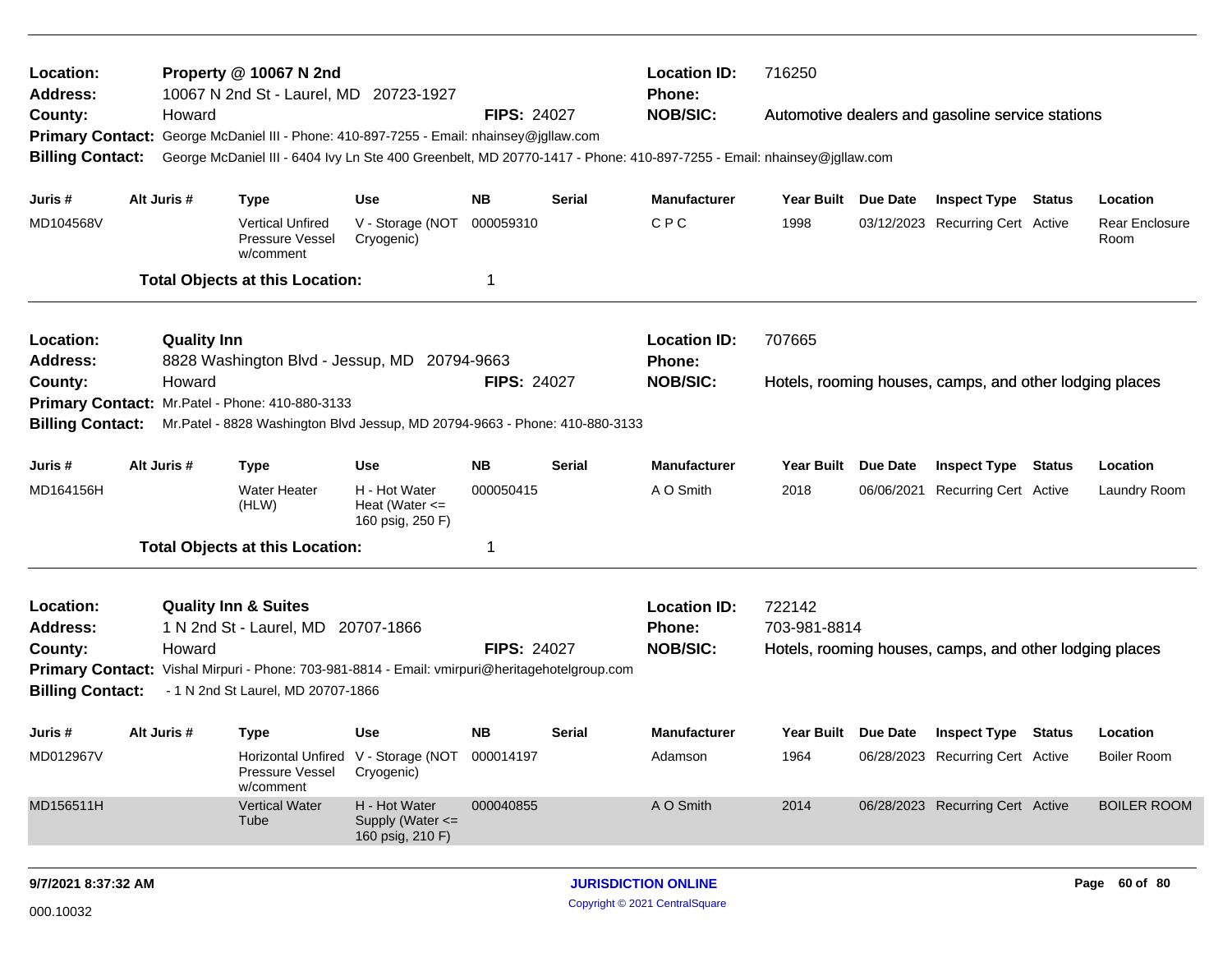| Juris #                                     | Alt Juris #                                                                                                                     |        | Type                                                                                                                             | Use                                                   | <b>NB</b>          | <b>Serial</b>    | <b>Manufacturer</b> | Year Built                       | Due Date        | <b>Inspect Type Status</b>       |        | Location                           |
|---------------------------------------------|---------------------------------------------------------------------------------------------------------------------------------|--------|----------------------------------------------------------------------------------------------------------------------------------|-------------------------------------------------------|--------------------|------------------|---------------------|----------------------------------|-----------------|----------------------------------|--------|------------------------------------|
| MD163896H                                   |                                                                                                                                 |        | Water Tube<br>Coiled (NOT<br><b>Flueless Hi</b><br>Efficiency)                                                                   | H - Hot Water<br>Supply (Water <=<br>160 psig, 210 F) | 000C50009          |                  | A O Smith           | 2018                             |                 | 06/28/2023 Recurring Cert Active |        | <b>Boiler Room</b>                 |
|                                             |                                                                                                                                 |        | <b>Total Objects at this Location:</b>                                                                                           |                                                       | 3                  |                  |                     |                                  |                 |                                  |        |                                    |
| Location:                                   |                                                                                                                                 |        | Red Roof Inn #10187                                                                                                              |                                                       |                    |                  | <b>Location ID:</b> | 722496                           |                 |                                  |        |                                    |
| Address:                                    |                                                                                                                                 |        | 8000 Washington Blvd - Jessup, MD 20794-9449                                                                                     |                                                       |                    |                  | <b>Phone:</b>       |                                  |                 |                                  |        |                                    |
| County:                                     |                                                                                                                                 | Howard |                                                                                                                                  |                                                       | <b>FIPS: 24027</b> |                  | <b>NOB/SIC:</b>     | <b>Hotels and Motels</b>         |                 |                                  |        |                                    |
|                                             |                                                                                                                                 |        | Primary Contact: Ebony Moore - Phone: 410-796-0380 - Email: i0187@redroof.com                                                    |                                                       |                    |                  |                     |                                  |                 |                                  |        |                                    |
| <b>Billing Contact:</b>                     |                                                                                                                                 |        | Accounts Payable Manager - 1825 Gillespie Way Ste 101 El Cajon, CA 92020-0501 - Phone: 619-816-3636 - Email: thanh.quach@whg.com |                                                       |                    |                  |                     |                                  |                 |                                  |        |                                    |
| Juris #                                     | Alt Juris #                                                                                                                     |        | <b>Type</b>                                                                                                                      | <b>Use</b>                                            | <b>NB</b>          | <b>Serial</b>    | <b>Manufacturer</b> | <b>Year Built</b>                | <b>Due Date</b> | <b>Inspect Type</b>              | Status | Location                           |
| MD149390H                                   |                                                                                                                                 |        | <b>Water Heater</b><br>(HLW)                                                                                                     | H - Hot Water<br>Supply (Water <=<br>160 psig, 210 F) | 000252378          | G13H0025237<br>8 | Lochinvar           | 2013                             |                 | 10/07/2022 Recurring Cert Active |        | <b>Boiler Room</b>                 |
| MD156077H                                   |                                                                                                                                 |        | <b>Water Heater</b><br>(HLW)                                                                                                     | H - Hot Water<br>Supply (Water <=<br>160 psig, 210 F) | 000276653          | C15H0027665<br>3 | Lochinvar           | 2015                             |                 | 10/07/2022 Recurring Cert Active |        | <b>Boiler Room</b>                 |
|                                             |                                                                                                                                 |        | <b>Total Objects at this Location:</b>                                                                                           |                                                       | $\overline{2}$     |                  |                     |                                  |                 |                                  |        |                                    |
| Location:                                   |                                                                                                                                 |        | <b>Restaurant Park Exxon</b>                                                                                                     |                                                       |                    |                  | <b>Location ID:</b> | 722662                           |                 |                                  |        |                                    |
| <b>Address:</b>                             |                                                                                                                                 |        | 8300 Benson Dr - Columbia, MD 21045-3116                                                                                         |                                                       |                    |                  | Phone:              |                                  |                 |                                  |        |                                    |
| County:                                     |                                                                                                                                 | Howard |                                                                                                                                  |                                                       | <b>FIPS: 24027</b> |                  | <b>NOB/SIC:</b>     | <b>Gasoline Service Stations</b> |                 |                                  |        |                                    |
|                                             |                                                                                                                                 |        | Primary Contact: Mohsin Khan - Phone: 410-312-0010                                                                               |                                                       |                    |                  |                     |                                  |                 |                                  |        |                                    |
| <b>Billing Contact:</b>                     | Kathleen McCaney - 1815 Gallagher Rd Plymouth Meeting, PA 19462-2840 - Phone: 610-276-5988 - Email: kathleen.mccaney@sunoco.com |        |                                                                                                                                  |                                                       |                    |                  |                     |                                  |                 |                                  |        |                                    |
| Juris #                                     | Alt Juris #                                                                                                                     |        | <b>Type</b>                                                                                                                      | <b>Use</b>                                            | <b>NB</b>          | Serial           | <b>Manufacturer</b> | Year Built Due Date              |                 | <b>Inspect Type Status</b>       |        | Location                           |
| MD103396V                                   |                                                                                                                                 |        | <b>Vertical Unfired</b><br><b>Pressure Vessel</b><br>w/comment                                                                   | V - Storage (NOT<br>Cryogenic)                        | 000543446          |                  | Manchester          | 1997                             |                 | 09/18/2021 Recurring Cert Active |        | Car Wash,<br><b>Outside Closet</b> |
| <b>Total Objects at this Location:</b><br>1 |                                                                                                                                 |        |                                                                                                                                  |                                                       |                    |                  |                     |                                  |                 |                                  |        |                                    |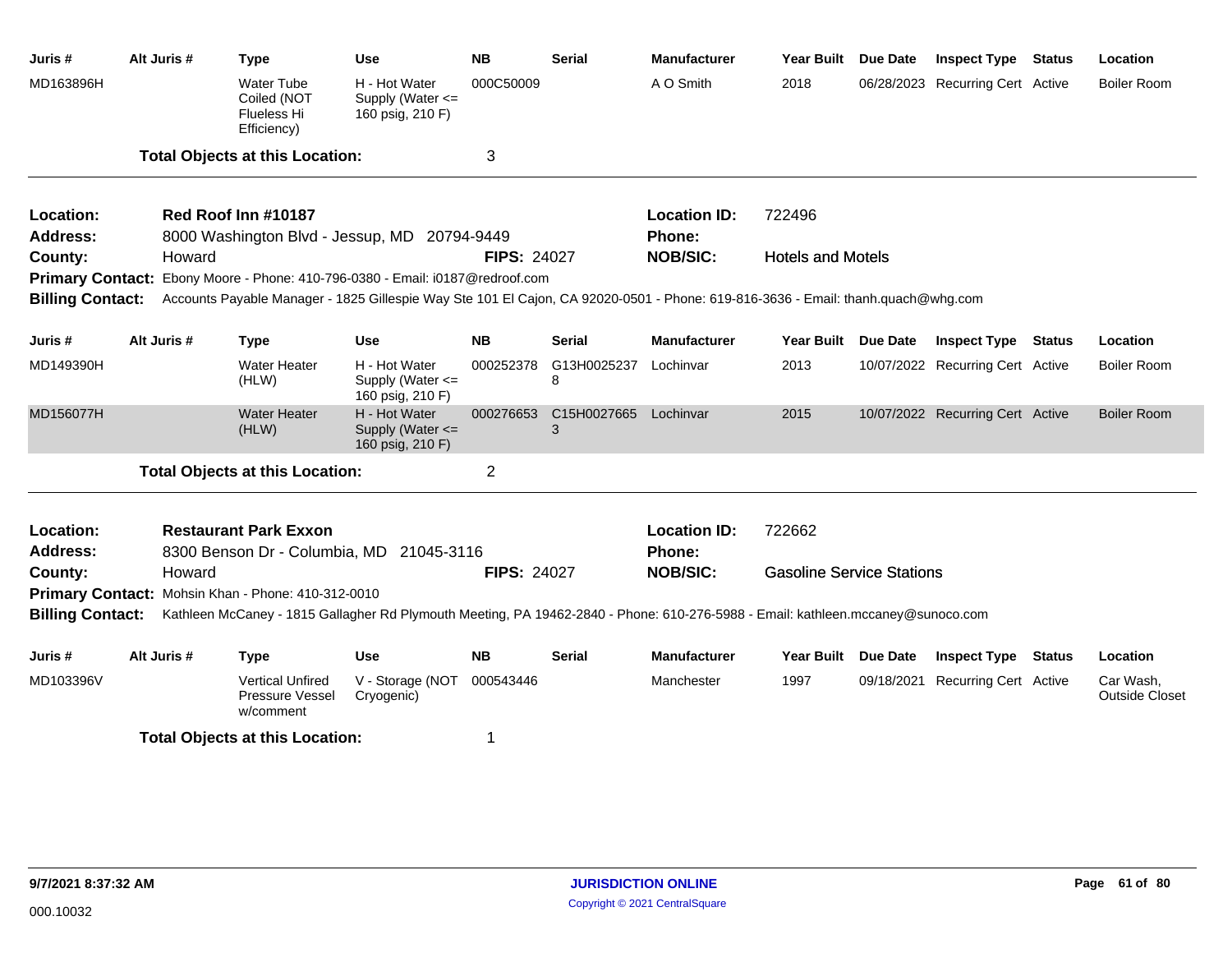| <b>Location:</b>        | <b>Rhee Brothers</b>                               |                    | <b>Location ID:</b> | 2660640                        |
|-------------------------|----------------------------------------------------|--------------------|---------------------|--------------------------------|
| Address:                | 7461 Coca Cola Dr - Hanover, MD 21076-1490         |                    | <b>Phone:</b>       | 410-381-9000                   |
| County:                 | Howard                                             | <b>FIPS: 24027</b> | NOB/SIC:            | Nonclassifiable Establishments |
|                         | Primary Contact: Tommy Bauer - Phone: 443-510-2436 |                    |                     |                                |
| <b>Billing Contact:</b> |                                                    |                    |                     |                                |

| Juris #    | Alt Juris #              | Type                                                             | <b>Use</b>                     | <b>NB</b> | <b>Serial</b> | <b>Manufacturer</b>       | Year Built | Due Date   | <b>Inspect Type</b>              | <b>Status</b> | Location            |
|------------|--------------------------|------------------------------------------------------------------|--------------------------------|-----------|---------------|---------------------------|------------|------------|----------------------------------|---------------|---------------------|
| MD169763V  | #4                       | <b>Horizontal Unfired</b><br><b>Pressure Vessel</b><br>w/comment | V - Storage<br>(Cryogenic)     | 000158496 |               | <b>York Refrigeration</b> | 2009       |            | 10/22/2022 Recurring Cert Active |               | Compressor<br>Room  |
| MD169764V  | #3                       | <b>Horizontal Unfired</b><br><b>Pressure Vessel</b><br>w/comment | V - Storage<br>(Cryogenic)     | 000158508 |               | York Refrigeration        | 2009       |            | 10/22/2022 Recurring Cert Active |               | Compressor<br>Room  |
| MD169765V  | #2                       | <b>Horizontal Unfired</b><br><b>Pressure Vessel</b><br>w/comment | V - Storage<br>(Cryogenic)     | 000158495 |               | <b>York Refrigeration</b> | 2009       |            | 10/22/2022 Recurring Cert Active |               | Compressor<br>Room  |
| MD169766V  | #1                       | <b>Horizontal Unfired</b><br><b>Pressure Vessel</b><br>w/comment | V - Storage<br>(Cryogenic)     | 000158494 |               | <b>York Refrigeration</b> | 2009       |            | 10/22/2022 Recurring Cert Active |               | Compressor<br>Room  |
| MD169767V  | <b>HP Receiver</b>       | <b>Vertical Unfired</b><br><b>Pressure Vessel</b><br>w/comment   | V - Storage<br>(Cryogenic)     | 000158498 |               | <b>York Refrigeration</b> | 2009       |            | 10/22/2022 Recurring Cert Active |               | Compressor<br>Room  |
| MD169768V  | Hi Temp<br>Accumulator   | <b>Vertical Unfired</b><br><b>Pressure Vessel</b><br>w/comment   | V - Storage<br>(Cryogenic)     | 000158499 |               | York Refrigeration        | 2009       |            | 10/22/2022 Recurring Cert Active |               | Compressor<br>Room  |
| MD169769V  | Low Temp<br>Recirculator | <b>Vertical Unfired</b><br><b>Pressure Vessel</b><br>w/comment   | V - Storage<br>(Cryogenic)     | 000158458 |               | York Refrigeration        | 2009       |            | 10/22/2022 Recurring Cert Active |               | Compressor<br>Room  |
| <b>NEW</b> |                          | <b>Horizontal Unfired</b><br><b>Pressure Vessel</b><br>w/comment | V - Storage (NOT<br>Cryogenic) | 000837193 |               | <b>Buckeye</b>            | 1988       | 07/26/2021 | <b>Recurring Cert Active</b>     |               | Shop                |
| <b>NEW</b> |                          | <b>Horizontal Unfired</b><br>Pressure Vessel<br>w/comment        | V - Storage (NOT<br>Cryogenic) | 000516954 |               | Morganton                 | 2015       | 07/26/2021 | Recurring Cert Active            |               | <b>Truck Repair</b> |

**Total Objects at this Location:** 9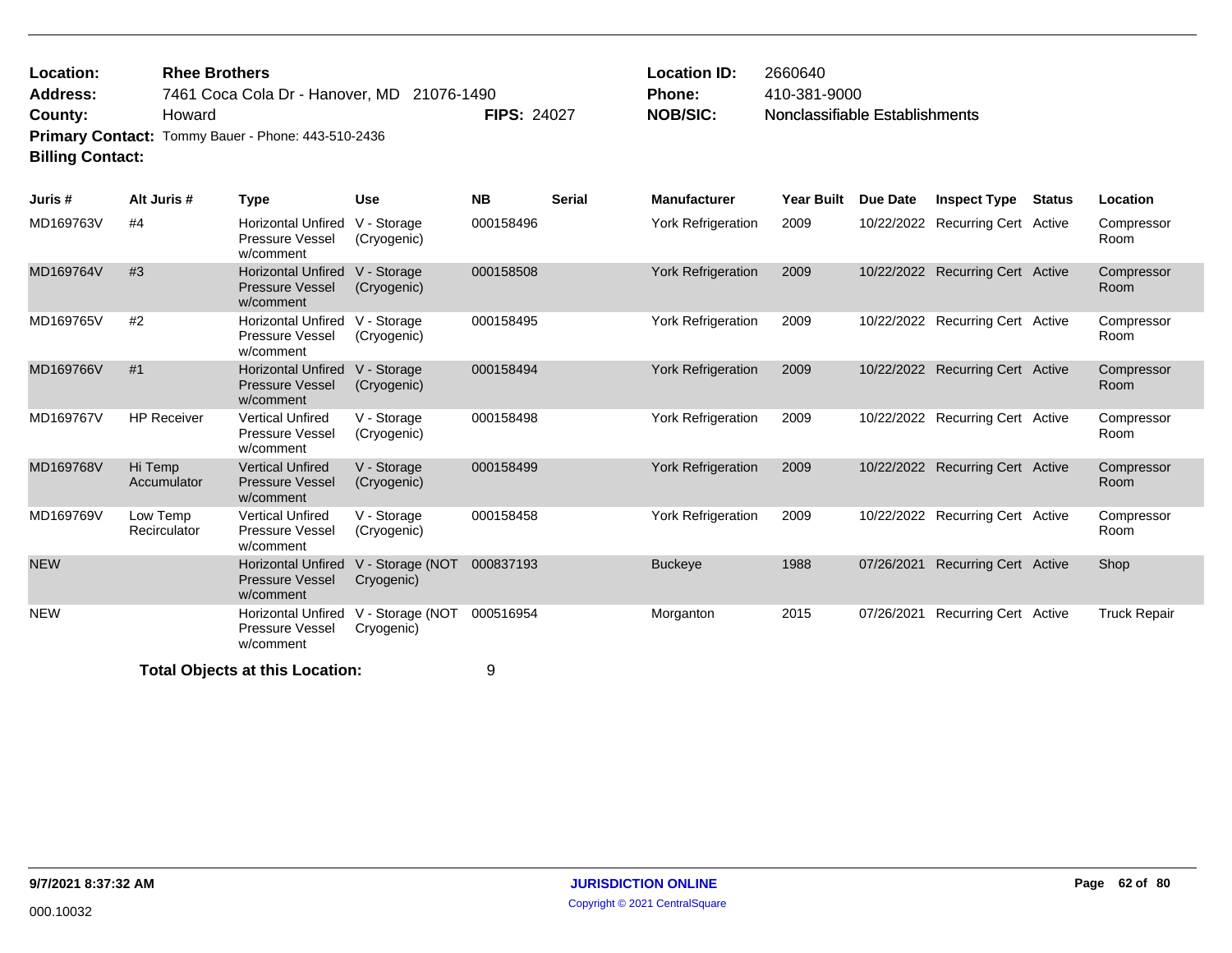| Location:<br>Address:                                                                                                                                        |  |                     | Roma's Pizzeria (Arc3)<br>10132 Baltimore National Pike - Ellicott City, MD 21042-3607 |                                                             |                    |               | <b>Location ID:</b><br>3925595<br><b>Phone:</b>                                                                         |                                   |                 |                                          |               |                   |
|--------------------------------------------------------------------------------------------------------------------------------------------------------------|--|---------------------|----------------------------------------------------------------------------------------|-------------------------------------------------------------|--------------------|---------------|-------------------------------------------------------------------------------------------------------------------------|-----------------------------------|-----------------|------------------------------------------|---------------|-------------------|
| County:                                                                                                                                                      |  | Howard              |                                                                                        |                                                             | <b>FIPS: 24027</b> |               | <b>NOB/SIC:</b>                                                                                                         | <b>Eating and Drinking Places</b> |                 |                                          |               |                   |
| Primary Contact: Roma's Pizzeria (Arc3)                                                                                                                      |  |                     |                                                                                        |                                                             |                    |               |                                                                                                                         |                                   |                 |                                          |               |                   |
| <b>Billing Contact:</b>                                                                                                                                      |  |                     |                                                                                        |                                                             |                    |               | Charlie Patterson - PO Box 26269 Richmond, VA 23260-6269 - Phone: 804-644-4521 - Email: charlie.patterson@arc3gases.com |                                   |                 |                                          |               |                   |
| Juris #                                                                                                                                                      |  | Alt Juris #         | <b>Type</b>                                                                            | <b>Use</b>                                                  | <b>NB</b>          | <b>Serial</b> | <b>Manufacturer</b>                                                                                                     | Year Built Due Date               |                 | <b>Inspect Type Status</b>               |               | Location          |
| MD162749V                                                                                                                                                    |  |                     | <b>Vertical Unfired</b><br>Pressure Vessel<br>w/comment                                | V - Storage<br>(Cryogenic)                                  | 000288994          |               | <b>CHART</b>                                                                                                            | 2016                              |                 | 02/26/2023 Recurring Cert Active         |               | Outside Rear      |
|                                                                                                                                                              |  |                     | <b>Total Objects at this Location:</b>                                                 |                                                             | 1                  |               |                                                                                                                         |                                   |                 |                                          |               |                   |
| Location:<br><b>Address:</b>                                                                                                                                 |  | Ryder               | 8704 Bollman PI - Savage, MD 20763-9747                                                |                                                             |                    |               | <b>Location ID:</b><br><b>Phone:</b>                                                                                    | 3924313                           |                 |                                          |               |                   |
| County:                                                                                                                                                      |  | Howard              |                                                                                        |                                                             | <b>FIPS: 24027</b> |               | <b>NOB/SIC:</b>                                                                                                         |                                   |                 |                                          |               |                   |
| <b>Primary Contact: Ryder</b><br><b>Billing Contact:</b>                                                                                                     |  |                     |                                                                                        |                                                             |                    |               |                                                                                                                         |                                   |                 |                                          |               |                   |
| Juris #                                                                                                                                                      |  | Alt Juris #         | <b>Type</b>                                                                            | <b>Use</b>                                                  | <b>NB</b>          | <b>Serial</b> | <b>Manufacturer</b>                                                                                                     | Year Built                        | <b>Due Date</b> | <b>Inspect Type</b>                      | <b>Status</b> | Location          |
| MD163040V                                                                                                                                                    |  |                     | Horizontal Unfired V - Storage (NOT<br>Pressure Vessel<br>w/comment                    | Cryogenic)                                                  | 000717735          |               | Morganton                                                                                                               | 2018                              |                 | 02/28/2023 Recurring Cert Active         |               | <b>TRUCK SHOP</b> |
|                                                                                                                                                              |  |                     | <b>Total Objects at this Location:</b>                                                 |                                                             | 1                  |               |                                                                                                                         |                                   |                 |                                          |               |                   |
| Location:                                                                                                                                                    |  | <b>Ryder System</b> |                                                                                        |                                                             |                    |               | <b>Location ID:</b>                                                                                                     | 723585                            |                 |                                          |               |                   |
| <b>Address:</b>                                                                                                                                              |  |                     | 8848 Corridor Rd - Annapolis Junction, MD                                              |                                                             | 20701-1159         |               | <b>Phone:</b>                                                                                                           |                                   |                 |                                          |               |                   |
| County:                                                                                                                                                      |  | Howard              |                                                                                        |                                                             | <b>FIPS: 24027</b> |               | <b>NOB/SIC:</b>                                                                                                         |                                   |                 | Automotive repair, services, and parking |               |                   |
| Primary Contact: Ryder System - Phone: 301-498-6066<br><b>Billing Contact:</b><br>- 8840 Corridor Rd Annapolis Junction, MD 20701-1159 - Phone: 301-498-6066 |  |                     |                                                                                        |                                                             |                    |               |                                                                                                                         |                                   |                 |                                          |               |                   |
| Juris #                                                                                                                                                      |  | Alt Juris #         | <b>Type</b>                                                                            | <b>Use</b>                                                  | <b>NB</b>          | Serial        | <b>Manufacturer</b>                                                                                                     | Year Built Due Date               |                 | <b>Inspect Type Status</b>               |               | Location          |
| MD162775V                                                                                                                                                    |  |                     | Pressure Vessel<br>w/comment                                                           | Horizontal Unfired V - Storage (NOT 000659868<br>Cryogenic) |                    |               | Morganton                                                                                                               | 2017                              |                 | 03/20/2023 Recurring Cert Active         |               | Comp Rm           |
| MD163201V                                                                                                                                                    |  |                     | <b>Vertical Unfired</b><br>Pressure Vessel<br>w/comment                                | V - Storage (NOT 000668147<br>Cryogenic)                    |                    |               | Morganton                                                                                                               | 2017                              |                 | 04/25/2023 Recurring Cert Active         |               | shop comp rm      |
|                                                                                                                                                              |  |                     |                                                                                        |                                                             |                    |               |                                                                                                                         |                                   |                 |                                          |               |                   |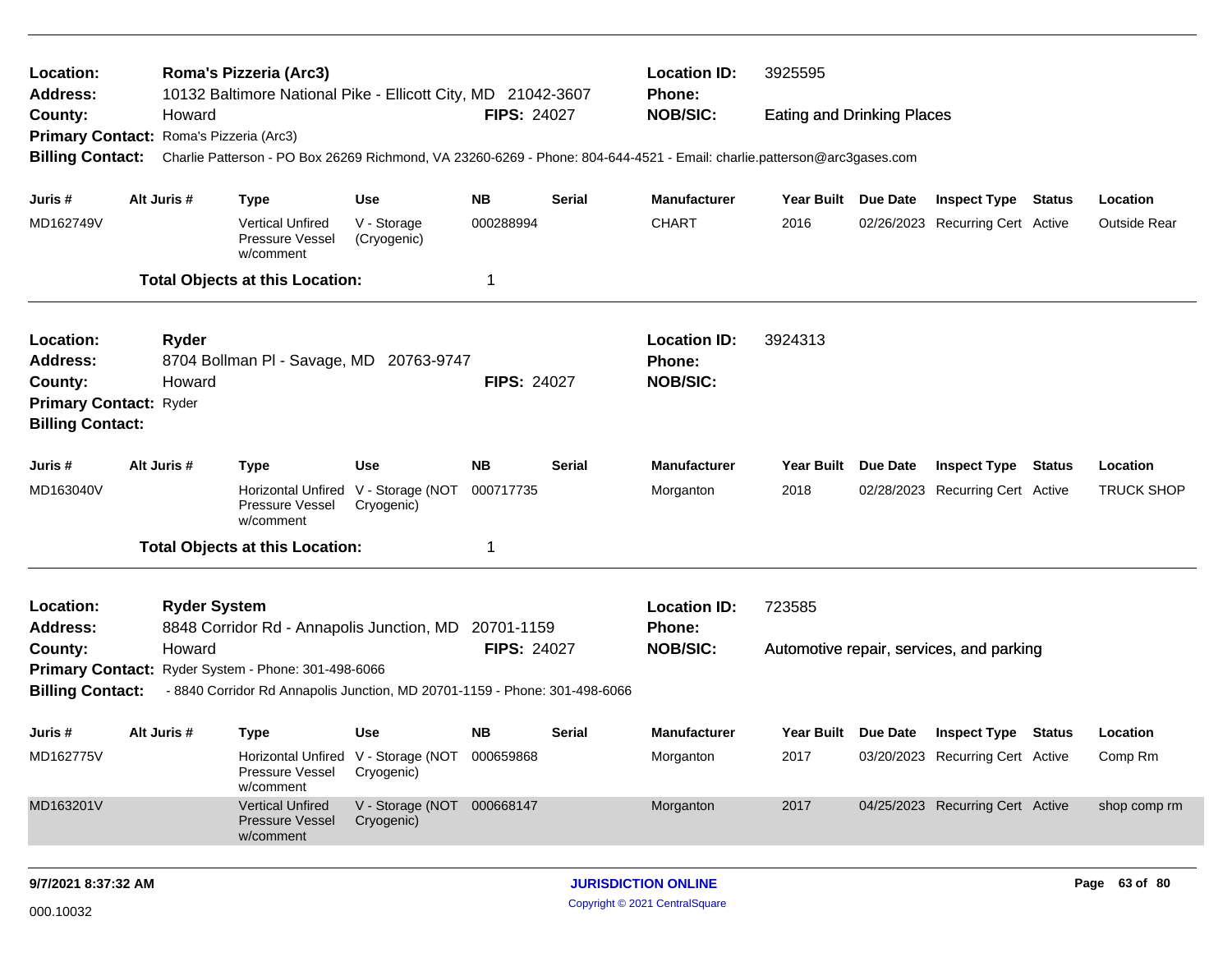| Juris #                                                                                                                                            | Alt Juris #                            | <b>Type</b>                                                                                                     | <b>Use</b>                                                  | <b>NB</b>          | <b>Serial</b> | <b>Manufacturer</b>                  | <b>Year Built</b>                 | <b>Due Date</b> | <b>Inspect Type</b>              | <b>Status</b> | Location                                                   |
|----------------------------------------------------------------------------------------------------------------------------------------------------|----------------------------------------|-----------------------------------------------------------------------------------------------------------------|-------------------------------------------------------------|--------------------|---------------|--------------------------------------|-----------------------------------|-----------------|----------------------------------|---------------|------------------------------------------------------------|
| MD163202V                                                                                                                                          |                                        | <b>Vertical Unfired</b><br>Pressure Vessel<br>w/comment                                                         | V - Storage (NOT<br>Cryogenic)                              | 000640887          |               | Morganton                            | 2017                              |                 | 04/25/2023 Recurring Cert Active |               | service island                                             |
| MD163210V                                                                                                                                          |                                        | <b>Pressure Vessel</b><br>w/comment                                                                             | Horizontal Unfired V - Storage (NOT 000497349<br>Cryogenic) |                    |               | Aircom                               | 2018                              |                 | 03/20/2023 Recurring Cert Active |               | Maint Truck -<br>447215                                    |
|                                                                                                                                                    |                                        | <b>Total Objects at this Location:</b>                                                                          |                                                             | 4                  |               |                                      |                                   |                 |                                  |               |                                                            |
| Location:<br><b>Address:</b>                                                                                                                       |                                        | Sakura Japanese Steak & Seafood (Arc3)<br>10040 Baltimore National Pike - Ellicott City, MD 21042-3693          |                                                             |                    |               | <b>Location ID:</b><br><b>Phone:</b> | 3925594                           |                 |                                  |               |                                                            |
| County:                                                                                                                                            | Howard                                 |                                                                                                                 |                                                             | <b>FIPS: 24027</b> |               | <b>NOB/SIC:</b>                      | <b>Eating and Drinking Places</b> |                 |                                  |               |                                                            |
| <b>Primary Contact:</b>                                                                                                                            |                                        | Sakura Japanese Steak & Seafood (Arc3)                                                                          |                                                             |                    |               |                                      |                                   |                 |                                  |               |                                                            |
| <b>Billing Contact:</b><br>Charlie Patterson - PO Box 26269 Richmond, VA 23260-6269 - Phone: 804-644-4521 - Email: charlie.patterson@arc3gases.com |                                        |                                                                                                                 |                                                             |                    |               |                                      |                                   |                 |                                  |               |                                                            |
| Juris #                                                                                                                                            | Alt Juris #                            | <b>Type</b>                                                                                                     | <b>Use</b>                                                  | <b>NB</b>          | <b>Serial</b> | <b>Manufacturer</b>                  | Year Built                        | <b>Due Date</b> | <b>Inspect Type</b>              | <b>Status</b> | Location                                                   |
| MD162747V                                                                                                                                          |                                        | <b>Vertical Unfired</b><br>Pressure Vessel<br>w/comment                                                         | V - Storage<br>(Cryogenic)                                  | 000125090          |               | <b>MVE</b>                           | 2000                              |                 | 02/26/2023 Recurring Cert Active |               | Outside rear                                               |
|                                                                                                                                                    |                                        | <b>Total Objects at this Location:</b>                                                                          |                                                             | 1                  |               |                                      |                                   |                 |                                  |               |                                                            |
| Location:                                                                                                                                          |                                        | Savage Wee Wash It Laundromat                                                                                   |                                                             |                    |               | <b>Location ID:</b>                  | 728619                            |                 |                                  |               |                                                            |
| <b>Address:</b>                                                                                                                                    |                                        | 9004 Baltimore St - Savage, MD 20763-9611                                                                       |                                                             |                    |               | Phone:                               | 443-345-1553                      |                 |                                  |               |                                                            |
| County:                                                                                                                                            | Howard                                 |                                                                                                                 |                                                             | <b>FIPS: 24027</b> |               | <b>NOB/SIC:</b>                      |                                   |                 |                                  |               | Garment Pressing, and Agents for Laundries and Drycleaners |
| <b>Primary Contact:</b>                                                                                                                            |                                        | Nawl Thang - Phone: 240-667-6439 - Email: nawlthang08@gmail.com                                                 |                                                             |                    |               |                                      |                                   |                 |                                  |               |                                                            |
| <b>Billing Contact:</b>                                                                                                                            |                                        | Nawl Thang - 7017 Holly Springs Ln Elkridge, MD 21075-6568 - Phone: 240-667-6439 - Email: nawlthang08@gmail.com |                                                             |                    |               |                                      |                                   |                 |                                  |               |                                                            |
| Juris #                                                                                                                                            | Alt Juris #                            | <b>Type</b>                                                                                                     | Use                                                         | <b>NB</b>          | <b>Serial</b> | <b>Manufacturer</b>                  | Year Built                        | <b>Due Date</b> | <b>Inspect Type</b>              | Status        | Location                                                   |
| MD132022H                                                                                                                                          |                                        | <b>Water Heater</b><br>(HLW)                                                                                    | H - Hot Water<br>Supply (Water <=<br>160 psig, 210 F)       | 00106080           | 106080        | A O Smith                            | 2006                              |                 | 02/20/2023 Recurring Cert Active |               | <b>Water Heater</b><br>Room                                |
|                                                                                                                                                    | <b>Total Objects at this Location:</b> |                                                                                                                 |                                                             |                    |               |                                      |                                   |                 |                                  |               |                                                            |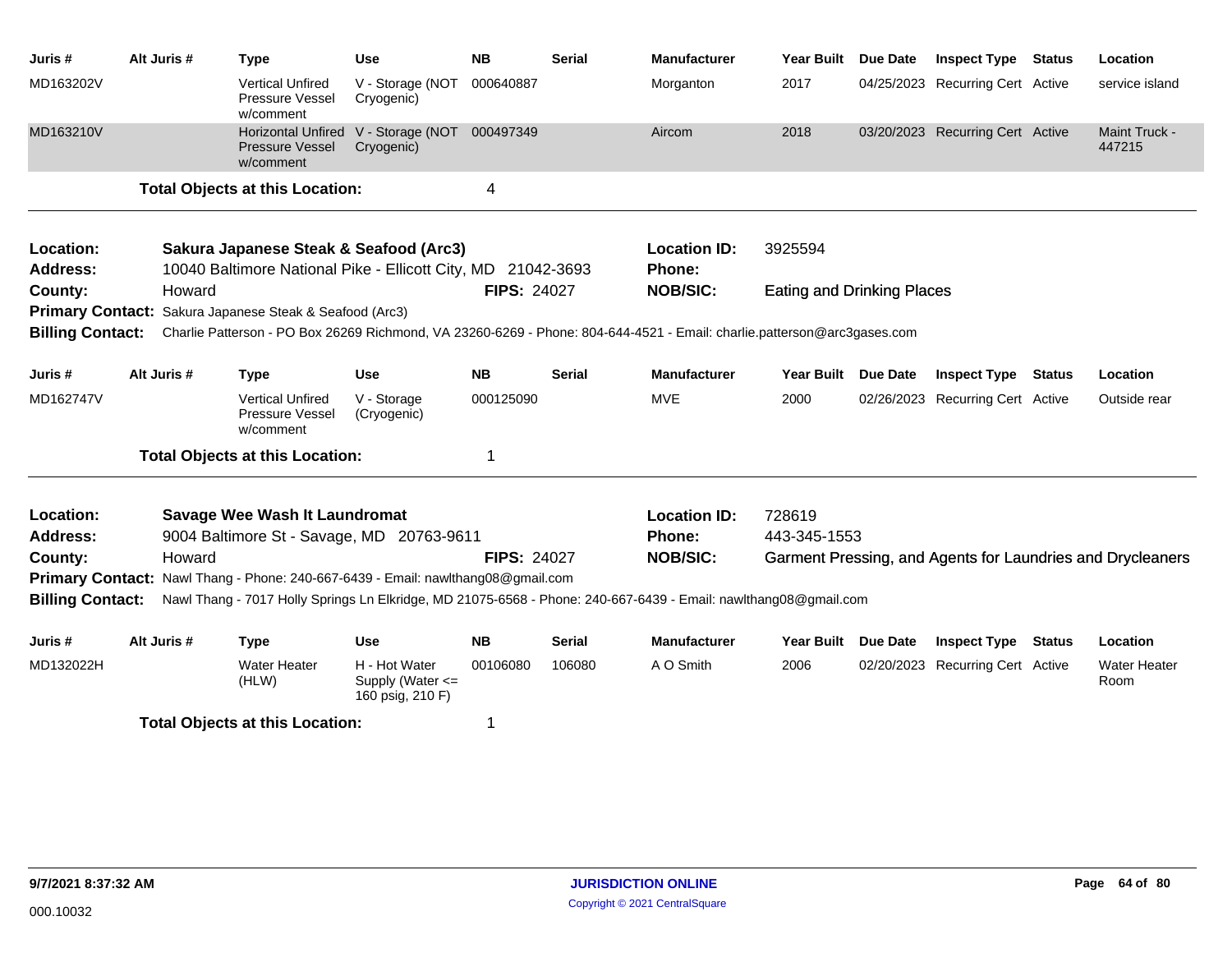| Location:<br>Address:<br>County:<br><b>Primary Contact:</b><br><b>Billing Contact:</b> |                                                                                                                                                                                                                                                                                                                                                                          | Howard | Sea King (Robert's)<br>3417 Plumtree Dr - Ellicott City, MD 21042-3821                                                                                                                                              |                                | <b>FIPS: 24027</b> |                                                  | <b>Location ID:</b><br>1727242<br><b>Phone:</b><br><b>NOB/SIC:</b><br><b>Industrial Gases</b><br>Roberts Oxygen Company (MD) - Phone: 240-493-8405 - Cell: 301-252-0742 - Email: DFranovich@RobertsOxygen.com<br>Bulk Tank Service Dept. - PO Box 5507 Rockville, MD 20855-0507 - Phone: 240-493-8405 - Cell: 301-252-0742 - Email: DFranovich@RobertsOxygen.com |                     |          |                                  |               |                   |
|----------------------------------------------------------------------------------------|--------------------------------------------------------------------------------------------------------------------------------------------------------------------------------------------------------------------------------------------------------------------------------------------------------------------------------------------------------------------------|--------|---------------------------------------------------------------------------------------------------------------------------------------------------------------------------------------------------------------------|--------------------------------|--------------------|--------------------------------------------------|------------------------------------------------------------------------------------------------------------------------------------------------------------------------------------------------------------------------------------------------------------------------------------------------------------------------------------------------------------------|---------------------|----------|----------------------------------|---------------|-------------------|
| Juris #                                                                                | Alt Juris #                                                                                                                                                                                                                                                                                                                                                              |        | <b>Type</b>                                                                                                                                                                                                         | <b>Use</b>                     | <b>NB</b>          | <b>Serial</b>                                    | <b>Manufacturer</b>                                                                                                                                                                                                                                                                                                                                              | Year Built Due Date |          | <b>Inspect Type Status</b>       |               | Location          |
| MD147985V                                                                              |                                                                                                                                                                                                                                                                                                                                                                          |        | <b>Vertical Unfired</b><br>Pressure Vessel<br>w/comment                                                                                                                                                             | V - Storage (NOT<br>Cryogenic) | 000020526          |                                                  | Taylor                                                                                                                                                                                                                                                                                                                                                           | 1994                |          | 10/08/2021 Recurring Cert Active |               | <b>B</b> lrm      |
|                                                                                        |                                                                                                                                                                                                                                                                                                                                                                          |        | <b>Total Objects at this Location:</b>                                                                                                                                                                              |                                | $\mathbf 1$        |                                                  |                                                                                                                                                                                                                                                                                                                                                                  |                     |          |                                  |               |                   |
| Location:<br>Address:<br>County:<br><b>Primary Contact:</b><br><b>Billing Contact:</b> |                                                                                                                                                                                                                                                                                                                                                                          | Howard | <b>Shimadzu Scientific Instruments, Inc.</b><br>7100 Riverwood Dr - Columbia, MD 21046-1245<br>James Martin - Phone: 410-910-0860<br>James Martin - 7102 Riverwood Dr Columbia, MD 21046-1245 - Phone: 410-910-0860 |                                | <b>FIPS: 24027</b> |                                                  | <b>Location ID:</b><br><b>Phone:</b><br><b>NOB/SIC:</b>                                                                                                                                                                                                                                                                                                          | 3839942             |          |                                  |               |                   |
| Juris #                                                                                | Alt Juris #                                                                                                                                                                                                                                                                                                                                                              |        | <b>Type</b>                                                                                                                                                                                                         | <b>Use</b>                     | <b>NB</b>          | <b>Serial</b>                                    | Manufacturer                                                                                                                                                                                                                                                                                                                                                     | <b>Year Built</b>   | Due Date | <b>Inspect Type</b>              | Status        | Location          |
| MD159557V                                                                              |                                                                                                                                                                                                                                                                                                                                                                          |        | <b>Vertical Unfired</b><br>Pressure Vessel<br>w/comment                                                                                                                                                             | V - Storage (NOT<br>Cryogenic) | 000127619          |                                                  | Manchester                                                                                                                                                                                                                                                                                                                                                       | 2006                |          | 11/13/2021 Recurring Cert Active |               | Pump Room         |
|                                                                                        |                                                                                                                                                                                                                                                                                                                                                                          |        | <b>Total Objects at this Location:</b>                                                                                                                                                                              |                                | $\overline{1}$     |                                                  |                                                                                                                                                                                                                                                                                                                                                                  |                     |          |                                  |               |                   |
| Location:<br><b>Address:</b><br>County:                                                | Smashburger<br>9535 Baltimore National Pike - Ellicott City, MD 21042-3872<br><b>FIPS: 24027</b><br>Howard<br>Primary Contact: NUCO2 Regulatory & Compliance - Phone: 800-472-2855 - Email: pressurevesselpermitting@nuco2.com<br><b>Billing Contact:</b><br>- 2800 SE Market PI Stuart, FL 34997-4965 - Phone: 800-472-2855 - Email: pressurevesselpermitting@nuco2.com |        |                                                                                                                                                                                                                     |                                |                    | <b>Location ID:</b><br>Phone:<br><b>NOB/SIC:</b> | 3656501<br>368-688-1594<br><b>Industrial Gases</b>                                                                                                                                                                                                                                                                                                               |                     |          |                                  |               |                   |
| Juris#                                                                                 | Alt Juris #                                                                                                                                                                                                                                                                                                                                                              |        | Type                                                                                                                                                                                                                | <b>Use</b>                     | <b>NB</b>          | <b>Serial</b>                                    | <b>Manufacturer</b>                                                                                                                                                                                                                                                                                                                                              | Year Built          | Due Date | <b>Inspect Type</b>              | <b>Status</b> | Location          |
| MD153207V                                                                              | A928428                                                                                                                                                                                                                                                                                                                                                                  |        | <b>Vertical Unfired</b><br>Pressure Vessel<br>w/comment                                                                                                                                                             | V - Storage<br>(Cryogenic)     | 000015621          | 4592                                             | <b>CHART</b>                                                                                                                                                                                                                                                                                                                                                     | 1987                |          | 02/24/2022 External Cert         | Active        | NUCO <sub>2</sub> |
|                                                                                        |                                                                                                                                                                                                                                                                                                                                                                          |        | <b>Total Objects at this Location:</b>                                                                                                                                                                              |                                | -1                 |                                                  |                                                                                                                                                                                                                                                                                                                                                                  |                     |          |                                  |               |                   |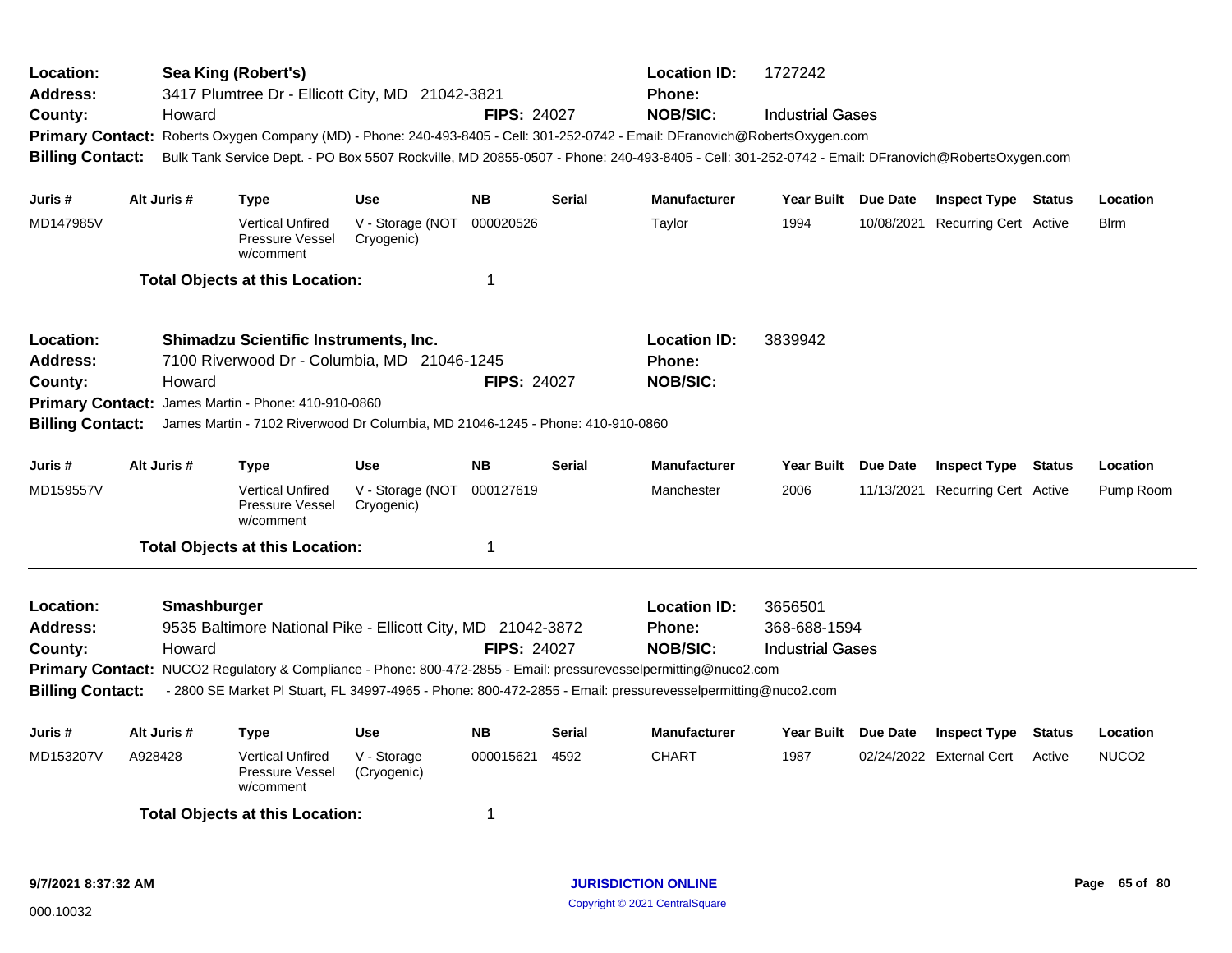| <b>Location:</b> | <b>SOM-UMD/Extention/Central MD Research/CMREC CI</b>                     |                    | <b>Location ID:</b> | 727300                                                  |
|------------------|---------------------------------------------------------------------------|--------------------|---------------------|---------------------------------------------------------|
| Address:         | 4240 Folly Quarter Rd - Ellicott City, MD 21042-1422                      |                    | Phone:              |                                                         |
| County:          | Howard                                                                    | <b>FIPS: 24027</b> | <b>NOB/SIC:</b>     | <b>Colleges, Universities, and Professional Schools</b> |
|                  | Primary Contact: Mike Dwyer - Phone: 410-531-3211 - Email: mdwyer@umd.edu |                    |                     |                                                         |

**Billing Contact:** Mike Dwyer - 4240 Folly Quarter Rd Ellicott City, MD 21042-1422 - Phone: 410-531-3211 - Email: mdwyer@umd.edu

| Juris #   | Alt Juris # | Type                                                           | Use                            | <b>NB</b> | <b>Serial</b> | <b>Manufacturer</b> | Year Built | Due Date | <b>Inspect Type</b>              | <b>Status</b> | Location        |
|-----------|-------------|----------------------------------------------------------------|--------------------------------|-----------|---------------|---------------------|------------|----------|----------------------------------|---------------|-----------------|
| MD117883V |             | <b>Vertical Unfired</b><br><b>Pressure Vessel</b><br>w/comment | V - Storage (NOT<br>Cryogenic) | 000985165 |               | <b>Buckeye</b>      | 1990       |          | 08/16/2022 Recurring Cert Active |               | Building 621    |
| MD142552V |             | <b>Vertical Unfired</b><br><b>Pressure Vessel</b><br>w/comment | V - Storage (NOT<br>Cryogenic) | 000886150 |               | Manchester          | 2007       |          | 08/16/2022 Recurring Cert Active |               | <b>Bldg 629</b> |
| MD155280V |             | <b>Vertical Unfired</b><br>Pressure Vessel<br>w/comment        | V - Storage (NOT<br>Cryogenic) | 000272159 |               | Morgantown          | 2013       |          | 08/16/2022 Recurring Cert Active |               | <b>Bldg 629</b> |
|           |             | <b>Total Objects at this Location:</b>                         |                                | 3         |               |                     |            |          |                                  |               |                 |

|             |                                                                |                                |                                                              |                                                  | <b>Location ID:</b><br><b>Phone:</b> | 3542158                                                                               |          |                     |  |                                            |
|-------------|----------------------------------------------------------------|--------------------------------|--------------------------------------------------------------|--------------------------------------------------|--------------------------------------|---------------------------------------------------------------------------------------|----------|---------------------|--|--------------------------------------------|
| Howard      |                                                                |                                |                                                              |                                                  | <b>NOB/SIC:</b>                      | <b>General Automotive Repair Shops</b>                                                |          |                     |  |                                            |
|             |                                                                |                                |                                                              |                                                  |                                      |                                                                                       |          |                     |  |                                            |
|             |                                                                |                                |                                                              |                                                  |                                      |                                                                                       |          |                     |  |                                            |
|             |                                                                |                                |                                                              |                                                  |                                      |                                                                                       |          |                     |  |                                            |
| Alt Juris # | Type                                                           | <b>Use</b>                     | <b>NB</b>                                                    | <b>Serial</b>                                    | <b>Manufacturer</b>                  | <b>Year Built</b>                                                                     | Due Date | <b>Inspect Type</b> |  | Location                                   |
|             | <b>Vertical Unfired</b><br><b>Pressure Vessel</b><br>w/comment | V - Storage (NOT<br>Cryogenic) | 000011632                                                    |                                                  | <b>Steel Facricating</b>             | 1984                                                                                  |          |                     |  | Shop                                       |
|             |                                                                | <b>Sparks Tune Up</b>          | <b>Primary Contact:</b> Chris Conway - Phone: (301) 668-1440 | 9225 Berger Rd Ste 120 - Columbia, MD 21046-3058 | <b>FIPS: 24027</b>                   | Chris Conway - 9225 Berger Rd Ste 120 Columbia, MD 21046-3058 - Phone: (301) 668-1440 |          |                     |  | Status<br>08/17/2023 Recurring Cert Active |

**Total Objects at this Location:** 1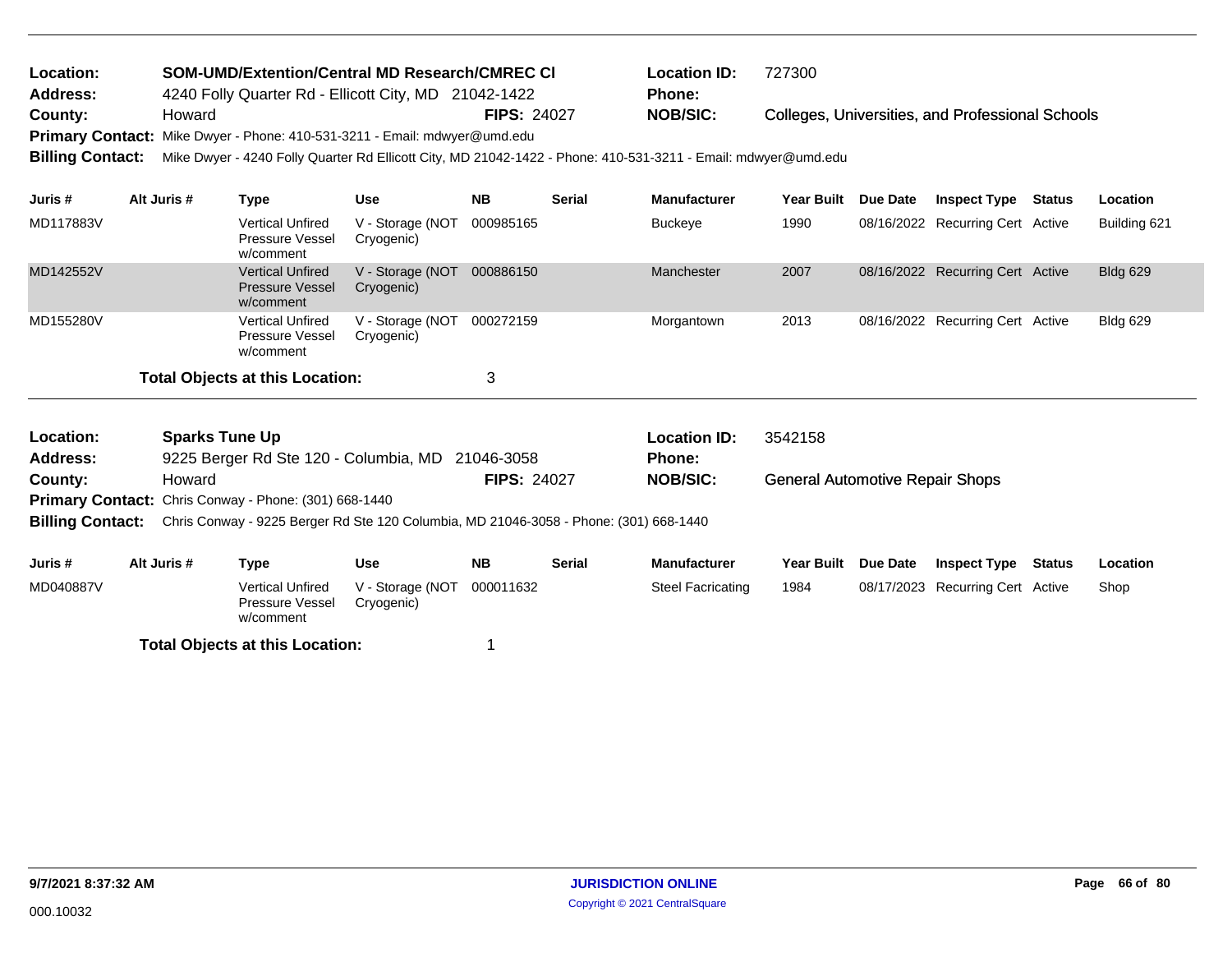| Location:<br><b>Address:</b><br>County:<br><b>Primary Contact:</b><br><b>Billing Contact:</b> | Howard      | <b>Specified Woodworking</b><br>9327 N. Washington Blvd Ste A - Laurel, MD 20723-1337<br>Greg Summers - Phone: 301-598-8200 x112 6 a.m. - 5 p.m. - Email: gsummers@specifiedwoodworking.com<br>Greg Summers - 9327 Washington Blvd N Ste A Laurel, MD 20723-1337 - Phone: 301-598-8200 x112 6 a.m. - 5 p.m. - Email: gsummers@specifiedwoodworking.com |                                                         | <b>FIPS: 24027</b> |                           | <b>Location ID:</b><br>Phone:<br><b>NOB/SIC:</b>        | 725447<br><b>Department Stores</b>     |          |                                                  |               |                                |
|-----------------------------------------------------------------------------------------------|-------------|--------------------------------------------------------------------------------------------------------------------------------------------------------------------------------------------------------------------------------------------------------------------------------------------------------------------------------------------------------|---------------------------------------------------------|--------------------|---------------------------|---------------------------------------------------------|----------------------------------------|----------|--------------------------------------------------|---------------|--------------------------------|
| Juris #                                                                                       | Alt Juris # | Type                                                                                                                                                                                                                                                                                                                                                   | <b>Use</b>                                              | <b>NB</b>          | <b>Serial</b>             | <b>Manufacturer</b>                                     | Year Built Due Date                    |          | <b>Inspect Type Status</b>                       |               | Location                       |
| MD106379V                                                                                     |             | <b>Vertical Unfired</b><br>Pressure Vessel<br>w/comment                                                                                                                                                                                                                                                                                                | V - Storage (NOT<br>Cryogenic)                          | 000186000          |                           | Steel Fab                                               | 1998                                   |          | 06/10/2023 Recurring Cert Active                 |               | <b>Finish Area</b>             |
|                                                                                               |             | <b>Total Objects at this Location:</b>                                                                                                                                                                                                                                                                                                                 |                                                         | $\mathbf 1$        |                           |                                                         |                                        |          |                                                  |               |                                |
| Location:<br><b>Address:</b>                                                                  |             | <b>Stars Learning Center</b><br>9535 Whiskey Bottom Rd - Laurel, MD 20723-1675                                                                                                                                                                                                                                                                         |                                                         |                    |                           | <b>Location ID:</b><br>Phone:                           | 708930                                 |          |                                                  |               |                                |
| County:<br><b>Billing Contact:</b>                                                            | Howard      | Primary Contact: Sequita Hailey - Phone: 301-498-5285                                                                                                                                                                                                                                                                                                  |                                                         | <b>FIPS: 24027</b> |                           | <b>NOB/SIC:</b>                                         | <b>Offices and Clinics of Dentists</b> |          |                                                  |               |                                |
| Juris #                                                                                       | Alt Juris # | <b>Type</b>                                                                                                                                                                                                                                                                                                                                            | <b>Use</b>                                              | <b>NB</b>          | <b>Serial</b>             | <b>Manufacturer</b>                                     | <b>Year Built</b>                      | Due Date | <b>Inspect Type Status</b>                       |               | Location                       |
| MD079559H                                                                                     |             | Cast Iron                                                                                                                                                                                                                                                                                                                                              | H - Hot Water<br>Heat (Water $\leq$<br>160 psig, 250 F) | <b>CI</b>          | <b>JOTW 7913-</b><br>0589 | Eastern Foundry Co. 1980                                |                                        |          | 03/01/2022 Recurring Cert Active                 |               | <b>Basement Boiler</b><br>Room |
|                                                                                               |             | <b>Total Objects at this Location:</b>                                                                                                                                                                                                                                                                                                                 |                                                         | -1                 |                           |                                                         |                                        |          |                                                  |               |                                |
| Location:<br>Address:<br>County:                                                              | Howard      | <b>Stevens Forest Exxon</b><br>6300 Stevens Forest Rd - Columbia, MD 21046-1034                                                                                                                                                                                                                                                                        |                                                         | <b>FIPS: 24027</b> |                           | <b>Location ID:</b><br><b>Phone:</b><br><b>NOB/SIC:</b> | 725773                                 |          | Automotive dealers and gasoline service stations |               |                                |
| <b>Billing Contact:</b>                                                                       |             | Primary Contact: Kathleen McCaney - Phone: 610-276-5988 - Email: kathleen.mccaney@sunoco.com<br>Kathleen McCaney - 1815 Gallagher Rd Plymouth Meeting, PA 19462-2840 - Phone: 610-276-5988 - Email: kathleen.mccaney@sunoco.com                                                                                                                        |                                                         |                    |                           |                                                         |                                        |          |                                                  |               |                                |
| Juris #                                                                                       | Alt Juris # | Type                                                                                                                                                                                                                                                                                                                                                   | <b>Use</b>                                              | <b>NB</b>          | <b>Serial</b>             | <b>Manufacturer</b>                                     | Year Built Due Date                    |          | <b>Inspect Type</b>                              | <b>Status</b> | Location                       |
| MD103395V                                                                                     |             | <b>Vertical Unfired</b><br>Pressure Vessel<br>w/comment                                                                                                                                                                                                                                                                                                | V - Storage (NOT<br>Cryogenic)                          | 000776994          |                           | Manchester                                              | 1999                                   |          | 12/28/2022 Recurring Cert Active                 |               | Mechanics Bay                  |
|                                                                                               |             | <b>Total Objects at this Location:</b>                                                                                                                                                                                                                                                                                                                 |                                                         | -1                 |                           |                                                         |                                        |          |                                                  |               |                                |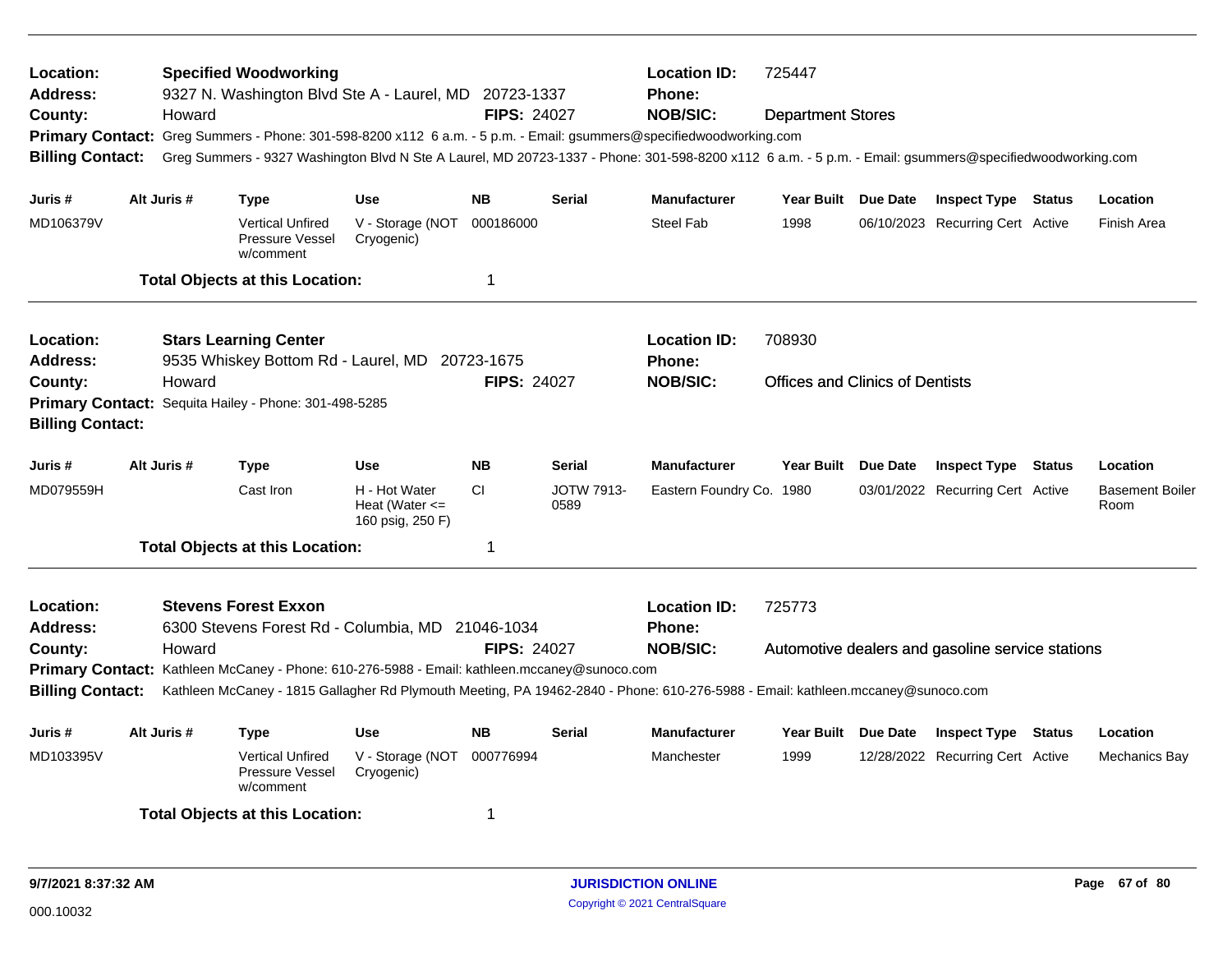| Location:<br><b>Address:</b><br>County:<br><b>Billing Contact:</b>                            | Howard                           | <b>Subway (Roberts Oxygen)</b><br>9275 Baltimore National Pike - Ellicott City, MD 21042-3943<br>Primary Contact: Roberts Oxygen Company (MD) - Phone: 240-493-8405 - Cell: 301-252-0742 - Email: DFranovich@RobertsOxygen.com<br>Bulk Tank Service Dept. - PO Box 5507 Rockville, MD 20855-0507 - Phone: 240-493-8405 - Cell: 301-252-0742 - Email: DFranovich@RobertsOxygen.com |                                          | <b>FIPS: 24027</b>     |               | <b>Location ID:</b><br><b>Phone:</b><br><b>NOB/SIC:</b> | 3285979<br><b>General Automotive Repair Shops</b>        |          |                                                                |               |                     |
|-----------------------------------------------------------------------------------------------|----------------------------------|-----------------------------------------------------------------------------------------------------------------------------------------------------------------------------------------------------------------------------------------------------------------------------------------------------------------------------------------------------------------------------------|------------------------------------------|------------------------|---------------|---------------------------------------------------------|----------------------------------------------------------|----------|----------------------------------------------------------------|---------------|---------------------|
|                                                                                               |                                  |                                                                                                                                                                                                                                                                                                                                                                                   |                                          |                        |               |                                                         |                                                          |          |                                                                |               |                     |
| Juris #<br>MD168232V                                                                          | Alt Juris #                      | Type<br><b>Vertical Unfired</b><br>Pressure Vessel<br>w/comment                                                                                                                                                                                                                                                                                                                   | <b>Use</b><br>V - Storage<br>(Cryogenic) | <b>NB</b><br>000004225 | <b>Serial</b> | <b>Manufacturer</b><br>Taylor                           | Year Built Due Date<br>1990                              |          | <b>Inspect Type Status</b><br>10/13/2022 Recurring Cert Active |               | Location<br>Outside |
|                                                                                               |                                  | <b>Total Objects at this Location:</b>                                                                                                                                                                                                                                                                                                                                            |                                          | 1                      |               |                                                         |                                                          |          |                                                                |               |                     |
| <b>Location:</b><br>Address:<br>County:<br><b>Primary Contact:</b><br><b>Billing Contact:</b> | Howard                           | <b>Subway Markets/Mobil</b><br>4398 Montgomery Rd - Ellicott City, MD 21043-6054<br>Santosh Timilsina - Phone: 410-245-9221 - Email: timilsina_santos@yahoo.com<br>- 4398 Montgomery Rd Ellicott City, MD 21043-6054 - Phone: 443-325-5149                                                                                                                                        |                                          | <b>FIPS: 24027</b>     |               | <b>Location ID:</b><br>Phone:<br><b>NOB/SIC:</b>        | 984387<br>443-325-5149<br>Nonclassifiable Establishments |          |                                                                |               |                     |
| Juris #                                                                                       | Alt Juris #                      | Type                                                                                                                                                                                                                                                                                                                                                                              | <b>Use</b>                               | <b>NB</b>              | <b>Serial</b> | <b>Manufacturer</b>                                     | Year Built Due Date                                      |          | <b>Inspect Type Status</b>                                     |               | Location            |
| MD161823V                                                                                     |                                  | <b>Vertical Unfired</b><br>Pressure Vessel<br>w/comment                                                                                                                                                                                                                                                                                                                           | V - Storage (NOT<br>Cryogenic)           | 000672837              |               | Morganton                                               | 2017                                                     |          | 10/11/2022 Recurring Cert Active                               |               | <b>COMP RM</b>      |
|                                                                                               |                                  | <b>Total Objects at this Location:</b>                                                                                                                                                                                                                                                                                                                                            |                                          | -1                     |               |                                                         |                                                          |          |                                                                |               |                     |
| <b>Location:</b><br><b>Address:</b><br>County:<br><b>Billing Contact:</b>                     | <b>Sunbelt Rentals</b><br>Howard | 7325 Washington Blvd - Elkridge, MD 21075-6350<br>Primary Contact: Sunbelt Rentals - Phone: 301-779-0099<br>- 7325 Washington Blvd Elkridge, MD 21075-6350 - Phone: 301-779-0099                                                                                                                                                                                                  |                                          | <b>FIPS: 24027</b>     |               | <b>Location ID:</b><br><b>Phone:</b><br><b>NOB/SIC:</b> | 707377<br>301-779-0099                                   |          | Miscellaneous manufacturing industries                         |               |                     |
| Juris #                                                                                       | Alt Juris #                      | <b>Type</b>                                                                                                                                                                                                                                                                                                                                                                       | <b>Use</b>                               | <b>NB</b>              | <b>Serial</b> | <b>Manufacturer</b>                                     | <b>Year Built</b>                                        | Due Date | <b>Inspect Type</b>                                            | <b>Status</b> | Location            |
| MD159806V                                                                                     |                                  | <b>Vertical Unfired</b><br>Pressure Vessel<br>w/comment                                                                                                                                                                                                                                                                                                                           | V - Storage (NOT<br>Cryogenic)           | 000005179              |               | Leiss Mfg                                               | 2016                                                     |          | 06/29/2022 Recurring Cert Active                               |               | Rear Shop           |
|                                                                                               |                                  | <b>Total Objects at this Location:</b>                                                                                                                                                                                                                                                                                                                                            |                                          | -1                     |               |                                                         |                                                          |          |                                                                |               |                     |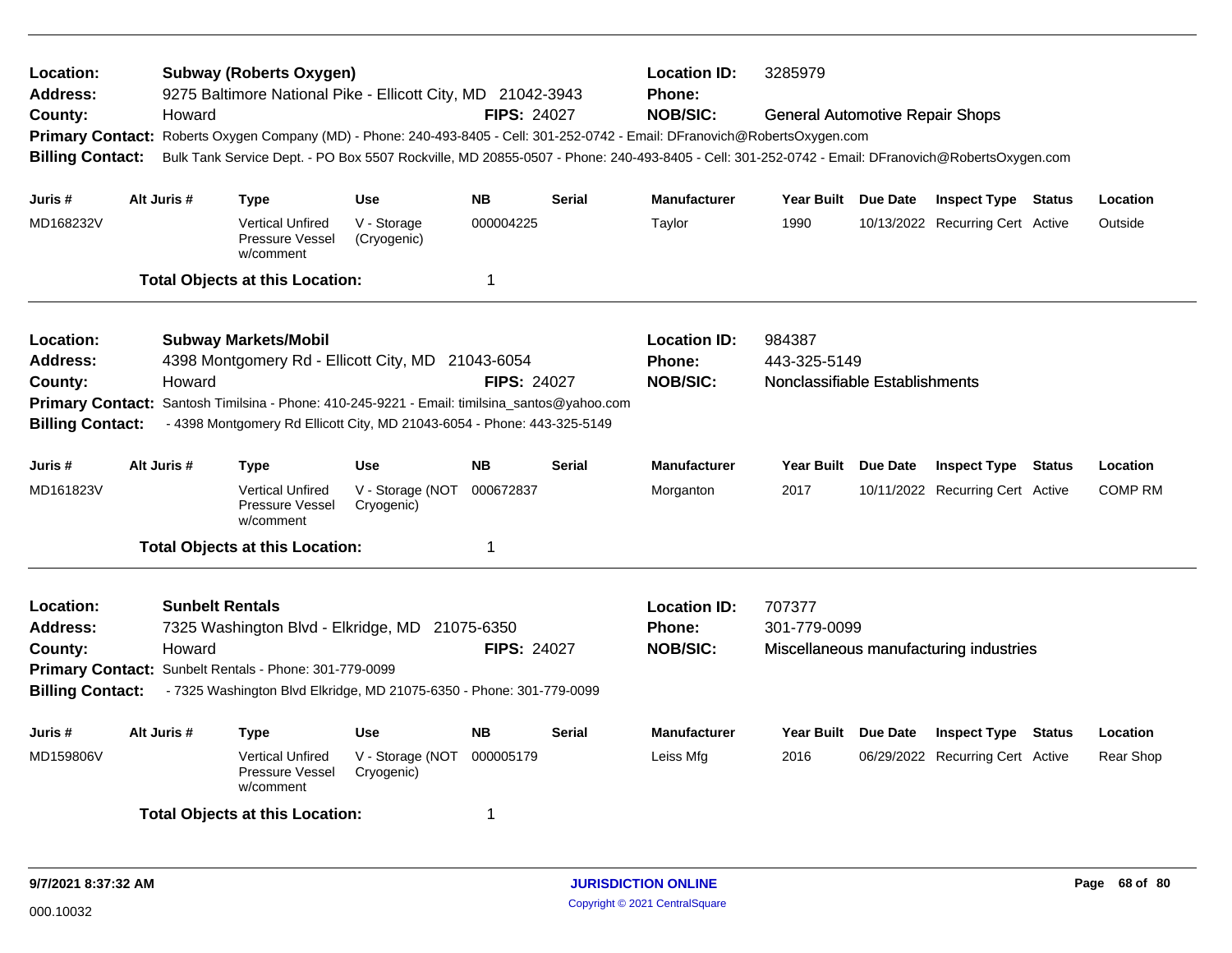| Location:<br><b>Address:</b><br>County:<br><b>Primary Contact:</b><br><b>Billing Contact:</b>             |             | <b>Sunbelt Rentals</b><br>Howard<br><b>Gaulin Properties LLC</b> |                                                                | 7430 Montevideo Rd - Jessup, MD 20794-9320<br>- 7430 Montevideo Rd Jessup, MD 20794-9320 - Phone: 4107999010                                        | <b>FIPS: 24027</b> |               | <b>Location ID:</b><br><b>Phone:</b><br><b>NOB/SIC:</b>                                                                                                                                    | 715944<br>410-799-9370<br><b>Department Stores</b> |                                                                |                                 |
|-----------------------------------------------------------------------------------------------------------|-------------|------------------------------------------------------------------|----------------------------------------------------------------|-----------------------------------------------------------------------------------------------------------------------------------------------------|--------------------|---------------|--------------------------------------------------------------------------------------------------------------------------------------------------------------------------------------------|----------------------------------------------------|----------------------------------------------------------------|---------------------------------|
| Juris #                                                                                                   | Alt Juris # |                                                                  | <b>Type</b>                                                    | Use                                                                                                                                                 | <b>NB</b>          | <b>Serial</b> | <b>Manufacturer</b>                                                                                                                                                                        | Year Built Due Date                                | <b>Inspect Type Status</b>                                     | Location                        |
| MD080723V                                                                                                 |             |                                                                  | <b>Vertical Unfired</b><br>Pressure Vessel<br>w/comment        | V - Storage (NOT<br>Cryogenic)                                                                                                                      | 000000814          |               | Eshland                                                                                                                                                                                    | 1989                                               | 07/19/2022 Recurring Cert Active                               | Shop                            |
| MD152057V                                                                                                 |             |                                                                  | <b>Vertical Unfired</b><br><b>Pressure Vessel</b><br>w/comment | V - Storage (NOT 000768003<br>Cryogenic)                                                                                                            |                    |               | <b>Steel Fab</b>                                                                                                                                                                           | 2014                                               | 07/19/2022 Recurring Cert Active                               | Shop                            |
|                                                                                                           |             |                                                                  | <b>Total Objects at this Location:</b>                         |                                                                                                                                                     | $\overline{c}$     |               |                                                                                                                                                                                            |                                                    |                                                                |                                 |
| Location:<br><b>Address:</b><br>County:<br><b>Billing Contact:</b>                                        |             | <b>Sunbelt Rentals</b><br>Howard                                 | 9180 Bursa Rd - Laurel, MD 20723-1366                          | Primary Contact: Kurt Specht - Phone: 301-470-2841 - Email: pcmiss@sunbeltrental.com<br>- 9180 Bursa Rd Laurel, MD 20723-1366 - Phone: 301-470-2841 | <b>FIPS: 24027</b> |               | <b>Location ID:</b><br>Phone:<br><b>NOB/SIC:</b>                                                                                                                                           | 2909704<br>301-470-2841                            | <b>Construction Machinery and Equipment</b>                    |                                 |
|                                                                                                           | Alt Juris # |                                                                  |                                                                | Use                                                                                                                                                 | <b>NB</b>          | <b>Serial</b> | <b>Manufacturer</b>                                                                                                                                                                        |                                                    |                                                                |                                 |
| Juris #<br>MD156493V                                                                                      |             |                                                                  | <b>Type</b>                                                    | Other w/comment V - Storage (NOT<br>Cryogenic)                                                                                                      | 000815304          |               | Steel Fab                                                                                                                                                                                  | Year Built Due Date<br>2016                        | <b>Inspect Type Status</b><br>12/27/2022 Recurring Cert Active | Location<br><b>UTILITY ROOM</b> |
|                                                                                                           |             |                                                                  | <b>Total Objects at this Location:</b>                         |                                                                                                                                                     | 1                  |               |                                                                                                                                                                                            |                                                    |                                                                |                                 |
| Location:<br><b>Address:</b><br>County:<br>Primary Contact: Sunoco - 0512-9852<br><b>Billing Contact:</b> |             | Howard                                                           | Sunoco - 0512-9852                                             | 5015 Signal Bell Ln - Clarksville, MD 21029-2604                                                                                                    | <b>FIPS: 24027</b> |               | <b>Location ID:</b><br><b>Phone:</b><br><b>NOB/SIC:</b><br>Kathleen McCaney - 1815 Gallagher Rd Plymouth Meeting, PA 19462-2840 - Phone: 610-276-5988 - Email: kathleen.mccaney@sunoco.com | 4002311                                            |                                                                |                                 |
| Juris #                                                                                                   | Alt Juris # |                                                                  | <b>Type</b>                                                    | Use                                                                                                                                                 | <b>NB</b>          | <b>Serial</b> | <b>Manufacturer</b>                                                                                                                                                                        | Year Built Due Date                                | <b>Inspect Type Status</b>                                     | Location                        |
| MD166862V                                                                                                 |             |                                                                  | Vertical Unfired<br>Pressure Vessel<br>w/comment               | V - Storage (NOT<br>Cryogenic)                                                                                                                      | 000001893          |               | <b>ICE</b>                                                                                                                                                                                 | 2012                                               | 12/12/2021 Recurring Cert Active                               | Shop                            |
| MD166863V                                                                                                 |             |                                                                  | <b>Vertical Unfired</b><br><b>Pressure Vessel</b>              | V - Storage<br>(Cryogenic)                                                                                                                          | 000005672          |               | Taylor                                                                                                                                                                                     | 1990                                               | 01/05/2022 Recurring Cert Active                               | Outside                         |
| 9/7/2021 8:37:33 AM                                                                                       |             |                                                                  |                                                                |                                                                                                                                                     |                    |               | <b>JURISDICTION ONLINE</b>                                                                                                                                                                 |                                                    |                                                                | Page 69 of 80                   |
| 000.10032                                                                                                 |             |                                                                  |                                                                |                                                                                                                                                     |                    |               | Copyright © 2021 CentralSquare                                                                                                                                                             |                                                    |                                                                |                                 |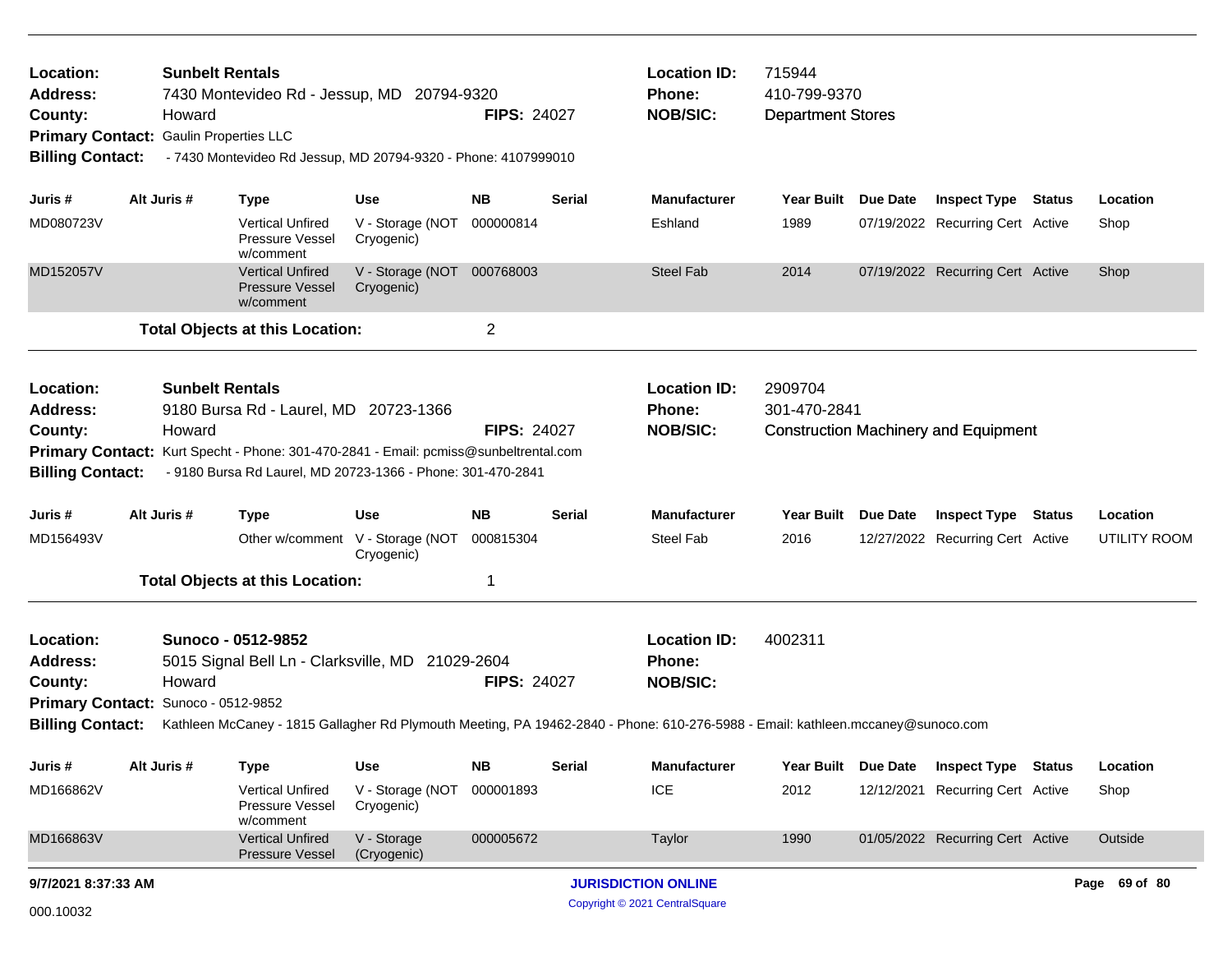| Juris #                      | Alt Juris #          | <b>Type</b>                                                                                                                                     | <b>Use</b>                                            | <b>NB</b>          | <b>Serial</b> | <b>Manufacturer</b>           | Year Built Due Date               |            | <b>Inspect Type</b>                                     | <b>Status</b> | Location           |
|------------------------------|----------------------|-------------------------------------------------------------------------------------------------------------------------------------------------|-------------------------------------------------------|--------------------|---------------|-------------------------------|-----------------------------------|------------|---------------------------------------------------------|---------------|--------------------|
|                              |                      | w/comment                                                                                                                                       |                                                       |                    |               |                               |                                   |            |                                                         |               |                    |
|                              |                      | <b>Total Objects at this Location:</b>                                                                                                          |                                                       | $\overline{2}$     |               |                               |                                   |            |                                                         |               |                    |
|                              |                      |                                                                                                                                                 |                                                       |                    |               |                               |                                   |            |                                                         |               |                    |
| Location:                    | <b>Super 8 Motel</b> |                                                                                                                                                 |                                                       |                    |               | <b>Location ID:</b>           | 726073                            |            |                                                         |               |                    |
| Address:                     |                      | 8094 Washington Blvd - Jessup, MD 20794-9449                                                                                                    |                                                       |                    |               | Phone:                        |                                   |            |                                                         |               |                    |
| County:                      | Howard               |                                                                                                                                                 |                                                       | <b>FIPS: 24027</b> |               | <b>NOB/SIC:</b>               |                                   |            | Hotels, rooming houses, camps, and other lodging places |               |                    |
|                              |                      | Primary Contact: Ishwar Patel - Phone: 410-796-0400 - Email: veena.53@hotmail.com                                                               |                                                       |                    |               |                               |                                   |            |                                                         |               |                    |
| <b>Billing Contact:</b>      |                      | Ishwar Patel - 8094 Washington Blvd Jessup, MD 20794-9449 - Phone: 410-796-0400 - Email: veena.53@hotmail.com                                   |                                                       |                    |               |                               |                                   |            |                                                         |               |                    |
| Juris #                      | Alt Juris #          | <b>Type</b>                                                                                                                                     | <b>Use</b>                                            | <b>NB</b>          | <b>Serial</b> | <b>Manufacturer</b>           | Year Built Due Date               |            | <b>Inspect Type Status</b>                              |               | Location           |
| MD138889H                    |                      | <b>Water Heater</b><br>(HLW)                                                                                                                    | H - Hot Water<br>Supply (Water <=<br>160 psig, 210 F) | 000145959          |               | A O Smith                     | 2010                              |            | 12/03/2021 Recurring Cert Active                        |               | Store Room         |
| MD166070H                    |                      | <b>Water Heater</b><br>(HLW)                                                                                                                    | H - Hot Water<br>Supply (Water <=<br>160 psig, 210 F) | 000003544          |               | <b>American Standard</b>      | 2017                              | 12/23/2021 | <b>Recurring Cert Active</b>                            |               | <b>Boiler Room</b> |
|                              |                      | <b>Total Objects at this Location:</b>                                                                                                          |                                                       | $\overline{2}$     |               |                               |                                   |            |                                                         |               |                    |
| Location:<br><b>Address:</b> |                      | <b>Taco Bell (Roberts)</b><br>8620 Washington Blvd - Jessup, MD 20794-9660                                                                      |                                                       |                    |               | <b>Location ID:</b><br>Phone: | 3635102                           |            |                                                         |               |                    |
| County:                      | Howard               |                                                                                                                                                 |                                                       | <b>FIPS: 24027</b> |               | <b>NOB/SIC:</b>               | <b>Eating and Drinking Places</b> |            |                                                         |               |                    |
| <b>Primary Contact:</b>      |                      | Roberts Oxygen Company (MD) - Phone: 240-493-8405 - Cell: 301-252-0742 - Email: DFranovich@RobertsOxygen.com                                    |                                                       |                    |               |                               |                                   |            |                                                         |               |                    |
| <b>Billing Contact:</b>      |                      | Bulk Tank Service Dept. - PO Box 5507 Rockville, MD 20855-0507 - Phone: 240-493-8405 - Cell: 301-252-0742 - Email: DFranovich@RobertsOxygen.com |                                                       |                    |               |                               |                                   |            |                                                         |               |                    |
| Juris #                      | Alt Juris #          | <b>Type</b>                                                                                                                                     | <b>Use</b>                                            | <b>NB</b>          | Serial        | <b>Manufacturer</b>           | Year Built Due Date               |            | <b>Inspect Type Status</b>                              |               | Location           |
| MD165693V                    |                      | <b>Vertical Unfired</b><br>Pressure Vessel<br>w/comment                                                                                         | V - Storage<br>(Cryogenic)                            | 000290482          |               | <b>CHART</b>                  | 2016                              |            | 10/10/2021 Recurring Cert Active                        |               | Kitchen            |
|                              |                      | <b>Total Objects at this Location:</b>                                                                                                          |                                                       | 1                  |               |                               |                                   |            |                                                         |               |                    |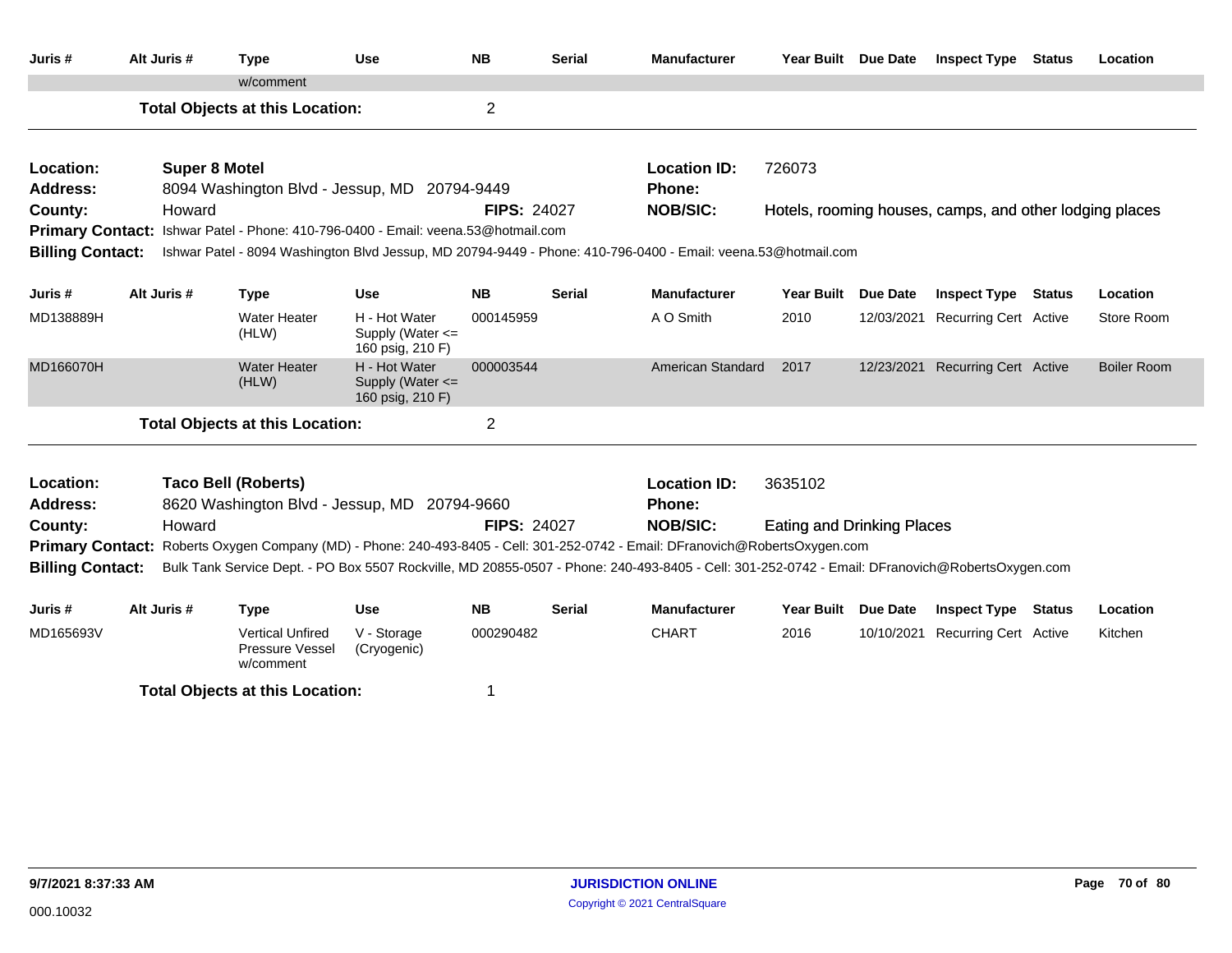| Location:<br><b>Address:</b><br>County:<br><b>Primary Contact:</b><br><b>Billing Contact:</b> | Howard      | <b>Taco Bell - 130050 (Roberts)</b>                     | 6281 Washington Blvd - Elkridge, MD 21075-5236                                                                                                                            | <b>FIPS: 24027</b>      |               | <b>Location ID:</b><br>Phone:<br><b>NOB/SIC:</b><br>Roberts Oxygen Company (MD) - Phone: 240-493-8405 - Cell: 301-252-0742 - Email: DFranovich@RobertsOxygen.com<br>Bulk Tank Service Dept. - PO Box 5507 Rockville, MD 20855-0507 - Phone: 240-493-8405 - Cell: 301-252-0742 - Email: DFranovich@RobertsOxygen.com                  | 3635098                                      |          |                                  |                                   |
|-----------------------------------------------------------------------------------------------|-------------|---------------------------------------------------------|---------------------------------------------------------------------------------------------------------------------------------------------------------------------------|-------------------------|---------------|--------------------------------------------------------------------------------------------------------------------------------------------------------------------------------------------------------------------------------------------------------------------------------------------------------------------------------------|----------------------------------------------|----------|----------------------------------|-----------------------------------|
| Juris #                                                                                       | Alt Juris # | Type                                                    | <b>Use</b>                                                                                                                                                                | <b>NB</b>               | <b>Serial</b> | <b>Manufacturer</b>                                                                                                                                                                                                                                                                                                                  | <b>Year Built</b>                            | Due Date | <b>Inspect Type Status</b>       | Location                          |
| MD165694V                                                                                     |             | <b>Vertical Unfired</b><br>Pressure Vessel<br>w/comment | V - Storage<br>(Cryogenic)                                                                                                                                                | 000290474               |               | <b>CHART</b>                                                                                                                                                                                                                                                                                                                         | 2016                                         |          | 09/18/2021 Recurring Cert Active | Kitchen                           |
|                                                                                               |             | <b>Total Objects at this Location:</b>                  |                                                                                                                                                                           | $\overline{1}$          |               |                                                                                                                                                                                                                                                                                                                                      |                                              |          |                                  |                                   |
| <b>Location:</b><br><b>Address:</b><br>County:<br><b>Billing Contact:</b>                     | Howard      | Taco Bell - 32665 (Roberts)                             | 7102 Minstrel Way - Columbia, MD 21045-5243                                                                                                                               | <b>FIPS: 24027</b>      |               | <b>Location ID:</b><br>Phone:<br><b>NOB/SIC:</b><br>Primary Contact: Roberts Oxygen Company (MD) - Phone: 240-493-8405 - Cell: 301-252-0742 - Email: DFranovich@RobertsOxygen.com<br>Bulk Tank Service Dept. - PO Box 5507 Rockville, MD 20855-0507 - Phone: 240-493-8405 - Cell: 301-252-0742 - Email: DFranovich@RobertsOxygen.com | 3635100<br><b>Eating and Drinking Places</b> |          |                                  |                                   |
| Juris #                                                                                       | Alt Juris # | <b>Type</b>                                             | <b>Use</b>                                                                                                                                                                | <b>NB</b>               | <b>Serial</b> | <b>Manufacturer</b>                                                                                                                                                                                                                                                                                                                  | Year Built Due Date                          |          | <b>Inspect Type Status</b>       | Location                          |
| MD166017V                                                                                     |             | <b>Vertical Unfired</b><br>Pressure Vessel<br>w/comment | V - Storage<br>(Cryogenic)                                                                                                                                                | 000290489               |               | <b>CHART</b>                                                                                                                                                                                                                                                                                                                         | 2016                                         |          | 09/18/2021 Recurring Cert Active | Kitchen                           |
|                                                                                               |             | <b>Total Objects at this Location:</b>                  |                                                                                                                                                                           | $\overline{\mathbf{1}}$ |               |                                                                                                                                                                                                                                                                                                                                      |                                              |          |                                  |                                   |
| Location:<br><b>Address:</b><br>County:                                                       | Howard      |                                                         | Tate Access Floors/Kingspan Group PLC<br>7510 Montevideo Rd - Jessup, MD 20794-9321<br>Primary Contact: Scott Seifert - Phone: 717-246-4207 - Email: sseifert@tateinc.com | <b>FIPS: 24027</b>      |               | <b>Location ID:</b><br>Phone:<br><b>NOB/SIC:</b><br>Billing Contact: Scott Seifert - 7510 Montevideo Rd Jessup, MD 20794-9321 - Phone: 717-246-4207 - Email: sseifert@tateinc.com                                                                                                                                                    | 3330958<br>Manufacturing Industries, NEC     |          |                                  |                                   |
| Juris #                                                                                       | Alt Juris # | <b>Type</b>                                             | <b>Use</b>                                                                                                                                                                | <b>NB</b>               | <b>Serial</b> | <b>Manufacturer</b>                                                                                                                                                                                                                                                                                                                  | <b>Year Built</b>                            | Due Date | <b>Inspect Type Status</b>       | Location                          |
| MD158030V                                                                                     |             | <b>Vertical Unfired</b><br>Pressure Vessel<br>w/comment | V - Storage (NOT<br>Cryogenic)                                                                                                                                            | 000020572<br>F          |               | <b>Brunner</b>                                                                                                                                                                                                                                                                                                                       | 1989                                         |          | 06/09/2023 Recurring Cert Active | South Wall,<br>under comp<br>mezz |
|                                                                                               |             | <b>Total Objects at this Location:</b>                  |                                                                                                                                                                           | -1                      |               |                                                                                                                                                                                                                                                                                                                                      |                                              |          |                                  |                                   |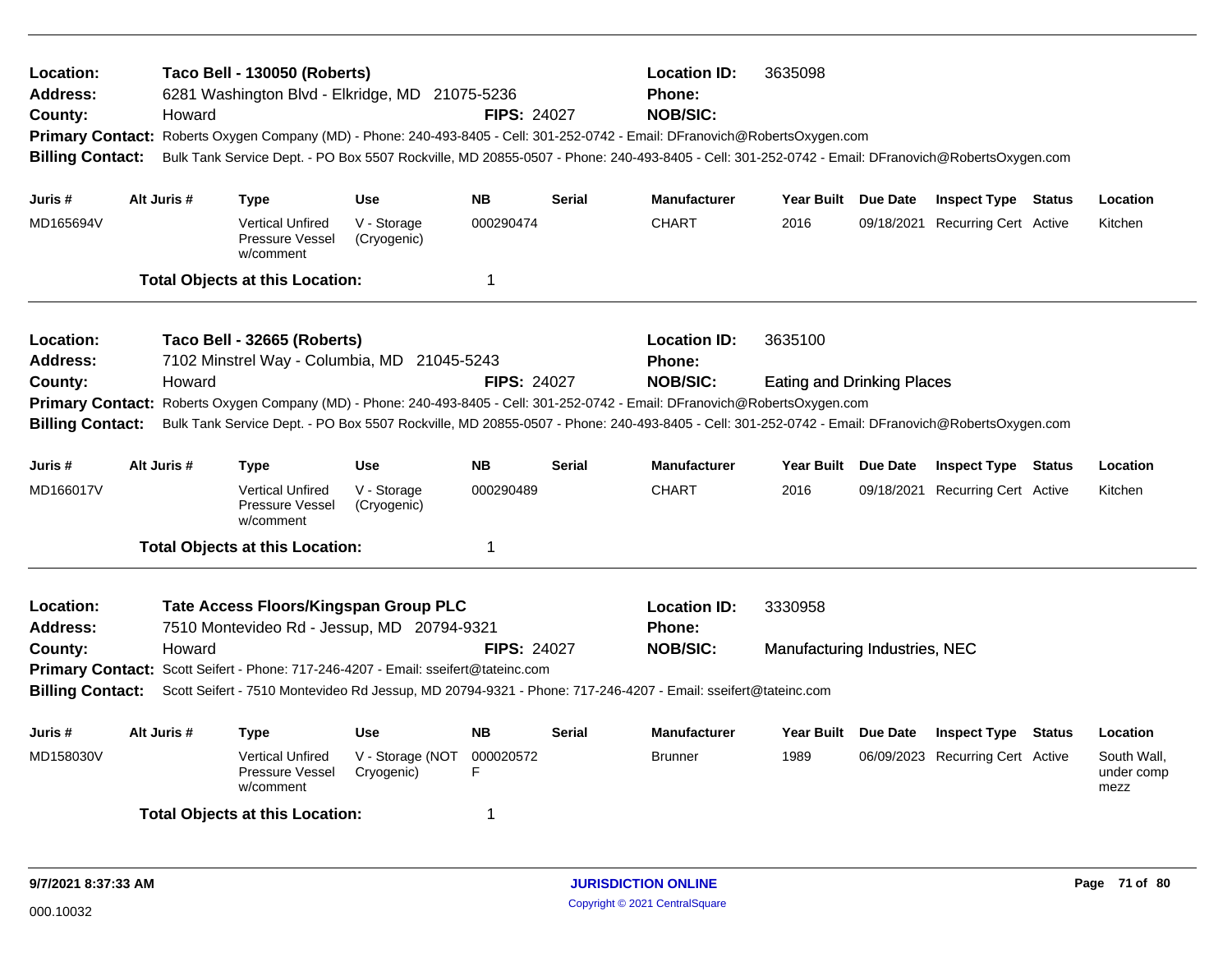| Location:<br><b>Address:</b><br>County:<br><b>Billing Contact:</b> |             | Howard | <b>Tate Access Floors/Kingspan Group PLC</b><br>7587 Montevideo Rd - Jessup, MD 20794-9323<br>Primary Contact: Scott Seifert - Phone: 717-246-4207 - Email: sseifert@tateinc.com |                                                             | <b>FIPS: 24027</b> |               | <b>Location ID:</b><br><b>Phone:</b><br><b>NOB/SIC:</b><br>Scott Seifert - 7510 Montevideo Rd Jessup, MD 20794-9321 - Phone: 717-246-4207 - Email: sseifert@tateinc.com                                                                                                                                                                     | 3956549                                                     |                                  |        |                           |
|--------------------------------------------------------------------|-------------|--------|----------------------------------------------------------------------------------------------------------------------------------------------------------------------------------|-------------------------------------------------------------|--------------------|---------------|---------------------------------------------------------------------------------------------------------------------------------------------------------------------------------------------------------------------------------------------------------------------------------------------------------------------------------------------|-------------------------------------------------------------|----------------------------------|--------|---------------------------|
| Juris #                                                            | Alt Juris # |        | <b>Type</b>                                                                                                                                                                      | <b>Use</b>                                                  | <b>NB</b>          | <b>Serial</b> | <b>Manufacturer</b>                                                                                                                                                                                                                                                                                                                         | Year Built Due Date                                         | <b>Inspect Type Status</b>       |        | Location                  |
| MD164157V                                                          |             |        | <b>Vertical Unfired</b><br>Pressure Vessel<br>w/comment                                                                                                                          | V - Storage (NOT 000778903<br>Cryogenic)                    |                    |               | <b>Steel Fab</b>                                                                                                                                                                                                                                                                                                                            | 2015                                                        | 06/11/2023 Recurring Cert Active |        | Shop Near<br>Loading Dock |
|                                                                    |             |        | <b>Total Objects at this Location:</b>                                                                                                                                           |                                                             | $\mathbf 1$        |               |                                                                                                                                                                                                                                                                                                                                             |                                                             |                                  |        |                           |
| Location:<br><b>Address:</b><br>County:<br><b>Billing Contact:</b> |             | Howard | The Green Turtle (Robert's Oxygen)<br>8872 McGaw Rd Ste C - Columbia, MD 21045-4881                                                                                              |                                                             | <b>FIPS: 24027</b> |               | <b>Location ID:</b><br><b>Phone:</b><br><b>NOB/SIC:</b><br>Primary Contact: Roberts Oxygen Company (MD) - Phone: 240-493-8405 - Cell: 301-252-0742 - Email: DFranovich@RobertsOxygen.com<br>Bulk Tank Service Dept. - PO Box 5507 Rockville, MD 20855-0507 - Phone: 240-493-8405 - Cell: 301-252-0742 - Email: DFranovich@RobertsOxygen.com | 4033720                                                     |                                  |        |                           |
| Juris #                                                            | Alt Juris # |        | <b>Type</b>                                                                                                                                                                      | Use                                                         | <b>NB</b>          | <b>Serial</b> | <b>Manufacturer</b>                                                                                                                                                                                                                                                                                                                         | Year Built Due Date                                         | <b>Inspect Type Status</b>       |        | Location                  |
| MD166899V                                                          |             |        | <b>Vertical Unfired</b><br>Pressure Vessel<br>w/comment                                                                                                                          | V - Storage<br>(Cryogenic)                                  | 000012432          |               | Taylor-Wharton                                                                                                                                                                                                                                                                                                                              | 1992                                                        | 07/30/2022 Recurring Cert Active |        | Kitchen                   |
|                                                                    |             |        | <b>Total Objects at this Location:</b>                                                                                                                                           |                                                             | $\mathbf 1$        |               |                                                                                                                                                                                                                                                                                                                                             |                                                             |                                  |        |                           |
| Location:<br><b>Address:</b><br>County:<br><b>Billing Contact:</b> |             | Howard | <b>The Phoenix Emporium</b><br>8308 Main St - Ellicott City, MD 21043-4601<br>Primary Contact: Mark Hemmis - Phone: 410-313-8141 - Cell: 443-850-8799                            |                                                             | <b>FIPS: 24027</b> |               | <b>Location ID:</b><br><b>Phone:</b><br><b>NOB/SIC:</b><br>Mark Hemmis - 8308 Main St Ellicott City, MD 21043-4601 - Phone: 410-313-8141 - Cell: 443-850-8799                                                                                                                                                                               | 709903<br>410-313-8141<br><b>Eating and Drinking Places</b> |                                  |        |                           |
| Juris #                                                            | Alt Juris # |        | <b>Type</b>                                                                                                                                                                      | <b>Use</b>                                                  | <b>NB</b>          | <b>Serial</b> | <b>Manufacturer</b>                                                                                                                                                                                                                                                                                                                         | Year Built Due Date                                         | Inspect Type                     | Status | Location                  |
| MD144365V                                                          |             |        | Pressure Vessel<br>w/comment                                                                                                                                                     | Horizontal Unfired V - Storage (NOT 000184765<br>Cryogenic) |                    |               | Curtis                                                                                                                                                                                                                                                                                                                                      | 1977                                                        | 07/29/2022 Recurring Cert Active |        | Little Building           |
| MD149576                                                           |             |        | Vertical Fire Tube S - Power-                                                                                                                                                    | Cooking (Steam ><br>$15$ psig)                              | 000151852 161872   |               | Columbia                                                                                                                                                                                                                                                                                                                                    | 2014                                                        | 10/13/2021 Recurring Cert Active |        | <b>Building Rear</b>      |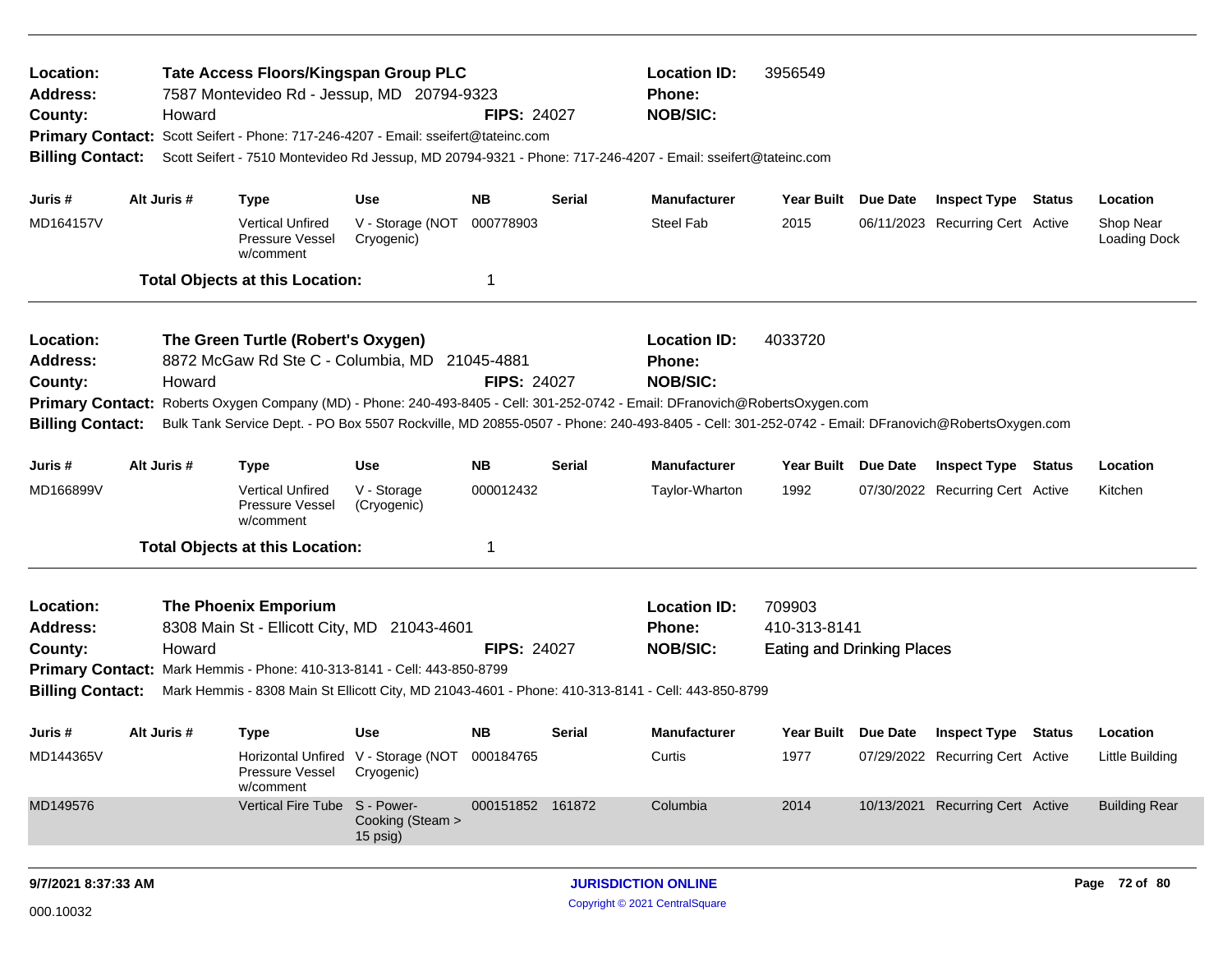| Location:       | The Residences At Annapolis Junction                  |                    | <b>Location ID:</b> | 3771308      |
|-----------------|-------------------------------------------------------|--------------------|---------------------|--------------|
| <b>Address:</b> | 10125 Junction Dr - Annapolis Junction, MD 20701-1222 |                    | <b>Phone:</b>       | 301-389-5250 |
| County:         | Howard                                                | <b>FIPS: 24027</b> | NOB/SIC:            |              |
| - -             | .                                                     |                    |                     |              |

**Primary Contact:** Devin Quinichett - Phone: 301-389-5250 - Email: ajaptsmgr@slnusbaum.net

**Billing Contact:** Devin Quinichett - 10125 Junction Dr Annapolis Junction, MD 20701-1222 - Phone: 301-389-5250 - Email: ajaptsmgr@slnusbaum.net

| Juris #   | Alt Juris # | Type                                                           | <b>Use</b>                                                | <b>NB</b> | <b>Serial</b>     | <b>Manufacturer</b> | Year Built | Due Date   | <b>Inspect Type</b>          | <b>Status</b> | Location               |
|-----------|-------------|----------------------------------------------------------------|-----------------------------------------------------------|-----------|-------------------|---------------------|------------|------------|------------------------------|---------------|------------------------|
| MD158389H | Leader      | <b>Water Heater</b><br>(HLW)                                   | H - Hot Water<br>Supply (Water $\leq$<br>160 psig, 210 F) | 000301371 | 165010419974      | Lochinvar           | 2016       | 08/02/2021 | Recurring Cert Active        |               | Building 2 Rm<br>#1412 |
| MD158390H | Member 1    | <b>Water Heater</b><br>(HLW)                                   | H - Hot Water<br>Supply (Water $\leq$<br>160 psig, 210 F) | 000301368 | 165010419974<br>0 | Lochinvar           | 2016       | 08/02/2021 | <b>Recurring Cert Active</b> |               | Building 2 Rm<br>#1412 |
| MD158391H | Member 2    | <b>Water Heater</b><br>(HLW)                                   | H - Hot Water<br>Supply (Water $\leq$<br>160 psig, 210 F) | 000301369 | 165010419974      | Lochinvar           | 2016       | 08/02/2021 | <b>Recurring Cert Active</b> |               | Building 2 Rm<br>#1412 |
| MD158392H | Member 3    | <b>Water Heater</b><br>(HLW)                                   | H - Hot Water<br>Supply (Water $\leq$<br>160 psig, 210 F) | 000300589 | 164710396254<br>6 | Lochinvar           | 2016       | 08/02/2021 | Recurring Cert Active        |               | Building 2 Rm<br>#1412 |
| MD158393V |             | Vertical Unfired<br><b>Pressure Vessel</b><br>w/comment        | V - Storage (NOT<br>Cryogenic)                            | 000301166 | 104165128         | Lochinvar           | 2016       | 08/02/2021 | Recurring Cert Active        |               | Building 2 Rm<br>#1412 |
| MD158394V |             | <b>Vertical Unfired</b><br><b>Pressure Vessel</b><br>w/comment | V - Storage (NOT<br>Cryogenic)                            | 000301169 | 104165131         | Lochinvar           | 2016       | 08/02/2021 | <b>Recurring Cert Active</b> |               | Building 2 Rm<br>#1412 |
|           |             |                                                                |                                                           |           |                   |                     |            |            |                              |               |                        |

**Total Objects at this Location:** 6

Operators of Apartment Buildings 8784 Cloudleap Ct - Columbia, MD 21045-3017 **County:** Howard **NOB/SIC: FIPS:** 24027 Primary Contact: Kaitlyn Moreira - Phone: 443-917-3612 - Email: kaitlyn.moreira@aimco.com **Billing Contact:** Kaitlyn Moreira - 8782 Cloudleap Ct Columbia, MD 21045-3015 - Phone: 443-917-3612 - Email: kaitlyn.moreira@aimco.com **The Timbers at Long Reach <b>Location ID:** 3470705 **Address: Location: Phone:**

| Juris #   | Alt Juris # | Type                                   | Use                                                     | NΒ        | <b>Serial</b> | <b>Manufacturer</b> | <b>Year Built</b> | <b>Due Date</b> | <b>Inspect Type</b>              | Status | Location         |
|-----------|-------------|----------------------------------------|---------------------------------------------------------|-----------|---------------|---------------------|-------------------|-----------------|----------------------------------|--------|------------------|
| MD169752H |             | Water Heater<br>(HLW)                  | H - Hot Water<br>Heat (Water $\leq$<br>160 psig, 250 F) | 000126621 |               | <b>Bradford</b>     | 2018              |                 | 06/24/2023 Recurring Cert Active |        | <b>BLDG 8784</b> |
|           |             | <b>Total Objects at this Location:</b> |                                                         |           |               |                     |                   |                 |                                  |        |                  |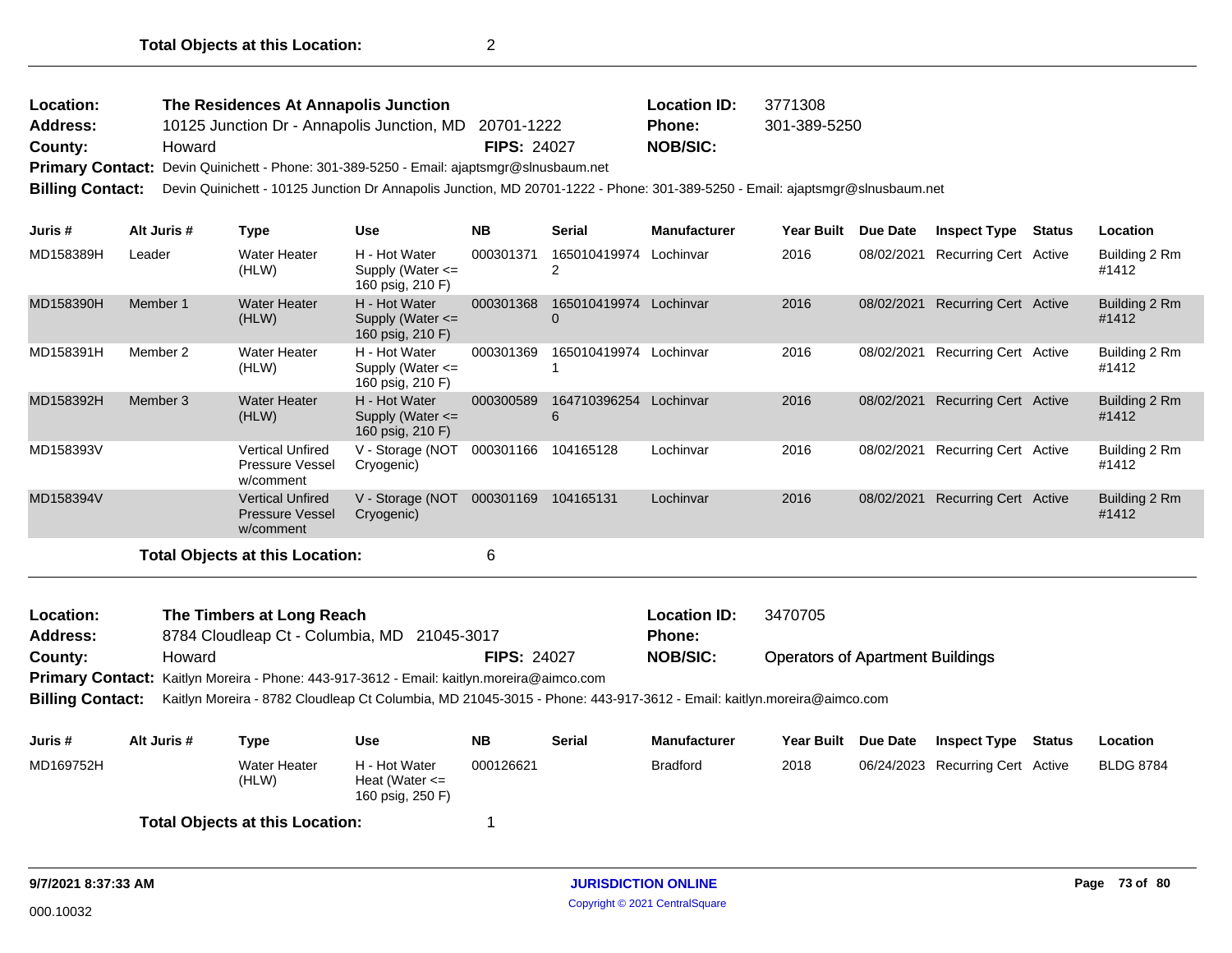| Location:<br><b>Address:</b>                                    |             | The Timbers at Long Reach<br>8786 Cloudleap Ct - Columbia, MD 21045-3018                  |                                                           |                    |               | <b>Location ID:</b><br><b>Phone:</b>                                                                                    | 716369                                  |                 |                                  |        |                              |
|-----------------------------------------------------------------|-------------|-------------------------------------------------------------------------------------------|-----------------------------------------------------------|--------------------|---------------|-------------------------------------------------------------------------------------------------------------------------|-----------------------------------------|-----------------|----------------------------------|--------|------------------------------|
| County:                                                         | Howard      |                                                                                           |                                                           | <b>FIPS: 24027</b> |               | <b>NOB/SIC:</b>                                                                                                         | <b>Operators of Apartment Buildings</b> |                 |                                  |        |                              |
|                                                                 |             | Primary Contact: Kaitlyn Moreira - Phone: 443-917-3612 - Email: kaitlyn.moreira@aimco.com |                                                           |                    |               |                                                                                                                         |                                         |                 |                                  |        |                              |
| <b>Billing Contact:</b>                                         |             |                                                                                           |                                                           |                    |               | Kaitlyn Moreira - 8782 Cloudleap Ct Columbia, MD 21045-3015 - Phone: 443-917-3612 - Email: kaitlyn.moreira@aimco.com    |                                         |                 |                                  |        |                              |
| Juris #                                                         | Alt Juris # | <b>Type</b>                                                                               | <b>Use</b>                                                | <b>NB</b>          | <b>Serial</b> | <b>Manufacturer</b>                                                                                                     | Year Built Due Date                     |                 | <b>Inspect Type Status</b>       |        | Location                     |
| MD169753H                                                       |             | <b>Water Heater</b><br>(HLW)                                                              | H - Hot Water<br>Supply (Water $\leq$<br>160 psig, 250 F) | 000125874          |               | <b>Bradford</b>                                                                                                         | 2018                                    |                 | 06/24/2023 Recurring Cert Active |        | <b>BLDG 8786</b>             |
|                                                                 |             | <b>Total Objects at this Location:</b>                                                    |                                                           | 1                  |               |                                                                                                                         |                                         |                 |                                  |        |                              |
| Location:                                                       |             | The Timbers at Troy                                                                       |                                                           |                    |               | <b>Location ID:</b>                                                                                                     | 3968731                                 |                 |                                  |        |                              |
| <b>Address:</b>                                                 |             | 6100 Marshalee Dr - Elkridge, MD 21075-5977                                               |                                                           |                    |               | <b>Phone:</b>                                                                                                           | 410-313-4653                            |                 |                                  |        |                              |
| County:                                                         | Howard      |                                                                                           |                                                           | <b>FIPS: 24027</b> |               | <b>NOB/SIC:</b>                                                                                                         |                                         |                 |                                  |        |                              |
| Primary Contact: The Timbers at Troy<br><b>Billing Contact:</b> |             |                                                                                           |                                                           |                    |               |                                                                                                                         |                                         |                 |                                  |        |                              |
| Juris #                                                         | Alt Juris # | <b>Type</b>                                                                               | <b>Use</b>                                                | <b>NB</b>          | <b>Serial</b> | <b>Manufacturer</b>                                                                                                     | Year Built Due Date                     |                 | <b>Inspect Type</b>              | Status | Location                     |
| MD163950V                                                       |             | <b>Vertical Unfired</b><br><b>Pressure Vessel</b><br>w/comment                            | V - Storage (NOT<br>Cryogenic)                            | 001128426          |               | Melben                                                                                                                  | 2003                                    | 09/06/2021      | <b>Recurring Cert Active</b>     |        | Field<br>Maintenance<br>Shop |
|                                                                 |             | <b>Total Objects at this Location:</b>                                                    |                                                           | 1                  |               |                                                                                                                         |                                         |                 |                                  |        |                              |
| Location:<br><b>Address:</b>                                    |             | <b>Timber's at Troy (Arc3)</b><br>6100 Marshalee Dr - Elkridge, MD 21075-5977             |                                                           |                    |               | <b>Location ID:</b><br><b>Phone:</b>                                                                                    | 3962233                                 |                 |                                  |        |                              |
| County:                                                         | Howard      |                                                                                           |                                                           | <b>FIPS: 24027</b> |               | <b>NOB/SIC:</b>                                                                                                         | <b>Eating and Drinking Places</b>       |                 |                                  |        |                              |
| Primary Contact: Timber's at Troy (Arc3)                        |             |                                                                                           |                                                           |                    |               |                                                                                                                         |                                         |                 |                                  |        |                              |
| <b>Billing Contact:</b>                                         |             |                                                                                           |                                                           |                    |               | Charlie Patterson - PO Box 26269 Richmond, VA 23260-6269 - Phone: 804-644-4521 - Email: charlie.patterson@arc3gases.com |                                         |                 |                                  |        |                              |
| Juris #                                                         | Alt Juris # | <b>Type</b>                                                                               | <b>Use</b>                                                | <b>NB</b>          | Serial        | <b>Manufacturer</b>                                                                                                     | Year Built                              | <b>Due Date</b> | <b>Inspect Type</b>              | Status | Location                     |
| MD163949V                                                       |             | <b>Vertical Unfired</b><br>Pressure Vessel<br>w/comment                                   | V - Storage<br>(Cryogenic)                                | 000126629          |               | <b>MVE</b>                                                                                                              | 2000                                    |                 | 07/02/2023 Recurring Cert Active |        | Garage                       |
|                                                                 |             | <b>Total Objects at this Location:</b>                                                    |                                                           | 1                  |               |                                                                                                                         |                                         |                 |                                  |        |                              |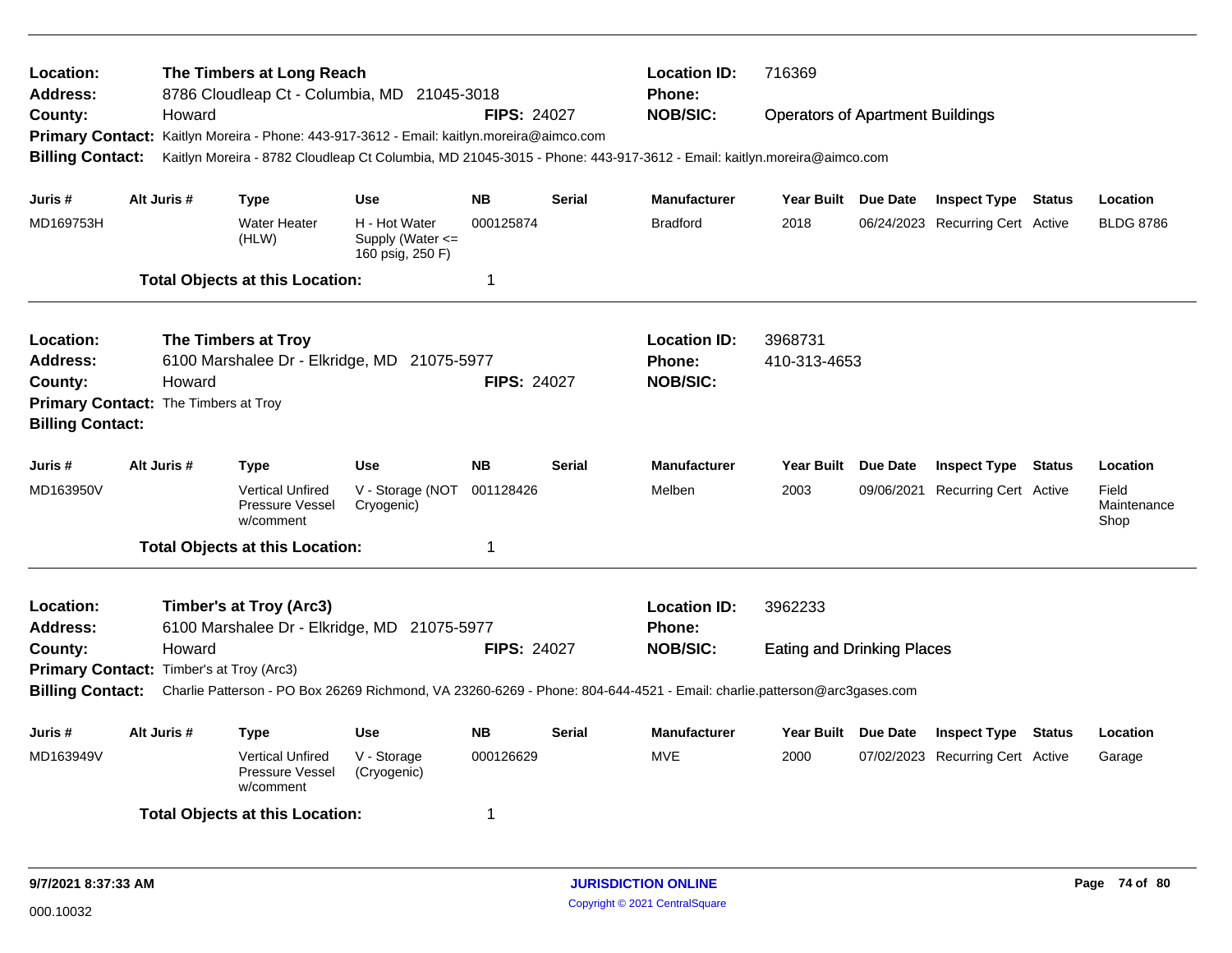| Location:<br><b>Address:</b><br>County:<br>Primary Contact: Tony Loco's (Arc3)<br><b>Billing Contact:</b>        | Howard      | Tony Loco's (Arc3)<br>710 Lisbon st - Woodbine, MD 21797                                                                                                                                                      |                                                       | <b>FIPS: 24027</b>               |               | <b>Location ID:</b><br><b>Phone:</b><br><b>NOB/SIC:</b>                                                                                                                            | 4002308             | Charlie Patterson - PO Box 26269 Richmond, VA 23260-6269 - Phone: 804-644-4521 - Email: charlie.patterson@arc3gases.com |                                  |               |                        |
|------------------------------------------------------------------------------------------------------------------|-------------|---------------------------------------------------------------------------------------------------------------------------------------------------------------------------------------------------------------|-------------------------------------------------------|----------------------------------|---------------|------------------------------------------------------------------------------------------------------------------------------------------------------------------------------------|---------------------|-------------------------------------------------------------------------------------------------------------------------|----------------------------------|---------------|------------------------|
| Juris #                                                                                                          | Alt Juris # | <b>Type</b>                                                                                                                                                                                                   | <b>Use</b>                                            | <b>NB</b>                        | <b>Serial</b> | <b>Manufacturer</b>                                                                                                                                                                | <b>Year Built</b>   | Due Date                                                                                                                | <b>Inspect Type</b>              | Status        | Location               |
| MD165933V                                                                                                        |             | <b>Vertical Unfired</b><br><b>Pressure Vessel</b><br>w/comment                                                                                                                                                | V - Storage<br>(Cryogenic)                            | 000131490                        |               | <b>CHART</b>                                                                                                                                                                       | 2001                |                                                                                                                         | 12/12/2021 Recurring Cert Active |               | Outside                |
|                                                                                                                  |             | <b>Total Objects at this Location:</b>                                                                                                                                                                        |                                                       | 1                                |               |                                                                                                                                                                                    |                     |                                                                                                                         |                                  |               |                        |
| Location:<br>Address:<br>County:<br><b>Billing Contact:</b>                                                      | Howard      | <b>Transit Management of Central Maryland</b><br>8800 Corridor Rd - Annapolis Junction, MD<br>Primary Contact: Transit Management of Central Maryland<br>- 8800 Corridor Rd Annapolis Junction, MD 20701-1159 |                                                       | 20701-1159<br><b>FIPS: 24027</b> |               | <b>Location ID:</b><br><b>Phone:</b><br><b>NOB/SIC:</b>                                                                                                                            | 3693033             |                                                                                                                         |                                  |               |                        |
| Juris #                                                                                                          | Alt Juris # | <b>Type</b>                                                                                                                                                                                                   | <b>Use</b>                                            | <b>NB</b>                        | Serial        | <b>Manufacturer</b>                                                                                                                                                                | Year Built Due Date |                                                                                                                         | <b>Inspect Type Status</b>       |               | Location               |
| MD154180H                                                                                                        |             | Water Heater<br>(HLW)                                                                                                                                                                                         | H - Hot Water<br>Supply (Water <=<br>160 psig, 210 F) | 000194301                        | 194301        | A O Smith                                                                                                                                                                          | 2014                |                                                                                                                         | 05/12/2022 Recurring Cert Active |               | <b>Electrical Room</b> |
| MD154181V                                                                                                        |             | <b>Horizontal Unfired</b><br><b>Pressure Vessel</b><br>w/comment                                                                                                                                              | V - Storage (NOT 000402985<br>Cryogenic)              |                                  | D132637       | Morganton                                                                                                                                                                          | 2014                |                                                                                                                         | 05/12/2022 Recurring Cert Active |               | <b>MEZZANINE</b>       |
|                                                                                                                  |             | <b>Total Objects at this Location:</b>                                                                                                                                                                        |                                                       | $\overline{c}$                   |               |                                                                                                                                                                                    |                     |                                                                                                                         |                                  |               |                        |
| Location:<br><b>Address:</b><br>County:<br>Primary Contact: Triple Nine Tavern (Arc3)<br><b>Billing Contact:</b> | Howard      | <b>Triple Nine Tavern (Arc3)</b><br>7540 Washington Blvd - Elkridge, MD 21075-6492                                                                                                                            |                                                       | <b>FIPS: 24027</b>               |               | <b>Location ID:</b><br><b>Phone:</b><br><b>NOB/SIC:</b><br>Charlie Patterson - PO Box 26269 Richmond, VA 23260-6269 - Phone: 804-644-4521 - Email: charlie.patterson@arc3gases.com | 4070364             |                                                                                                                         |                                  |               |                        |
| Juris #                                                                                                          | Alt Juris # | <b>Type</b>                                                                                                                                                                                                   | <b>Use</b>                                            | <b>NB</b>                        | <b>Serial</b> | <b>Manufacturer</b>                                                                                                                                                                | Year Built Due Date |                                                                                                                         | <b>Inspect Type</b>              | <b>Status</b> | Location               |
| <b>NEW</b>                                                                                                       |             | <b>Vertical Unfired</b><br>Pressure Vessel<br>w/comment                                                                                                                                                       | V - Storage<br>(Cryogenic)                            | 000014560                        |               | Crynogenics                                                                                                                                                                        | 1999                |                                                                                                                         | 05/05/2023 Recurring Cert Active |               | <b>Rear Store</b>      |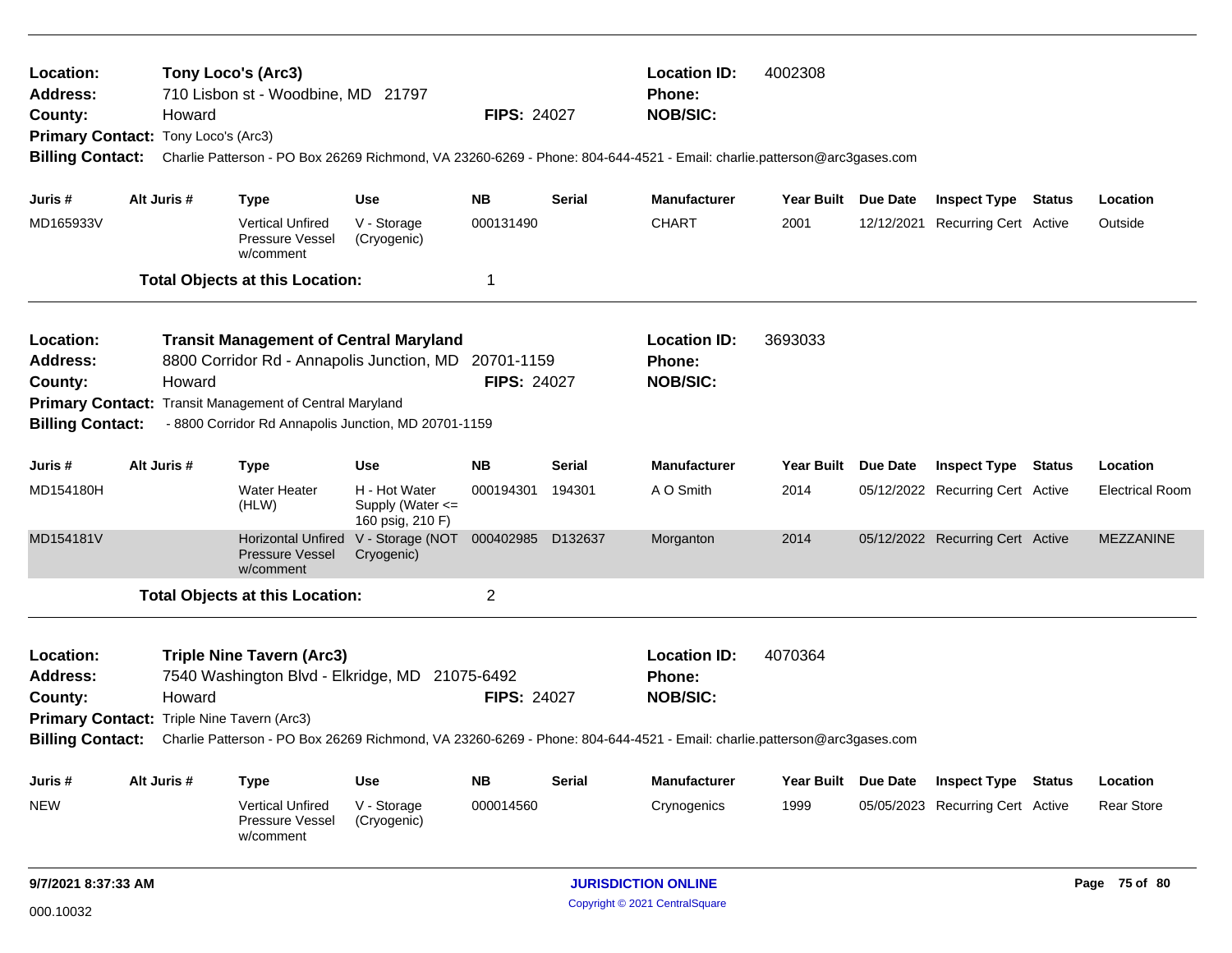| Location:<br><b>Address:</b><br>County:<br><b>Primary Contact:</b><br><b>Billing Contact:</b> | <b>Turf Motel</b><br>Howard                     | 9822 Washington Boulevard - Laurel, MD<br>Himanshu Patel - Phone: 301 725 6611 |                                                                                                                                        | 20723-1930<br><b>FIPS: 24027</b> |               | <b>Location ID:</b><br>Phone:<br><b>NOB/SIC:</b> | 727226<br>(301) 725-6611<br>Hotels, rooming houses, camps, and other lodging places |                 |                                  |               |                             |  |
|-----------------------------------------------------------------------------------------------|-------------------------------------------------|--------------------------------------------------------------------------------|----------------------------------------------------------------------------------------------------------------------------------------|----------------------------------|---------------|--------------------------------------------------|-------------------------------------------------------------------------------------|-----------------|----------------------------------|---------------|-----------------------------|--|
| Juris #                                                                                       | Alt Juris #                                     | <b>Type</b>                                                                    | <b>Use</b>                                                                                                                             | <b>NB</b>                        | <b>Serial</b> | <b>Manufacturer</b>                              | <b>Year Built</b>                                                                   | Due Date        | <b>Inspect Type Status</b>       |               | Location                    |  |
| MD088066H                                                                                     |                                                 | Cast Iron                                                                      | H - Hot Water<br>Heat (Water $\leq$<br>160 psig, 250 F)                                                                                | <b>CI</b>                        | CP4788053     | Weil-McLain                                      | 1960                                                                                |                 | 03/22/2022 Recurring Cert Active |               | Hotel Room 5,<br>Closet     |  |
| MD097737H                                                                                     |                                                 | Cast Iron                                                                      | H - Hot Water<br>Heat (Water $\leq$<br>160 psig, 250 F)                                                                                | <b>CI</b>                        | 65033371      | <b>Burnham</b>                                   | 2007                                                                                |                 | 03/22/2022 Recurring Cert Active |               | Basement, Boiler<br>Room #2 |  |
| MD129248H                                                                                     |                                                 | <b>Water Heater</b><br>(HLW)                                                   | H - Hot Water<br>Supply (Water <=<br>160 psig, 250 F)                                                                                  | 000C08646                        |               | A O Smith                                        | 2005                                                                                |                 | 03/22/2022 Recurring Cert Active |               | Basement, Boiler<br>Room #1 |  |
|                                                                                               |                                                 | <b>Total Objects at this Location:</b>                                         |                                                                                                                                        | 3                                |               |                                                  |                                                                                     |                 |                                  |               |                             |  |
| Location:<br><b>Address:</b>                                                                  | Uncle Julio's                                   |                                                                                | 10330 Little Patuxent Pkwy - Columbia, MD                                                                                              | 21044-3312                       |               | <b>Location ID:</b><br>Phone:                    | 4038767                                                                             |                 |                                  |               |                             |  |
| County:<br><b>Billing Contact:</b>                                                            | Howard<br><b>Primary Contact: Uncle Julio's</b> |                                                                                | Leslie Douglass - 1101 N Union Bower Rd Ste 160 Irving, TX 75061-5850 - Phone: 1-214-616-0668 - Email: Leslie.Douglass@unclejulios.com | <b>FIPS: 24027</b>               |               | <b>NOB/SIC:</b>                                  | <b>Eating and Drinking Places</b>                                                   |                 |                                  |               |                             |  |
| Juris #                                                                                       | Alt Juris #                                     | <b>Type</b>                                                                    | <b>Use</b>                                                                                                                             | <b>NB</b>                        | <b>Serial</b> | <b>Manufacturer</b>                              | <b>Year Built</b>                                                                   | <b>Due Date</b> | <b>Inspect Type</b>              | <b>Status</b> | Location                    |  |
| MD168279H                                                                                     |                                                 | <b>Water Heater</b><br>(HLW)                                                   | H - Hot Water<br>Supply (Water $\leq$                                                                                                  | 000130128                        |               | <b>Bradford</b>                                  | 2019                                                                                | 08/26/2022      | <b>Recurring Cert Active</b>     |               | <b>Water Closet</b>         |  |

**Total Objects at this Location:** 1

160 psig, 210 F)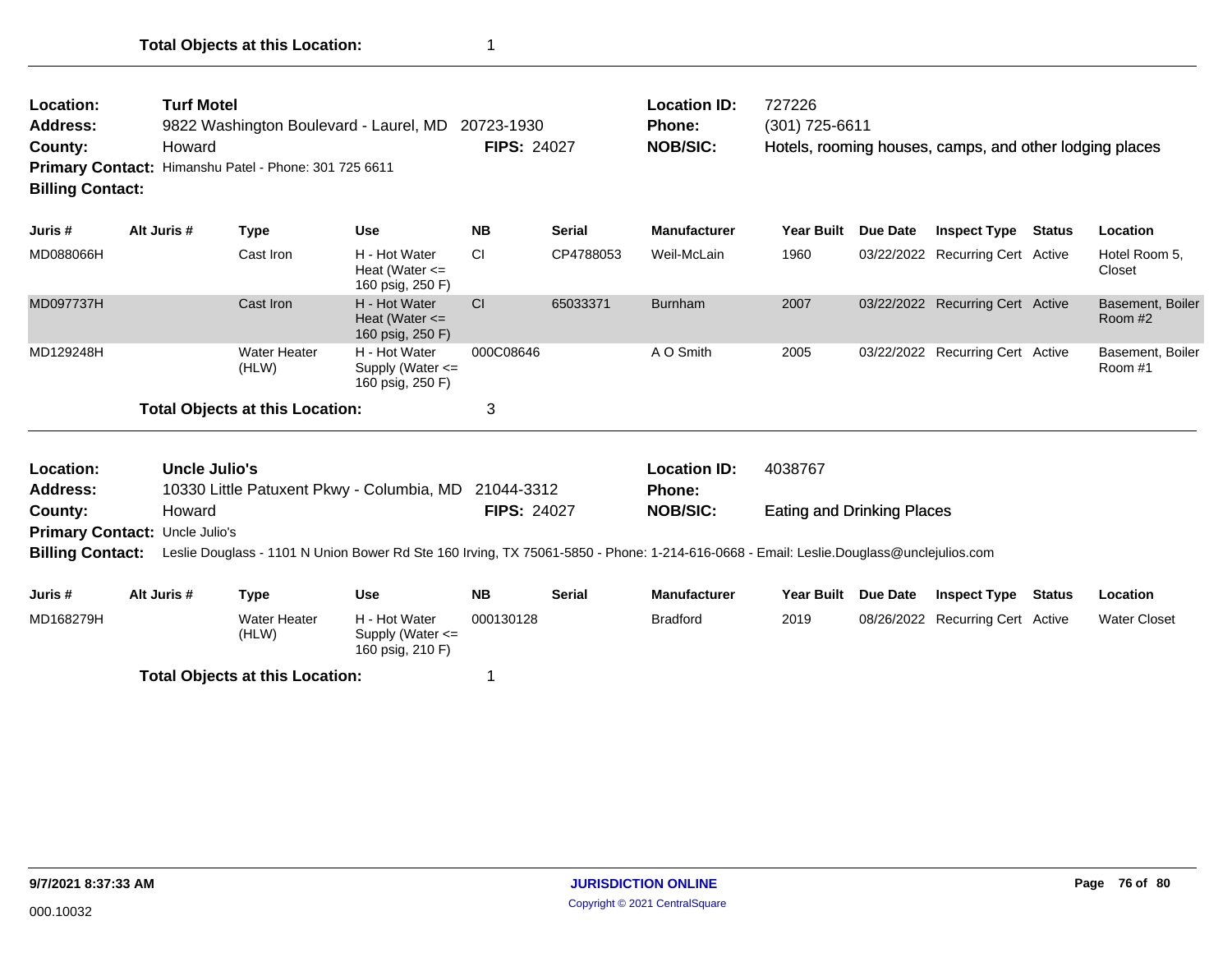| Location:<br><b>Address:</b> |                     | Uncle Julios (NuCO2) # 642977<br>10330 Little Patuxent Pkwy - Columbia, MD 21044-3312                       |                                                             |                    |                   | <b>Location ID:</b><br>Phone: | 3857954                  |                                  |        |                             |
|------------------------------|---------------------|-------------------------------------------------------------------------------------------------------------|-------------------------------------------------------------|--------------------|-------------------|-------------------------------|--------------------------|----------------------------------|--------|-----------------------------|
| County:                      | Howard              |                                                                                                             |                                                             | <b>FIPS: 24027</b> |                   | <b>NOB/SIC:</b>               | <b>Industrial Gases</b>  |                                  |        |                             |
| <b>Primary Contact:</b>      |                     | April West - Phone: 972-554-3624 - Email: permits@unclejulios.com                                           |                                                             |                    |                   |                               |                          |                                  |        |                             |
| <b>Billing Contact:</b>      |                     | - 2800 SE Market Pl Stuart, FL 34997-4965 - Phone: 800-472-2855 - Email: pressurevesselpermitting@nuco2.com |                                                             |                    |                   |                               |                          |                                  |        |                             |
| Juris #                      | Alt Juris #         | <b>Type</b>                                                                                                 | <b>Use</b>                                                  | NB.                | Serial            | <b>Manufacturer</b>           | Year Built Due Date      | <b>Inspect Type Status</b>       |        | Location                    |
| MD160935V                    |                     |                                                                                                             |                                                             |                    | CCNUZ06L240 CHART |                               | 2006                     |                                  |        |                             |
|                              |                     | Vertical Unfired<br>Pressure Vessel<br>w/comment                                                            | V - Storage (NOT<br>Cryogenic)                              | 000180126          |                   |                               |                          | 06/30/2022 Recurring Cert Active |        | Beverage<br>Carbonation     |
|                              |                     | <b>Total Objects at this Location:</b>                                                                      |                                                             |                    |                   |                               |                          |                                  |        |                             |
| Location:                    | <b>Urban Plates</b> |                                                                                                             |                                                             |                    |                   | <b>Location ID:</b>           | 3906159                  |                                  |        |                             |
| <b>Address:</b>              |                     | 10300 Little Patuxent Pkwy - Columbia, MD 21044-3341                                                        |                                                             |                    |                   | <b>Phone:</b>                 |                          |                                  |        |                             |
| County:                      | Howard              |                                                                                                             |                                                             | <b>FIPS: 24027</b> |                   | <b>NOB/SIC:</b>               | <b>Industrial Gases</b>  |                                  |        |                             |
| <b>Primary Contact:</b>      |                     | Urban Plates (NuCo2) #659406                                                                                |                                                             |                    |                   |                               |                          |                                  |        |                             |
| <b>Billing Contact:</b>      |                     | - 2800 SE Market PI Stuart, FL 34997-4965 - Phone: 800-472-2855 - Email: pressurevesselpermitting@nuco2.com |                                                             |                    |                   |                               |                          |                                  |        |                             |
| Juris #                      | Alt Juris #         | <b>Type</b>                                                                                                 | <b>Use</b>                                                  | <b>NB</b>          | Serial            | <b>Manufacturer</b>           | Year Built Due Date      | Inspect Type                     | Status | Location                    |
| MD162739V                    | A1014279            | <b>Vertical Unfired</b><br><b>Pressure Vessel</b><br>w/comment                                              | V - Storage<br>(Cryogenic)                                  | 000083723          | CCUA98E204        | MVE Inc                       | 1998                     | 02/13/2023 Recurring Cert Active |        | <b>LOCKED Store</b><br>Room |
|                              |                     | <b>Total Objects at this Location:</b>                                                                      |                                                             | -1                 |                   |                               |                          |                                  |        |                             |
| Location:                    |                     | <b>Wal-Mart Store 2412</b>                                                                                  |                                                             |                    |                   | <b>Location ID:</b>           | 3273430                  |                                  |        |                             |
| <b>Address:</b>              |                     | 3200 N Ridge Rd - Ellicott City, MD 21043-3363                                                              |                                                             |                    |                   | <b>Phone:</b>                 |                          |                                  |        |                             |
| County:                      | Howard              |                                                                                                             |                                                             | <b>FIPS: 24027</b> |                   | <b>NOB/SIC:</b>               | <b>Department Stores</b> |                                  |        |                             |
|                              |                     | Primary Contact: APTIM Licensing Support - Phone: 877-829-5505 - Email: Walmartepmsupport@aptim.com         |                                                             |                    |                   |                               |                          |                                  |        |                             |
| <b>Billing Contact:</b>      |                     | - 8725 Rosehill Rd Ste 450 Lenexa, KS 66215-4611 - Phone: 877-829-5505 - Email: Walmartepmsupport@aptim.com |                                                             |                    |                   |                               |                          |                                  |        |                             |
| Juris #                      | Alt Juris #         | <b>Type</b>                                                                                                 | <b>Use</b>                                                  | NB.                | Serial            | <b>Manufacturer</b>           | Year Built Due Date      | <b>Inspect Type Status</b>       |        | Location                    |
| MD143832V                    |                     | Pressure Vessel<br>w/comment                                                                                | Horizontal Unfired V - Storage (NOT 000018496<br>Cryogenic) |                    |                   | Westermeyer Ind               | 2012                     | 11/22/2022 Recurring Cert Active |        | Roof                        |
| MD143833V                    |                     | <b>Pressure Vessel</b><br>w/comment                                                                         | Horizontal Unfired V - Storage (NOT 000018200<br>Cryogenic) |                    |                   | Westermeyer Ind               | 2012                     | 11/22/2022 Recurring Cert Active |        | Roof                        |
|                              |                     |                                                                                                             |                                                             |                    |                   |                               |                          |                                  |        |                             |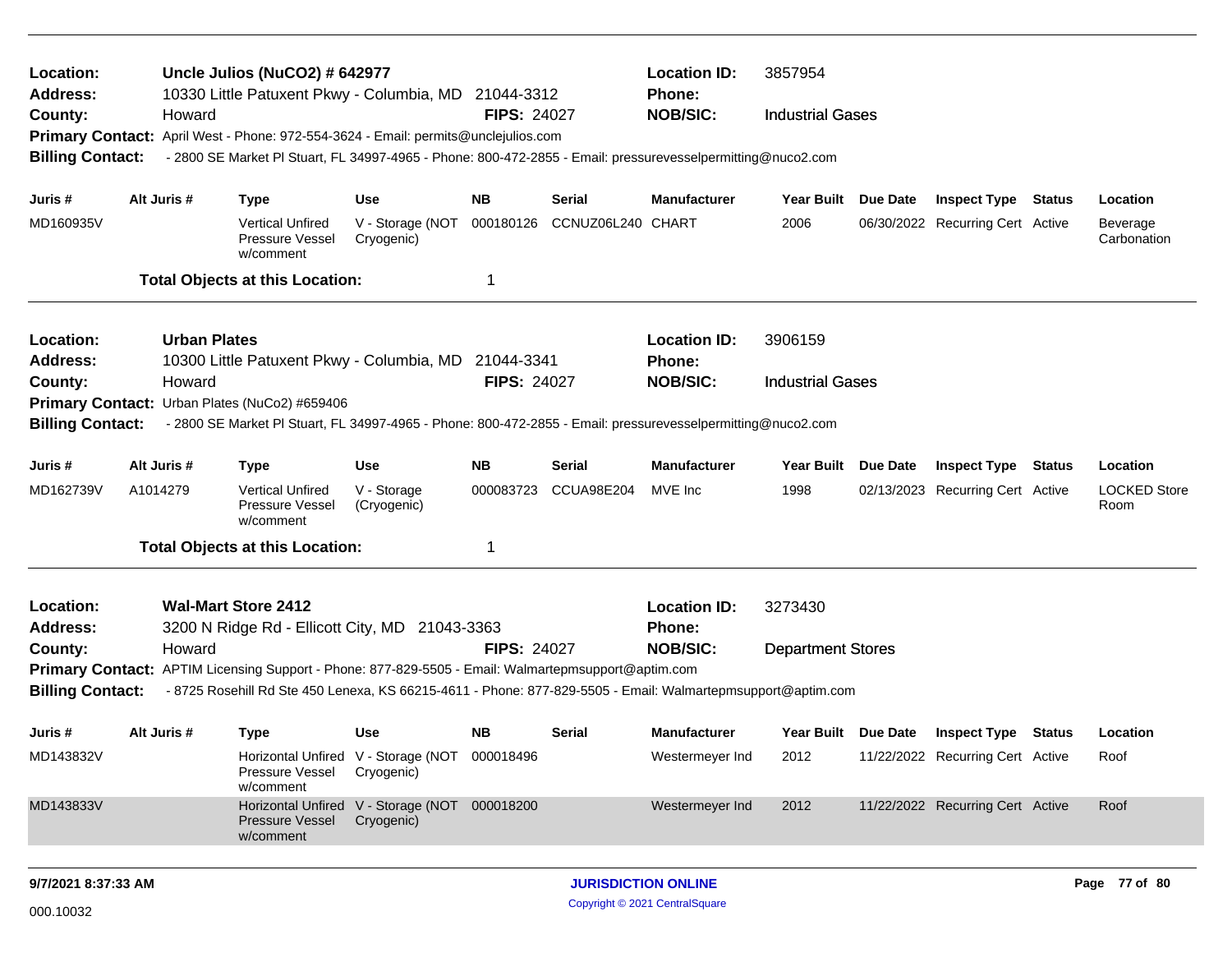| Juris#                       | Alt Juris # |        | <b>Type</b>                                                                               | <b>Use</b>                 | <b>NB</b>          | <b>Serial</b> | <b>Manufacturer</b>                                                                                                                             | Year Built               | Due Date | <b>Inspect Type</b>              | <b>Status</b> | Location |
|------------------------------|-------------|--------|-------------------------------------------------------------------------------------------|----------------------------|--------------------|---------------|-------------------------------------------------------------------------------------------------------------------------------------------------|--------------------------|----------|----------------------------------|---------------|----------|
| MD143834V                    |             |        | Horizontal Unfired V - Storage (NOT<br>Pressure Vessel<br>w/comment                       | Cryogenic)                 | 000018619          |               | Westermeyer Ind                                                                                                                                 | 2012                     |          | 11/22/2022 Recurring Cert Active |               | Roof     |
|                              |             |        | <b>Total Objects at this Location:</b>                                                    |                            | 3                  |               |                                                                                                                                                 |                          |          |                                  |               |          |
| Location:                    |             |        | <b>Wal-Mart Store 5228</b>                                                                |                            |                    |               | <b>Location ID:</b>                                                                                                                             | 3090798                  |          |                                  |               |          |
| <b>Address:</b>              |             |        | 6405 Dobbin Rd - Columbia, MD 21045-4736                                                  |                            |                    |               | <b>Phone:</b>                                                                                                                                   |                          |          |                                  |               |          |
| County:                      |             | Howard |                                                                                           |                            | <b>FIPS: 24027</b> |               | <b>NOB/SIC:</b>                                                                                                                                 | <b>Department Stores</b> |          |                                  |               |          |
|                              |             |        | Primary Contact: APTIM (MD) - Phone: 877-829-5505 - Email: walmartepmsupport@aptim.com    |                            |                    |               |                                                                                                                                                 |                          |          |                                  |               |          |
| <b>Billing Contact:</b>      |             |        |                                                                                           |                            |                    |               | Licensing Department - 8725 Rosehill Rd Ste 450 Lenexa, KS 66215-4611 - Phone: 877-829-5505 - Email: walmartepmsupport@aptim.com                |                          |          |                                  |               |          |
| Juris #                      | Alt Juris # |        | <b>Type</b>                                                                               | <b>Use</b>                 | <b>NB</b>          | <b>Serial</b> | <b>Manufacturer</b>                                                                                                                             | Year Built Due Date      |          | <b>Inspect Type Status</b>       |               | Location |
| MD147992V                    |             |        | Horizontal Unfired V - Storage (NOT<br>Pressure Vessel<br>w/comment                       | Cryogenic)                 | 000020158          |               | Westermeyer Ind                                                                                                                                 | 2012                     |          | 02/03/2022 Recurring Cert Active |               | Roof     |
|                              |             |        | <b>Total Objects at this Location:</b>                                                    |                            |                    |               |                                                                                                                                                 |                          |          |                                  |               |          |
| Location:<br><b>Address:</b> |             |        | <b>Walkers Tap &amp; Table (Robert's Oxygen)</b><br>2465 MD-97 Ste 1 - Glenwood, MD 21738 |                            |                    |               | <b>Location ID:</b><br><b>Phone:</b>                                                                                                            | 4037773                  |          |                                  |               |          |
| County:                      |             | Howard |                                                                                           |                            | <b>FIPS: 24027</b> |               | <b>NOB/SIC:</b>                                                                                                                                 |                          |          |                                  |               |          |
|                              |             |        | <b>Primary Contact: Walkers Tap &amp; Table (Robert's Oxygen)</b>                         |                            |                    |               |                                                                                                                                                 |                          |          |                                  |               |          |
| <b>Billing Contact:</b>      |             |        |                                                                                           |                            |                    |               | Bulk Tank Service Dept. - PO Box 5507 Rockville, MD 20855-0507 - Phone: 240-493-8405 - Cell: 301-252-0742 - Email: DFranovich@RobertsOxygen.com |                          |          |                                  |               |          |
| Juris #                      | Alt Juris # |        | <b>Type</b>                                                                               | <b>Use</b>                 | <b>NB</b>          | <b>Serial</b> | <b>Manufacturer</b>                                                                                                                             | Year Built Due Date      |          | <b>Inspect Type Status</b>       |               | Location |
| MD166903V                    |             |        | <b>Vertical Unfired</b><br>Pressure Vessel<br>w/comment                                   | V - Storage<br>(Cryogenic) | 000325505          |               | <b>CHART</b>                                                                                                                                    | 2019                     |          | 08/14/2022 Recurring Cert Active |               | Outside  |

**Total Objects at this Location:** 1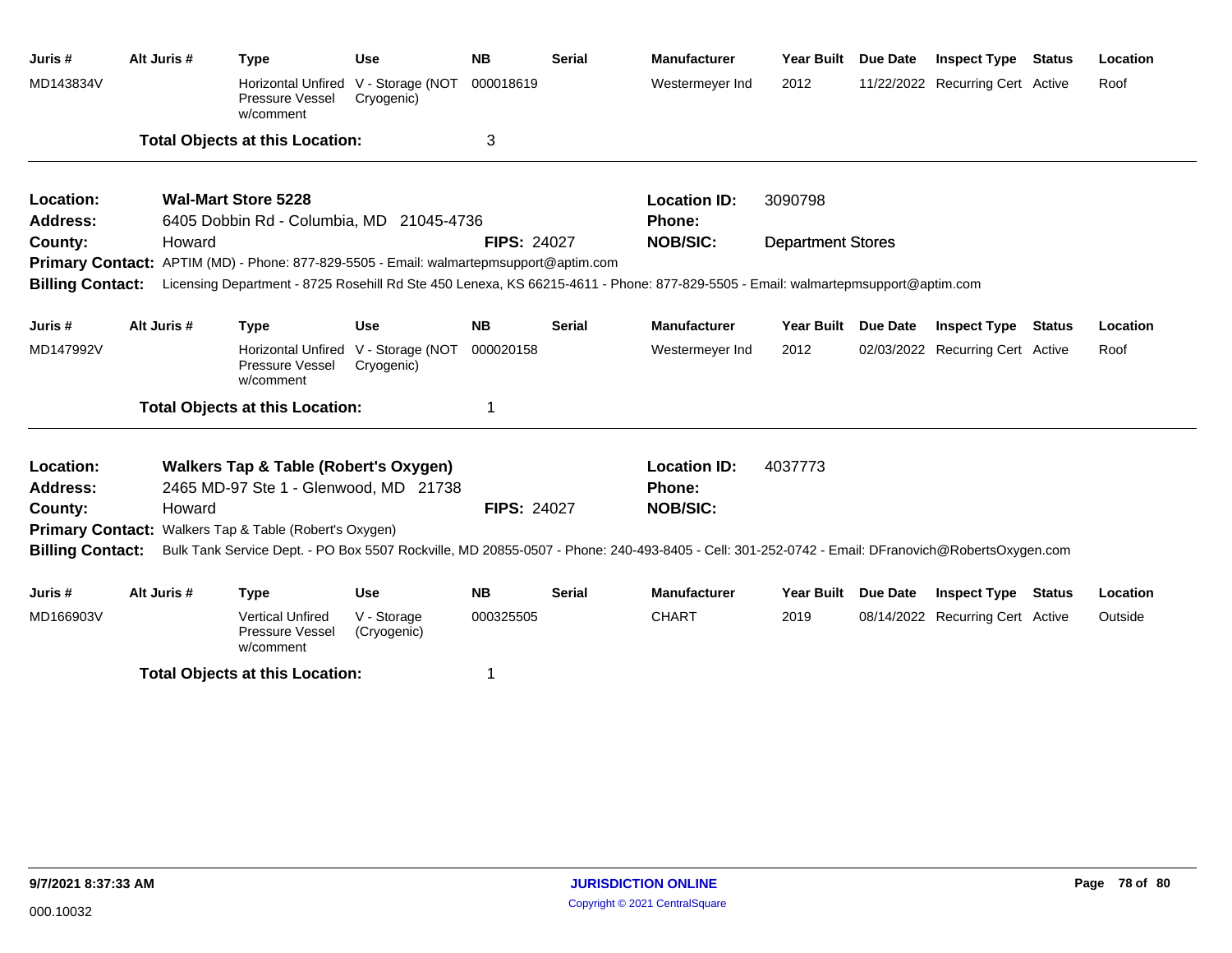| Location:<br><b>Address:</b><br>County:<br><b>Billing Contact:</b> | Howard                             | Wemdy's - 4141 (Roberts Oxygen)<br>9150 State Route 108 - Columbia, MD 21045-1917 |                            | <b>FIPS: 24027</b> |               | <b>Location ID:</b><br><b>Phone:</b><br><b>NOB/SIC:</b><br>Primary Contact: Roberts Oxygen Company (MD) - Phone: 240-493-8405 - Cell: 301-252-0742 - Email: DFranovich@RobertsOxygen.com<br>Bulk Tank Service Dept. - PO Box 5507 Rockville, MD 20855-0507 - Phone: 240-493-8405 - Cell: 301-252-0742 - Email: DFranovich@RobertsOxygen.com | 4045768                           |                                  |            |
|--------------------------------------------------------------------|------------------------------------|-----------------------------------------------------------------------------------|----------------------------|--------------------|---------------|---------------------------------------------------------------------------------------------------------------------------------------------------------------------------------------------------------------------------------------------------------------------------------------------------------------------------------------------|-----------------------------------|----------------------------------|------------|
| Juris #                                                            | Alt Juris #                        | Type                                                                              | <b>Use</b>                 | <b>NB</b>          | <b>Serial</b> | <b>Manufacturer</b>                                                                                                                                                                                                                                                                                                                         | Year Built Due Date               | <b>Inspect Type Status</b>       | Location   |
| <b>NEW</b>                                                         |                                    | <b>Vertical Unfired</b><br>Pressure Vessel<br>w/comment                           | V - Storage<br>(Cryogenic) | 000010437          |               | Taylor                                                                                                                                                                                                                                                                                                                                      | 1992                              | 10/16/2022 Recurring Cert Active | Kitchen    |
|                                                                    |                                    | <b>Total Objects at this Location:</b>                                            |                            | 1                  |               |                                                                                                                                                                                                                                                                                                                                             |                                   |                                  |            |
| <b>Location:</b><br><b>Address:</b>                                |                                    | <b>Wendy's (Roberts Oxygen)</b><br>8850 Gorman Rd - Laurel, MD 20723-5800         |                            |                    |               | <b>Location ID:</b><br>Phone:                                                                                                                                                                                                                                                                                                               | 3974819                           |                                  |            |
| County:<br><b>Primary Contact:</b>                                 | Howard                             |                                                                                   |                            | <b>FIPS: 24027</b> |               | <b>NOB/SIC:</b><br>Roberts Oxygen Company (MD) - Phone: 240-493-8405 - Cell: 301-252-0742 - Email: DFranovich@RobertsOxygen.com                                                                                                                                                                                                             | <b>Eating and Drinking Places</b> |                                  |            |
| <b>Billing Contact:</b>                                            |                                    |                                                                                   |                            |                    |               | Bulk Tank Service Dept. - PO Box 5507 Rockville, MD 20855-0507 - Phone: 240-493-8405 - Cell: 301-252-0742 - Email: DFranovich@RobertsOxygen.com                                                                                                                                                                                             |                                   |                                  |            |
| Juris #                                                            | Alt Juris #                        | Type                                                                              | <b>Use</b>                 | <b>NB</b>          | <b>Serial</b> | <b>Manufacturer</b>                                                                                                                                                                                                                                                                                                                         | Year Built Due Date               | <b>Inspect Type Status</b>       | Location   |
| MD165679V                                                          |                                    | <b>Vertical Unfired</b><br>Pressure Vessel<br>w/comment                           | V - Storage<br>(Cryogenic) | 000061951          |               | Taylor-Wharton                                                                                                                                                                                                                                                                                                                              | 2002                              | 10/09/2021 Recurring Cert Active | Store Room |
|                                                                    |                                    | <b>Total Objects at this Location:</b>                                            |                            | $\mathbf 1$        |               |                                                                                                                                                                                                                                                                                                                                             |                                   |                                  |            |
| Location:<br><b>Address:</b><br>County:<br><b>Billing Contact:</b> | <b>Wendy's (Roberts)</b><br>Howard | 7311 Washington Blvd - Elkridge, MD 21075-6350                                    |                            | <b>FIPS: 24027</b> |               | <b>Location ID:</b><br><b>Phone:</b><br><b>NOB/SIC:</b><br>Primary Contact: Roberts Oxygen Company (MD) - Phone: 240-493-8405 - Cell: 301-252-0742 - Email: DFranovich@RobertsOxygen.com<br>Bulk Tank Service Dept. - PO Box 5507 Rockville, MD 20855-0507 - Phone: 240-493-8405 - Cell: 301-252-0742 - Email: DFranovich@RobertsOxygen.com | 4039056                           |                                  |            |
| Juris #                                                            | Alt Juris #                        | <b>Type</b>                                                                       | <b>Use</b>                 | <b>NB</b>          | <b>Serial</b> | <b>Manufacturer</b>                                                                                                                                                                                                                                                                                                                         | Year Built Due Date               | <b>Inspect Type Status</b>       | Location   |
| MD168208V                                                          |                                    | <b>Vertical Unfired</b><br>Pressure Vessel<br>w/comment                           | V - Storage<br>(Cryogenic) | 000015233          |               | Taylor                                                                                                                                                                                                                                                                                                                                      | 1993                              | 08/11/2022 Recurring Cert Active | Outside    |
|                                                                    |                                    | <b>Total Objects at this Location:</b>                                            |                            | -1                 |               |                                                                                                                                                                                                                                                                                                                                             |                                   |                                  |            |